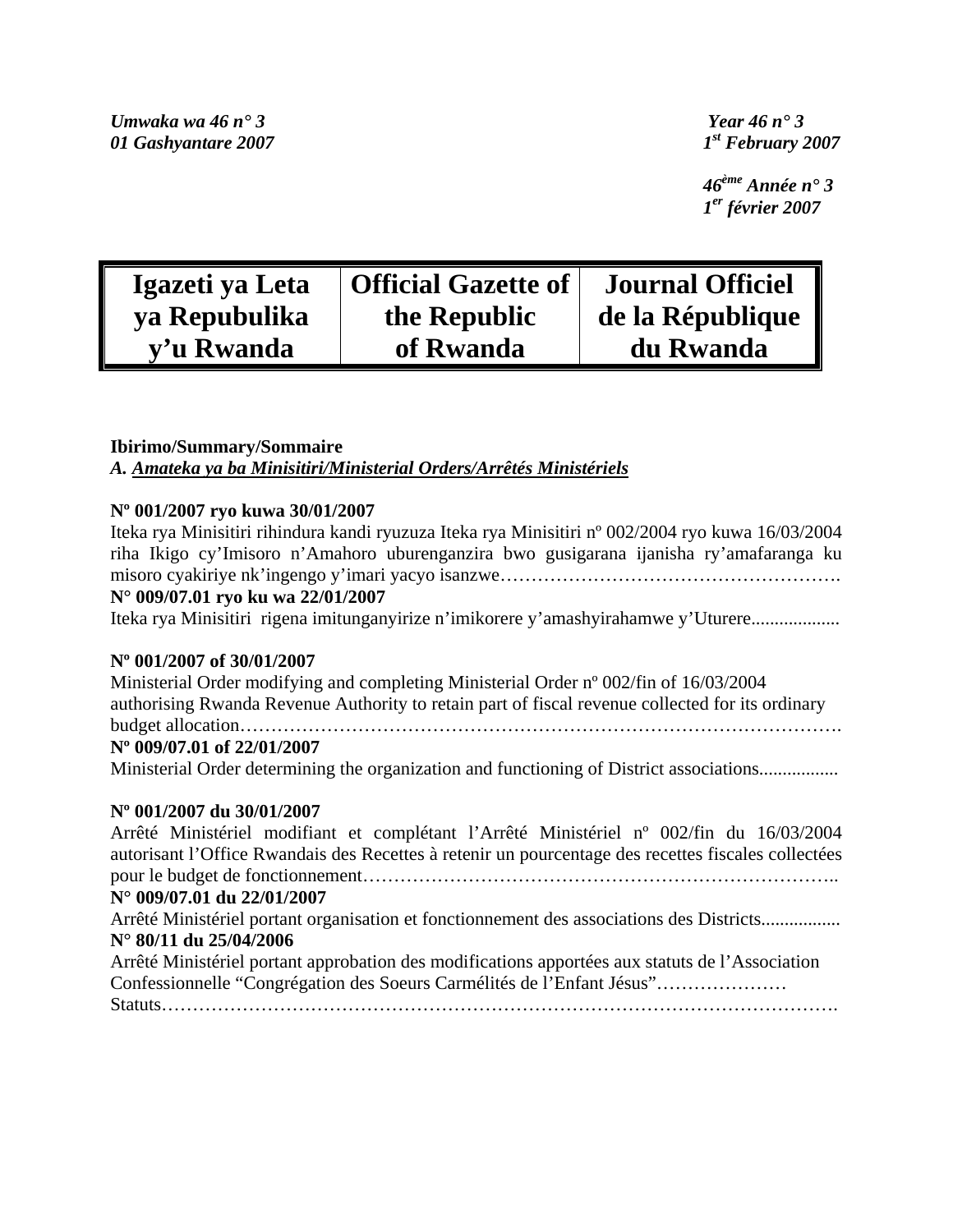# *B. Sociétés Commerciales*

| <b>TOURISM PROMOTION SERVICES (RWANDA) LIMITED:</b> Memorandum and articles |
|-----------------------------------------------------------------------------|
|                                                                             |
|                                                                             |
| KARANI COMPANY RWANDA LTD (KARAKORWA): Memorandum and Articles              |
|                                                                             |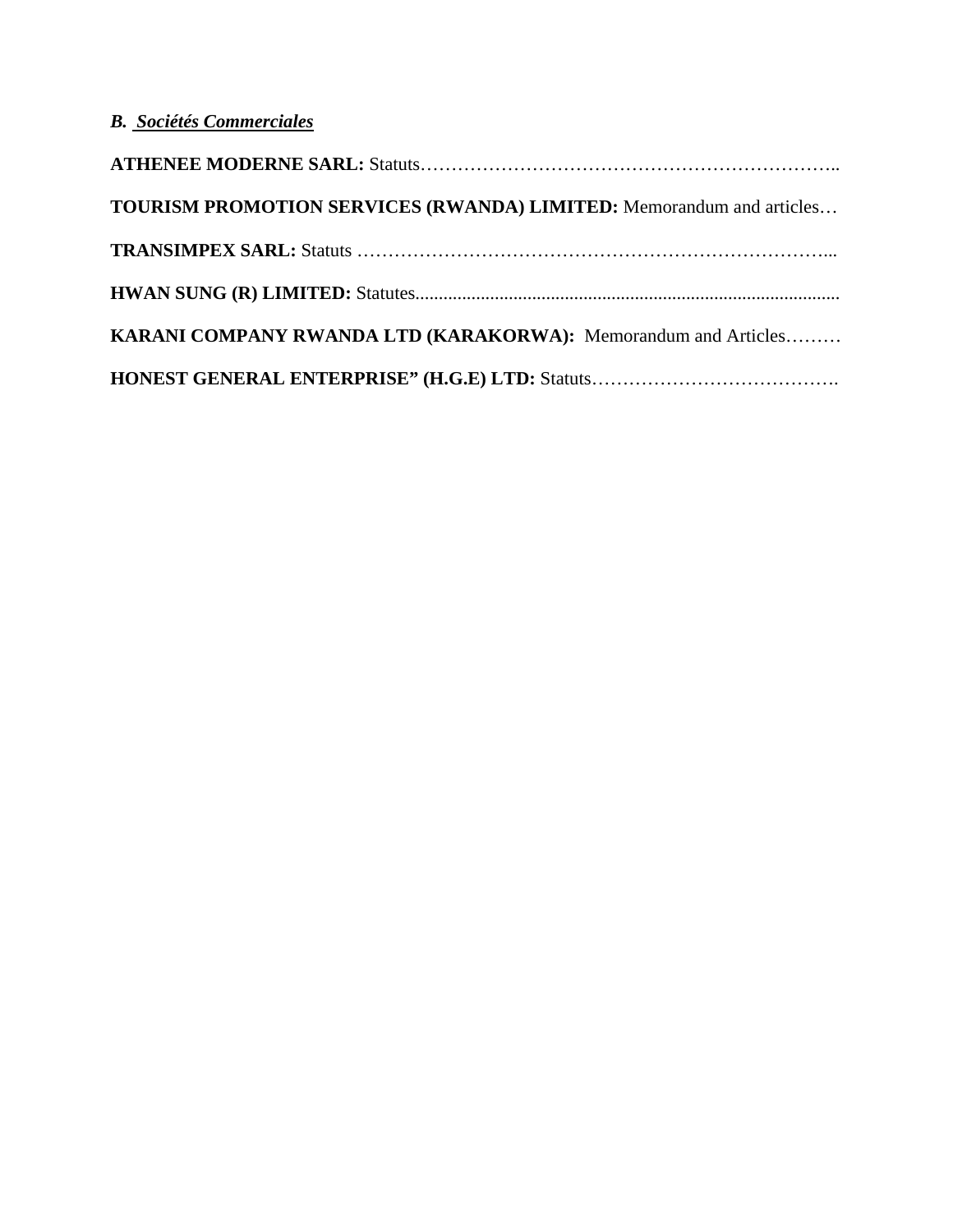| <b>ITEKA RYA MINISITIRI N° 009/07.01</b><br>KU WA 22/01/2007 RIGENA<br>RYO –<br><b>IMITUNGANYIRIZE</b><br><b>N'IMIKORERE</b><br>Y'AMASHYIRAHAMWE Y'UTURERE: | MINISTERIAL ORDER N° 009/07.01 OF<br>THE<br><b>DETERMINING</b><br>22/01/2007<br>ORGANIZATION AND FUNCTIONING<br>OF DISTRICT ASSOCIATIONS | ARRETE MINISTERIEL N° 009/07.01 DU<br>22/01/2007 PORTANT ORGANISATION<br><b>FONCTIONNEMENT</b><br>ET<br><b>DES</b><br><b>ASSOCIATIONS DES DISTRICTS</b> |                         |
|-------------------------------------------------------------------------------------------------------------------------------------------------------------|------------------------------------------------------------------------------------------------------------------------------------------|---------------------------------------------------------------------------------------------------------------------------------------------------------|-------------------------|
| <b>IBIRIMO</b>                                                                                                                                              | <b>TABLE OF CONTENTS</b>                                                                                                                 | <b>TABLE DE MATIERES</b>                                                                                                                                | <b>INGINGO/ARTICLES</b> |
| <b>UMUTWE WA MBERE: Ibyerekeye</b><br>ingingo rusange                                                                                                       | <b>CHAPTER ONE: General Provisions</b>                                                                                                   | <b>CHAPITRE PREMIER: Des dispositions</b><br>générales                                                                                                  | Art 1-art 2             |
| <b>UMUTWE</b><br>$\mathbf{II}$ :<br><b>WA</b><br><b>Ibverekeve</b><br>imitunganyirize y'amashyirahamwe                                                      | <b>CHAPTER II: Organisation of Associations</b>                                                                                          | <b>CHAPITRE II:</b> De l'organisation des<br><b>associations</b>                                                                                        | Art $3$ -art $5$        |
| <b>UMUTWE WA III: Ibyerekeye imikorere</b><br>y'amashyirahamwe                                                                                              | <b>CHAPTER III: Functioning of Associations</b>                                                                                          | <b>CHAPITRE III: Du fonctionnement des</b><br>Associations                                                                                              | $Art6-art11$            |
| UMUTWE WA IV: Ibyerekeye ingingo<br>zisoza                                                                                                                  | <b>CHAPTER IV: Final Provisions</b>                                                                                                      | <b>CHAPITRE IV: Des dispositions finales</b>                                                                                                            | $Art12-art13$           |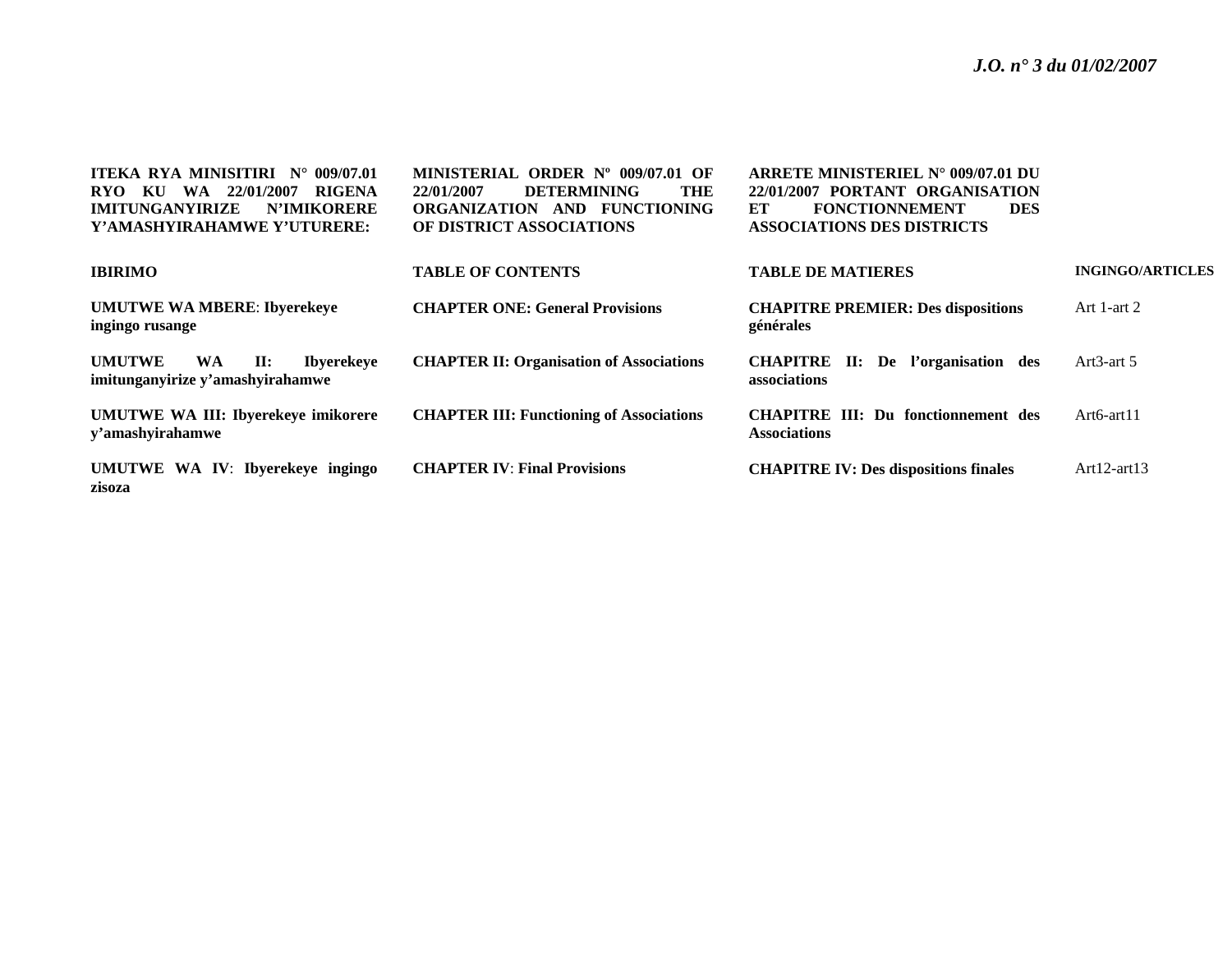# **ITEKA RYA MINISITIRI N° 009/07.01 RYO KU WA 22/01/2007 RIGENA IMITUNGANYIRIZE N'IMIKORERE Y'AMASHYIRAHAMWE Y'UTURERE**

**Minisitiri w'Ubutegetsi bw'Igihugu, Imiyoborere Myiza, Amajyambere Rusange n'Imibereho Myiza y'Abaturage;** 

Ashingiye ku Itegeko Nshinga rya Repubulika y'u Rwanda ryo ku wa 4 Kamena 2003 nk'uko ryavuguruwe kugeza ubu, cyane cyane mu ngingo yaryo iya 120 n'iya 201;

Ashingiye ku Itegeko n° 08/2006 ryo ku wa 24 Gashyantare 2006 rigena imiterere, imitunganyirize n'imikorere y'Akarere cyane cyane mu ngingo yaryo ya 159;

Ashingiye ku Itegeko n° 10/2006 ryo ku wa 03/03/2006 rigena imiterere, imitunganyirize <sup>n</sup>'imikorere y'Umujyi wa Kigali, cyane cyane mu ngingo yaryo ya 247;

Inama y'Abaminisitiri yateranye ku wa 14 Kamena 2006 imaze kubisuzuma no ku byemeza;

#### **ATEGETSE:**

# **UMUTWE WA MBERE**: **Ibyerekeye ingingo rusange**

#### **Ingingo ya mbere: Ibirebwa n'iri teka**

Iri teka rigena imitunganyirize n' imikorere y'amashyirahamwe ahuza Uturere, twaba utwo mu Ntara imwe cyangwa nyinshi, twaba utwo mu Mujyi wa Kigali twonyine cyangwa utwo mu Mujyi wa Kigali n'utwo mu Ntara.

**MINISTERIAL ORDER Nº 009/07.01 OF 22/01/2007 DETERMINING THE ORGANIZATION AND FUNCTIONING OF DISTRICT ASSOCIATIONS** 

**The Minister of Local Government, Good Governance, Community Development and Social Affairs;** 

Given the Constitution of the Republic of Rwanda of June 4, 2003 as amended to date, especially in its articles 120 and 201;

Given the Law nº 08/2006 of February 24, 2006 determining the structure, organisation and functioning of a District especially in its article 159;

Given the Law nº 10/2006 of 03/3/2006 determining the structure, organisation and functioning of the City of Kigali, especially in its article 247;

After consideration and approval by the cabinet in its session of June 14, 2006;

# **ORDERS :**

# **CHAPTER ONE: General Provisions**

#### **Article one: Application**

This Order shall determine the organization and the functioning of the partnership of District Associations, whether in one Province or more, whether only those in the City of Kigali or those of the City of Kigali and those of the Provinces.

# **ARRETE MINISTERIEL N° 009/07.01 DU 22/01/2007 PORTANT ORGANISATION ET FONCTIONNEMENT DES ASSOCIATIONS DES DISTRICTS**

# **Le Ministre de l'Administration Locale, de la Bonne Gouvernance, du Développement Communautaire et des Affaires Sociales;**

Vu la Constitution de la République du Rwanda du 4 juin 2003 telle que révisée à ce jour, spécialement en ses articles 120 et 201;

Vu la Loi nº 08/2006 du 24/02/2006 portant organisation et fonctionnement du District, spécialement en son article 159;

Vu la Loi nº 10/2006 du 03/03/2006 portant organisation et fonctionnement de la Ville de Kigali, spécialement en son article 247;

Après examen et adoption par le Conseil des Ministres en sa séance du 14 Juin 2006;

#### **ARRETE:**

# **CHAPITRE PREMIER: Des dispositions générales**

#### **Article premier: Champ d'application**

Le présent arrêté porte organisation et fonctionnement des Associations des Districts, que ce soit ceux d'une ou plusieurs Provinces, ceux de la Ville de Kigali uniquement ou ceux de la Ville de Kigali et ceux des Provinces.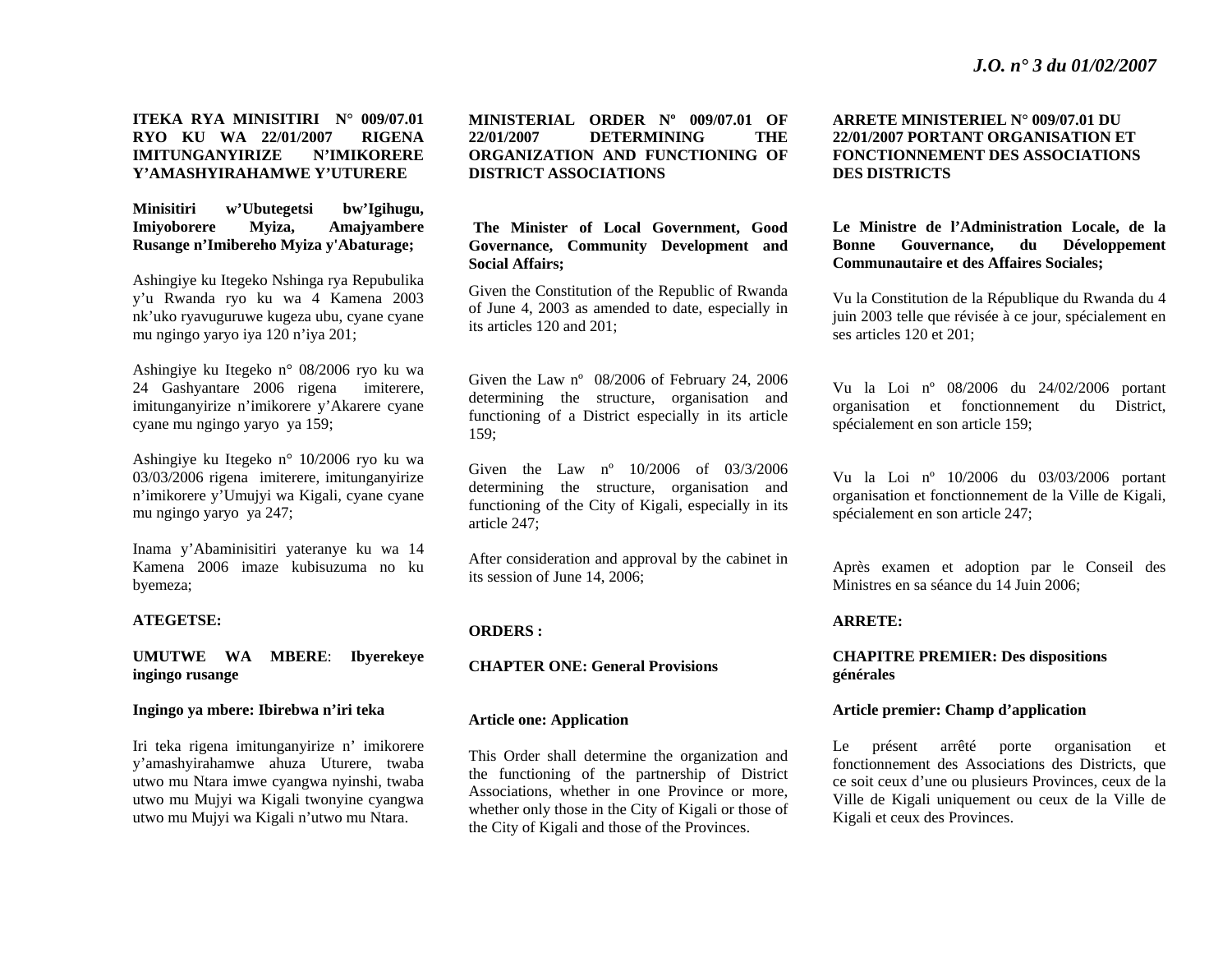#### **Ingingo ya 2: Igisobanuro**

Amashyirahamwe y'Uturere ni ihuriro ry'Uturere rijyaho rigamije kwiyongerera ubushobozi bwo gukemura ibibazo bijyanye <sup>n</sup>'inshingano zatwo.

**UMUTWE WA II: Ibyerekeye imitunganyirize y'amashyirahamwe** 

**Ingingo ya 3 : Igitekerezo cyo kwishyira hamwe** 

Igitekerezo cyo kwishyira hamwe cyemezwa <sup>n</sup>'Inama Njyanama y'Inzego zishaka kwishyira hamwe. Icyo gihe, Inama Njyanama zigenera ibyangombwa bikenewe abashinzwe gushyira mu bikorwa icyo cyemezo.

#### **Ingingo ya 4: Ishyirwaho ry'ishyirahamwe**

Ishyirahamwe rishyirwaho byemejwe n'Inama Njyanama ziyemeje kwishyira hamwe kugira ngo zishyireho, zitunganye cyangwa zicunge ibikorwa bizifitiye akamaro.

#### **Ingingo ya 5: Amabwiriza n'amategeko**

Inama Njyanama ya buri rwego yemeza amategeko n'amabwiriza akubiyemo uburenganzira n'inshingano za buri ruhande. Aya mategeko n'aya mabwiriza bishyirwaho umukono n'Umuyobozi w'Inama Njyanama cyangwa undi Inama Njyanama yabihereye ububasha.

#### **Article 2: Definition**

Districts Associations are a network of Districts aimed at increasing capacity in solving constraints relating to their responsibilities.

#### **CHAPTER II: Organization of Associations**

#### **Article 3: Idea to make Association**

The idea to make Associations shall be approved by the councils of the respective levels intending to associate. In that case, the council shall provide the necessities to the implementers.

# **Article 4: Setting up an association**

The Association shall set up after approval by the Councils that have decided to associate, to set up, organise or manage profitable activities.

#### **Article 5: States and instructions**

The Council at every entity shall approve the statutes and instructions which contain the rights and responsibilities of each party. Such statutes and instructions shall be signed by the Chairperson of the Council or any other person the Council delegates.

#### **Article 2: Définition**

Les Associations des Districts constituent un forum mis en place dans le but du renforcement des capacités dans la résolution des problèmes relatifs à leurs attributions.

#### **CHAPITRE II: De l'organisation des associations**

#### **Article 3 : L'idée de se regrouper en Association**

L'idée de se regrouper en Association est adoptée par les Conseils des entités qui désirent s'associer. A cette occasion, les Conseils dotent les organes chargés de l'exécution de la décision d'un matériel nécessaire.

#### **Article 4: La mise en place d'une association**

L'Association est mise en place sur adoption des Conseils qui ont décidé de s'associer pour la mise en place, l'organisation ou la gestion des activités qui leur sont profitables.

#### **Article 5: Les statuts et les instructions**

Le Conseil de chaque entité adopte les statuts et les instructions comprenant les droits et obligations de chaque partie. Lesdits statuts et instructions sont signés par le Président du Conseil ou autre personne déléguée par le conseil à cet effet.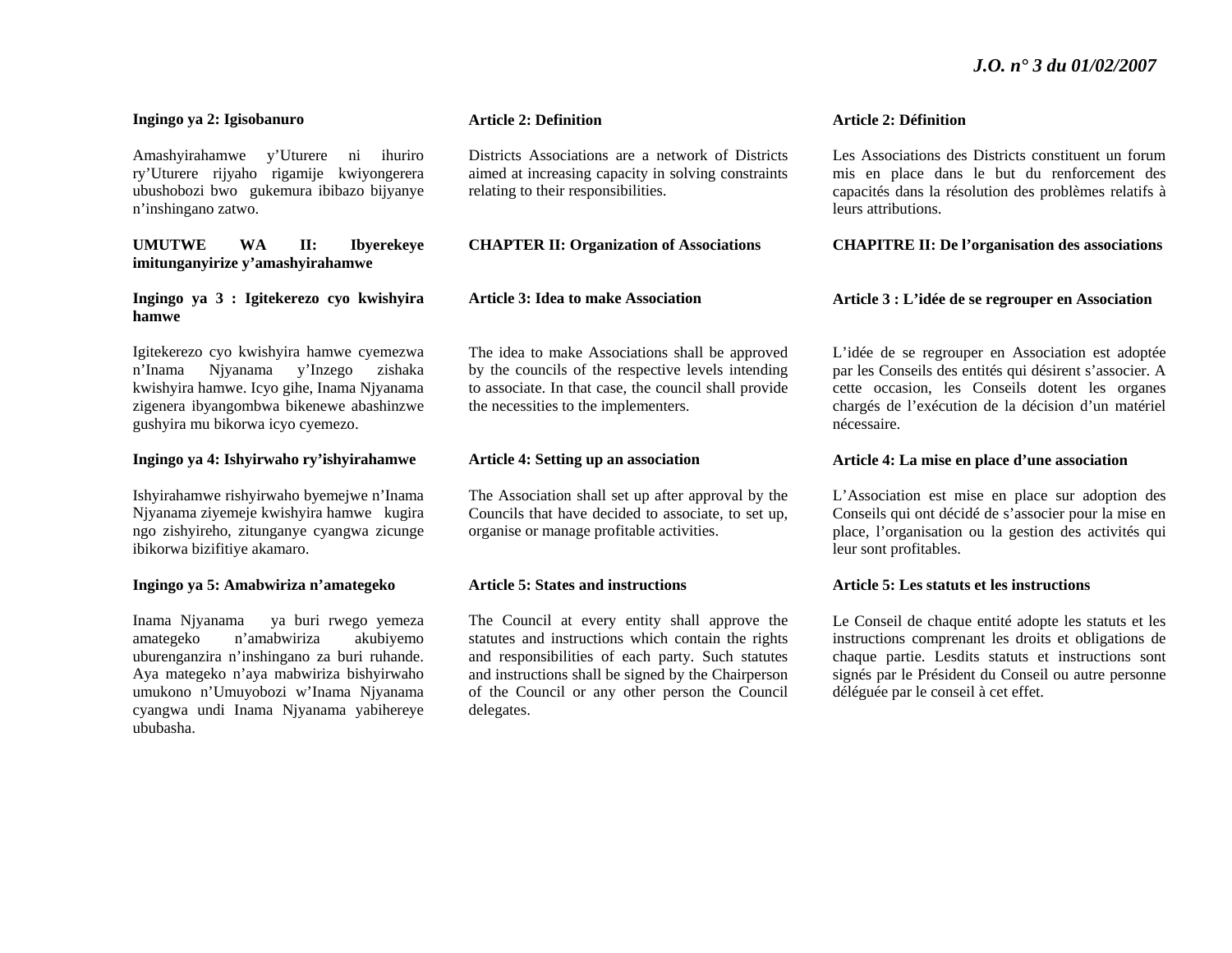# **UMUTWE WA III: Ibyerekeye imikorere y'amashyirahamwe**

**Ingingo ya 6: Urwego rufata ibyemezo** 

Urwego rw'ishyirahamwe rufata ibyemezo by'ishyirahamwe ni Inama Rusange y'ishyirahamwe.

Buri Nama Njyanama y'Akarere ishyiraho umuntu umwe cyangwa benshi bayihagararira mu nama y'Ishyirahamwe.

Buri Karere kagize ishyirahamwe kagira umubare w'amajwi n'abagahagarariye bingana; keretse iyo amategeko y'Ishyirahamwe abiteganya ukundi.

## **Ingingo ya 7: Ishyirwa mu bikorwa ry'ibyemezo**

Ishyirwa mu bikorwa ry'ibyemezo by'Inama y'ishyirahamwe rishinzwe biro igizwe <sup>n</sup>'abantu batatu (3) batorwa mu bakozi b'Uturere tugize ishyirahamwe.

Biro igizwe na Perezida, Visi Perezida n'Umwanditsi.

Amabwiriza y'Ishyirahamwe agena imikorere ya buri munsi ya Biro.

# **Ingingo ya 8: Inama rusange**

Inama rusange y'Ishyirahamwe ishobora gushyiraho Komite igizwe n'impuguke mu bya tekinike zifite ubushobozi n'ubumenyi mu byerekeye igikorwa kigamijwe <sup>n</sup>'Ishyirahamwe.

# **CHAPTER III: Functioning of Associations**

#### **Article 6: Decision making body**

The General Assembly is the decision making body of the Association.

Each District Council shall appoint one or more person (s) to represent it in the meeting of the Association.

Each District which forms an Association shall have equal votes and representatives except if the statutes and instructions of the association provide otherwise.

#### **Article 7: Execution of the resolutions**

The execution of resolutions of the Association meetings is entrusted to the Bureau which shall be composed of three (3) persons elected from the personnel of districts that compose the Association.

The Bureau shall comprise the President, Vice President and the Secretary.

The instructions of the Association shall determine the daily functioning of the Bureau

# **Article 8: General Assembly**

The General Assembly of the Association may set up a committee made up of technical experts who have technical know how and expertise in matters relating to the activity the Association intends to carry out.

**CHAPITRE III: Du fonctionnement des Associations** 

#### **Article 6: L'organe de décision**

L'organe de décision de l'Association est son Assemblée Générale.

Chaque Conseil du District désigne une ou plusieurs personnes pour le représenter dans la réunion du District.

Chaque District membre de l'Association dispose du nombre égal de voix et de représentants sauf au cas où les statuts de l'Association en disposent autrement.

#### **Article 7: La mise en application des décisions**

La mise en application des décisions de la réunion de l'Association revient au Bureau composé de trois (3) personnes élues parmi les agents des Districts membres de l'Association.

Le Bureau est composé d'un Président, un Vice-Président et un Secrétaire.

Les instructions de l'Association déterminent les modalités du fonctionnement quotidien du Bureau.

#### **Article 8: L'Assemblée générale**

L'Assemblée générale de l'Association peut mettre en place un Comité composé d'experts techniciens ayant la capacité et les connaissances relatives à l'activité visée par l'Association.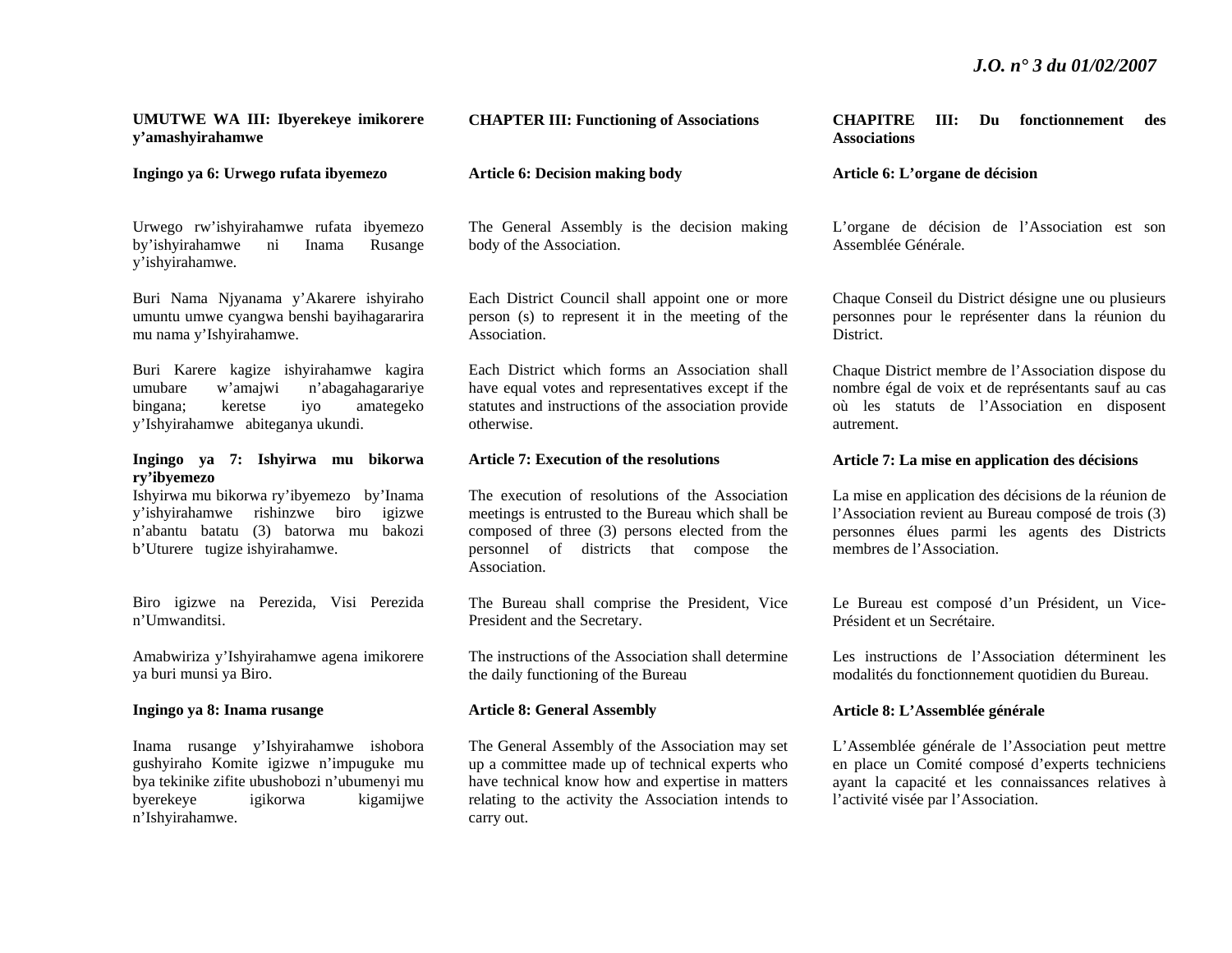#### **Ingingo ya 9: Isuzumamikorere ry'ibikorwa**

Isuzumamikorere ry'ibikorwa by'Ishyirahamwe rikorwa na Guverineri <sup>w</sup>'Intara cyangwa Umuyobozi w'Umujyi wa Kigali iyo Ishyirahamwe rigizwe n'Uturere turi mu Ntara imwe cyangwa utw'Umujyi wa Kigali. Iyo Ishyirahamwe rigizwe n'Uturere two mu Ntara zinyuranye cyangwa n'utwo mu Mujyi wa Kigali, iryo suzumamikorere rikorwa na Minisitiri ufite ubutegetsi bw'Igihugu mu nshingano ze.

#### **Ingingo ya 10: Amatsinda**

Amategeko agenga ishyirahamwe ry'Uturere ashobora kwemera ko ryakwiremamo amatsinda yihariye ahuza Uturere tubifitemo inyungu rusange zizwi. Imiterere n'ububasha bw'ayo matsinda bisobanurwa mu mategeko ngengamikorere yayo.

#### **Ingingo ya 11: Amasezerano y'ubwumvikane**

Iyo Uturere tubiri cyangwa twinshi tugomba kwikorera imirimo duhuriyeho kandi tugomba kwigabagabanya amafaranga agenda kuri iyo

mirimo, ariko tukabona atari ngombwa gushyiraho ishyirahamwe rihuza utwo Turere, hategurwa amasezerano y'ubwumikane. Ayo masezerano agomba kwemezwa na buri Inama Njyanama mbere yuko ashyirwa mu ibikorwa.

Amasezerano akozwe muri ubu buryo atuma ubwo bufatanye bukora nk'ishyirahamwe.

#### **Article 9: Evaluation of activities**

Evaluation of activities of the Association shall be conducted by the Governor of the Province or Mayor of Kigali City if the Association is composed of Districts in the same Province or in Kigali City. If the Association is composed of districts of different provinces and those of city of Kigali, evaluation shall be done by the Minister of Local Government.

#### **Article 10:** G**roups**

The Statutes governing Districts Association may allow the associations to form special groups to bring together Districts which have clear public interest in it. The structure and powers of such groups shall be described in its rules and procedures.

#### **Article 11: memorandum of understanding**

When two or more Districts are obliged to perform joint activities, and when they are required to share the costs of such joint activities, but they find not necessary to establish District Association, a memorandum of understanding shall be drafted between them. Such a memorandum shall be approved by each council before its implementation.

The memorandum drafted in such a way permits the cooperation to perform as an association.

#### **Article 9: Evaluation des activités**

L'évaluation des activités de l'Association est effectuée par le Gouverneur de la Province ou le Maire de la Ville de Kigali lorsque l'Association comprend les Districts d'une même Province ou de la Ville de Kigali. Lorsque l'Association comprend les Districts de différentes provinces ou ceux de la Ville de Kigali, ladite évaluation est effectuée par le Ministre ayant l'administration locale dans ses attributions.

# **Article 10:** G**roupes**

Les statuts régissant l'Association des Districts peuvent accepter la mise en place des sous groupes spécialisés rassemblant les Districts ayant les intérêts communs bien connus. L'organisation et les attributions de ces sous groupes spécialisés sont définis par leur Règlement d'Ordre Intérieur.

#### **Article 11: convention de commun accord**

Lorsque deux ou plusieurs Districts doivent réaliser les travaux communs et qu'ils doivent contribuer séparément quant aux fonds d'exécution des ses travaux, alors qu'ils ne considèrent pas opportun de mettre en place une Association qui les regroupent, il est conclu une convention sur leur accord. Ladite convention doit être adoptée par chaque Conseil préalablement à sa mise en exécution.

La convention adoptée selon cette procédure permet à cette coopération de fonctionner comme une association.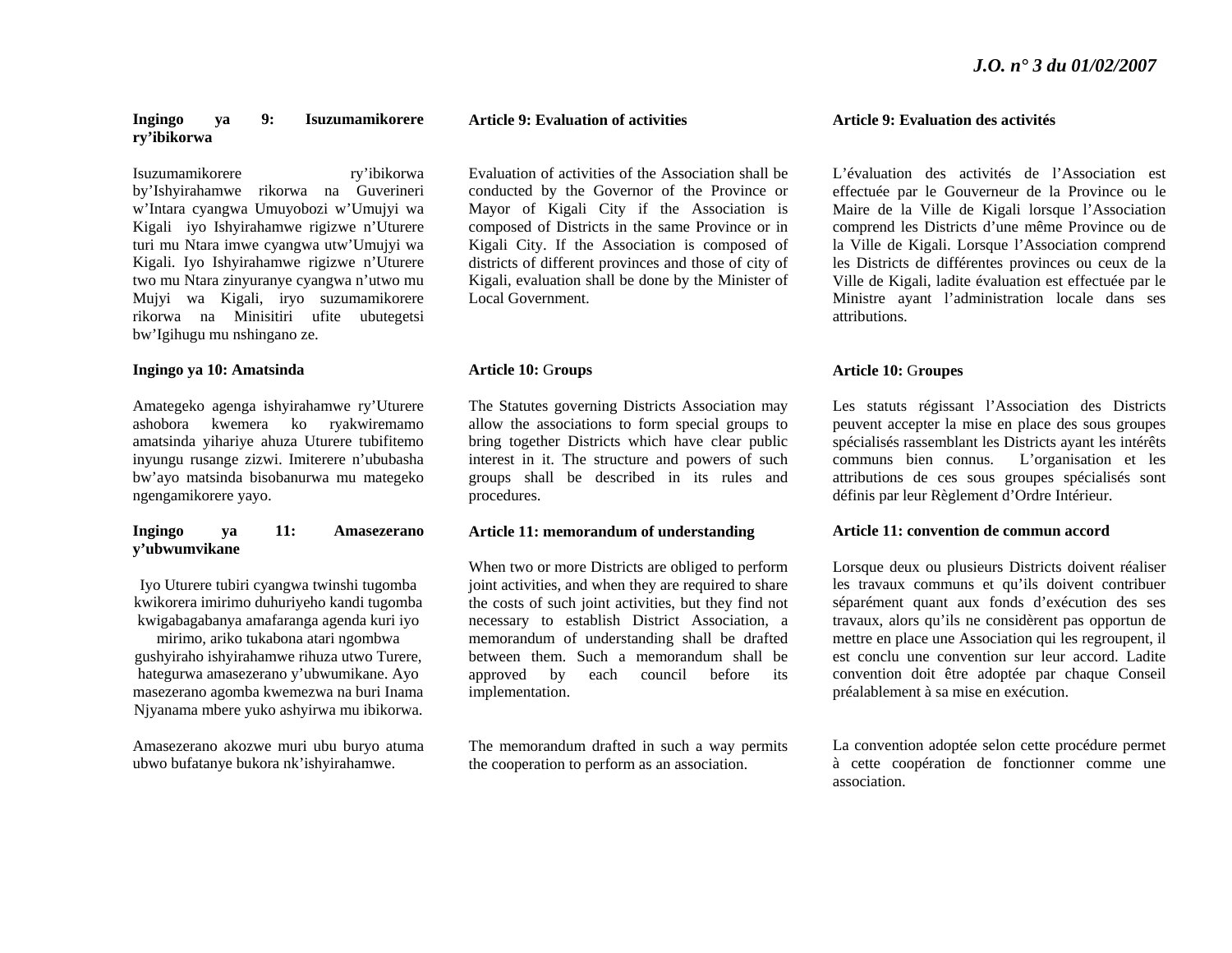**UMUTWE WA IV**: **Ibyerekeye ingingo zisoza** 

**Ingingo ya 12: Ingingo zivanyweho** 

Ingingo z'amateka yose abanziriza iri kandi zinyuranye naryo zivanyweho.

# **Ingingo ya 13: Igihe iri teka ritangira gukurikizwa**

Iri teka ritangira gukurikizwa ku munsi ritangarijweho mu Igazeti ya Leta ya Repubulika y'u Rwanda.

Kigali, ku wa 22/01/2007

Minisitiri w'Ubutegetsi bw'Igihugu, Imiyoborere Myiza, Amajyambere Rusange <sup>n</sup>'Imibereho Myiza y'Abaturage **MUSONI Protais** (**sé**)

**Bibonywe kandi bishyizweho Ikirango cya Repubulika:**  Minisitiri w'Ubutabera **KARUGARAMA Tharcisse (sé)** 

# **CHAPTER IV**: **Final Provisions**

# **Article 12: Repealed provisions**

All previous legal provisions contrary to this Order are hereby repealed.

**Article 13: Enforcement.** 

This Order comes into force on the day of its publication in the Official Gazette of the Republic of Rwanda

#### Kigali on 22/01/2007

The Minister of Local Government, Good Governance, Community developpment and Social affairs **MUSONI Protais (sé)** 

**Seen and sealed with the Seal of the Republic:**  The Minister of Justice **KARUGARAMA Tharcisse (sé)** 

**CHAPITRE IV: Des dispositions finales** 

#### **Article 12: Les dispositions abrogées**

Toutes les dispositions antérieures contraires au présent arrêté sont abrogées.

**Article 13: L'entrée en vigueur du présent arrêté** 

Le présent arrêté entre en vigueur le jour de sa publication au Journal Officiel de la République du Rwanda.

Kigali, le 22/01/2007

Le Ministre de l'Administration Locale, de la Bonne Gouvernance,du Développement Communautaire et des Affaires Sociales **MUSONI Protais (sé)** 

**Vu et scellé du Sceau de la République** :

Le Ministre de la Justice **KARUGARAMA Tharcisse (sé)**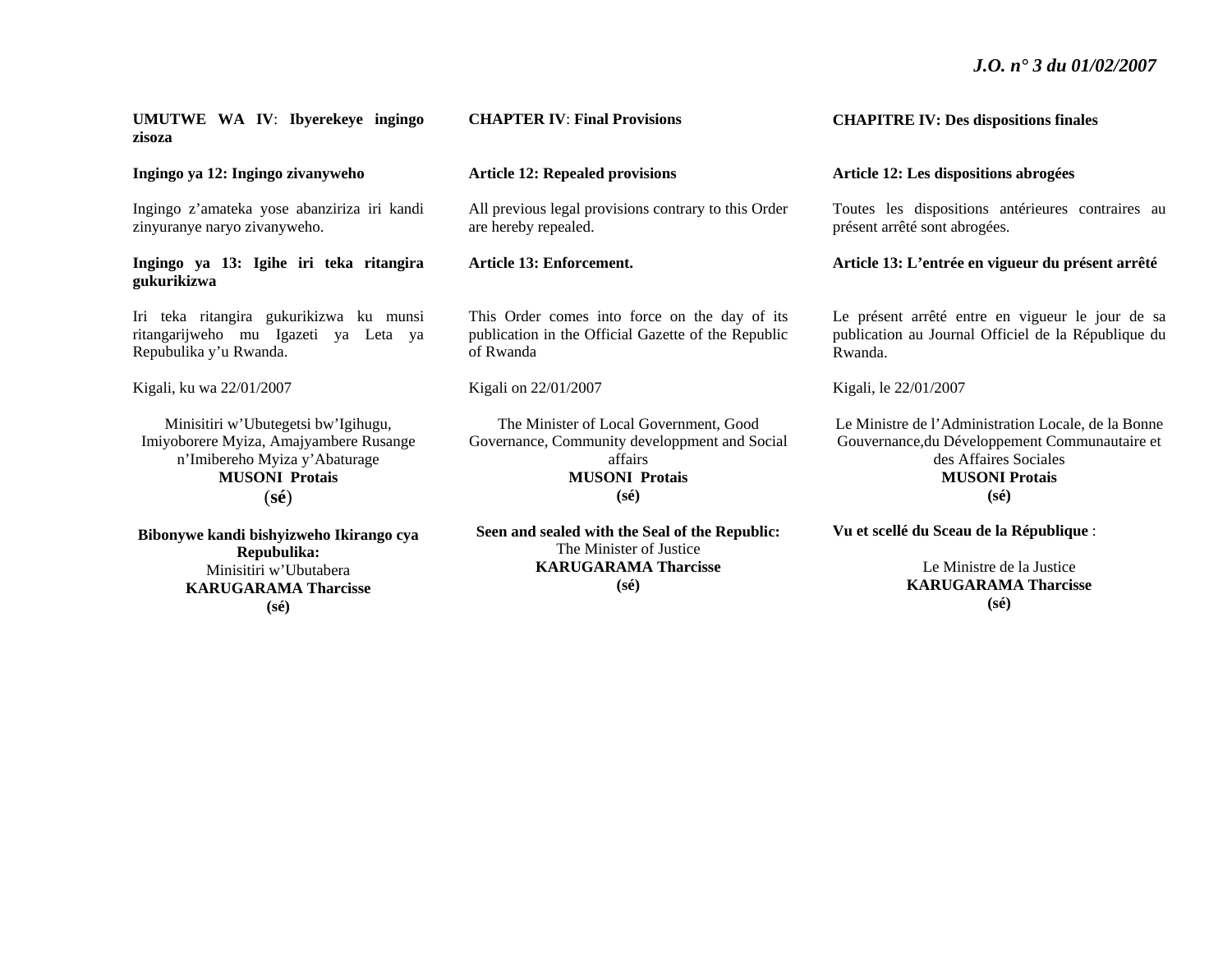**ITEKA RYA MINISITIRI Nº 001/2007 RYO KUWA MINISTERIAL DECREE Nº 001/2007 OF 30/01/ ARRETE MINISTERIEL Nº 001/2007 DU 30/01/2007 RIHINDURA KANDI RYUZUZA ITEKA RYA MINISITIRI Nº002/2004 RYO KUWA 16/03/2004 RIHA IKIGO CY'IMISORO AUTHORISING RWANDA REVENUE N'AMAHORO UBURENGANZIRA BWO GUSIGARANA IJANISHA RY'AMAFARANGA KU MISORO CYAKIRIYE NK'INGENGO BUDGET ALLOCATION Y'IMARI YACYO ISANZWE** 

Ashingiye ku Itegeko Nshinga rya Repubulika y'u Rwanda ryo kuwa 04/06/2003, nk'uko ryavuguruwe kugeza ubu, cyane cyane mu ngingo zaryo iya 120, 121

Ashingiye ku itegeko Nº 15/1997 ryo kuwa 8 Ugushyingo 1997 rishyiraho Ikigo cy'Imisoro <sup>n</sup>'Amahôro nkuko ryavuguruwe kugeza ubu cyane cyane

**2007 MODIFYING AND COMPLETING MINISTERIAL DECREE Nº 002/FIN OF 16/03/2004 AUTHORITY TO RETAIN PART OF FISCAL REVENUE COLLECTED FOR ITS ORDINARY** 

**30/01/2007 MODIFIANT ET COMPLETANT L'ARRETE MINISTERIEL Nº 002/FIN DU 16/03/2004 AUTORISANT L'OFFICE RWANDAIS DES RECETTES A RETENIR UN POURCENTAGE DES RECETTES FISCALES COLLECTEES POUR LE BUDGET DE FONTIONNEMENT**

**Minisitiri w'Imali n'Igenamigambi, The Minister of Finance and Economic Planning , Le Ministre des Finances et de la Planification Economique,** 

> Vu la loi Nº 15/97 du 8/11/1997 portant création de l'Office Rwandais des Recettes telle que révisée à ce

jour, spécialement en son article 29 ;

Given the Constitution of the Republic of Rwanda of June 04, 2003 as amended to date, especially in its articles 120,121 and 201; Vu la constitution de la République du Rwanda du 04 juin 2003, telle que révisée à ce jour, spécialement en ses articles 120, 121 et 201 ;

Given the Law nº 15/97 of November 8, 1997 establishing Rwanda Revenue Authority as amended to date, especially in its article 29;

Inama y'Abaminisitiri yateranye kuwa 17/01/2007 imaze After examination and adoption by Cabinet in its session of 17/01/2007; Après examen et adoption par le Conseil des Ministres du 17/01/2007

**YEMEJE:ADOPTS: ARRETE :**

mu ngingo yaryo ya 29 ;

kubisuzuma no kubyemeza ;

<sup>n</sup>'iya 201;

**Ingingo ya mbere : Ijanisha ry'amafaranga asigaranwa Article one: Percentage retained Article premier : Pourcentage à retenir** 

Ingingo ya mbere y'Iteka rya Minisitiri nº 002/ fin ryo kuwa 16/03/2004 riha Ikigo cy' Imisoro n' Amahoro uburenganzira bwo gusigarana amafaranga angana na 2.6 % ku misoro cyakiriye nk' ingengo y' imali yacyo isanzwe, ihinduwe kandi yujujwe kuburyo bukurikira:

Article One of the Ministerial Decree nº 002/fin of L'article premier de l'Arrêté Ministériel nº 002/FIN 16/03/2006 authorizing Rwanda Revenue Authority to retain 2.6 % of fiscal revenue collected for its ordinary budget allocation is modified and complemented as follows:

du 16/03/2004 autorisant l' Office Rwandais des Recettes à retenir un pourcentage de 2.6 % des Recettes Fiscales pour son budget de fonctionnement est modifié et complété comme suit :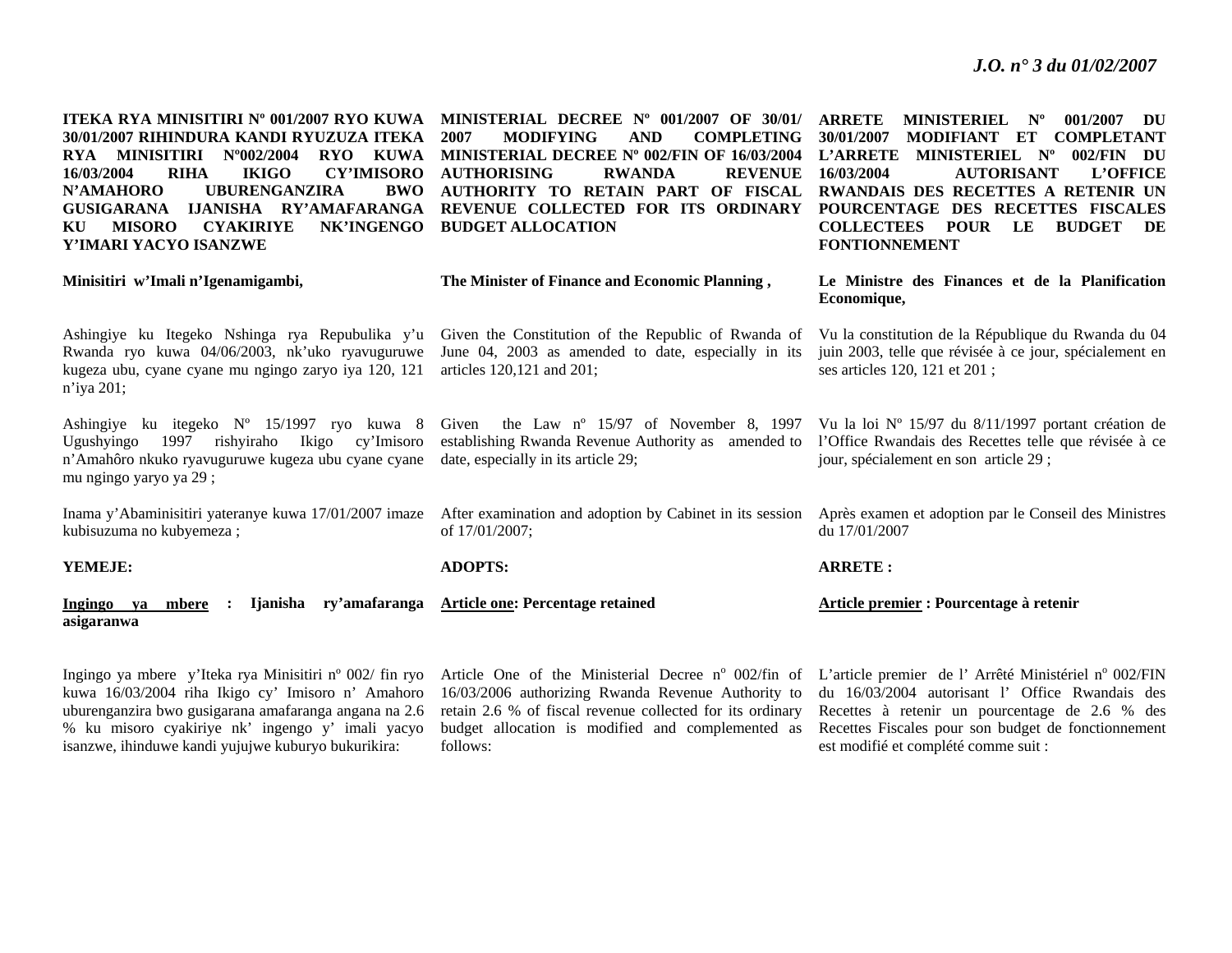"Ikigo cy'Imisoro n'Amahoro cyemerewe gusiragarana buri kwezi amafaranga angana na 3.5 % ku misoro cyakiriye yo gukoresha mu mirimo yacyo ya buri munsi".

Icyakora, igiteranyo cy'amafaranga icyo kigo gisigarana ntashobora kurenga ingengo y'imali isanzwe cyagenewe mu mwaka.

# **Ingingo ya 2 : Ikurwaho z'ingingo <sup>z</sup>' amateka zinyuranyije n'iri teka**

Ingingo zose z'amategeko zibanziriza iri teka kandi All prior provisions contrary to this Decree are repealed. Toutes les dispositions antérieures contraires au zinyuranye naryo zivanyweho.

**Ingingo ya 3 : Gutangira gukurikizwa Article 3: Coming into force Article 3: Entrée en vigueur** 

Iri teka ritangira gukurikizwa ku munsi ritangajweho mu Igazeti ya Leta ya Repubulika y'u Rwanda. Agaciro karyo gahera ku itariki ya 01/01/2007.

Kigali , kuwa 30/01/2007

Minisitiri w'Imari n'Igenemigambi **MUSONI James (sé)** 

**Bibonywe kandi bishyizweho Ikirango cya Repubulika y'u Rwanda :** 

> Minisitiri w'Ubutabera **KARUGARAMA Tharcisse (sé)**

"Rwanda Revenue Authority is authorized to retain 3.5% of fiscal revenue collected every month to be used for its ordinary budget allocation".

However, the amount of revenue retained should not exceed its allocated budget for that year.

This Decree comes into force on the date of its publication in the Official Gazette of the Republic of Rwanda . It takes effect as of  $01/01/2007$ .

Kigali on this day of 30/01/2007

The Minister of Finance and Economic Planning **MUSONI James (sé)** 

**Seen and sealed with the Seal of the Republic:** 

The Minister of Justice **KARUGARAMA Tharcisse (sé)**

« Il est autorisé à l'Office Rwandais des Recettes de retenir chaque mois 3.5 % des recettes fiscales collectées pour son budget de fonctionnement ».

Toutefois, le total des retenues effectuées ne peut pas excéder le montant du budget annuel de fonctionnement lui alloué.

**Article 2: Repealed Provision Article 2 : Dispositions abrogatoires** 

présent arrêté sont abrogées

Le présent arrêté entre en vigueur le jour de sa publication au Journal Officiel de la République du Rwanda. Il sort ses effets à partir du 01/01/2007.

Kigali, le 30/01/2007

Le Ministre des Finances et de la Planification Economique **MUSONI James (sé)**

Le Ministre de la Justice **KARUGARAMA Tharcisse (sé)**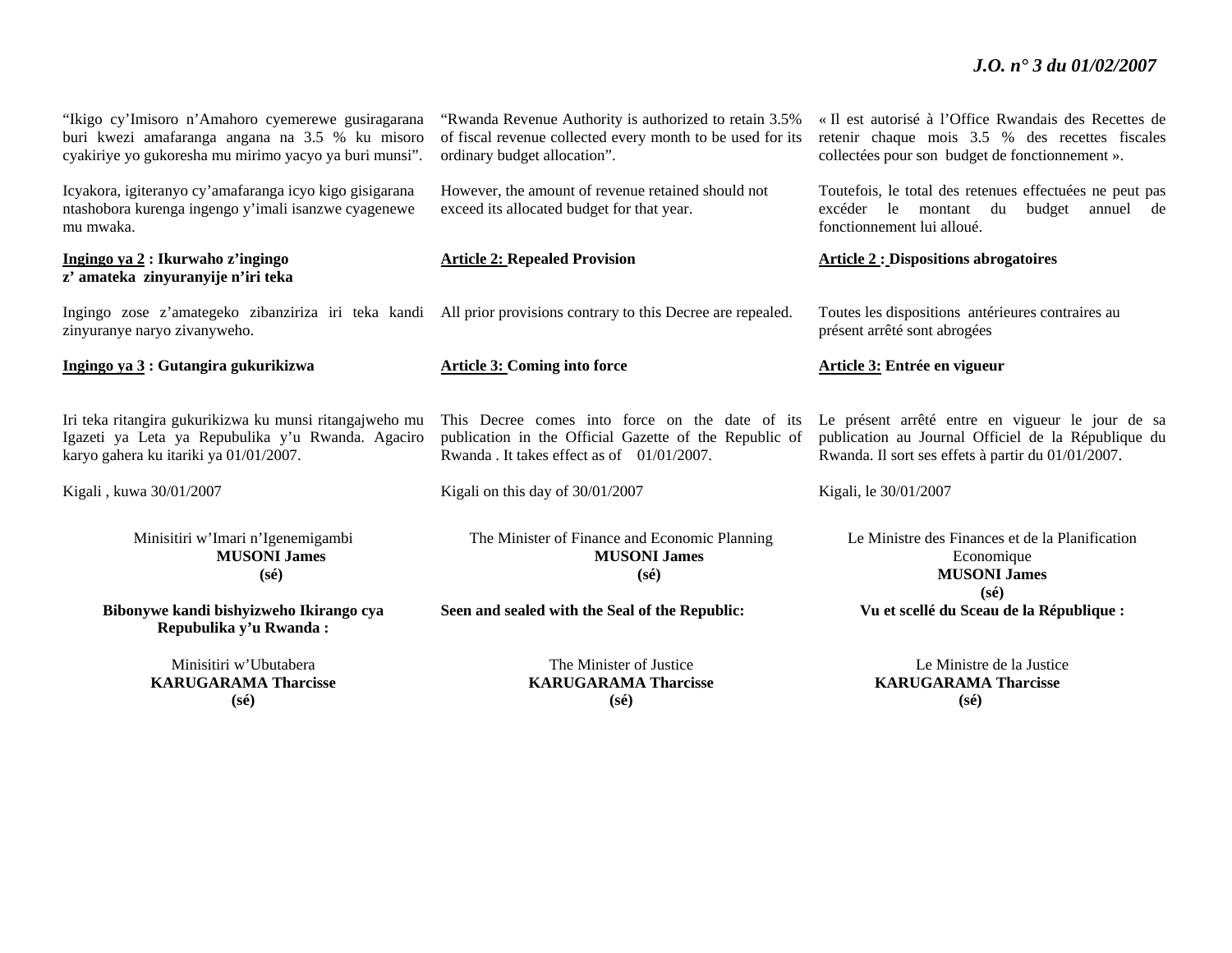# **ARRETE MINISTERIEL N° 80/11 DU 25/04/2006 PORTANT APPROBATION DES MODIFICATIONS APPORTEES AUX STATUTS DE L'ASSOCIATION CONFESSIONNELLE "CONGREGATION DES SŒURS CARMELITES DE L'ENFANT JESUS"**

# **Le Ministre de la Justice,**

Vu la Constitution de la République du Rwanda du 04 juin 2003, spécialement en ses articles 120 et 121 ;

Vu la loi n°20/2000 du 26 juillet 2000 relative aux associations sans but lucratif spécialement en ses articles 12, 14 et 42 ;

Vu l' arrêté Présidentiel N° 27/01/ du 18 juillet 2004 déterminant certains arrêtés ministériels qui ne sont pas adoptés par le Conseil des Ministres, spécialement à son article premier ;

Revu l'arrêté Ministériel n° 797/05 du 22 mai 1987 portant approbation des modifications apportées aux statuts de l association Confessionnelle "Congrégation des Sœur Carmélites de l'' enfant Jésus" spécialement à son article premier ;

Sur requête de la Représentante Légale de l'Association Confessionnelle Congrégation des Sœurs Carmélites de l'enfant Jésus reçue le 08 septembre 2005 ;

# **ARRETE** :

### **Article premier** :

Est approuvée la décision de la majorité des membres effectifs de l' Association Confessionnelle "Congrégation des Sœurs Carmélites de l' enfant Jésus" prise au cours de l' assemblée générale du 31 janvier 2002 de modifier les statuts de ladite association tels qu' ils figurent en annexe du présent arrêté.

# **Article 2** :

Toutes les dispositions réglementaires antérieures contraires au présent arrêté sont abrogées.

# **Article 3** :

Le présent arrêté entre en vigueur le jour de sa signature. Il sort ses effets à la date du 31 janvier 2002.

Kigali, le 25/04/2006

Ministre de la Justice **MUKABAGWIZA Edda (sé)**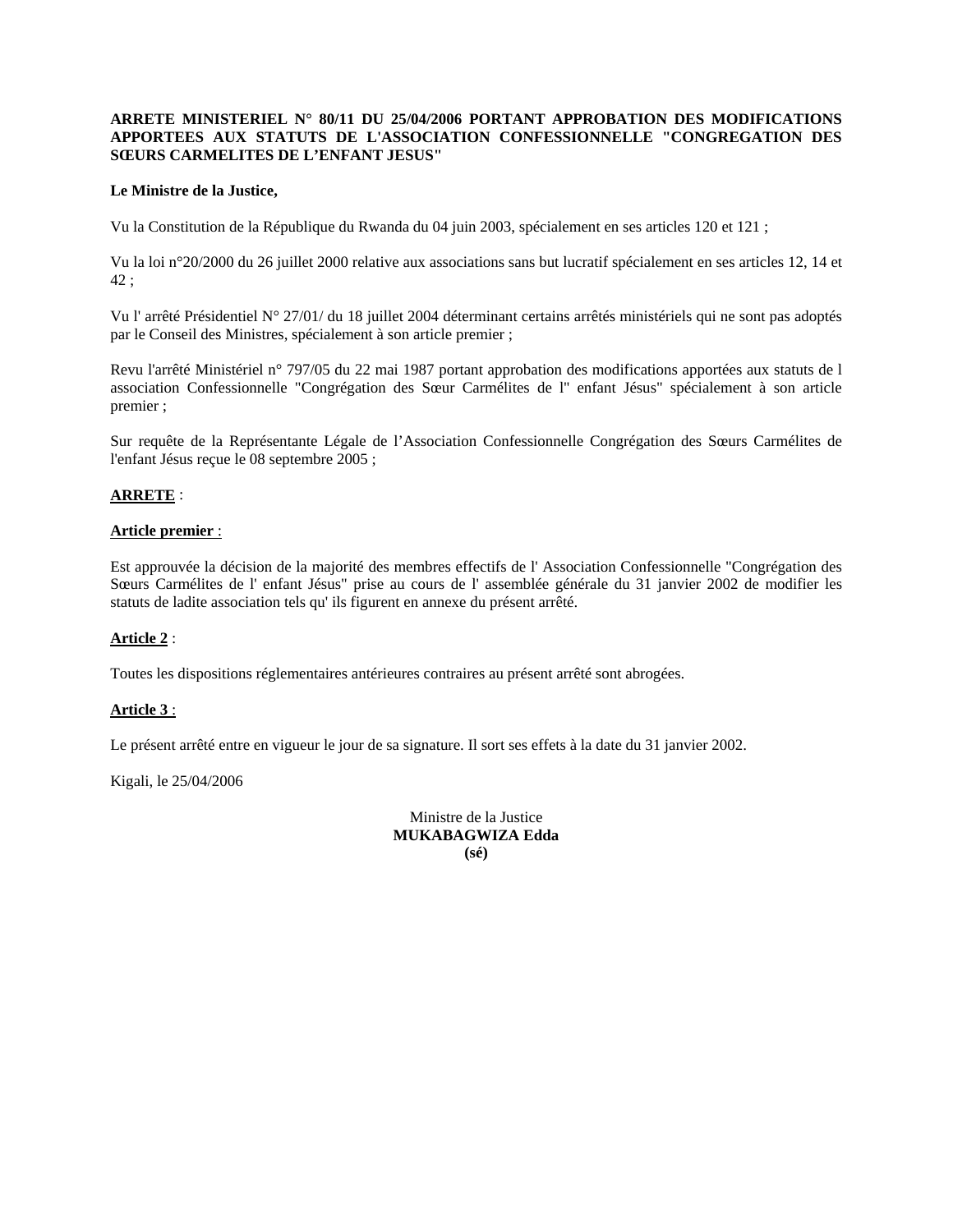# **STATUTS DE L'ASSOCIATION SANS BUT LUCRATIF « CONGREGATION DES SŒURS CARMELITES DE L'ENFANT JESUS »**

# **PREAMBULE**

Vu la loi n.20/2000 du 20 juillet 2000 relative aux associations sans but lucratif, spécialement en ses articles 12, 14 et 42 ; l'Assemblée Générale de l'Association Confessionnelle « Congrégation des Sœurs Carmélites de l'Enfant Jésus » réunie à Rugango en date du 31 janvier ministériel N° 797/05 du 22 mai 1987.

# **Chapitre I : DENOMINATION-DUREE-SIEGE-OBJET-REGION D'ACTIVITE**

**Art. 1** : L'Association confessionnelle a la dénomination « Congrégation des Sœurs Carmélites de l'Enfant Jésus » et est dotée de la personnalité civile par arrêté ministériel n. 797/05 du mai 1987. Par les présents statuts, elle se conforme à la loi n° 20/07/2000.

**Art.2** : Le Siège de l'Association confessionnelle « Congrégation des Sœurs Carmélites de l'Enfant Jésus » est établi à RUGANGO. B.P. 150 BUTARE.

 Il peut néanmoins être transféré en tout autre endroit de la République du Rwanda sur décision de l »Assemblée Général à la majorité de 2/3 des membres.

**Art.3** : L'Association est constituée pour une durée indéterminée.

**Art.4** : L'Association Confessionnelle « Congrégation des Sœurs Carmélites de l'Enfant Jésus » a pour objet : D'aider la jeunesse dans la formation intégrale de l'homme, d'être au service de l'Eglise Catholique locale, assister les pauvres, les orphelins et les plus nécessiteux.

Ce but sera atteint par :

- 1. La formation de la jeunesse dans les paroisses, dans les Centres de Santé et dans les écoles
- 2. L'aide auprès des pauvres, des personnes âgées, des handicapés et orphelins.
- 3. L'Implantation au Rwanda de ladite Congrégation avec une maison de formation.

**Art.5** : La région où s'exerce son activité est le Rwanda. Cette activité pourra être étendue à d'autres pays.

# **CHAPITRE II : DES MEMBRES**

Art.6 : L'Association comprend les membres effectifs signataires des présents statuts et tous ceux qui adhéreront par les vœux religieux, à la Congrégation, quel que soit leur lieu d'affectation. L'adhésion est accordée par la Supérieure Générale, du consentement de son Conseil, sur demande et après une période de formation y relative de trois ans.

**Art.7** : La qualité de membre se perd par le décès, retrait, démission, volontaire ou l'exclusion pour violation des présents statuts et de son Règlement intérieur.

# **CHAPITRE III. DU PATRIMOINE**

**Art.8** : Le patrimoine de l'Association est constitué par

- La rémunération du travail accompli par les membres.
- Les revenus générés par leurs entreprises et leurs activités
- Les dons et legs à la Congrégation.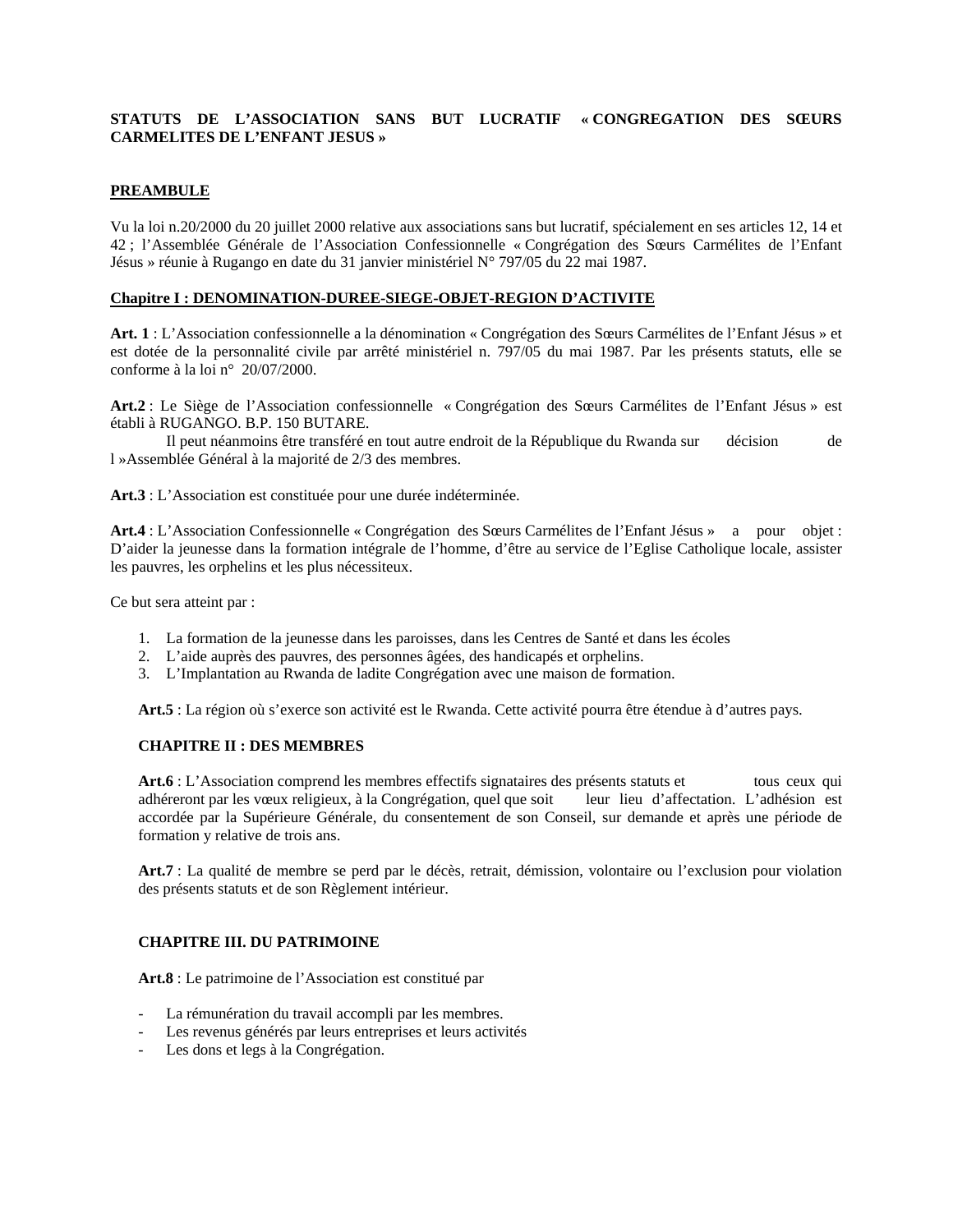**Art.9** : L'Association a la capacité d'acquérir, de posséder de jouir, d'administrer, d'aliéner des biens membres et immeubles nécessaires à la réalisation de son objet.

**Art.10** : L'Association peut exercer, à titre accessoire, des activités commerciales et industrielles pour atteindre ses objectifs par le soutien de ses œuvres.

**Art.11** Les actes de dispositions des biens ne peuvent être effectués que du consentement du Conseil Général de la Congrégation qui en reçoit mandat de l'Assemblée Générale.

**Art.12** : Les biens de l'Association sont sa propriété exclusive. Elle affecte ses ressources à tout ce qui concourt directement ou indirectement à la réalisation de son objet. Aucun membre ne peut s'en arroger le droit de possession, ni en exiger une part quelconque en cas de retrait volontaire, d'exclusion ou de dissolution de l'Association.

**Art.13** : Le membre ayant contracté une dette ou un engagement sans l'autorisation de ses Supérieures en est en reste responsable, même après retrait volontaire ou exclusion de la Congrégation. Il en répond éventuellement devant la justice s'il y a lieu.

# **CHAPITRE IV : DES ORGANES DE L'ASSOCIATION**

**Art.14** : Les organes de l'Association sont

- A. L'Assemblée Générale
- B. Le Conseil de la Délégature

# **A. L'ASSEMBLEE GENERALE**

**Art.15** : L'Assemblée Générale est l'organe suprême de l'Association. Elle est composée de délégués choisis par leurs pairs parmi les membres effectifs de l'Association.

**Art.16** : L'Association ayant obtenu personnalité civile sera administrée par une Représentant Légale, assistée d'une Représentante Légale suppléante choisie par l'Assemblée Générale parmi les membres effectifs, à la majorité absolue de ceux-ci.

**Art.17** : Les modalités de désignation, de révocation ou de résignation de la Représentante Légale et une Représentante Légale Suppléante sont aussi régies par le Règlement intérieur de l'Association.

**Art.18** : L'Assemblée Générale exerce les attributions suivantes :

- Elire et révoquer la Représentante Légale et la Représentante Légale suppléante
- Entériner la résignation de la Représentante Légale et de Représentante Légale suppléante.
- Examiner et approuver les rapports moral et financier présentées par les Autorités de l'Association à la conclusion de leur mandat ;
- Etablir les prescriptions générales obligeant tous les membres et les modifier si besoin en est :

- Déterminer les activités de l'Association.

-Adopter et modifier les statuts et le Règlement d'ordre intérieur :

- La dissolution de l'Association ;
- accepter les dons et legs ;
- Approuver les comptes annuels.

**Art.19** : L'Assemblée Générale de réunit annuellement. Elle est convoquée et présidée par la Représentante. Légale de l'Association. En cas d'absence ou d'empêchement de la Représentante Légale, l'Assemblée Générale est convoquée par la Représentante Légale Suppléante. En cas d'absence ou d'empêchement simultané de la Représentante Légale et de la Représentante Légale Suppléante, l'Assemblée Générale sera convoquée par le membre délégué le plus âgé dans la profession. Pour la circonstance, elle élira en son sein une Présidente de session.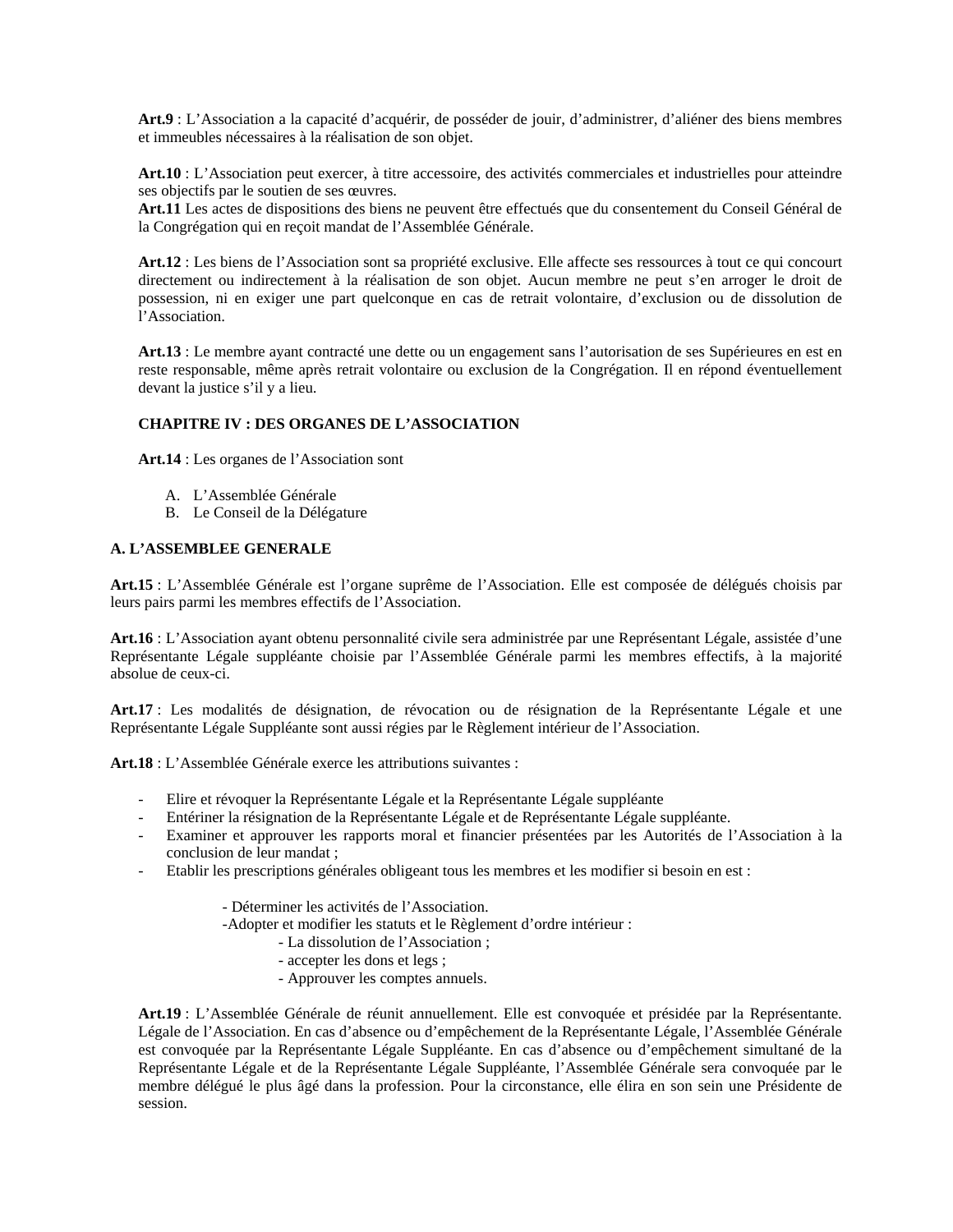**Art.20** : L'Assemblée Générale ne délibère valablement que si elle réunit les 2/3 de ses membres. Si le quorum n'est pas atteint, on organisera une autre réunion dans un délai de 15 jours calendriers. Les délibérations sont valables à la majorité absolue des membres présents.

# **A. LE CONSIL DE LA DELEGATURE**

**Art.21** : Le Conseil de la Délégataire est l'organe d'administration de l'Association. Il est présidé par la Représentante Légale de l'Association et comprend une Représentante Légale, une Représentante Légale suppléante qui est Vice-présidente. La Présidente, la Vice-présidente sont élues parmi les membres effectifs à la majorité absolue pour un mandat de 3 ans.

**Art 22 :** Le Conseil de la Délégataire se réunit au moins une fois par trimestre et autant de fois que l'intérêt de l'association l exige. En cas d absence ou d empêchement de la Présidente, le Conseil de la Délégataire est convoqué par la Vice Présidente. Il siège et les décisions sont prises valablement lorsque la majorité absolue de ses membres est présente. En cas de parité des voix, celle de la Présidente compte double.

**Art 23** : Les attributions du Conseil de la Délégataire sont :

- Assister la Représentante Légale dans la gouvernement de l'Association
- Traiter des questions prévues par le droit propres et universel ;
- Mettre à exécution les décisions et recommandations de l'Assemblée Générale
- Gestion du patrimoine de l'Association ;
- Préparations des projets de budget annuel et des rapports d'exécution y relatifs :
- Propositions des modifications des statuts et du Règlement d'ordre ultérieur :
- Négocier les dons et legs avec les partenaires.

# **CHAPITRES V: DISSOLUTION DE L ASSOCIATION**

- **Art 26 :** L Assemblée Générale ne peut proposer la dissolution de l'Association qu'en agissant conformément au droit propre et après avoir obtenu le consentement des 2/3 des membres effectifs.
- **Art 27 :** En cas de dissolution, l'avoir social sera affecté aux œuvres catholiques, religieuses ou philanthropiques, de préférence à celles ayant le même objet, comme défini à l' article 4 de ces statuts.

## **CHAPITRE VI : MODIFICATION DES STATUTS**

**Article 28** : Les présents statuts ne peuvent être modifiés que sur décision de la majorité absolue des membres délégués réunis pour à cet effet.

# **CHAPITRE VII : DISPOSITIONS FINALES**

**Art 29** : Pour ce qui n est pas prévu dans les présents statuts, on se conformera au droit propre et à la législation en vigueur au Rwanda.

Fait à Rugango, le 31 janvier 2002

S. Swigon Anna S. Janus Anna S. Janus Anna S. Janus Anna S. Janus Anna S. Janus Anna S. Janus Anna S. Janus Anna

**Représentante Légale Représentante Légale Suppléante** 

 $(s\acute{e})$  (sé)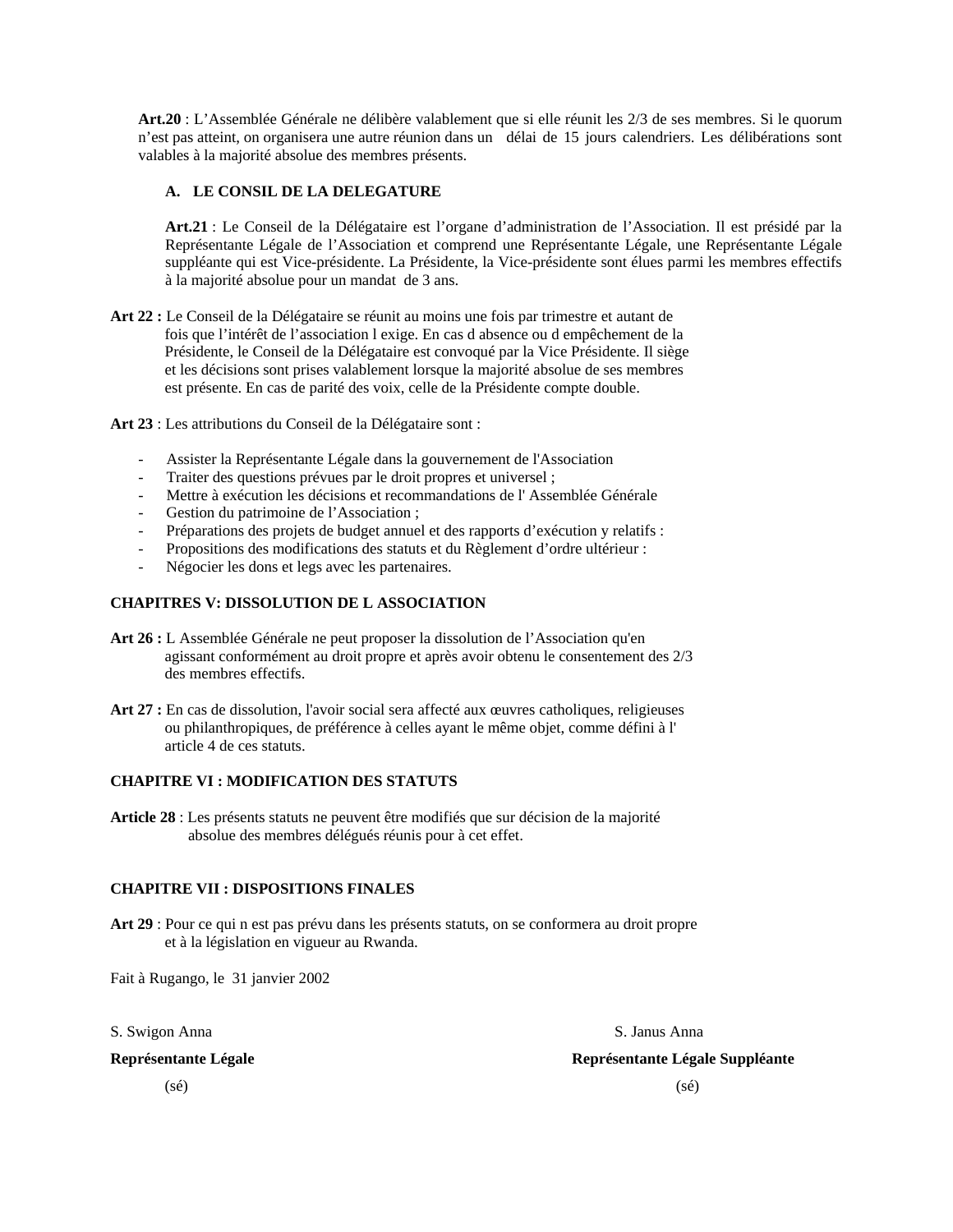Adjoindre la liste des membres et leurs signatures la Représentante Légale et la Représentante Légale suppléante comprises.

# **Les membres effectifs :**

- 1. s. Swigon Anna (sé)
- 2. s. Janus Anna (sé)
- 3. s. Mutambarungu Clotilde (sé)
- 4. s. Ntihinyuzwa Domithile (sé)

# **LISTE COMPLETE DES MEMBRES EFFECTIFS**

# **CONGREGATION DES SŒURS CARMELITES DE L'ENFANT JESUS**

| Nom et prénom            | <b>Profession</b>     | <b>Nationalité</b> | Domicile ou résidence |
|--------------------------|-----------------------|--------------------|-----------------------|
| S. Swigon Anna           | Religieuse            | Polonaise          | Rugango / Maraba /    |
|                          | Infirmière            |                    |                       |
| S. Janus Anna            | Religieuse Assistante | Polonaise          | Rugango / Maraba /    |
|                          | Sociale               |                    |                       |
| S. Mutambarungu Clotilde | Religieuse            | Rwandaise          | Rugango / Maraba /    |
|                          | Catéchiste            |                    |                       |
| S. Ntihinyuzwa Domithile | Religieuse            | Burundaise         | Rugango / Maraba      |
|                          | sacristine            |                    |                       |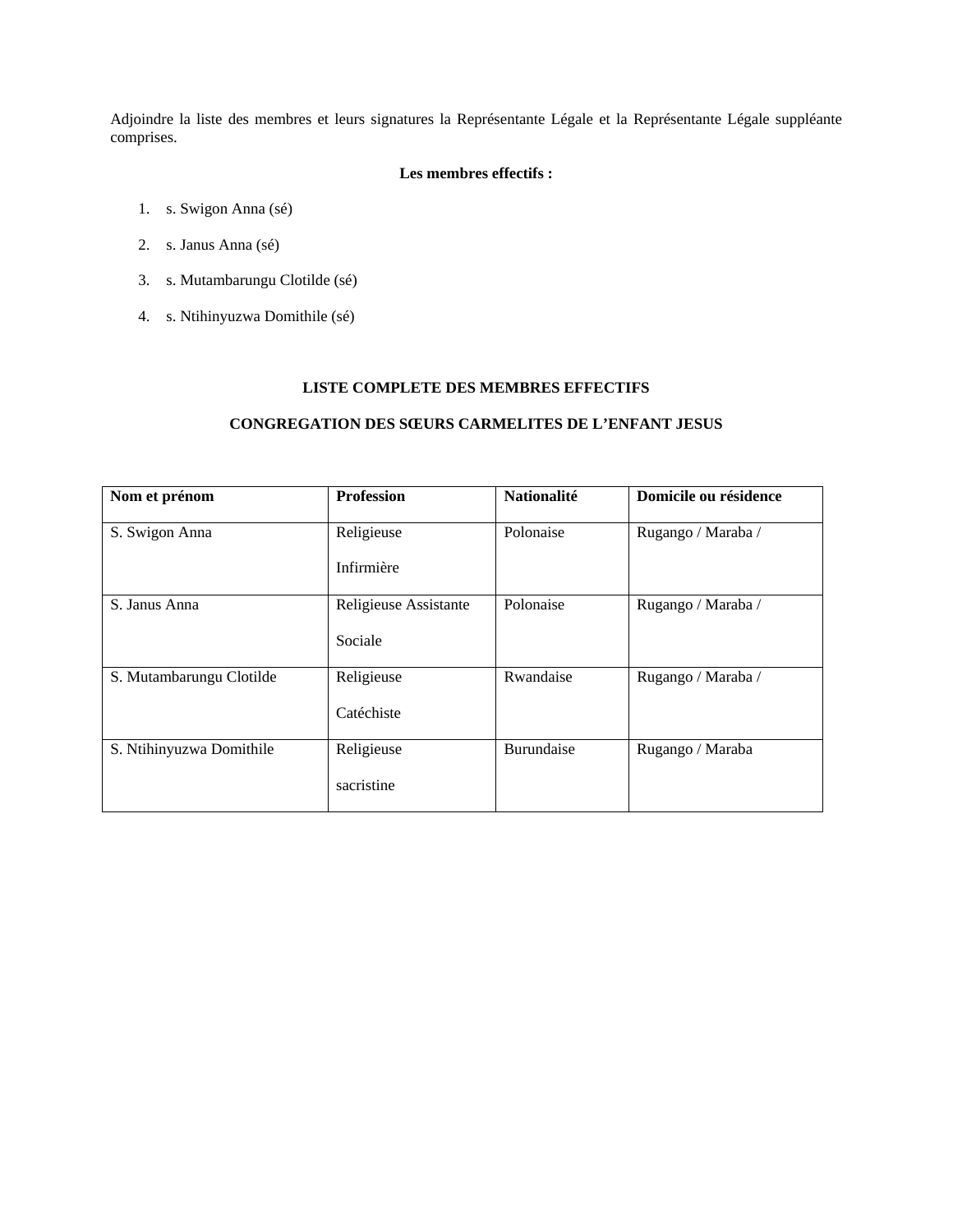# **SOCIETE "ATHENEE Moderne SARL"**

# **STATUTS**

# **Entre les soussignés:**

- 1- Mr MUGENGA Joseph, de Nationalité Rwandaise, Passeport Nº A014950 délivré à KIGALI le 28/02/1997 résidant à NYARUGENGE, PVK, REPUBLIQUE RWANDAISE ;
- 2- IRANKUNDA Sandrine née le 03/03/1990 à Butare Commune NYABISINDU, représentée par son père MUGENGA Joseph ;
- 3- ISHIMWE Olivia née le 21/11/1992 à BUTARE Commune NYABISINDU représentée par son père MUGENGA Joseph ;
- 4- MUKANGAHE Eric, de Nationalité Rwandaise, né le 26/10/1975 à NYABISINDU (Butare), carte d'identité nº 10094 délivrée le 29/04/1997 à NYABISINDU ;

Il a été convenu, par le présent acte, la constitution d'une Société à Responsabilité Limitée, sous le régime de la Législation en vigueur au Rwanda, notamment la Loi nº 06/1988 du 12/02/1988 portant Organisation des Sociétés Commerciales.

# **TITRE I : Dénomination –Objet –Siège – Durée**

#### **Article premier :**

La société constituée est dénommée « ATHENEE Moderne ». Cette dénomination sera toujours suivie de la mention S.A.R.L.

#### **Article 2 :**

La Société a pour objet le commerce de biens et des services sous toutes leur formes, notamment :

- Le commerce général c'est-à-dire l'importation, l'exportation et la vente des différents produits de consommation et d'usage courant notamment les biens équipement, les matériaux de construction, les produits alimentaires, les textiles, les produits phytosanitaires ;

- L'achat et la vente (y compris l'exportation) des produits locaux ;

La Société peut s'intéresser par voie d'apport ou de fusion, de souscription, d'intervention financière ou de toute autre manière dans toute entreprise ayant un objet similaire ou connexe, ou constituant pour elle un débouché.

La Société peut effectuer toutes opérations financières, commerciales et industrielles de nature mobilière ou immobilière qui se rapportent directement ou indirectement à son objet.

#### **Article 3 :**

Le siège social est établi dans la Préfecture de la Ville de Kigali. Il peut être transféré en tout autre endroit de la République Rwandaise sur décision de l'Assemblée Générale. La société peut avoir des Agences ou des Représentations tant au Rwanda qu'à l'étranger.

#### **Article 4 :**

La Société est constituée pour une durée indéterminée à dater du jour de son immatriculation au Registre de Commerce. Elle peut être dissoute par décision de l'Assemblée Générale des Associés délibérant dans les conditions requises pour la modification des statuts.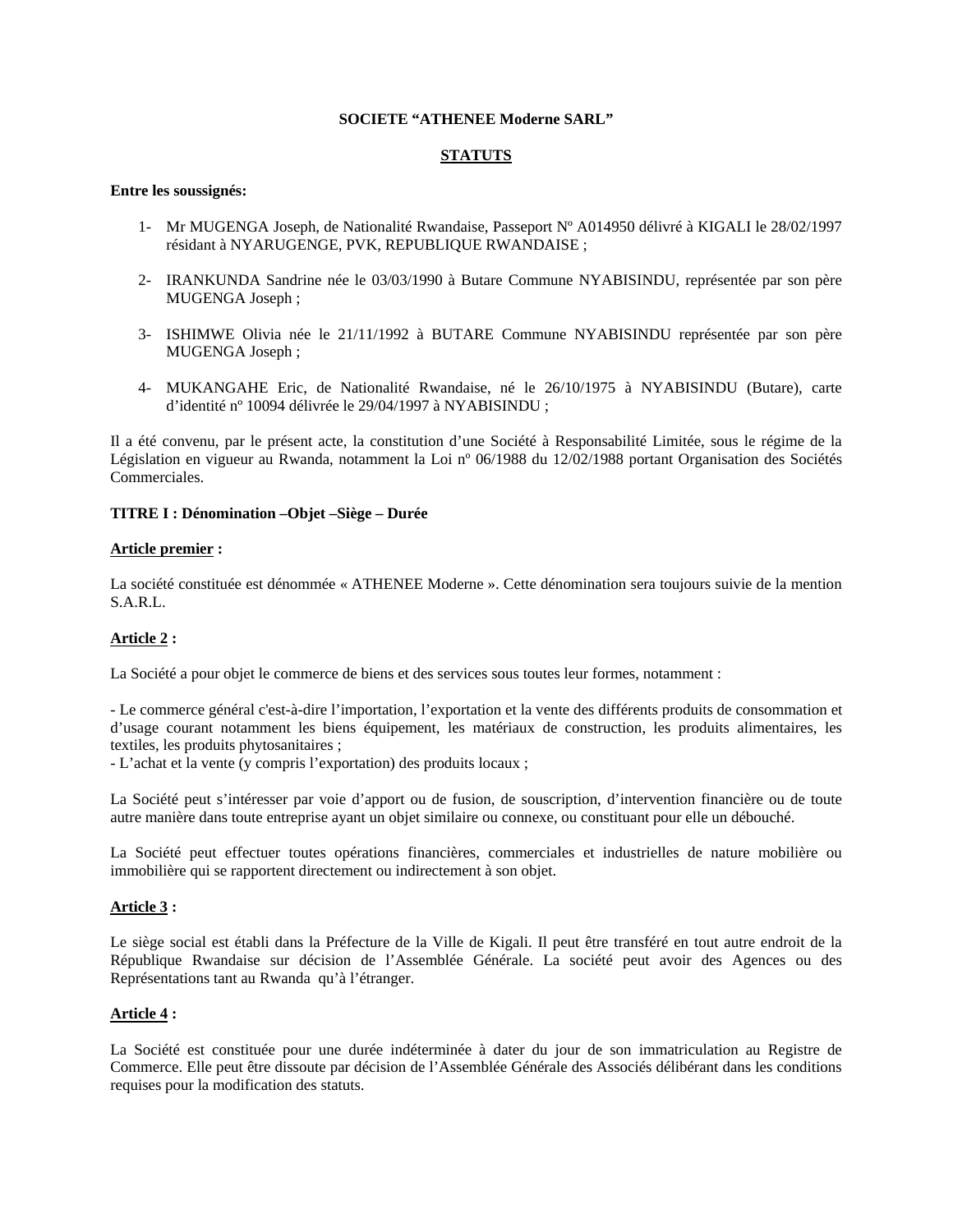# **TITRE II : Capital Social - Parts Sociales**

# **Article 5 :**

Le Capital Social est souscrit et entièrement libéré pour un montant de Deux Millions de Francs Rwandais (2.000.000 Frw), représenté par Deux Cents parts sociales de Dix Mille Francs Rwandais (10.000 Frw) chacune et réparties comme suit :

- 1. MUGENGA Joseph : Un Million Quatre Cent Mille Francs Rwandais (1.400.000 Frw) soit Cent Quarante (140) parts sociales ;
- 2. IRANKUNDA Sandrine : Deux Cent Cinquante Mille Francs Rwandais (250.000Frw) soit Vingt Cinq (25) parts sociales ;
- 3. ISHIMWE Olivia : Deux Cent Cinquante Mille Francs Rwandais (250.000 Frw) soit Vingt Cinq (25) parts sociales ;
- 4. MUKANGAHE Eric : Cent Mille Francs Rwandais (100.000 Frw) soit Dix (10) parts sociales.

Les associés IRANKUNDA Sandrine et ISHIMWE Olivia étant toujours mineures, elles sont représentées par leur père MUGENGA Joseph jusqu'à leur majorité.

# **Article 6 :**

Les parts sociales sont nominatives et indivisibles. Elles sont souscrites en totalité par les associés et sont intégralement libérées.

# **Article 7 :**

La propriété des parts nominatives s'établit par une inscription sur le registre tenu au siège social et dont tout associé peut prendre connaissance. Des certificats, non transmissibles, constatant ces inscriptions sont délivrés aux associés.

#### **Article 8 :**

L'Assemblée Générale, délibérant dans les conditions requises par les présents statuts, peut toujours décider de l'augmentation du Capital Social soit par une nouvelle souscription, soit par acceptation d'autres associés.

#### **Article 9 :**

Les cessions de parts entre vifs ne sont autorisées qu'avec l'assentiment exprès des associés détenant au moins deux tiers (2/3) du Capital Social. Toutefois, les parts sociales peuvent être librement cédées ou transmises à un associé, au conjoint du cédant ou du défunt à ses descendants ou ses ascendants.

#### **Article 10 :**

La qualité d'associé donne droit à la participation à la gestion de la société suivant les modalités prévues par les présents statuts. Elle donne droit au partage des dividendes. Les associés ne sont responsables des engagements de la Société que jusqu'à concurrence de leurs parts sociales souscrites.

#### **Article 11 :**

Les créanciers, les héritiers ou ayants - droit des associés ne pourront sous quelque prétexte que ce soit, provoquer une apposition des scellés sur les biens et valeurs de la Société, en requérir l'inventaire, en demander le partage ou la licitation, ni s'immiscer dans son administration. Ils doivent pour l'exercice de leurs droits s'en rapporter aux bilans sociaux ainsi qu'aux décisions de l'Assemblée Générale.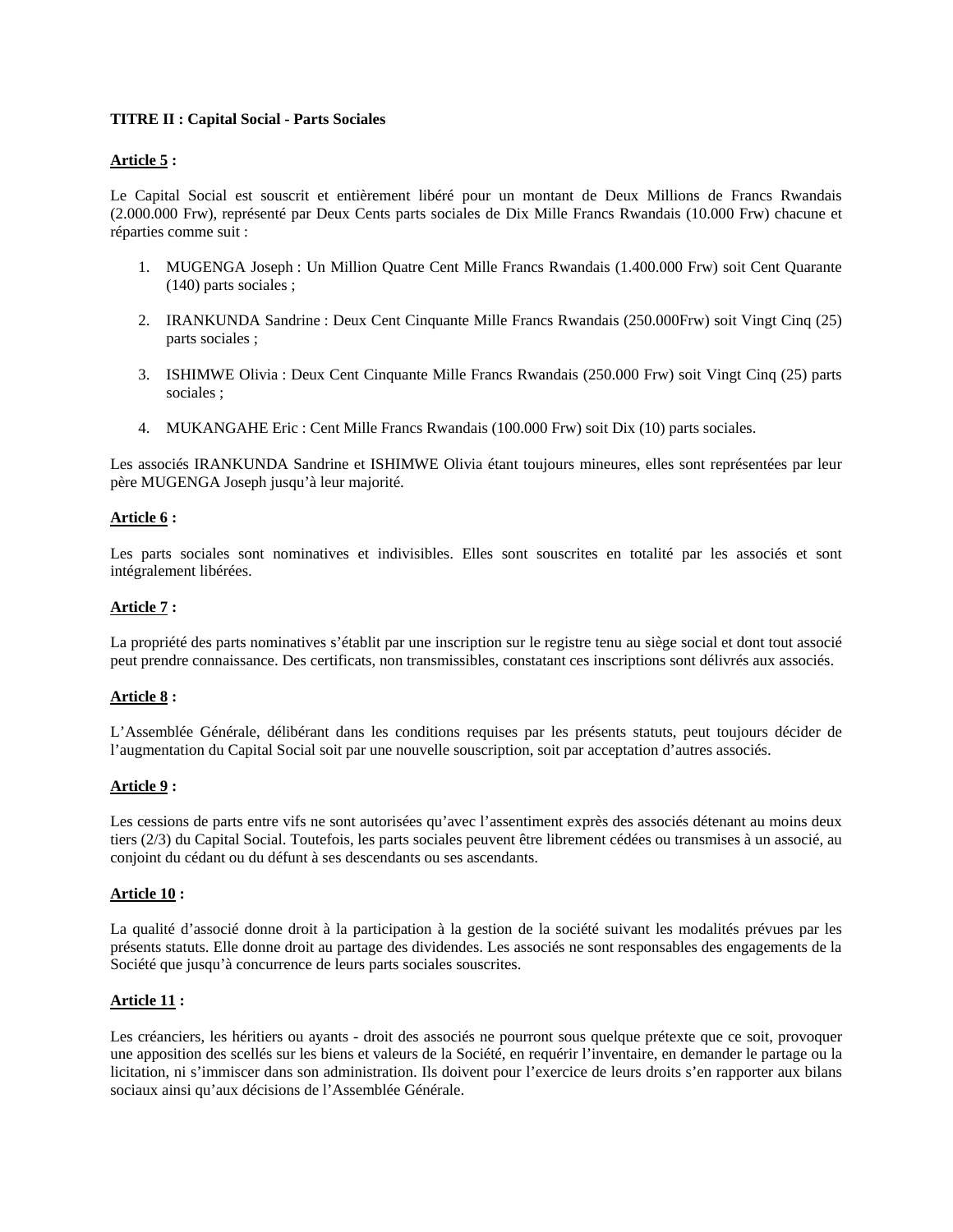Tout propriétaire de parts sociales ne peut les donner en gage qu'avec l'accord de l'Assemblée Générale des associés et même dans ce cas, il continue à exercer seul le droit des voix afférentes aux dites parts.

# **TITRE III : Assemblée Générale**

# **Article 12 :**

L'Assemblée Générale ordinaire se tiendra chaque année au mois de Mai. Elle délibère suivant la loi et les présents statuts.

Des Assemblées Générales extraordinaires se tiendront chaque foi que l'intérêt de la société l'exigera et à la demande d'associés représentant au moins un dixième du Capital. L'Assemblée Générale Extraordinaire a le droit d'apporter des modifications aux statuts dans les conditions déterminées par les articles 180 et 181 de la loi nº 06/88 du 12 février 1988 portant Organisation des Sociétés Commerciales.

# **Article 13 :**

L'Assemblée Générale des associés élit en son sein un Président pour un mandat de trois ans renouvelable.

L'Assemblée Générale est présidée par son Président ou, à défaut par un Vice-Président désigné par l'Assemblée Générale.

Le Président peut être révoqué dans les mêmes formes que celles de sa nomination. Il n'est pas rémunéré. Toutefois, les frais exposés peuvent être remboursés.

# **Article 14 :**

Tout propriétaire de parts sociales peut se faire représenter à l'Assemblée Générale par un mandataire. Le mandataire doit être porteur de sa procuration.

# **Article 15 :**

L'Assemblée Générale est convoquée par les soins du Directeur Général, par lettre adressée aux associés ou par porteur, au moins quinze jours avant la date de l'Assemblée.

La convocation mentionne l'ordre du jour ainsi que le jour, l'heure et le lieu de l'Assemblée.

#### **Article 16 :**

Pour délibérer valablement, l'Assemblée Générale doit réunir les deux tiers des voix présentes ou représentées ; chaque part donne droit à une voix, celle du Président étant prépondérante. Sauf les cas prévus par la loi, les décisions sont prises, quel que soit le nombre de titres représentés, à la majorité des voix.

#### **TITRE IV : Administration et Surveillance**

#### **Article 17 :**

Un Directeur Général, assumant les fonctions de Gérant suivant les dispositions des articles 130 à 140 de la loi nº 06/1998 portant Organisations des Sociétés Commerciales, assure la gestion courante de la société et est nommé par l'Assemblée Générale pour un mandats de 3 ans. Il ne peut démissionner qu'avec un prévis de trois mois.

#### **Article 18 :**

La Directeur Général a tous les pouvoirs de gestion journalière pour le compte de la Société. Tout document engageant la société doit porter sa signature. Il peut notamment :

- Effectuer des dépôts ou des retrais en banque ;
- Signer des titres de dette ou de créance et encaisser tous les paiements ;
- Ester en justice en qualité de défendeur ou de demandeur ;
- Aliéner à titre onéreux les biens meubles de la société ;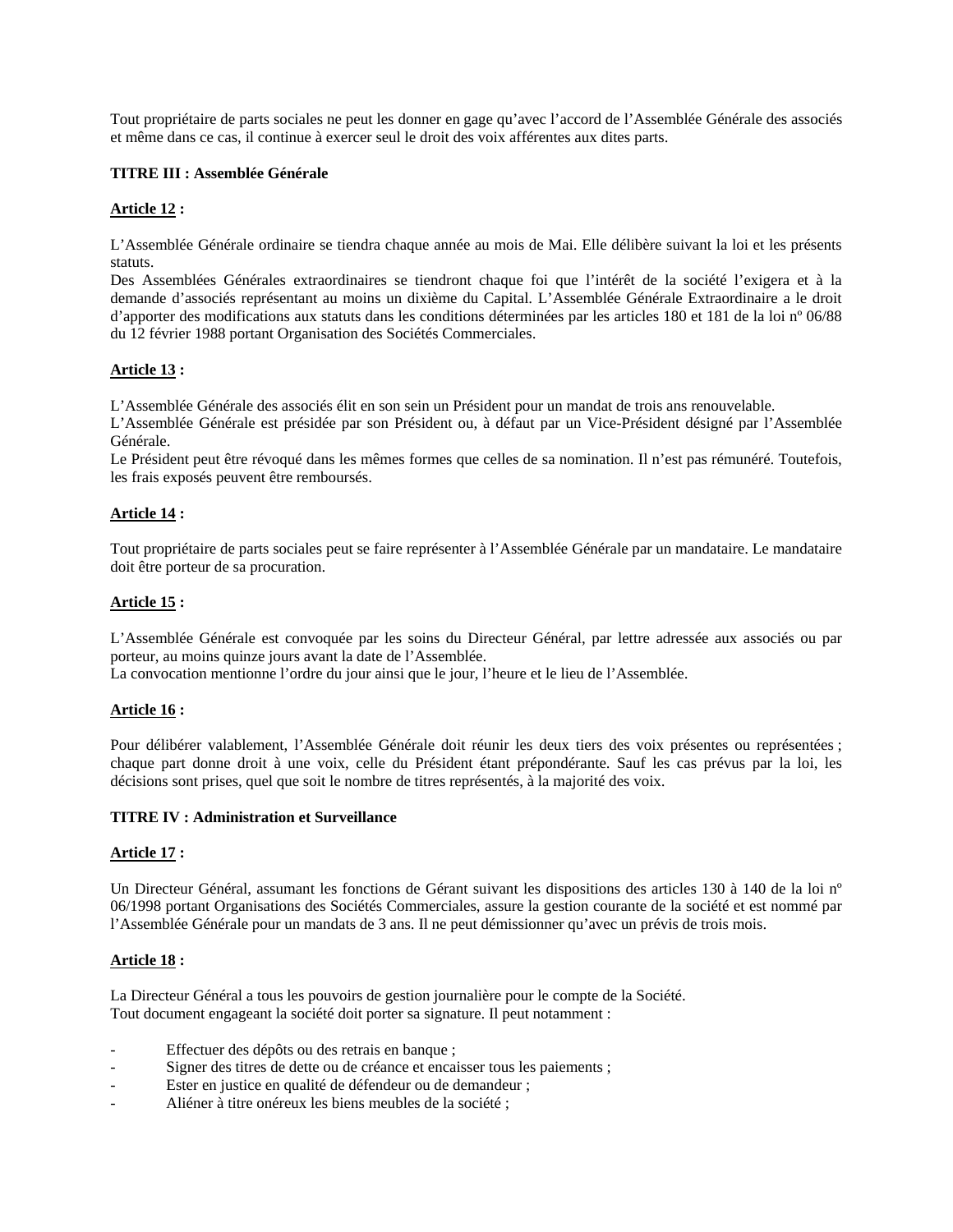- Assurer tous les contacts avec l'autorité publique ou avec des firmes privées ;
- Arrêter le bilan et le compte d'exploitation de la société et faire rapport à l'Assemblée Générale ;
- Recruter et gérer le personnel ;
- Proposer l'ouverture des succursales.

# **Article 19 :**

Néanmoins, les actes suivants exigent l'autorisation préalable de l'Assemblée Générale :

- Aliéner à titre gratuit ou renoncer à un droit de la société ;
- Aliéner les immeubles de la société ;
- Contacter les emprunts bancaires
- Octroyer les garanties.

# **Article 20 :**

La surveillance de la société est assurée par les associés. Tout associé a tous les pouvoirs d'Investigation et de Contrôle de la Société. Néanmoins, sur décision de l'Assemblée Générale, un Commissaire aux Comptes associé ou non peut être nommé pour un mandat de trois ans renouvelable. L'Assemblée Générale lui fixe les termes de référence de son mandat et ses émoluments.

# **TITRE V : Bilan – Inventaire – Dividende**

#### **Article 21 :**

L'exercice social commerce le 1<sup>er</sup> Janvier et se termine le 31 décembre de chaque année. Exceptionnellement le premier exercice commercera à la date d'immatriculation au registre de commerce et se terminera le 31 décembre de la même année.

# **Article 22 :**

A la fin de chaque exercice, le Directeur Général fait l'inventaire et dresse les états financiers inhérents à cet exercice. En même temps, un rapport détaillé sur la gestion de la société est établi au profit de l'Assemblée Générale.

# **Article 23 :**

L'Assemblée Générale en sa session ordinaire examine le rapport du Directeur Général, statue sur le bilan et le compte des pertes et profits, les adopte ou ordonne les redressements

# **TITRE VI : Dissolution – Liquidation**

#### **Article 24 :**

Lors de la dissolution de la société, soit à l'arrivée du temps, soit pour toute autre cause, la liquidation s'opérera par les soins d'un ou plusieurs liquidateurs nommés par l'Assemblé Générale, qui déterminera leurs pouvoirs et leurs émoluments. Après payement des dettes et charges de la société ; le solde de l'avoir social servira d'abord au remboursement des parts de capital au pair de leur libération. Si toutes les parts ne se trouvent pas libérées dans une égale proportion, les liquidateurs, avant de procéder à la répartition prévue à l'alinéa précédent, doivent tenir compte de cette diversité de situation et rétablir l'équilibre en mettant toutes les parts sur pied d'égalité absolue, soit par des appels de fonds complémentaires à charge des titres libérés en proportion moindre, soit par des remboursements préalables en espèces ou en titres, au profit des titres dans une proportion supérieure. Le surplus de l'actif est réparti entre toutes les parts.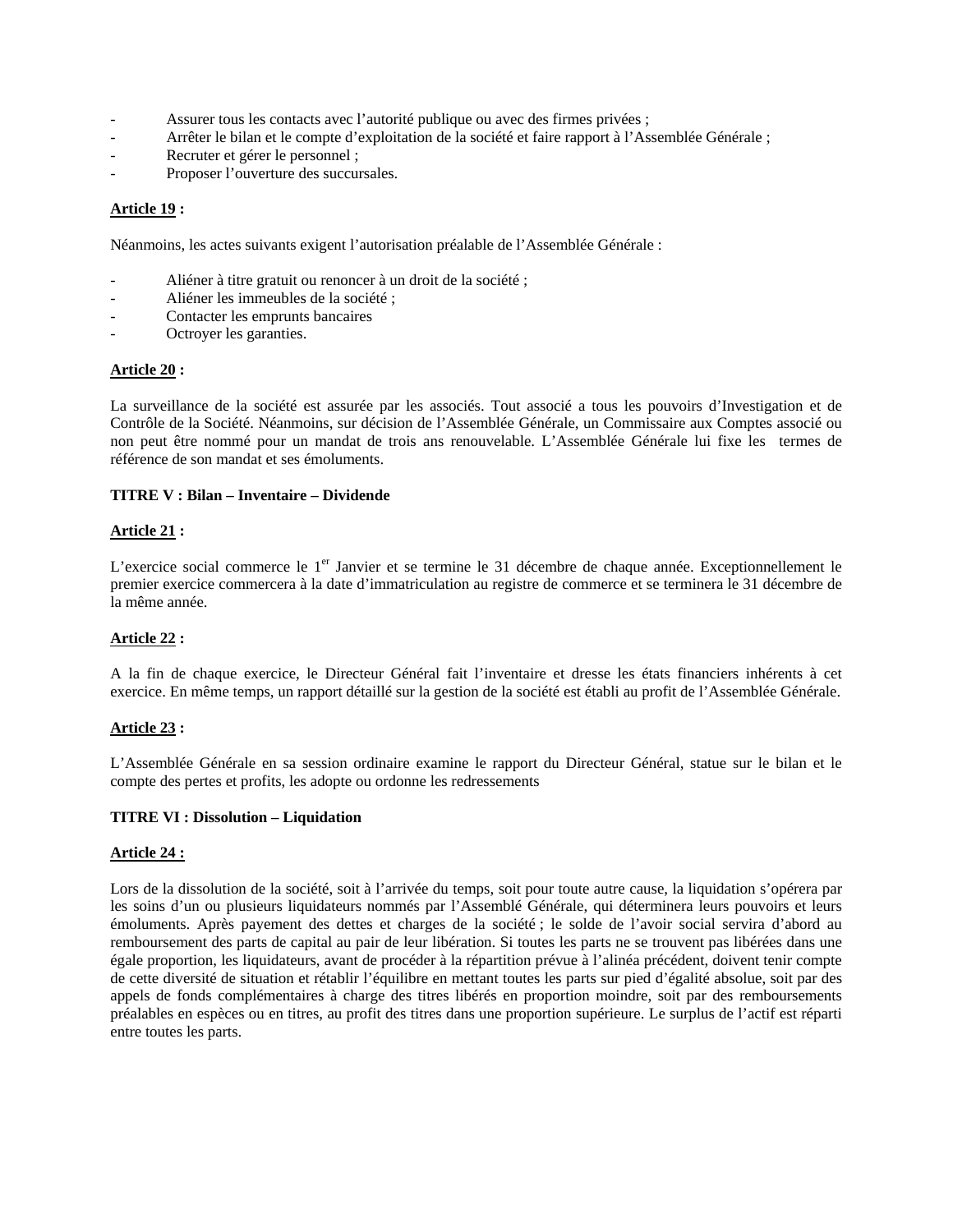# **TITRE VII : Dispositions finales**

# **Article 25 :**

Pour tout ce qui n'a pas été prévu par les présents statuts, les parties déclarent s'en référer aux actes législatifs et réglementaires du Rwanda sur les sociétés commerciales.

# **Article 26 :**

Pour tout litige qui pourrait surgir dans l'application des présents statuts et qui ne serait pas réglé à l'amiable, les parties conviennent de s'en remettre aux juridictions nationales compétentes.

#### **Article 27 :**

Par dérogation à l'article 17 des présents statuts, est nommé pour la première fois Directeur Général, Monsieur MUKANGAHE Eric.

Fait à Kigali, le 20/10/2000

# **Les associés**

1. MUGENGA Joseph 3. ISHIMWE Olivia

2. IRANKUNDA Sandrine 4. MUKANGAHE Eric

# **ACTE NOTARIE NUMERO VINGT MILLE TROIS CENT DIX NEUF VOLUME CDI**

 L'an deux mille, le vingtième jour du mois d'octobre, Nous MUTABAZI Etienne, Notaire Officiel de l'Etat Rwandais, étant et résidant à Kigali, certifions que l'acte dont les clauses sont reproduites ci- avant Nous a été présenté par :

- 1. MUGENGA Joseph, résidant à Kigali
- 2. IRANKUNDA Sandrine, représentée par son père MUGENGA Joseph résidant à Kigali
- 3. ISHIMWE Olivia, représentée par son père MUGENGA Joseph résidant à Kigali
- 4. MUKANGAHE Eric, résidant à Kigali

En présence de SIKUBWABO Raphaël et de RURANGWA Valence, témoins instrumentaires à ce requis et réunissant les conditions exigées par la loi.

Lecture du contenu de l'acte ayant été faite aux comparants et aux témoins, les comparants ont déclaré devant Nous et en présence desdits témoins que l'acte tel qu'il est rédigé renferme bien l'expression de leur volonté.

En foi de quoi, le présent acte a été signé par les comparants, les témoins et Nous, Notaire et revêtu du sceau de l'Office Notarial de KIGALI.

#### **LES COMPARANTS**

1. MUGENGA Joseph 3. IRANKUNDA Sandrine  $(s\acute{e})$  (sé) 2. ISHIMWE Olivia 2. ISHIMWE Olivia  $(s\acute{e})$  (sé)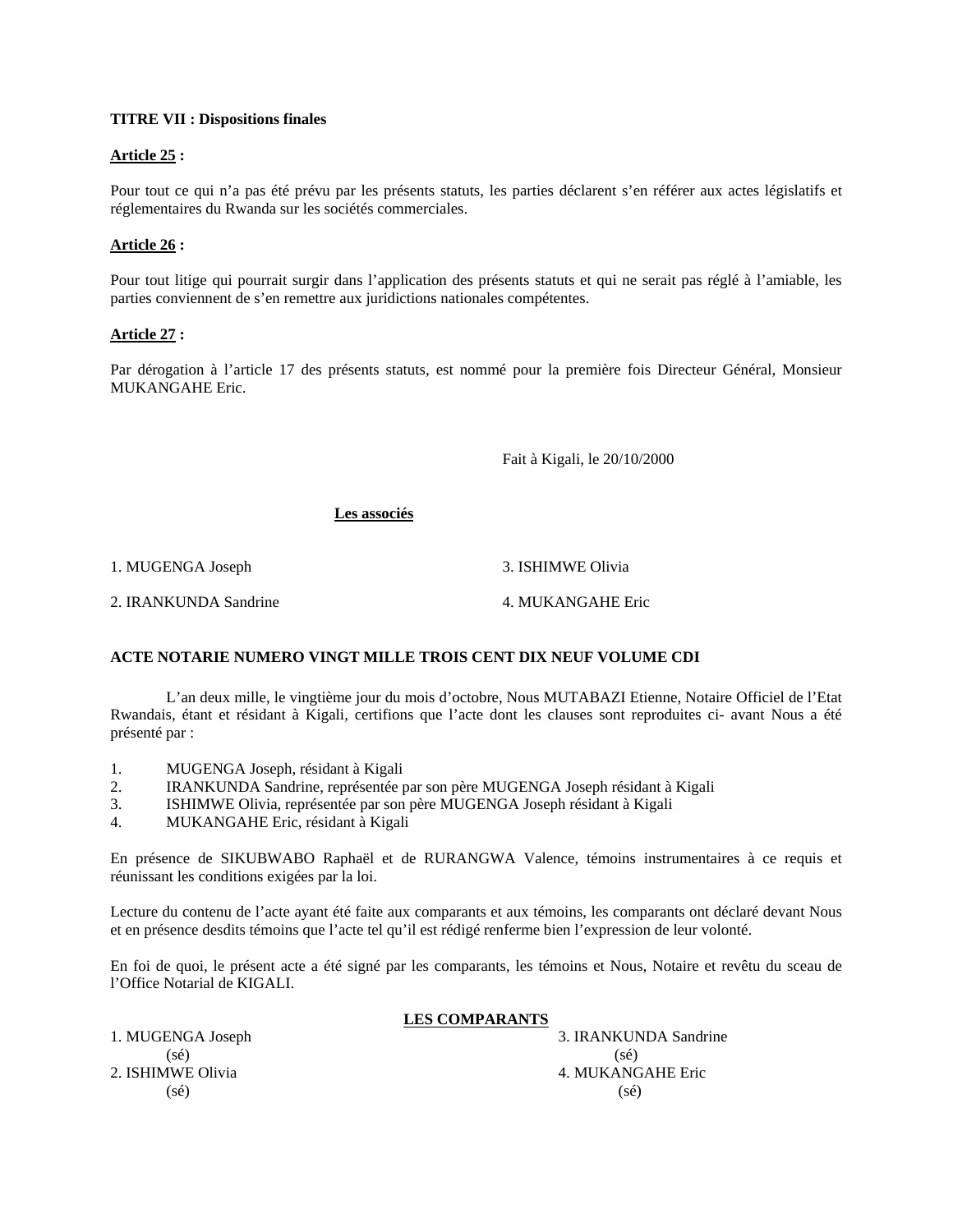# **LES TEMOINS**

1. SIKUBWABO Raphaël 2. RURANGWA Valence  $(s\acute{e})$  (sé)

# **LE NOTAIRE**

MUTABAZI Etienne

(sé)

**DROITS PERCUS**: Frais d'acte : mille huit cents francs rwandais, enregistré par Nous, MUTABAZI Etienne, Notaire Officiel de l'Etat Rwandais étant et résidant à Kigali, sous le numéro 20.319, Volume CDI dont le coût mille huit cents francs rwandais perçus suivant quittance nº 0229737/D du 19 octobre deux mille, délivrée par le Comptable Public de KIGALI

#### **LE NOTAIRE**

MUTABAZI Etienne

(sé)

**FRAIS D'EXPEDITION** : POUR EXPEDITION AUTHENTIQUE DONT COUT QUATRE MILLE NEUF CENTS FRANCS RWANDAIS, PERCUS POUR UNE EXPEDITION AUTHENTIQUE SUR LA MEME **OUITTANCE** 

#### **LE NOTAIRE**

# **MUTABAZI Etienne**

(sé)

#### **A.S.n° 41991**

Reçu en dépôt au greffe du Tribunal de Grande Instance de Nyarugenge, le 21/12/2006 et inscrit au registre ad hoc

des actes de société sous le n° RCA 1709/KGL le dépôt de statuts de la société ATHENEE MODERNE SARL.

Droit perçus :

- Droit de dépôt : 5000 Frw
- Droit proportionnel (1,20% du capital) : 24000 Frw
- Suivant quittance n° 2357882 du 21/12/2006.

LE GREFFIER DU TRIBUNAL DE GRANDE **INSTANCE DE NYARUGENGE MUNYENTWALI Charles** 

**(sé)**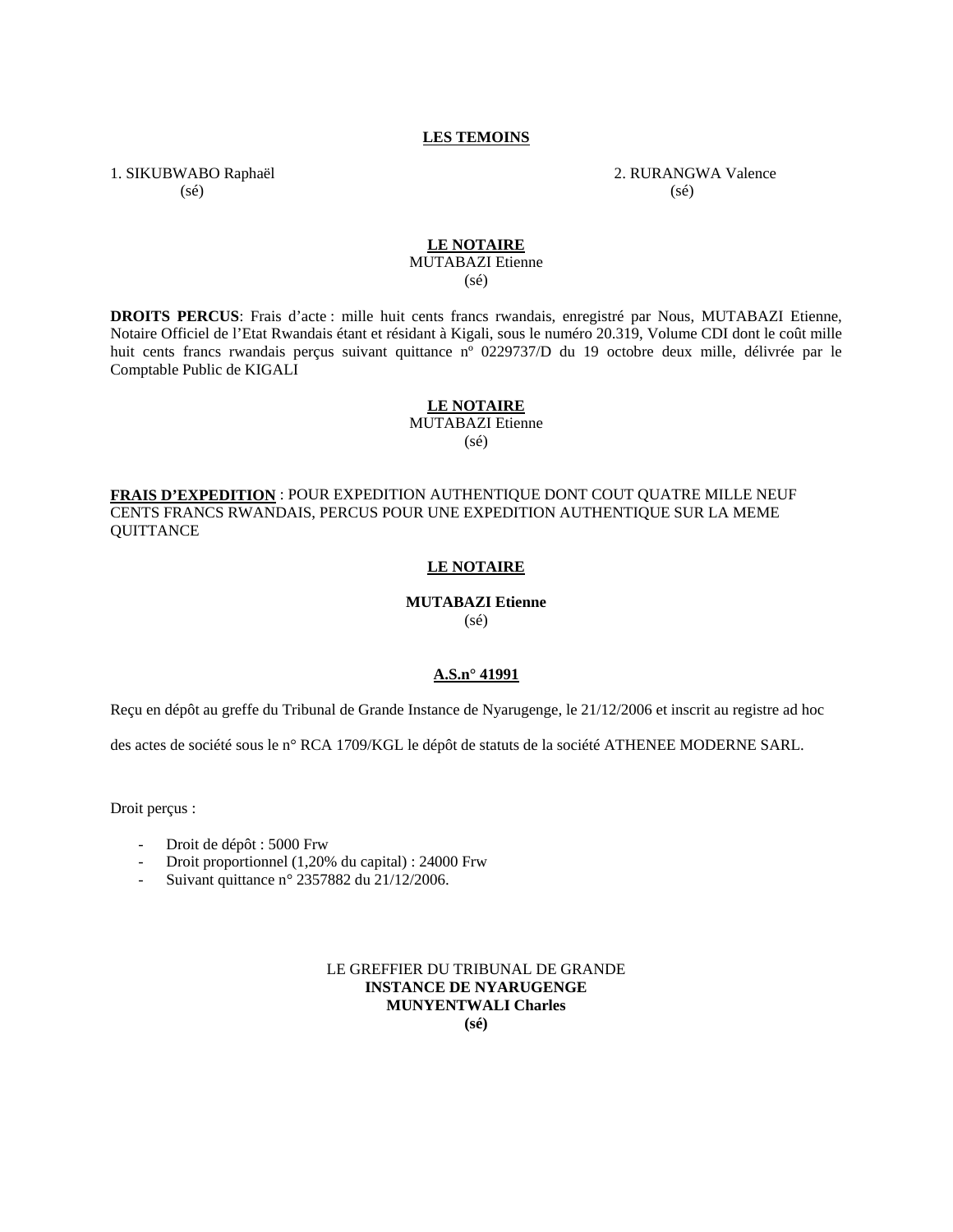# **THE REPUBLIC OF RWANDA**

**THE COMPANIES LAW No. 6/1988 OF 12th FEBRUARY 1988** 

**COMPANY LIMITED BY SHARES** 

**MEMORANDUM AND ARTICLES OF ASSOCIATION** 

**OF** 

**TOURISM PROMOTION SERVICES (RWANDA) LIMITED**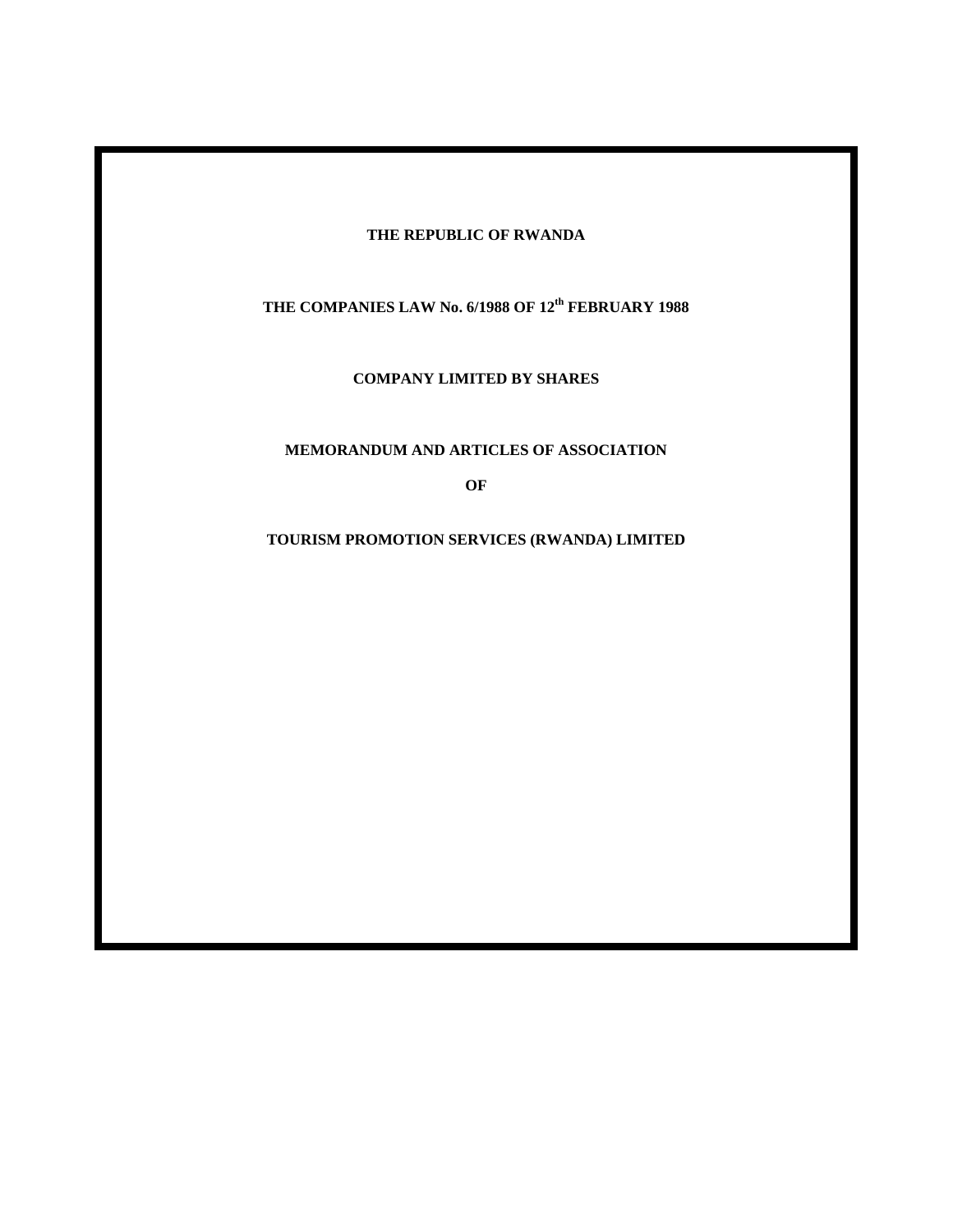# THE REPUBLIC OF RWANDA

# THE COMPANIES LAW NO 6/1988 OF 12<sup>TH</sup> FEBRUARY 1988

# COMPANY LIMITED BY SHARES

# MEMORANDUM AND ARTICLES OF ASSOCIATION

# OF

# **TOURISM PROMOTION SERVICES (RWANDA) LIMITED**

# **The Undersigned:**

- 1. Mr. Mahmud Janmohamed of Kenya nationality, resident in Kenya, Passport Number A1033410.
- 2. Mr. Abdulmalek Virani of Kenya nationality, resident in Kenya, Passport Number A 828655.

Do hereby agree as follows:-

In these Memorandum and Articles unless the context otherwise requires:

| "Articles"  | means these Articles of Association;                                                                                                                                                                                                                                                                                                                       |  |
|-------------|------------------------------------------------------------------------------------------------------------------------------------------------------------------------------------------------------------------------------------------------------------------------------------------------------------------------------------------------------------|--|
| "Board"     | means the Board of Directors of the Company or the Directors present at a duly convened<br>meeting of Directors at which quorum has been attained;                                                                                                                                                                                                         |  |
|             | "Chairman" means the Chairman of the Company;                                                                                                                                                                                                                                                                                                              |  |
|             | "the Company" means "TOURISM PROMOTION SERVICES (RWANDA) LIMITED";                                                                                                                                                                                                                                                                                         |  |
| "Directors" | means the Directors for the time being of the Company;                                                                                                                                                                                                                                                                                                     |  |
| "Member"    | means a registered shareholder in the Company;                                                                                                                                                                                                                                                                                                             |  |
|             | "Memorandum" means the Memorandum of Association of the Company;                                                                                                                                                                                                                                                                                           |  |
| "Month"     | means Calendar Month;                                                                                                                                                                                                                                                                                                                                      |  |
| "Register"  | means a book that will be kept by the Company in which the names and addresses, and<br>the occupations, if any, of the members, a share capital a statement of shares held by each<br>member distinguishing each share by it number, and of the amount or agreed to be<br>considered as paid on the shares of each member are entered;                     |  |
| "Objects"   | means the objects of the Company;                                                                                                                                                                                                                                                                                                                          |  |
| "Office"    | means the Registered Office of the Company;                                                                                                                                                                                                                                                                                                                |  |
| "Act"       | means the Companies Law (No. 6/1988 OF 12 <sup>th</sup> FEBRUARY 1988)<br>or any statutory re-enactment or modification thereof for the time<br>being in force, and reference to any section or provision of the Act shall include reference<br>to any statutory re-enactment or modification of such section or provision for the time<br>being in force; |  |
| "Seal"      | means the Common Seal of the Company:                                                                                                                                                                                                                                                                                                                      |  |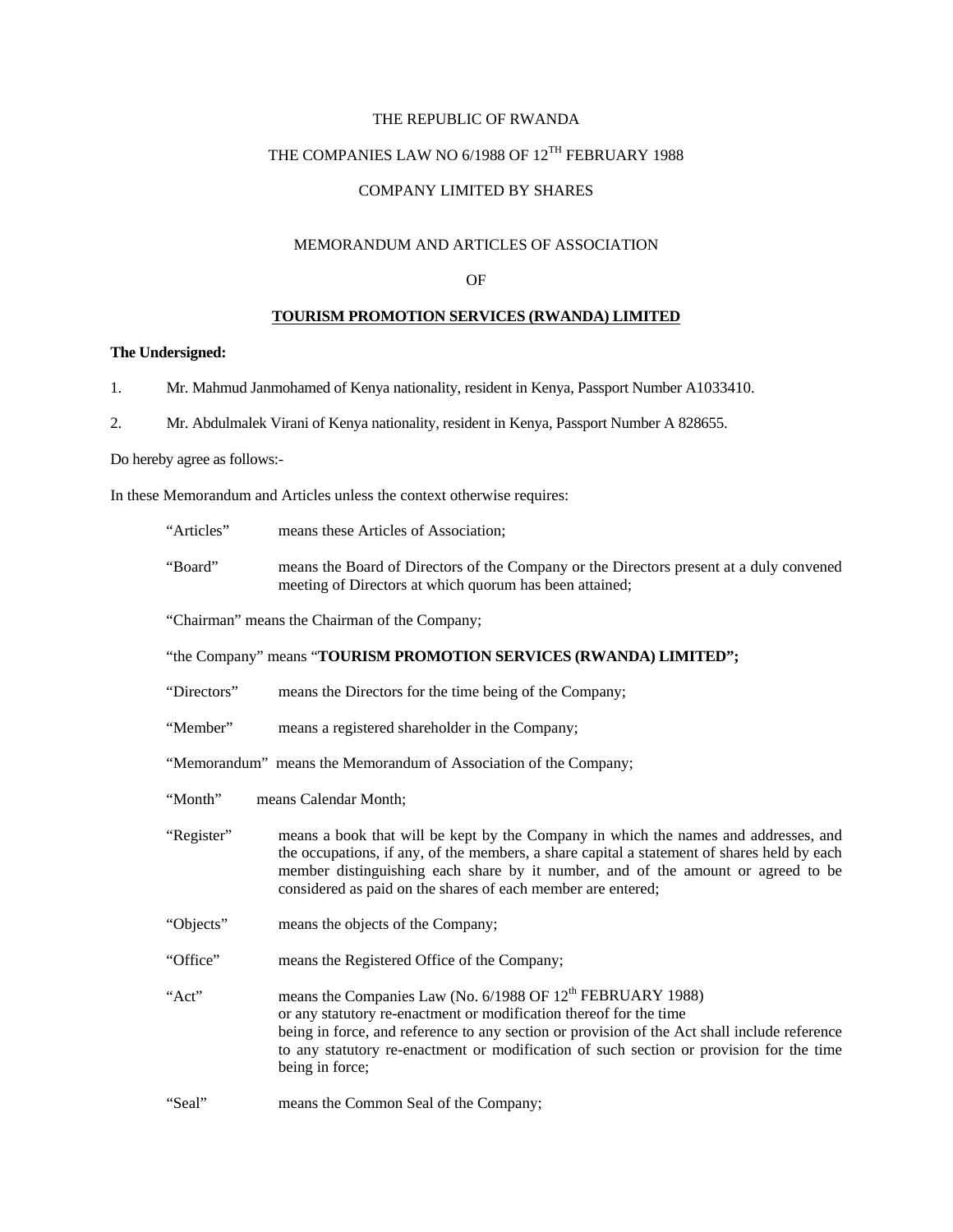- "Year" means from January to 31<sup>st</sup> December inclusive; and
- "Writing" includes printing and lithography and any other mode or modes of representing of producing words in a visible form.

# **CHAPTER ONE: NAME, HEAD OFFICE, OBJECTS**

#### **ARTICLE ONE:**

1. The name of the Company is "**TOURISM PROMOTION SERVICES (RWANDA) LIMITED".** The Company shall be governed by the laws in force in Rwanda and the Memorandum and Articles of Association of the Company.

# **ARTICLE 2:**

2. The registered office of the Company shall be situated in Kigali. This office may be transferred by the Company to any other place in the Republic of Rwanda.

#### **ARTICLE 3:**

- 3. The objects for which the Company is established are:-
- a) To carry on the business of proprietors, operators, lessees licencees, of hotels, lodges, guesthouses, resorts, motels, roadhouses, holiday camps, caravan sites, camping sites and apartment house keepers.
- b) To fit up and furnish any property for the purpose of letting the same to visitors or guests whether in single rooms, multiple rooms, suites, chalets, caravans, movable structures, cottages or otherwise.
- c) To buy, sell (both to persons residing on the Company's premises and to non-residents) import, produce, manufacture or otherwise deal in food and food products, meat, groceries, fruits, confectionaries, wine, spirit, beer and alcoholic beverages, tobacco, druggist supplies, beverages, linen, furniture, furnishings and other articles required in the said businesses.
- d) To organise or host workshops, conferences, retreats, seminars, special private or public events for the Company, it's clients or the general public.
- e) To enter into any arrangements with any Governments or authorities (supreme, municipal, local or otherwise) or any corporations, companies, or persons that may seem conducive to the Company's objects or any of them and to obtain from any Government, authority, corporation or company any privileges and concessions and to present and advocate the views and policies of the Company to governments and other authorities.
- f) To carry on the business of warehousemen and storers of goods, wares and merchandise of every kind and description whatsoever.
- g) To carry on the business of manufacturing ice and provision of cold storage facilities.
- h) To engage in the business of import, export, wholesale and retail of all goods, wares commodities and merchandise and to supply, distribute and generally deal in the aforementioned goods, wares, commodities and merchandise.
- i) To carry on the business of forwarding of freight by air, water, land, rail or other means or by combination of all or any of the foregoing.
- j) To borrow or raise or secure the payment of money in such manner as the Company may think fit and to secure the same or the repayment or performance of any debt liability contract guarantee or other engagement incurred or to be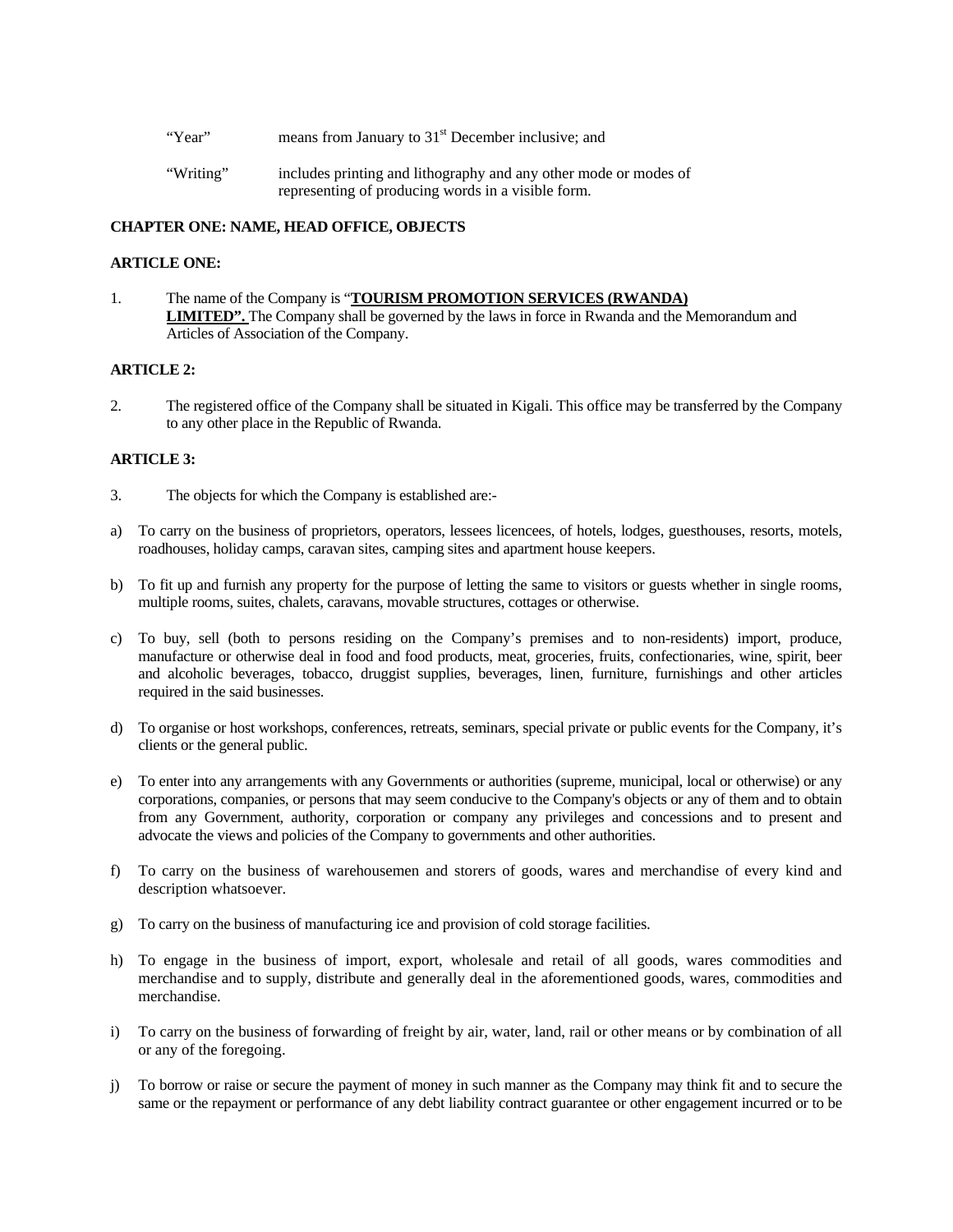entered into by the Company in any way and in particular by the issue of debentures perpetual or otherwise, charged upon all or any of the Company's property (both present and future) including its uncalled capital ; by issue of a mortgage, charge or lien upon the whole or any part of the Company's assets (whether present or future) and also by a similar mortgage, charge or lien to secure and guarantee the performance by the Company of any obligation or liability it may undertake.

- k) To establish and carry on a tourist agency, travel bureau and booking office.
- l) To start, acquire, print, publish and circulate, or otherwise deal with any newspaper or newspapers, magazines, circulars, brochures or other publications, and generally to carry on the business of newspaper/magazine proprietors and general publishers.
- m) To invest in or purchase or otherwise acquire leasehold and freehold lands, houses, buildings and hereditament business and to acquire by purchase, exchange or otherwise deal with all or any such lands, tenants or hereditament.
- n) To enter into partnership or any other arrangement for sharing profits, union of interests, corporation, reciprocations in concerns or otherwise with any person or persons, firm or Company or co-operation, carrying on or engaged in or about to carry on or engage in, any business or transactions which the Company is authorised to carry on or which may seem to the Company, capable of being conveniently carried on in connection with the above or calculated directly or indirectly to enhance the value of or render profitable any of the Company's property and/or whereby the Company's interests would be benefited.
- o) To subscribe, take, purchase or otherwise acquire and hold shares or other interests in securities of any other Company having objects altogether or in part similar to those of this Company or carrying on any business capable of being conducted so as directly or indirectly to benefit the Company.
- p) To purchase or otherwise acquire and to sell, exchange, surrender, lease, mortgage, charge, convert, turn to account, dispose of and to deal with property and rights of all kinds and in particular mortgages charges, hypothecations, debentures, convertible loan stocks (with an option later to convert them into ordinary shares), concessions, options, contracts, patents, licences, stocks, shares, bonds, policies, book debts and business concerns of all kinds.
- q) To purchase, receive, lease or otherwise acquire and to manage, hold, own, use, improve, convey, sell, mortgage or otherwise deal in airports, airstrips, aerodromes, lands, buildings and real property of every description or any interest therein.
- r) To build, construct, maintain, alter, enlarge, pull down and remove or replace any buildings, factories, mills, machinery, engines, walls, fences, banks, dams, sluices or water course and to clear sites for the same or to join with any person, firm or Company in doing any of the things aforesaid and to work, manage and control the same or join with other in so doing.
- s) To develop, construct and maintain roads of all kinds and to charge tolls (where applicable) for the usage of such roads.
- t) To register the Company in any other country or place as a foreign Company if circumstances so warrant.
- u) To make, work, equip and maintain railways, tramways and air strips or aerodromes.
- v) To carry on the business of water treatment, supply, storage and distribution and to undertake waste water and sewerage management and disposal.
- w) To carry on the business of farming industry and dealers in fruit canning, coffee, tea, cocoa, bananas, pineapples, mangoes, oiled seeds and anything of any kind whatsoever.
- x) To carry on the business of distributors of goods of all kinds whatsoever.
- y) To act as customs clearing agents.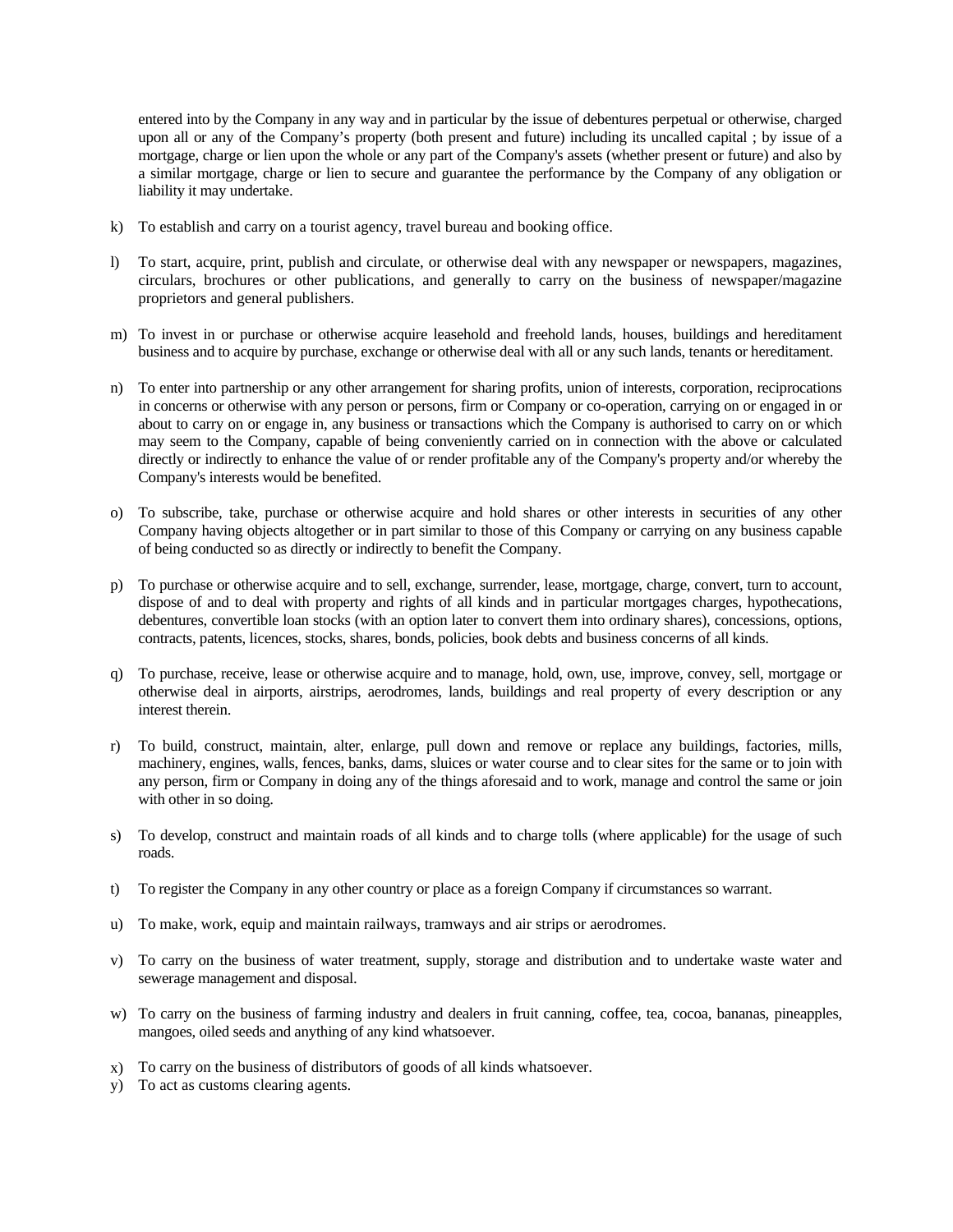- z) To develop, publish, disseminate, market or otherwise promote tools, frameworks, materials, articles, books, manuals and other items for use in any development or academic endeavour.
- aa) To associate with others including individual experts, firms, non-governmental organisations, intergovernmental bodies in pursuance of the objectives stated herein.
- bb) To collect, prepare and distribute information and statistics relating to any type of business, industry or activity and to promote or propose such measures as may be considered desirable or beneficial.
- cc) To hold or promote competitions of any description authorised by law, which may be calculated to increase the business of the Company or to advertise or promote the sale of any publication by it or in which it is interested; and to give prizes in connection with such competitions or otherwise consisting of cash, scholarships or other terminable payments, shares or other choses in action, gifts in kind, or any other description of bonus or reward, or any rights privileges or advantages which it is in the power of the Company to confer.
- dd) To carry on the business of bakers, confectioners, tobacconists, butchers, fishmongers, dairymen, grocers, poulterers, greengrocers, farmers, ice merchants and ice cream manufacturers, yoghurt manufacturers and to manufacture, buy, sell, refine, prepare, grow, import, export and deal in provisions of all kinds, both wholesale and retail and whether solid or liquid.
- ee) To carry on the business of stationers and lithographers and all other businesses similar and directly or indirectly related to the said business.
- ff) To carry on all or any of the business of proprietors and publishers of journals, magazines, books, catalogues and stationers, lithographers, type founders, stereotypers, photographers, photographic printers, engravers, die sinkers, book manufactures, booksellers, advertising agents, engineers and dealers in or manufactures or letters or hirers of any articles or things of a character similar or analogous to the foregoing or any of the foregoing or any of them or connected therewith, particular maps, plans, models, drawing, mathematical and technical instruments and materials, drawing and tracing inks and drafting suppliers, writing machines, apparatus suppliers, motors and dynamos and machinery, plant, appliances and inventions of all kinds.
- gg) To deal in all other goods, and articles used in similar business or commonly supplied in connection with construction, manufacturing and repairs of such structures or other materials capable of being used in such business or required by the customers or other persons having dealings with the Company.
- hh) To invest and deal with the monies of the Company not immediately required upon such securities and in such manner as shall from time to time be determined.
- ii) To carry on the business of general motor electrical engineers, plumbers and gas fitters and any other business which may be conveniently carried on in connection therewith.
- jj) To carry on the business of garage proprietors, haulage and transport contractors, omnibus proprietors, clearing and forwarding agents and any other business which may conveniently be carried on in connection therewith.
- kk) To carry on the business of wholesale and retail dealers of and in ironmongery, turnery, household fittings and utensils and dealers in hardware and tools of every description including goods of metal, china, pottery, glass, electrical appliances, wiring and materials, wireless apparatus and such other goods as are usually dealt with in a business of hardware merchants.
- ll) To carry on the business of house furniture, upholsters and dealers in and hirers, repairs, cleaners, stores and warehouses of furniture, carpets, linoleums and other floor coverings household utensils, china and glass goods fittings, curtains and other home furnishings and household requisites of all kinds and all things capable of being used therewith, or in the maintenance, repair or manufacture thereof.
- mm) To apply for, purchase or by other means acquire and protect, prolong and renew whether in Uganda or elsewhere any patents, patent rights, brevets, invention, licences, protections and concessions which may appear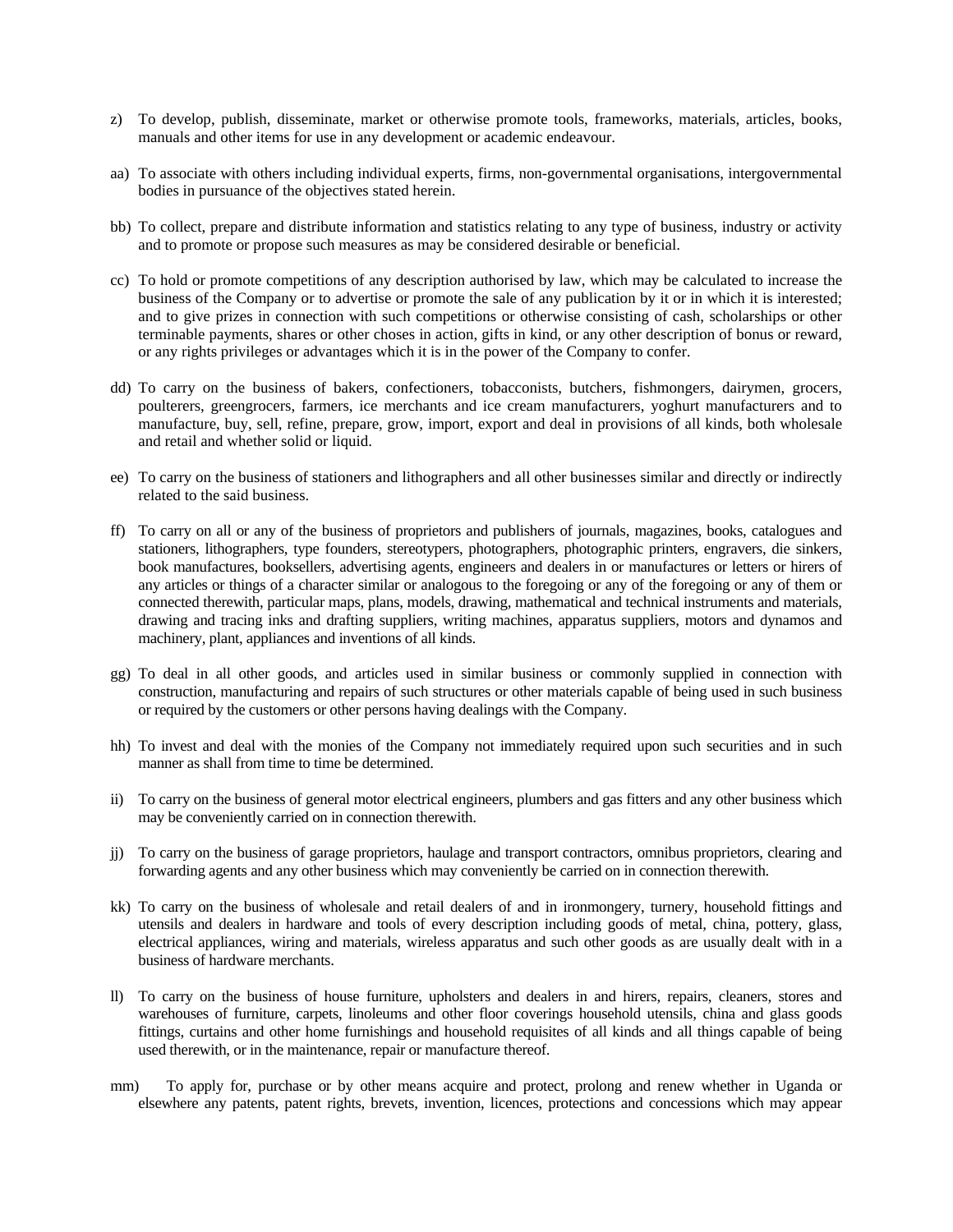likely to be advantageous or useful to the Company and to use and turn to account and to manufacture under or grant licences or privileges in respect of the same and to expend money in experimenting upon and testing and in improving or seeking to improve any patent, inventions or rights which the Company may acquire or propose to acquire.

- nn) To acquire and undertake the whole or any part of the business, goodwill and assets of any person, firm or Company carrying on or proposing to carry on any of the business which this Company is authorised to carry on and as part of the consideration for such acquisition to undertake all or any of the liabilities of such person, firm or Company or to acquire an interest in, amalgamate with or enter into any arrangement for sharing profits or for co-operation or for limiting competition or for mutual assistance with any such person, firm or Company and to give or accept by way of consideration for any of the acts or things aforesaid or property acquired or any shares, debentures, debenturestock or securities received.
- oo) To carry on the business of dealers and fitters of wireless and electrical goods of all descriptions and any other business which may conveniently be carried on in connection therewith.
- pp) To improve, manage, cultivate, develop, exchange, let on, lease or otherwise, mortgage, charge, sell dispose of, turn to account, grant rights, and privileges in respect of or otherwise and with all or any part of the property and rights of the Company.
- qq) To buy, sell, manufacture, repair, alter and otherwise deal in apparatus, plant, machinery, fittings, furnishings, tools, materials, products and things of all kinds capable of being used for the purpose of the above-mentioned business or any of them or likely to be required by the customers of the Company.
- rr) To draw, make, accept, endorse, discount, execute and issue promissory notes, bills of exchange, bills of lading, warrants, debentures and other negotiable instruments.
- ss) To act as agents or brokers and as trustees for any person, firm or Company and to undertake and perform subcontracts and also to act in any of the businesses of the Company through or by means of agents, brokers, subcontractors or others.
- tt) To pay all or any expenses of insurance in connection with the formation, promotion and incorporation of the Company or to contract with any person, firm or Company to pay the same and to pay commission to brokers and others for underwriting, placing, selling or guaranteeing the subscription of any shares, debentures debenture-stock or securities of this Company.
- uu) To support and subscribe to any charitable or humanitarian objects and any institution, society or club which may be for the benefit of the Company or its employees or may be connected with any town or place where the Company carries on business, to give pensions, gratuities or charitable aid to any person or persons who may have served the Company or to wives, children or other relatives of such persons to make payments toward insurance and to form and contribute to a provident fund for the benefit of any persons employed by the Company.
- vv) To promote any other Company for the purpose of acquiring all or any of the property and undertaking any of the liabilities of the Company or to enhance the value of any property or business of the Company and to place or guarantee the placing of, underwrite, subscribe or otherwise acquire all or any, or part of the shares or securities of any such Company as aforesaid, and to promote and safeguard commercial, economic, civil and social interests of the members of the Company.
- ww)To remunerate any person, firm or Company, rendering services to the Company whether by cash payment or by the allotment to him or them of shares or securities of the Company credited as paid up in full or in part or otherwise.
- xx) To sell or otherwise dispose of the whole or any part of the undertaking of the Company either together or in portions for such consideration as shares, debentures or securities of any Company purchasing the same.
- yy) To amalgamate with any other Company having objects altogether or in part similar to those of this Company.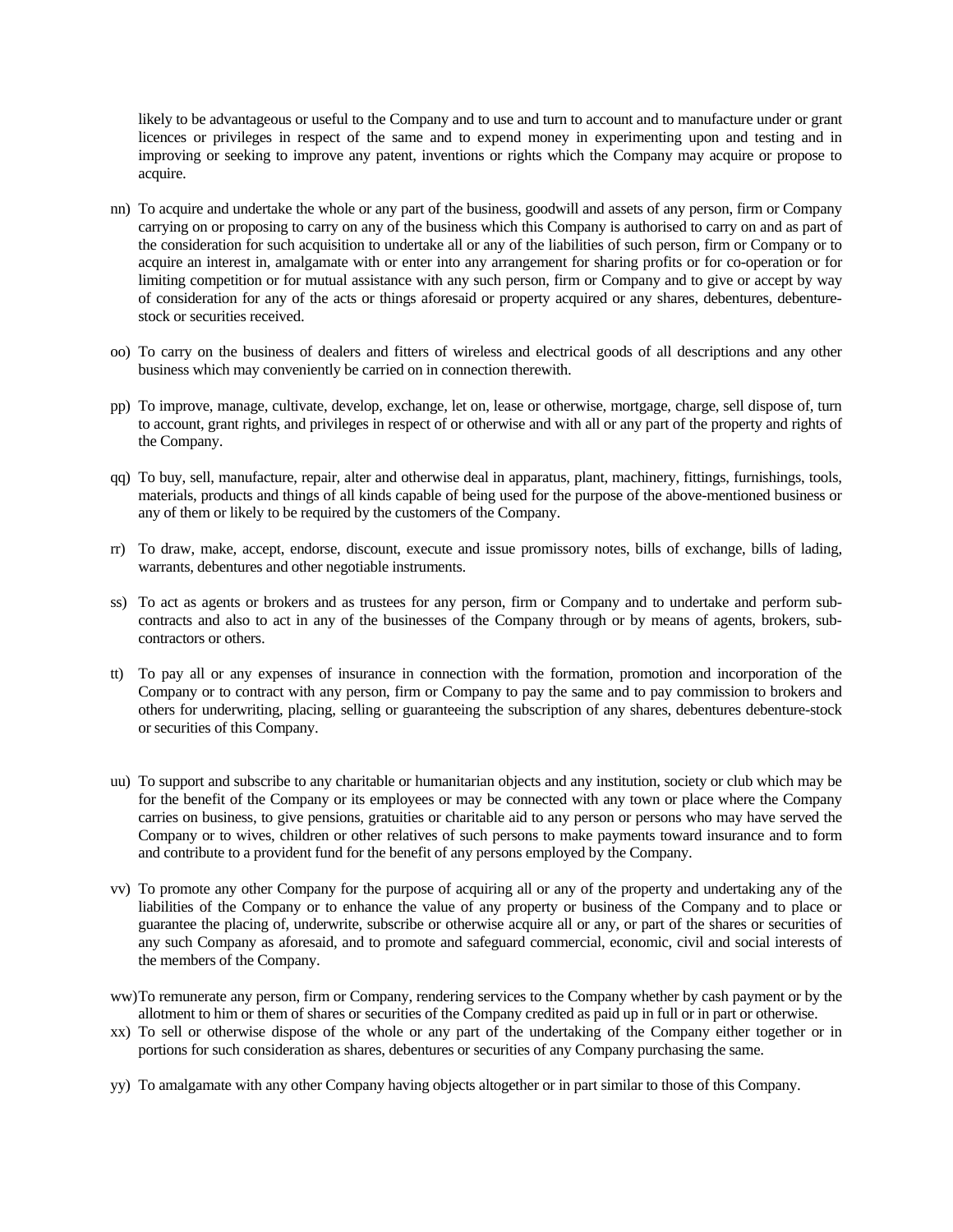- zz) To distribute among the members of the Company in kind and property of the Company and in particular any shares, debentures or securities of other companies belonging to this Company or of which this Company may have the power of disposing.
- aaa) To invest the money as raised and borrowed in and to hold, sell and deal with the stock, shares, bonds, debentures, debenture stock and securities of any government, state, Company, corporation, municipal or local or other body or authority.
- bbb)To lend money to such persons or companies and on such terms as may seem expedient and in particular to customers and others having dealings with the Company.
- ccc) To give guarantee and/or become sureties for any person or persons, firm or firms, corporation or corporations whether incorporated or not, for moneys raised and/or borrowed by him or them from any person or firm or corporation or for any purpose whatsoever and to charge or mortgage the property of the Company (movable or immovable) for the performance, discharge and fulfilment of such obligations and guarantees.
- ddd)To give bond or bonds and become bails for or in respect of any person, form corporation or for any purpose whatsoever as the Company may deem fit.
- eee) To develop the resources of the same property by building, re-claiming, clearing, draining and otherwise improving, farming and planting on any terms of system that may be considered advisable.
- fff) To make, provide and use railways, tramways telegraphs, canals, road and all other works and means of transport by land or water necessary or expedient for the improvement of the property of the Company and to contribute to the expense of promoting, making and using the said works or any of them.
- ggg)To provide for the religious, educational, social and general welfare of occupants on the property of the Company and others by building establishing making or supporting houses, factories, stores, buildings, churches, schools, leaving rooms, baths, parks, places for recreation, building societies, insurance societies and other institutions, water, lighting, drainage and improvement works.
- hhh)To carry on any other business which may seem to the Company capable of being conveniently carried on in connection with its business or calculated directly or indirectly to enhance the value of or render profitable any of the Company's property or rights.
- 4. The liability of the members is limited.
- 5. The nominal share capital of the Company is 500,000 RwF (Five Hundred Rwanda Francs only) divided into 500 ordinary shares of 1000 RwF (One Thousand Rwanda Francs only) each, with power for the Company to increase or reduce the said capital and to issue any part of its capital, ordinary or increased, with or without any preference, priority or special privilege or subject to any postponement of rights or to any conditions or restrictions so that unless the conditions of issue shall otherwise expressly declare, every issue of shares whether declared to be preference or otherwise shall be subject to the power hereinafter contained.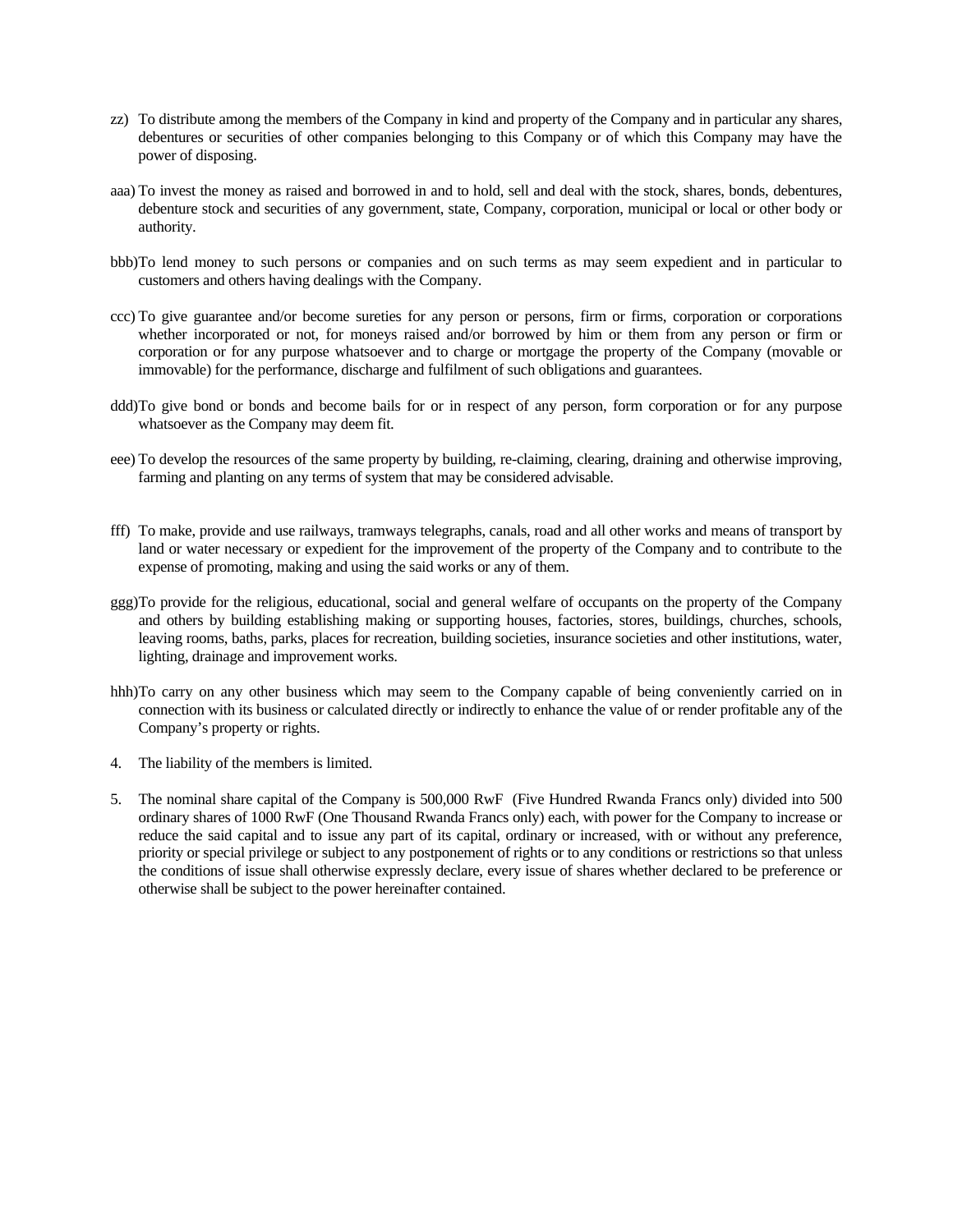The Shares are fully paid for in the following manner :-

| <b>Name</b>                                                           | <b>Shares Taken and Paid For</b> |
|-----------------------------------------------------------------------|----------------------------------|
| <b>Mahmud Janmohamed</b><br>P.O Box 48690 GPO 00100<br>Nairobi, Kenya | 250                              |
| Abdulmalek Virani<br>P.O. Box 48690 GPO 00100<br>Nairobi, Kenya       | 250                              |

# CHAPTER TWO: PRIVATE COMPANY

#### **Article 6:**

- 6. The Company is a Private Company, and accordingly:
	- (a) no invitation shall be issued to the public to subscribe for any shares or debentures of the of the Company;
	- (b) the number of the Members of the Company, not including persons who are in the employment of the Company is limited to (50) fifty: Provided that, for the purpose of this provision, where two or more persons hold one or more shares in the Company jointly, they shall be treated as a single Member;
	- (c) the right to transfer the shares of the Company is restricted in the manner hereinafter provided; and
	- (d) no bearer Share Warrant shall be issued.

#### **CHAPTER THREE: SHARE CAPITAL -SHARES**

# **Article 7:**

7. Without prejudice to any special rights previously conferred on the holders of any shares or class of shares, any share in the Company (whether forming part of the original capital or not) may be issued with any such preferred, deferred or other special rights or subject in regard to dividend returns of capital, voting or otherwise as the Company may from time to time, by resolution, determine or in the case of any shares in respect of which there has been no such determination as the Board may direct.

## **Article 8:**

8. Subject to the provisions of the Act any preference shares may be issued on the terms that they are, or at the option of the Company are to be liable, to be redeemed on such terms and in such terms and in such manner as the Company may, by special resolution, determine.

# **Article 9:**

9. The Company may, from time to time by special resolution, increase its share capital by such sum, to be divided into shares of such amount, as the resolution will prescribe.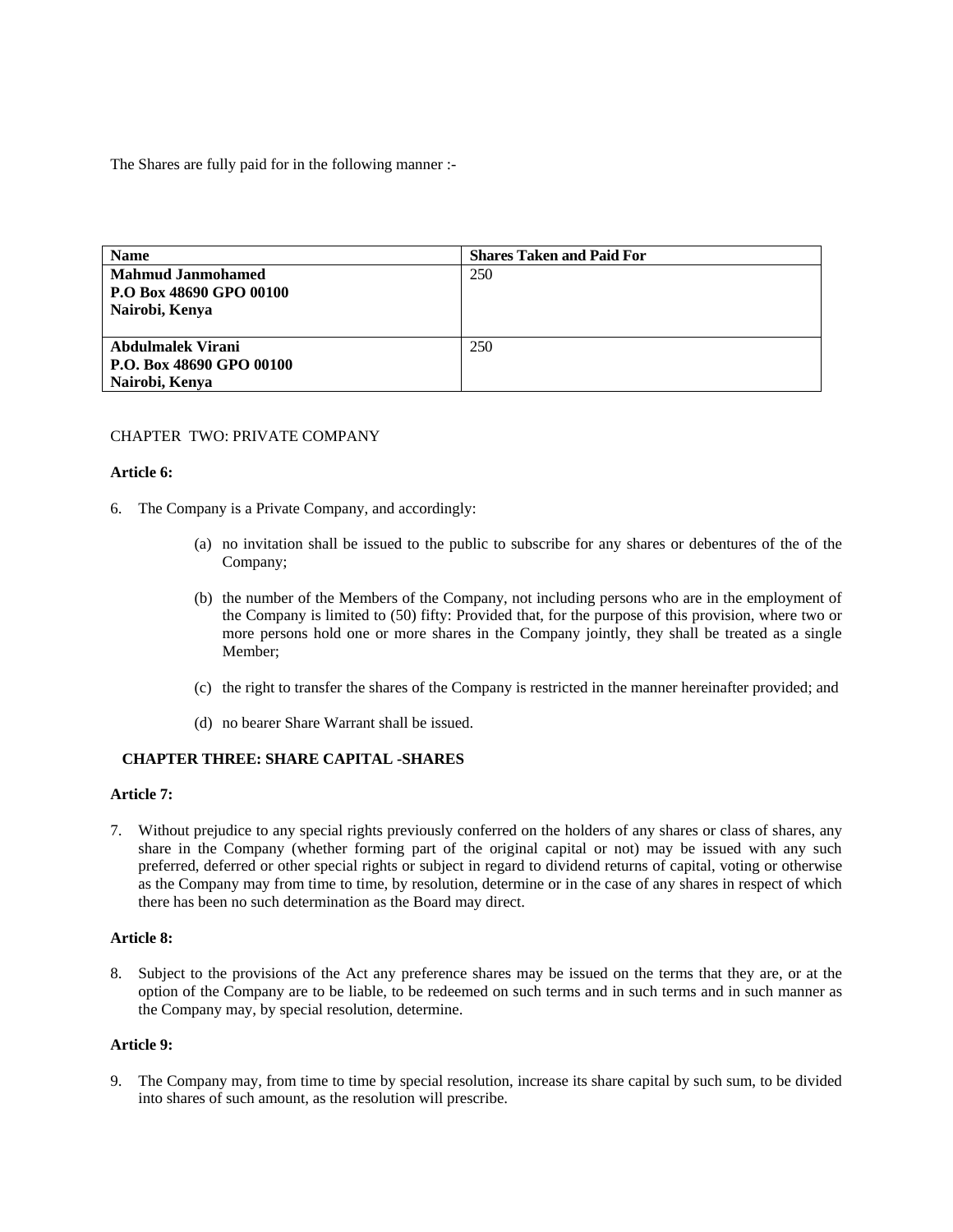# **Article 10:**

# *MODIFICATION*

10. All or any of the special rights and privileges for the time being attached to any class of shares issued may from time to time (whether or not the Company is being wound up) be altered or abrogated with the consent, in writing, of the holders of no less than three – fourths of the issued shares of the class or with the sanction of a special resolution passed at a separate general meeting of the holders of such shares. To any such separate general meeting all the provisions of these Articles as to the general meeting of the Company shall *mutatis mutandis* apply, but so that the necessary quorum shall be two persons at least holding or representing by proxy no less than one-third of the issue shares of the class, that every holder of shares of the class shall be entitled on a poll to one vote for every such share held by him, and that if at any adjourned meeting of such holders a quorum as above defined be not present, those of such holders who are present shall be a quorum.

# **Article 11:**

- 11. The special rights conferred upon the holders of any shares or class of shares shall not, unless otherwise expressly provided by the conditions of issues of such shares, be deemed to be altered by the creation or issue of further shares ranking *pari passu* therewith.
- 12. Subject to the provisions of these Articles, the un-issued shares of the Company shall be at the disposal of the Board, which may allot, grant options over or otherwise dispose of them to such persons, at such times and for such consideration and upon such terms and conditions as the Board may determine, but so that no shares shall be issued at a discount except in accordance with of the Act.

# **Article 13:**

#### *SHARES*

13. The Company may exercise the powers of paying commissions, provided that the rate or amount of the commission paid or agreed to be paid and the number of shares which persons have agreed for a commission subscribe absolutely shall be disclosed in the manner required by the said section, and that such commission shall not exceed 10 per cent of the price at which the shares in respect whereof the same is paid are issued or an amount equal to ten per cent of such price (as the case may be). Such commission may be satisfied by the payment of cash or the allotment of fully or partly paid shares in one way and partly in one way and partly in the other. The Company may also on any issue of shares pay such brokerage as may be lawful.

#### **Article 14:**

14. If any shares of the Company are issued for the purpose of raising money to defray the expenses of the construction of any works or buildings or the provision of any plant which cannot be made profitable for a lengthened period, the Company may, subject to the conditions and restrictions (if any) set out in the Act, pay interest on so much of such share capital as is for the time being paid up and may charge the same to capital as part of the cost of construction of the works or buildings or the provision of plant.

# **Article 15:**

15. Except as ordered by a court of competent jurisdiction or as by law required, no person shall be recognised by the Company as holding any share upon any trust, and the Company shall not be bound by or be compelled in any way to recognise (even when having notice thereof) any equitable, contingent, future or partial interest in any share or any interest in any factional part of a share or (except only as by these Articles or by law otherwise provided) any other right in respect of any share except an absolute right to the entirety thereof in the registered holder.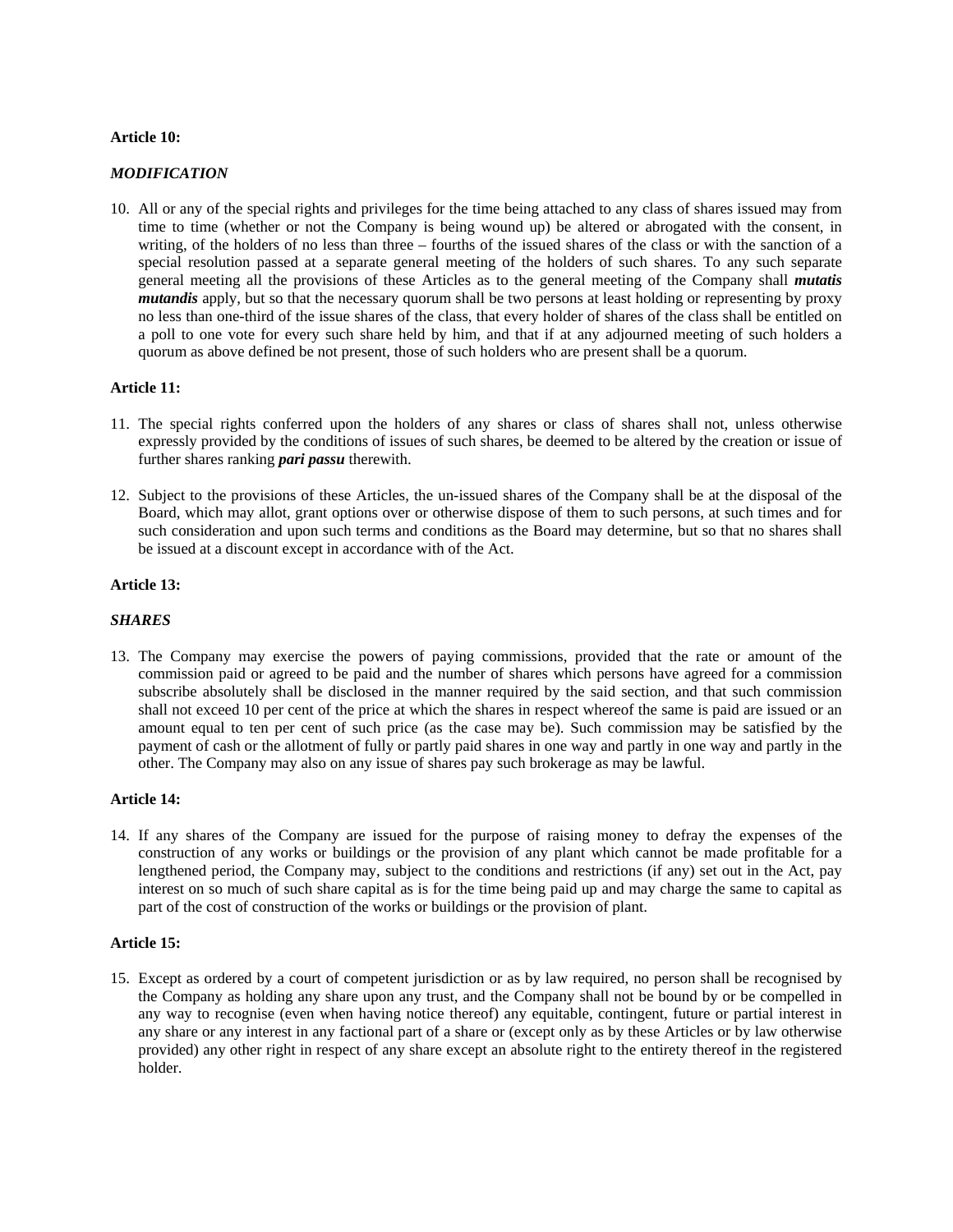# **Article 16:**

# *SHARE CERTIFICATES*

16. Every person whose name is entered as a member in the Register shall be entitled, without payment, to receive within two months after allotment or lodgement of transfer (or which such other period as the conditions of issue shall provide) one certificate for all his shares of any one class, or several certificates each for one or more of his shares of such class upon payment of such sum for every certificate after the first as the Board shall from time to time determine. In the case of a share held jointly by several persons, delivery of a certificate to one of several joint holders shall be sufficient delivery to all. If a Member shall sell or transfer part of the shares comprised in his holding he shall be entitled to a certificate for the balance without charge.

# **Article 17:**

17. If a share certificate be defaced, lost or destroyed it may be replaced on payment of such fee (if any) as to be determined by the Board and on such terms (if any) as to evidence and indemnity and payment of the out-ofpocket expenses of the Company of investigating such evidence as the Board may think fit and, in case of defacement, on delivery of the old certificate to the Company.

# **Article 18:**

# *LIEN*

18. The Company shall have a first and paramount lien on every share (not being a fully paid share) for all moneys, whether presently payable or not, called or payable at a fixed time in respect of such share, and the Company shall also have a first and paramount lien and charge on all shares (other than fully paid shares) standing registered in the name of a single Member for all the debts and liabilities of such member or his estate to the Company, and whether the same shall have been incurred before or after notice to the Company of any equitable or other interest of any person other than such Member, and whether the time for the payment or discharge of the same shall have actually arrived or not, and notwithstanding that the same are joint debts or liabilities of such Member or his estate and any other person whether a Member of the Company or not. The Company's lien on a share shall extend to all dividends payable thereon. But the Board may at any time declare any share to be wholly or in part exempt from the provisions of this article, and unless otherwise agreed, the registration of a transfer of shares shall operate as a waiver of the Company's lien, if any, on such shares.

#### **Article 19:**

19. The Company may sell, in such manner as the Board may think fit, any share on which the Company has a lien, but no sale shall be made unless some sum in respect of which the lien exists is presently payable nor until the expiration of fourteen days after a notice in writing stating and demanding payment of the sum presently payable and giving notice of the intention to sell in default shall have been given to the holder for the time being of the share or to the person entitled by reason of his death or bankruptcy to the share.

#### **Article 20:**

20. The net proceeds of sale shall be applied in or towards payment or satisfaction of the debt or liability in respect whereof the lien exists so far as the same is presently payable, and any residue shall (subject to a lien for debts or liabilities not presently payable as existed upon the shares prior to the sale) be paid to the person entitled to the shares at the time of sale. To give effect to any such sale the Board may authorise some person to transfer the shares sold to the purchaser thereof. The purchaser shall be registered as the holder of the shares and he shall not be bound to see to the application of the purchase money, nor shall his title to the shares be affected by any irregularity or invalidity in the proceedings in reference to the sale.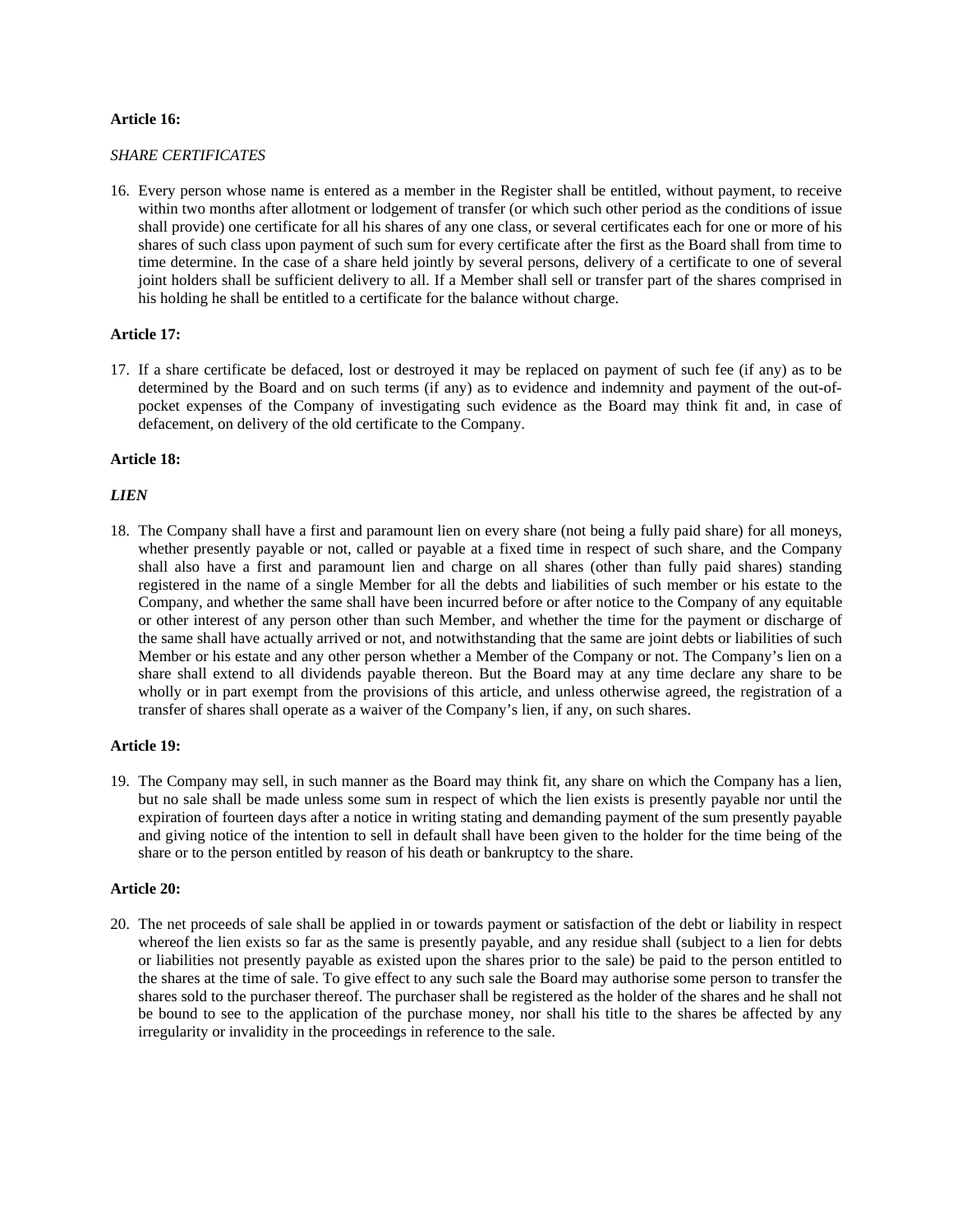# **Article 21:**

# *CALLS ON SHARES*

21. The Board may from time to time make calls upon Members in respect of any moneys unpaid on their shares (whether on account of the nominal amount of the shares or by of premium) and not by the conditions of allotment thereof made payable at fixed times, provided that no call shall exceed one fourth of the nominal amount of the shares or be payable at less than one month from the date fixed for payment of the last previous call, and each Member shall (subject to the Company giving to him at least fourteen days' notice specifying the time or times and place of payment) pay to the Company at the time or times and place so specified the amount called on his shares. A call may be revoked or postponed as a Board may determine.

# **Article 22:**

22. A call may be made payable by instalments and shall be deemed to have been made at the time when the resolution of the Board authorising the call was passed.

#### **Article 23:**

23. The joint holders of a share shall be jointly and severally liable to pay all calls in respect thereof.

# **Article 24:**

24. If a sum called in respect of a share be not paid before or on the day appointed for payment thereof the person from whom the sum is due shall pay interest on the sum from the day appointed for payment thereof to the time of actual payment at such rate, not exceeding ten per cent per annum, as the Board may determine, but the Board shall be at liberty to waive payment of such interest wholly or in part.

#### **Article 25:**

25. Any sum which, by the terms of issue of a share, becomes payable on allotment or at any fixed date, whether on account of the nominal amount of the share or by way of premium, shall for all the purposes of these Articles be deemed to be a call duly made and payable on the date on which, by the terms of issue, the same becomes payable, and in case of non-payment all the relevant provisions of these Articles as to payment of interest and expenses, forfeiture or otherwise shall apply as if such sum had become payable by virtue or a call duly made and notified.

## **Article 26:**

26. The Board may make arrangements on the issue of shares for a difference between the holders in the amount of calls to be paid and in the times of payment.

# **Article 27:**

27. The Board may, if it thinks fit, receive from any Member willing to advance the same, all or any part of the moneys uncalled and unpaid upon any shares held by him and upon all or any of the moneys so advance may (until the same would, but for such advance, become presently payable) pay interest at such rate, as may be agreed upon between the Board and the Member paying such sum in advance. The Directors may at any time on giving not less than three months notice in writing to such Member repay to him the amount by which any such advance exceeds the amount actually called up on the shares.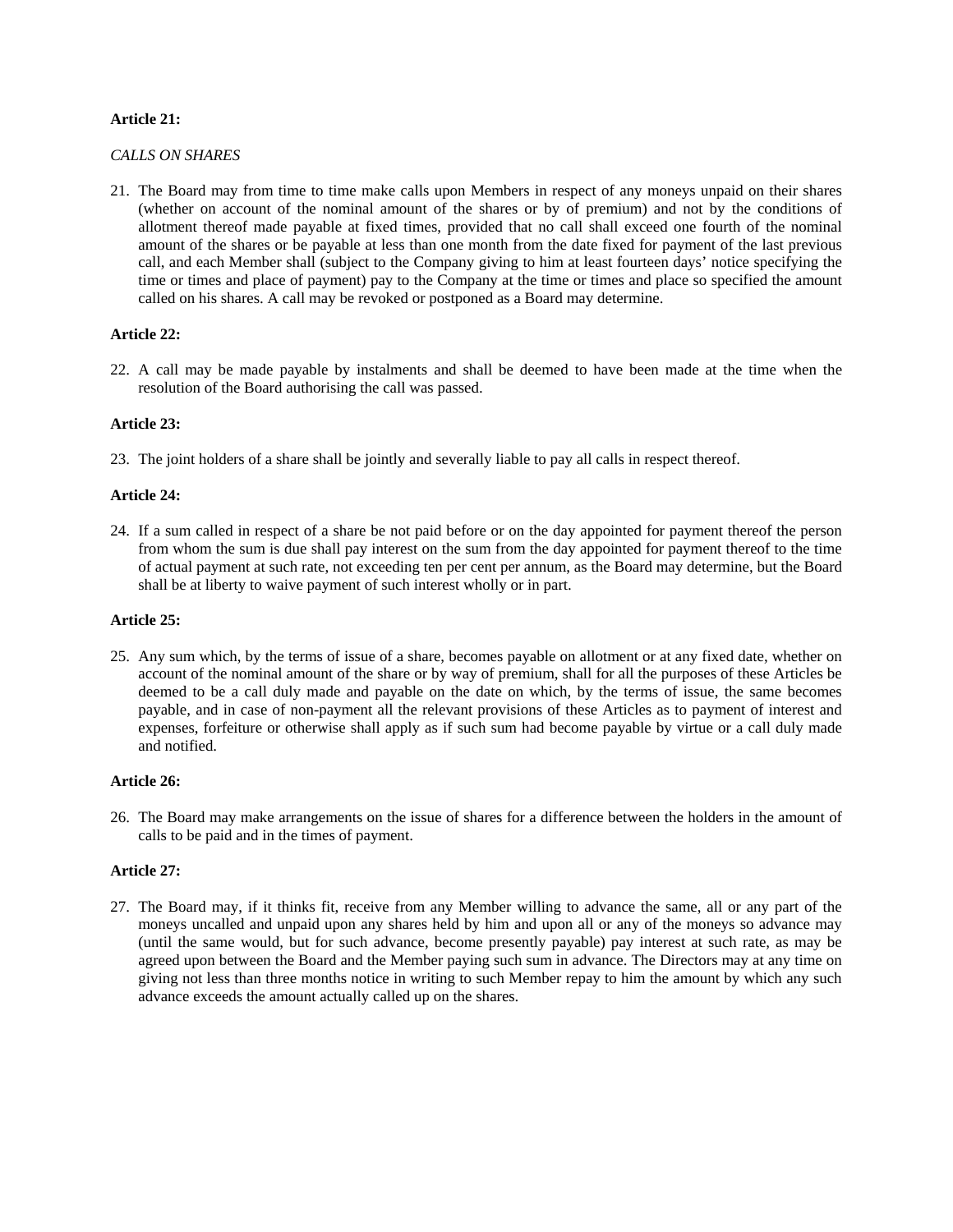# **Article 28:**

#### *TRANSFER OF SHARES*

28. No shareholder shall sell, assign, pledge or otherwise transfer any shares without the prior written consent of the other shareholders and otherwise than in accordance with these Articles. Provided that no sale or transfer of shares shall be transacted so as to alter the share holding structure in relation to the percentage held by each shareholder upon the incorporation of the Company or as may be permitted by law from time to time.

# **Article 29:**

29. A Member desirous of selling his shares or any of them (hereinafter called "the Selling Member") shall give notice (hereinafter called "the notice of sale") to the Secretary of the Company that he desires to sell the same. Such notice shall specify the number and class of shares which he desires to sell and shall state that he constitutes the Company his agent for the sale of shares. The price shall be the price agreed upon between the selling Member and the purchaser or the price agreed shall be the valuation of the shares made by the Auditor or Auditors of the Company for the time being on the requisition of the Secretary which shall be made within fourteen days of the receipt by him of the notice of sale. A notice of sale may contain a provision that unless all the shares comprised therein are sold by the Company pursuant to this regulation, none shall be sold and any such provisions shall be binding on the Company.

#### **Article 30:**

30. The Secretary shall upon receiving such valuation notify the Selling Member thereof and shall send to each of the other members of the Company a circular containing the same particulars and naming a day (being thirty days after the service on him of the notice of sale) on or before which offers to purchase the shares referred to in the notice of sale at the price name shall be received from members of the Company by the secretary he shall, as agent for the Selling Member and the proposing purchaser or purchasers, declare a contract of sale to be concluded and shall give notice thereof to the selling member and the purchaser or purchasers.

# **Article 31:**

31. If the offers for purchase shall together constitute offers to purchase a greater number of shares than those offered for sale the shares offered for sale shall be divided among the proposing purchasers in the proportions as nearly as possible in which they already hold shares in the Company; provided that no proposing purchaser shall be liable to take more shares than those he shall have offered to purchase, and any shares which cannot be so divided as aforesaid without creating fractions shall be apportioned by lot among the purchasers. The Selling Member and the members declared to be purchasers of the shares shall give effect to the contract or contractors so made as aforesaid by the execution of proper transfers and the payment of the purchase price.

#### **Article 32:**

32. If within sixty days after the service of the notice of sale on the Secretary the Selling Member shall not receive notice that his offer to sell has been accepted on behalf of some member or members of the Company either in whole or in part, he may within one month from the date of servicing the notice of sale sell or dispose of the unsold shares referred to in such notice of sale to any other person at a price no less than that offered to the existing members.

# **Article 33:**

33. A notice of sale may be withdrawn from time to time but the offer therein contained shall not be withdrawn until the expiration of sixty days from the date of service thereof on the Secretary.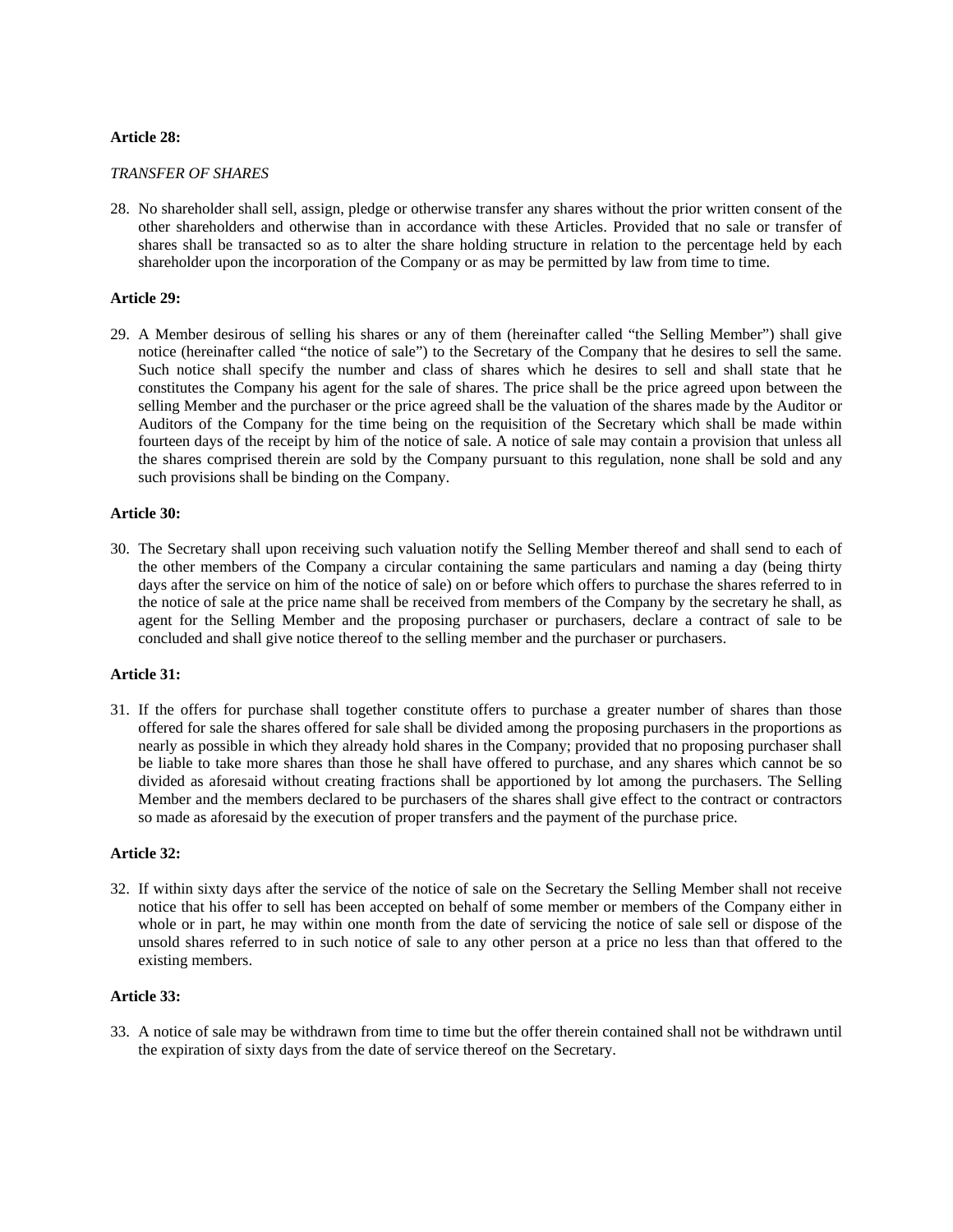# **Article 34:**

34. No transfer shall be registered unless a proper instrument of transfer shall have been delivered to the Company. The instrument of transfer of a share shall be executed by both the transferor and the transferee, and the transferor shall be deemed to remain the holder of the share until the name of the transferee is entered in the Register in respect thereof. All instruments of transfer, when registered, shall be retained by the Company.

# **Article 35:**

35. The Board may, in its absolute discretion and without assigning any reason therefore, decline to register any transfer of shares (other than fully paid shares) to a person of whom it shall not approve. The Board may also decline to register any transfer of shares on which the Company has a lien.

# **Article 36:**

36. The Board may decline to recognise any instrument of transfer unless:

- (a) such fee to be determined by the Board is paid to the Company in respect thereof;
- (b) the instrument of transfer is lodged with the Company at the registered office of the Company accompanied by the certificate of the shares to which it relates, and such other evidence as the Board may reasonably require to show the right of the transferor to make the transfer; and
- (c) the instrument of transfer is in respect of only one class of shares.

#### **Article 37:**

37. If the Board refuses to register a transfer it shall, within two months after the date on which the transfer was lodged, send to the transferee notice of the refusal and the instrument of transfer which the Board has refused to register shall be returned to the transferee.

# **Article 38:**

38. The Company shall be entitled to charge a fee to be determined by the Board on the registration of every probate, letters of administration, certificate of death or marriage, power of attorney, or other instrument relating to or affecting the title to any share.

### **Article 39:**

#### *TRANSMISSION OF SHARES*

39. In case of the death of a Member the survivor or survivors where the deceased was a joint holder, and the executors or administrators of the deceased where he was a sole holder, shall be the only persons recognised by the Company as having any title to his shares; but nothing herein contained shall release the estate of a deceased joint holder from any liability in respect of any share jointly held by him with other persons.

#### **Article 40:**

40. Any person becoming entitled to a share in consequence of the death or bankruptcy of a Member may upon such evidence being produced as may from time to time be required by the Board and subject as hereinafter provided either be registered himself as holder of the share or elect to have some person nominated by him registered as the transferee thereof.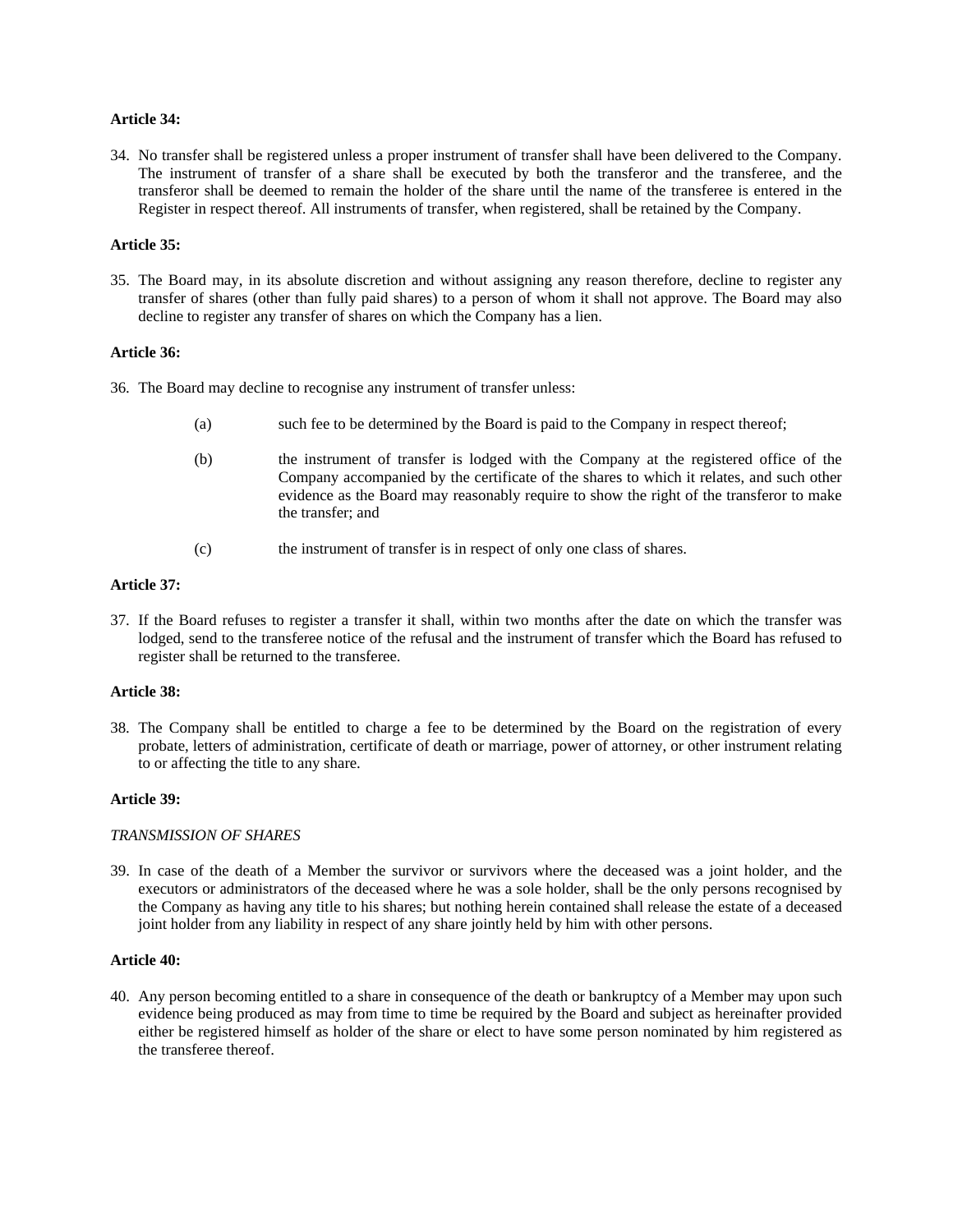# **Article 41:**

41. If the person becoming entitled shall elect to be registered himself he shall deliver or send to the Company a notice in writing signed by him, stating that he so elects. If he shall elect to have his nominee registered he shall testify his election by executing to his nominee a transfer of such share. All the limitations, restrictions and provisions of these Articles relating to the right to transfer and registration of transfers of shares shall be applicable to any such notice or transfer as aforesaid as if the death or bankruptcy of the Member had not occurred and the notice or transfer were a transfer executed by such Member.

# **Article 42:**

42. A person becoming entitled to a share in consequence of the death or bankruptcy of a Member shall be entitled to receive and may give a discharge for any dividends of moneys payable in respect of the shares, but he shall not be entitled in respect of the share to receive notices of or to attend or vote at general meetings of the Company or, save as aforesaid, to exercise in respect of the share any of the rights or privileges of a Member until he shall have become registered as the holder thereof.

# **Article 43:**

# *FORFEITURE OF SHARES*

43. If a Member fails to pay any call or instalment of a call on the day appointed for payment thereof, the Board may at any time thereafter during such time as any part of such call or instalment remains unpaid serve notice on him requiring payment of so much of the call or instalment as is unpaid, together with any interest and expenses which may have accrued.

# **Article 44:**

44. The notice shall name a further day (not being less than fourteen days from the date of notice) on or before which and the place where the payment required by the notice is to be made, and shall state that, in the event of non-payment at or before the time and at the place appointed, the shares in respect of which such call was made or instalment is payable will be liable to be forfeited hereunder and, such case; references herein to forfeiture shall include surrender.

# **Article 45:**

45. If any requirement of any such notice as aforesaid be not complied with, any share in respect of which such notice has been given may at any time thereafter, before payment of all calls or instalments, interest and expenses due in respect thereof has been made, be forfeited by a resolution of the Board to that effect. Such forfeiture shall include all dividends declared in respect of the forfeited shares and not actually paid before the forfeiture.

#### **Article 46:**

46. When any share has been forfeited, notice of the forfeiture shall forthwith be given to the holder of the share or the person entitled to the share by reason of the death or bankruptcy of the holder (as the case may be); but no forfeiture shall be in any manner invalidated by any omission or neglect to give such notice as aforesaid.

# **Article 47:**

47. A forfeited share shall be deemed to be property of the Company and may be sold, re-allotted or otherwise disposed of either to the person who was, before forfeiture, the holder thereof or entitled thereto or to any other person upon such terms and in such manner as the Board shall think fit, and at any time before a sale or disposition, the forfeiture may be cancelled on such terms as the Board may think fit.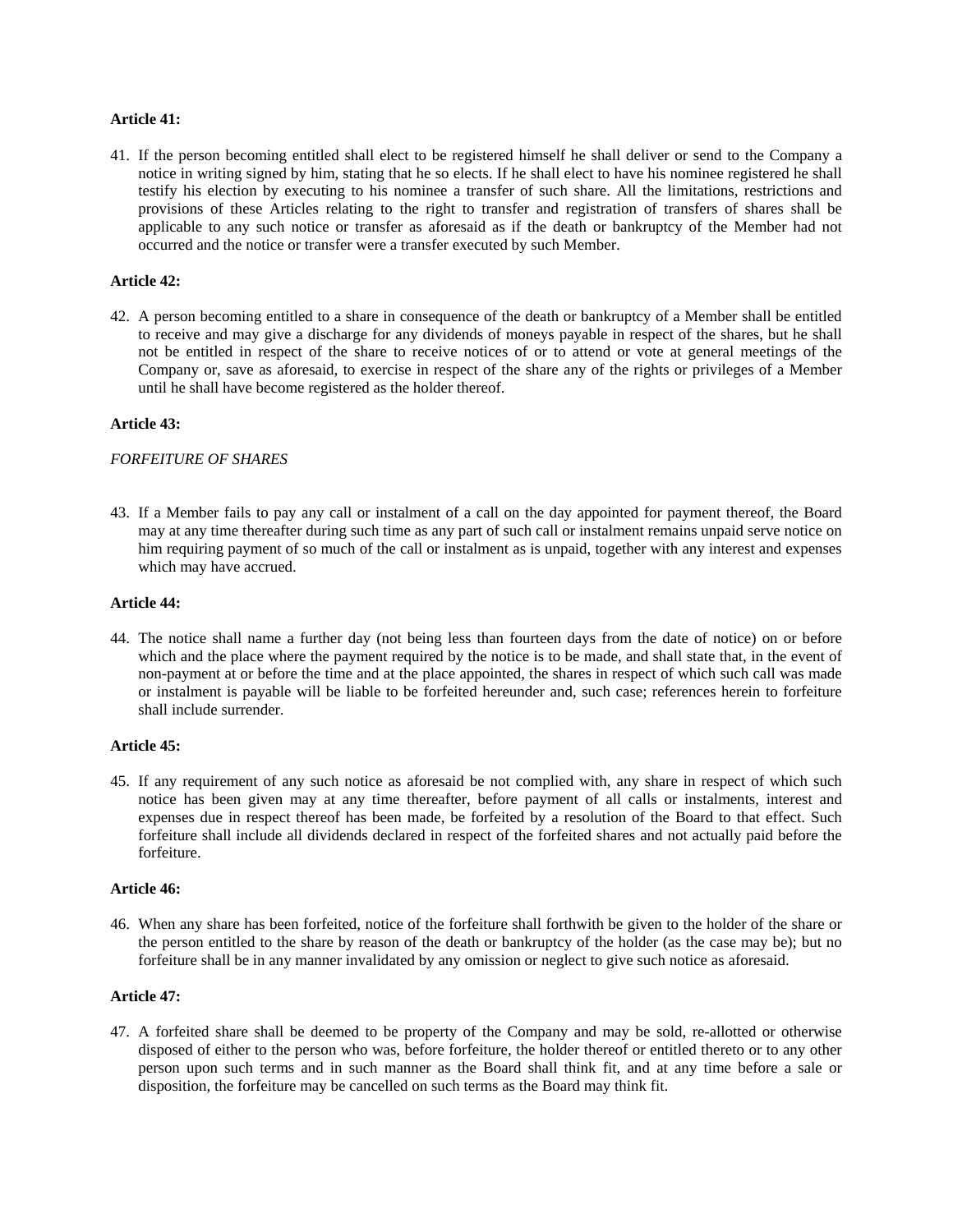#### **Article 48:**

48. A Member whose shares have been forfeited shall cease to be a Member in respect of the forfeited shares but shall, notwithstanding, remain liable to pay the Company all moneys which at the date of forfeiture were presently payable by him to the Company in respect of the shares thereon at such rate as the Board may determine, not exceeding ten percent per annum, from the date of forfeiture until payment but the Board may waive payment of such interest either wholly or in part.

#### **Article 49:**

49. A statutory declaration in writing that the declaring is a Director or the Secretary of the Company and that a share has been duly forfeited on a date stated in the declaration shall be conclusive evidence of the facts therein stated as against all persons claiming to be entitled to the share. The Company may receive the consideration (if any) given for the share on the sale or disposition thereof and may execute a transfer of the share in favour of the person to whom the same is sold or disposed of, and he shall thereupon be registered as the holder of the share and shall not be bound to see to the application of the purchase money (if any) nor shall his title to the share be affected by any irregularity or invalidity in the proceedings in reference to the forfeiture, sale or disposal of the share.

# **Article 50:**

*INCREASE OF CAPITAL* 

50. The Company may, from time to time by special resolution, increase its capital by such sum to be divided into shares of such amounts, as the resolution shall prescribe.

#### **Article 51:**

51. The Company may, by the resolution increasing the capital, direct that the new shares or any of them shall be offered either at par or at a premium or at a discount or may make any other provisions as to the issue of the new shares.

#### **Article 52:**

52. The new shares shall be subject to all the provisions of these Articles with reference to payment of calls, lien, transfer, transmission, forfeiture and otherwise and, unless otherwise provided in accordance with these Articles, shall be issued as Ordinary Shares.

# **Article 53:**

*ALTERATIONS OF CAPITAL* 

- 53. The Company may from time to time by ordinary resolution:
	- (a) consolidate and divide all or any of its share capital into shares of larger amount than of its existing shares;
	- (b) sub-divide its shares or any of them into shares of smaller amount than is fixed by the Memorandum of Association;
	- (c) cancel any shares which at the date of the passing of the resolution have not been taken or agreed to be taken by any person and diminish the amount of its share capital by the amount of the shares so cancelled; and

may also by special resolution:

(d) reduce its share capital or any capital redemption reserve fund or any share premium account in any manner and with and subject to any circumstances authorised by the Act.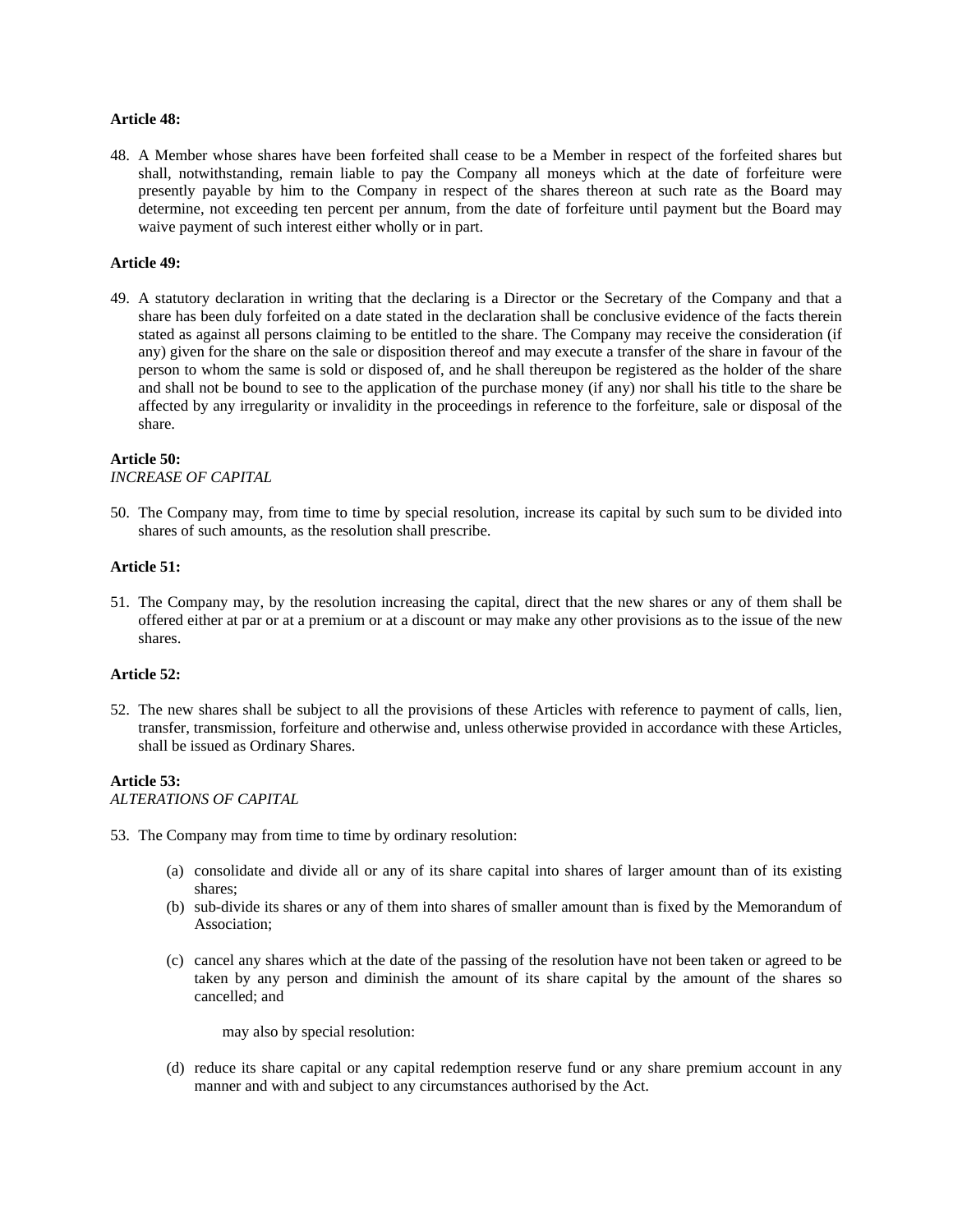## **CHAPTER 4: MEETINGS**

#### **Article 54:**

## *GENERAL MEETINGS*

54. The Company shall in each year hold a general meeting as its Annual General Meeting in addition to any other meetings in the year, and not more than fifteen months shall elapse between the date of one Annual General Meeting of the Company and that of the next. The Annual General Meeting shall be held at such time and place, as the Board shall appoint.

## **Article 55:**

55. All General Meetings other than the Ordinary General Meetings shall be called Extraordinary General Meetings.

## **Article 56:**

56. The Board may, whether it thinks fit, convene an Extraordinary General Meeting, and Extraordinary General Meetings shall also be convened on such requisition, or, in default, may be convened by such requisitionists. If at any time there are not within the Republic of Rwanda sufficient Directors capable of acting to form a quorum, any Director or any two Members of the Company may convene an Extraordinary General meeting in the same manner as nearly as possible as that in which meetings may be convened by the Board. In the case of an Extraordinary General Meeting called pursuant to a requisition, no business other than that stated in the requisition as the subject of such meeting shall be transacted unless such meeting shall have been called by the Board.

## **Article 57:**

## *NOTICE OF GENERAL MEETINGS*

57. An Annual General Meeting and a meeting called for the passing of a special resolution shall be called by twenty-one days' notice in writing at the least. The notice shall be exclusive of the day on which it is served or deemed to be served and of the day for which it is given, and shall specify the place, the day and the hour of the meeting, and, in the case of special business, the general nature of the business. The notice convening an annual General Meeting shall specify the meeting as such, and the notice convening a meeting to pass a special extraordinary resolution shall specify the intention to propose the resolution as a special or extraordinary resolution as the case may be. Notice of every General Meeting shall be given in manner hereinafter mentioned to such persons as are, in accordance with the provisions of these articles, entitled to receive such notice from the Company, and also to the Auditors of the Company for the time being;

Provided that with the consent of all the Members entitled to receive notice of some particular meeting, that meeting may be convened by such shorter notice and in such manner as those Members may think fit.

In every notice calling a meeting there shall appear with reasonable prominence a statement that a Member entitled to attend and vote is entitled to appoint one or more proxies to attend and vote instead of him and that a proxy need not also be a Member.

#### **Article 58:**

58. The accidental omission to give notice of a meeting or (in cases where instruments of proxy are sent out with the notice) the accidental omission to send such instrument of proxy to, or the non-receipt of notice of a meeting or such instrument of proxy by, any such person entitled to receive notice shall not invalidate the proceedings at the meeting.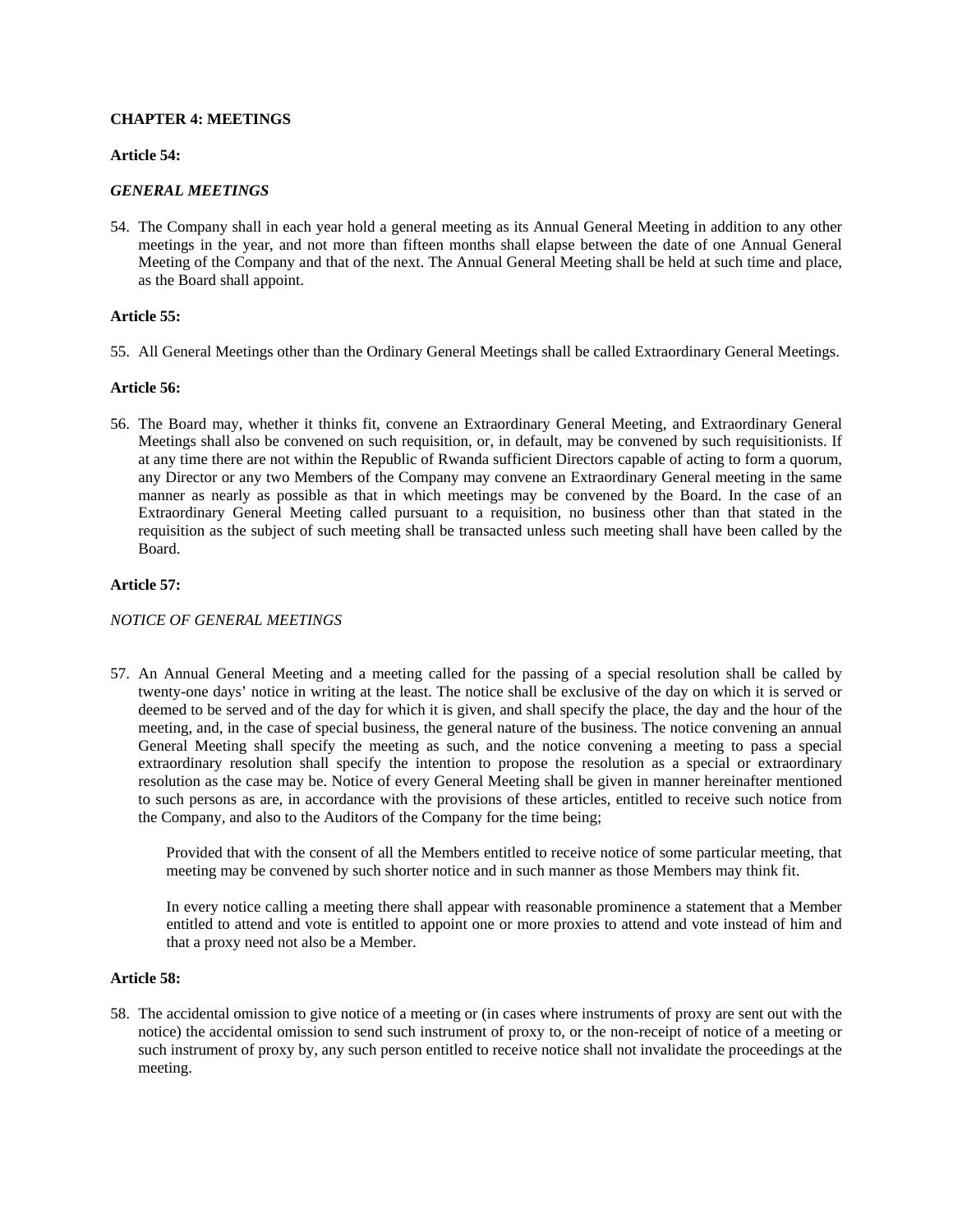## **Article 59:**

59. All business shall be deemed special that is transacted at any Extraordinary General Meeting and also all business that is transacted at an Annual General Meeting with the exception of the declaration and sanctioning of dividends, the consideration of the accounts and balance sheet and the reports of the Directors and Auditors, and the appointment of the Director and Auditors. A resolution, in writing, signed by all the Members entitled to receive notice for either an Extraordinary General Meeting or an Annual General Meeting shall be valid and effectual. Such resolution may be contained in one document or in several documents in like form each signed by one or more of such members; provided that a resolution passed by telephonic means either by all Members or by a number thereof constituting a quorum, shall be valid and effectual as a resolution passed at a meeting of the Members.

## **Article 60:**

60. No business shall be transacted at any General Meeting unless a quorum is present when the meeting proceeds to business. Save as otherwise provided by these Articles, two Members present in person or by proxy and entitled to vote shall be quorum for all purposes. A corporation being a Member shall be deemed for the purpose of this Article to be personally present if represented by proxy.

#### **Article 61:**

61. If within half an hour from the time appointed for the meeting a quorum be not present the meeting, if convened on the requisition of Members, shall be dissolved. In any other case it shall stand adjourned to the same day in the next week at the same time and place, or to such other day and at such other time and place as the Board may determine. If at such adjourned meeting a quorum as above defined be not present within half an hour from the time appointed for holding the meeting the Members present in person or by proxy shall be a quorum.

#### **Article 62:**

62. The Chairman (if any) of the Board shall preside as Chairman at every General Meeting of the Company.

#### **Article 63:**

63. If there be no such Chairman or if at any meeting the Chairman be not present within half an hour after the time appointed for the holding the meeting, the Members shall choose any of the Directors present at the meeting to act, or if one Director only be present he shall preside as Chairman if willing to act. If no Director be present, or if all the directors present decline to take the chair, the Members present shall choose one of their number to be Chairman.

#### **Article 64:**

64. The Chairman may, with the consent of any meeting at which a quorum is present (and shall if so directed by the meeting), adjourn the meeting from time to time and from place to place, but no business shall be transacted at any adjourned meeting except business which might lawfully have been transacted at the meeting from which the adjournment took place. When a meeting is adjourned for thirty days or more, notice of the adjourned meeting shall be given as in the case of an original meeting. Save as aforesaid, it shall not be necessary to give any notice of an adjournment or of the business to be transacted at an adjourned meeting.

## **Article 65:**

65. At any General meeting, a resolution put to the vote of the meeting shall be decided on one vote one share basis on a show of hands unless (before or on the declaration of the result of the show of hands) a poll be so demanded by the Chairman, or by at least three Members representing one third the total voting rights of all Members having the right to vote at the meeting a declaration by the Chairman that a resolution has, on a show of hands, been carried or carried unanimously or by a particular majority or not carried by a particular majority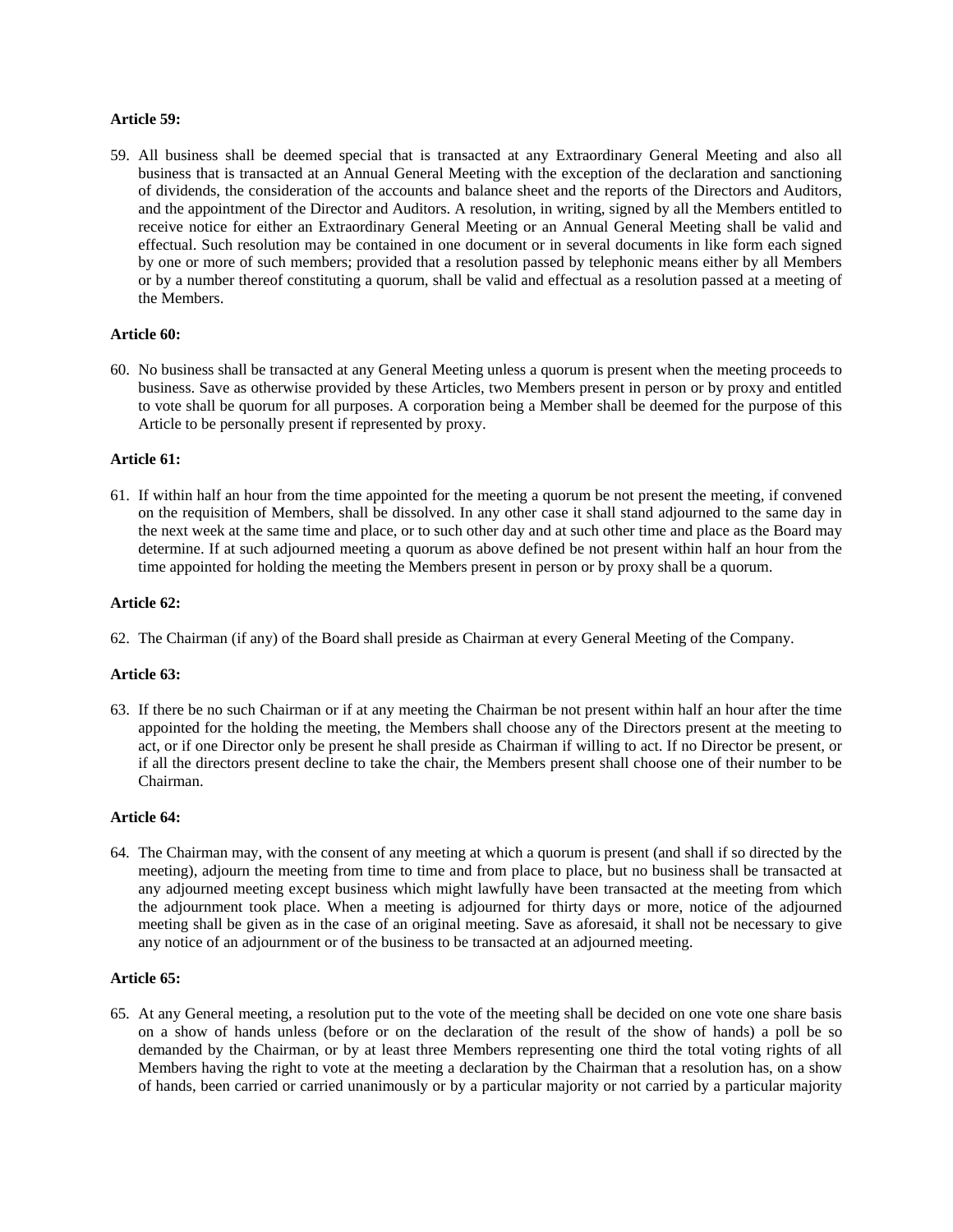or lost, and an entry to that effect in the book of proceedings of the Company shall be conclusive evidence of the fact without proof of the number or proportion of the votes recorded in favour of or against such a resolution.

#### **Article 66:**

66. If any votes shall be counted which ought not to have been counted or might have been rejected the error shall not vitiate the resolution unless it be pointed out at the same meeting and not in that case unless it shall, in the opinion of the Chairman of the meeting, be of sufficient magnitude to vitiate the resolution.

## **Article 67:**

67. If a poll be duly demanded the result of the poll shall be deemed to be the resolution of the meeting at which the poll was demanded.

#### **Article 68:**

68. In case of an equality of votes at a General Meeting, whether on a show of hands or on a poll, the Chairman of such meeting shall be entitled to a second or casting vote.

#### **Article 69:**

69. A poll demanded on the election of a Chairman, or on a question of adjournment, shall be taken forthwith. A poll demanded on any other question shall be taken at such time and place in such manner as the Chairman directs.

#### **Article 70:**

70. The demand for a poll shall not prevent the continuance of a meeting for the transaction of any business other than the question on which the poll has been demanded, and it may be withdrawn at any time before the next business is proceeded with.

#### **Article 71:**

#### *VOTES OF MEMBERS*

71. Subject to any special terms as to voting upon which any share capital may be issued or may for the time being be held on a show of hands every Member who (being an individual) is present in person or (being a corporation) is present by a representative duly authorised shall have one vote on a poll every Member who is present in person or by proxy shall have one vote for every ordinary share of the capital of which he is the holder.

#### **Article 72:**

72. In the case of joint holders of the share the vote of the senior who tenders a vote, whether in person or by proxy, shall be accepted to the exclusion of the votes of the other joint holders, and for this purposes seniority shall be determined by the order in which the names stand in the Register.

#### **Article 73:**

73. A corporation being a Member may by resolution of its directors or other governing body authorise such person as it thinks fit to act as its representative at any General Meeting of the Company or of any class of Members of the Company and the person so authorised shall be entitled to exercise the same powers on behalf of the corporation he represents as that corporation could exercise it were an individual Member of the Company.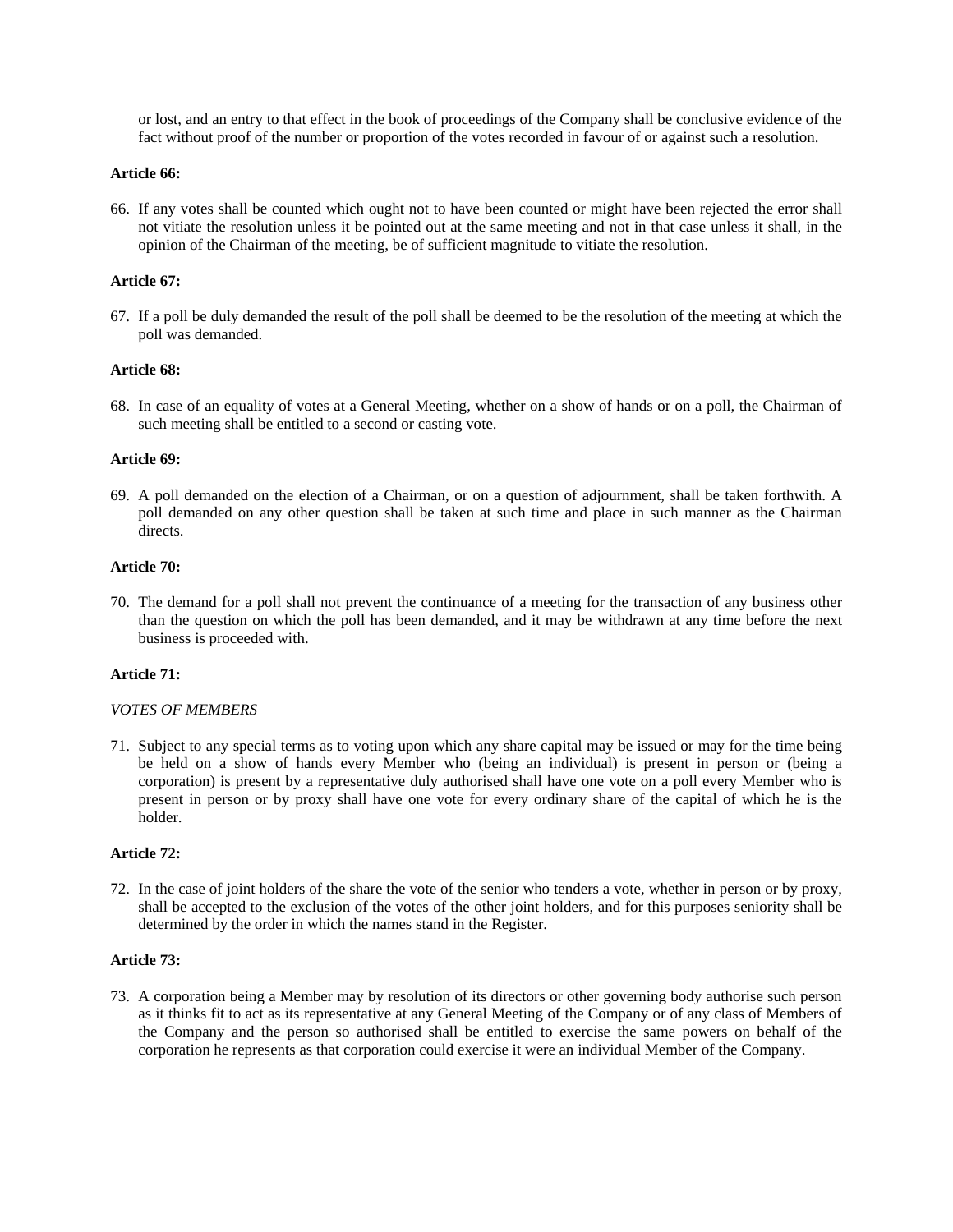## **Article 74:**

74. A Member of unsound mind or in respect of whom an order has been made by any court having jurisdiction for the protection of persons incapable of managing their own affairs may vote, whether on a show of hands or on a poll, by his committee, *curator bonis* or the other person in the nature of a committee or *curator bonis* appointed by such court, and such committee, *curator bonis* or other person may vote on a poll by proxy.

## **Article 75:**

75. No Member shall be entitled to vote at any General Meeting unless all calls or other sums presently payable by him in respect of the shares in the Company have been paid.

## **Article 76:**

76. No objection shall be raised to the qualification of any voter except at the meeting or adjourned meeting at which the vote objected to is given or tendered, and every vote not disallowed at such meeting shall be valid for all purposes. Any such objection made in due time shall be referred to the Chairman of the meeting, whose decision shall be final and conclusive.

#### **Article 77:**

77. On a poll, votes may be given either personally or by proxy.

#### **Article 78:**

78. The instrument appointing a proxy shall be in writing under the hand of the appointer or of his attorney duly authorised in writing or, if the appointer be a corporation, either under its common seal or under the hand of an officer or attorney so authorised.

#### **Article 79:**

79. A proxy need not be a Member of the Company. Any Member may appoint more than one proxy to attend on the same occasion.

#### **Article 80:**

80. The instrument appointing a proxy and the power of attorney or other authority (if any) under which it is signed, or a certified copy of such power or authority duly notarised, shall be deposited at the Office or such other place in Rwanda as may be specified in the notice convening the meeting no less than forty-eight hours before the time appointed for holding the meeting or adjourned meeting at which the person named in the instrument proposes to vote, or in the case of a poll taken subsequently to the date of a meeting or adjourned meeting, no less than twenty-four hours before the time appointed for the taking of the poll and in default the instrument of proxy shall not be treated as valid.

#### **Article 81:**

81. The Board may, if it thinks fit, send out with the notice of any meeting, forms of instrument of proxy for use at the meeting and such instruments of proxy shall be in the form following or in such other form as the Board may decide: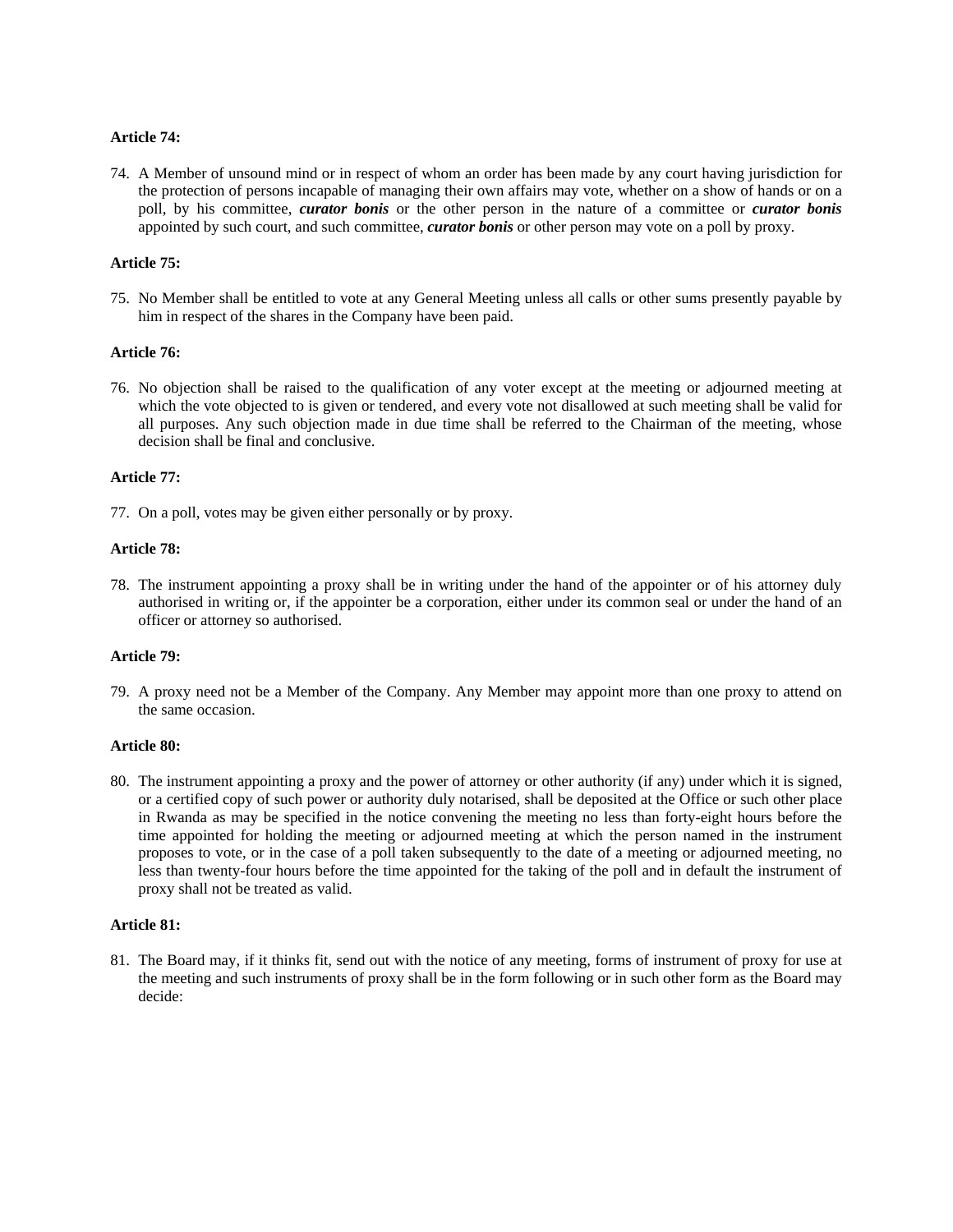| <b>FORM OF PROXY</b><br>TOURISM PROMOTION SERVICES (RWANDA) LIMITED                                                                                                                                                                                                                                                                  |
|--------------------------------------------------------------------------------------------------------------------------------------------------------------------------------------------------------------------------------------------------------------------------------------------------------------------------------------|
| I/We, being (a) Member(s) of the above-named Company,<br>of $\overline{\phantom{a}}$ ,<br>of $\overline{\phantom{a}}$ , $\overline{\phantom{a}}$<br>as my/our proxy to vote for me/us and on my/our behalf at the annual [or<br>extraordinary, as the case may be] General Meeting of the Company to be held<br>adjournment thereof. |
|                                                                                                                                                                                                                                                                                                                                      |
| Signature:                                                                                                                                                                                                                                                                                                                           |
| in favour of                                                                                                                                                                                                                                                                                                                         |
| against                                                                                                                                                                                                                                                                                                                              |
| * NOTE:- Unless otherwise directed, the proxy holder will vote as he thinks fit and in respect of the Member's<br>total<br>holding.                                                                                                                                                                                                  |

## **Article 82:**

82. A vote given in accordance with the terms of an instrument of proxy shall be valid notwithstanding the previous death or insanity of the principal, or revocation of the instrument of proxy or of the authority under which the instrument of proxy is given, provided that no information in writing of such death, insanity, revocation or transfer shall have been received by the Company at the Office before the commencement of the meeting or adjourned meeting, or the taking of the poll, at the instrument of proxy is used.

#### **Article 83:**

83. The instrument appointing a proxy shall be deemed to confer authority to demand or join in demanding a poll.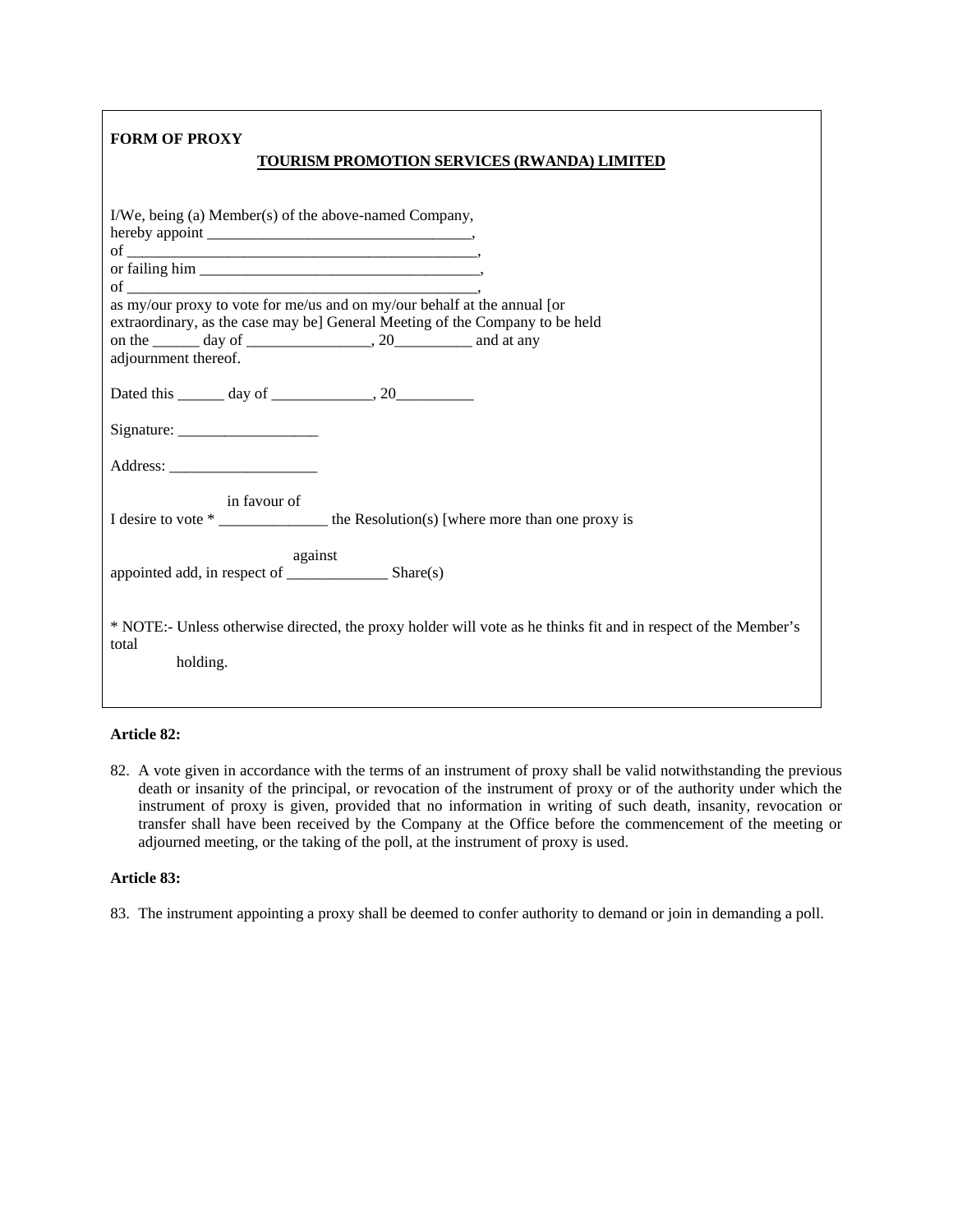## **CHAPTER 5: DIRECTORS, ADMINISTRATION, MANAGEMENT**

## **Article 84:**

84. a) The Board of Directors of the Company shall consist of not less than two and not more than eight Directors.

b)Unless otherwise determined by the Company in General Meeting, the Chairman of the Board shall be appointed by the Board and his remuneration shall be fixed by the Board. The Chairman of the Board shall also be the Chairman of the General Meeting of the Company.

## **Article 85:**

85. Each Director shall have the power to appoint an alternate Director to act in his place during his absence and may at his discretion remove such alternate director. A person so appointed shall be subject in all respects to the terms and conditions existing in respect of the directors and each alternate Director, while so acting shall exercise and discharge all functions, powers and duties as a Director of his appointer in such appointer's absence. Any acting Director shall *ipso facto* cease to be an alternate Director if his appointer ceases, for any reason, to be a Director.

#### **Article 86:**

86. All appointments and removals of an alternate Director shall be effected by instrument in writing delivered to the Company Secretary and signed by the appointer.

#### **Article 87:**

87. A Director of the Company may be or become a director or another officer of or otherwise interested in any Company promoted by the Company or in which the Company may be interested, and no such Director shall be accountable for any remuneration or other benefits in the other Company. The Board may also exercise the voting power conferred by the shares in any other Company held or owned by the Company in such manner in all respect as it thinks fit, including the exercise thereof in favour of any resolution appointing the members of the Board or any of them to be directors or officer of such other Company, or voting or providing for the payment of remuneration to the directors or officers of such other Company, and any Director of the Company may vote in favour of the exercise of such voting rights in manner aforesaid notwithstanding that he may be or be about to become a director or officer of such other Company and as such, or in any other manner is or may be interested in the exercise of such voting rights in manner aforesaid.

#### **Article 88:**

88.

- (a) A Director may hold any other office or place of profit under the Company (except that of Auditors) in conjunction with his office of Director upon such terms as the Board may determine, and receive such remuneration therefore as the Board may think fit. Subject to the next paragraph of this Article, no Director or intending Director shall be disqualified by his office from contracting with the Company either with regard to his tenure of any such other office or place or profit or as vendor, purchaser or in any other manner whatever, nor shall any Director, in respect of any such contract or any contract or arrangement entered into by or on behalf of the Company in which the Director has any interest be liable to account to the Company for any profit realised by any such contract or arrangement by reason of such Director holding that office or of the fiduciary relationship thereby established.
- (b) A Director who is in any way, whether directly or indirectly, interested in a contract or arrangement or proposed contract or arrangement with the Company shall declare the nature of his interest at the meeting of the Board at which the question of entering into the contract or arrangement is first taken into consideration, if his interest then exists, or in any other case at the first meeting of the Board after he becomes interested. A general notice to the Board given by a Director to the effect that he is member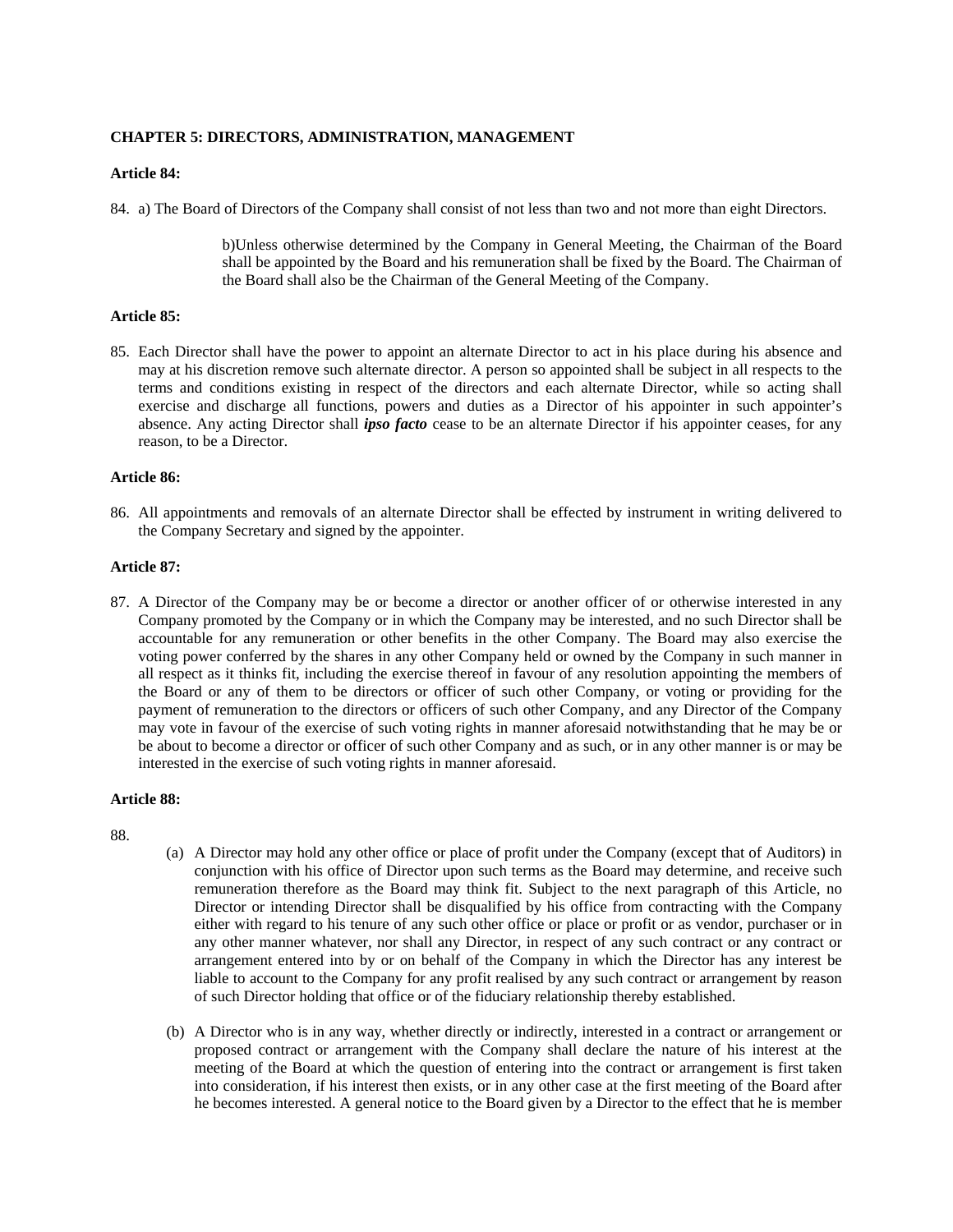of a specified Company or firm and is to be regarded as interested in all transactions with such Company or firm shall be a sufficient declaration of interest under this Article, and after such general notice it shall not be necessary to give any special notice relating to any subsequent transaction with such Company or firm provided that either the notice is given at a meeting of the Board or the Director giving the same takes reasonable steps to ensure that it is brought up and read at the next Board meeting after it is given.

- (c) A Director shall not vote (nor be counted in the quorum) in respect of any contract or arrangement in which he is interested, and if he shall do so his vote shall not be counted but the prohibition shall not apply to any arrangement for giving to any Director any security or indemnity in respect of money lent by him to or obligations undertaken by him for the benefit of the Company, nor to any arrangement for the giving by the Company of any security to third party in respect of a debt or obligation of the Company which the Director has himself guaranteed or secured, nor to any debentures of the Company, nor to any contract or arrangement with a corporation in which he is interested only by reason of being a director, officer, creditor or member of such corporation or of any shareholder of such corporation, and it may at any time be suspended or relaxed to any extent, and either generally or in respect of any particular contract, by the Company in General Meeting.
- (d) A Director, notwithstanding his interest, may be counted in the quorum present for the purpose of considering the appointment of himself or of any other Director to hold any such office or place of profit under the Company as aforesaid or of arranging the terms of any such appointment, and he may vote on any such appointment or the arrangement other than his own appointment or the terms thereof.
- (e) Any Director may act by himself or his firm in a professional capacity for the Company (otherwise than as Auditor), and he or his firm shall be entitled to remuneration for professional services as if he were not a Director.

#### **Article 89:**

89. A Director shall not require any share qualifications.

#### **Article 90:**

- 90. Without prejudice to the last preceding Article or otherwise hereinafter contained; the office of a Director shall be vacated in any of the events following, namely if:
	- (a) he resigns his office by writing under his hand left at the Office; or
	- (b) he be found lunatic or become of unsound mind or a receiving order is made against him or he compounds with his creditors; or
	- (c) without leave, he be absent, otherwise than on the business of the Company, from the meetings of the Board for six consecutive months, and the Board resolves that his office be vacated; or
	- (d) he be prohibited from being a Director by reason of any order made under relevant provisions of the Act; or
	- (e) without the consent of the remaining Directors he holds any office or place of profit under the Company other than that of the Managing Director, Manager or Trustee of any deed for securing debentures of the Company; or
	- (f) he be removed by either an extraordinary resolution, or an ordinary resolution of the Company, twentyeight days' notice of intention to move such resolution having been given; or
	- (g) he be requested, in writing, by all the other Directors to resign.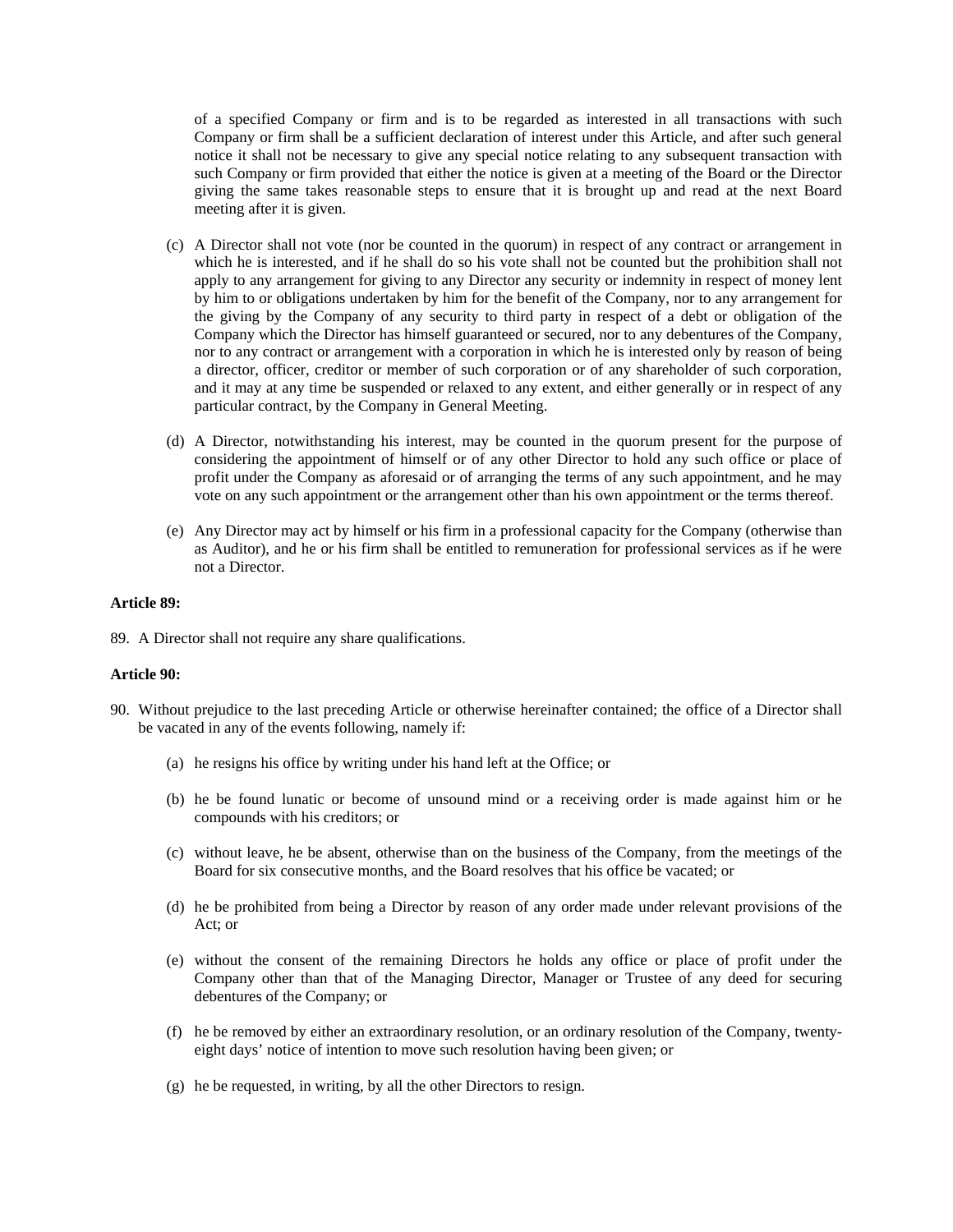#### **Article 91:**

91. The business of the Company shall be managed by the Board, which may exercise all such powers of the Company as are not by the Act or by these Articles required to be the provisions of these Articles required to be exercised by the Company in General Meeting, subject nevertheless to the provisions of these Articles and of the Act and to such regulations being not inconsistent with such provisions as may be prescribed by the Company in General Meeting, but no regulations made by the Company in General Meeting shall invalidate any prior act of the Board which would have been valid if such regulations had not been made. The general powers given by this Article shall not be limited or restricted by any special authority or power given to the Board by any other Article.

#### **Article 92:**

92. The Board may, from time to time and at any time, by power of attorney under the Company's Seal appoint any Company, firm or any fluctuating body of persons, whether directly or indirectly by the Board, to be the attorney or attorneys of the Company for such purposes and with such powers, authorities and discretions (not exceeding those conferred upon the Board by this Article) and for such period and subject to such conditions as it be vested in the Board.

#### **Article 93:**

93. The Company may exercise powers with regard to having an Official Seal for use abroad and such powers shall be vested in the Board.

#### **Article 94:**

94. The Company may exercise powers with regard to keeping of a branch Register in any part of the world and the Board may (subject to the provisions of these sections) make and vary such regulations as it may think fit in respect of the keeping of any such Register.

#### Article 95:

## *BORROWING POWERS*

95. The Board may exercise all the powers of the Company to borrow money and to mortgage or charge its undertaking, property and uncalled capital or any part thereof and to issue debentures and other securities whether outright or as collateral security for any debt, liability or obligation of the Company or of any third party: Provided that the aggregate amount for the time being remaining outstanding of moneys so borrowed or secured and of moneys borrowed or secured by any subsidiary of the Company (exclusive of moneys outstanding in respect of borrowings by the Company from any such subsidiary or by any subsidiary from another such subsidiary or from the Company) shall not at any time without the previous sanction of an ordinary resolution of the Company exceed the aggregate of the nominal amount of the issued and paid up share capital and the amount of any share premium account for the time being of the Company, but no debt incurred or security given in respect of moneys borrowed or secured in excess of the limit hereby imposed shall be invalid or ineffectual except in the case of express notice at the time the debt was incurred or the security given that the limit hereby imposed had been or was thereby exceeded.

#### **Article 96:**

96. All cheques, promissory notes, bills of exchange and other negotiable and transferable instruments and all receipts for moneys paid to the Company shall be signed, drawn, accepted, endorsed or otherwise executed, as the case may be, in such manner as the Board shall from time to time by resolution determine.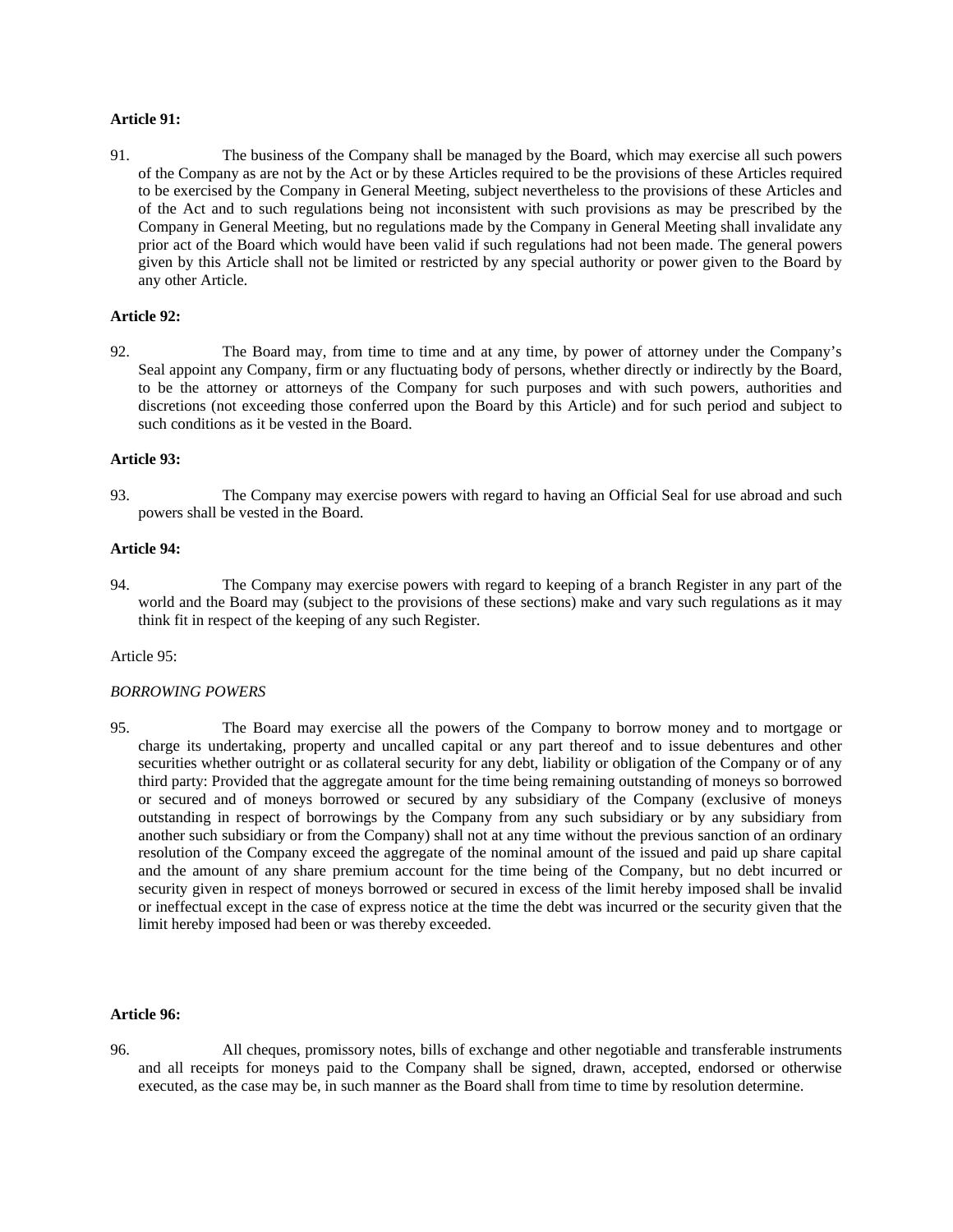#### **Article 97:**

## *MINUTES*

97. The Board shall cause minutes to be made in books provided for the purpose of:

a)all appointments of officers made by the Board;

b)the names of the Directors present at each Board or Committee meeting;

c)all resolutions and proceedings at all meetings of the Company and of the Board and of the Committees.

#### **Article 98:**

#### *MANAGING DIRECTOR*

98. The Board may from time to time appoint one or more of its body to the office of Managing Director or Deputy Managing Director for such period and upon such terms as it thinks fit and subject to the provisions of any agreement entered into in any particular case, may revoke such appointment.

#### **Article 99:**

99. A Managing Director or Deputy Managing Director shall receive such remuneration as the Board may determine.

#### **Article 100:**

100.The Board may entrust to and confer upon a Managing Director or Deputy Managing Director any of the powers exercisable by it upon such terms and conditions and with such restrictions as it thinks fit, and either collaterally with or to the exclusion of its own powers, and may from time to time (subject to the terms of any agreement entered into in any particular case) revoke, withdraw, alter or vary all or any of such power.

#### **Article 101:**

#### *SECRETARY*

101.The Secretary shall be appointed by the Board for such term, at such remuneration and upon such conditions as it may think fit, and any Secretary so appointed may be removed by the Board.

#### **Article 102:**

102.A provision of the Act of these Articles requiring or authorising a thing to be done by or to a Director and the Secretary shall not be satisfied by its being done by or to the same person acting as Director and as, or in place of, the Secretary.

#### **Article 103:**

#### *PENSIONS*

103.The Board may grant retiring pensions or annuities or other allowances, including allowances on death, to any person or to the widow or dependants of any person in respect of services rendered by him to the Company as Managing Director, Assistant Managing Director, or in any executive officer or employee of any subsidiary Company of the Company or of its holding Company (if any), notwithstanding that he may be or may have been a Director of the Company and may make payments towards insurances or trusts for such purposes in respect of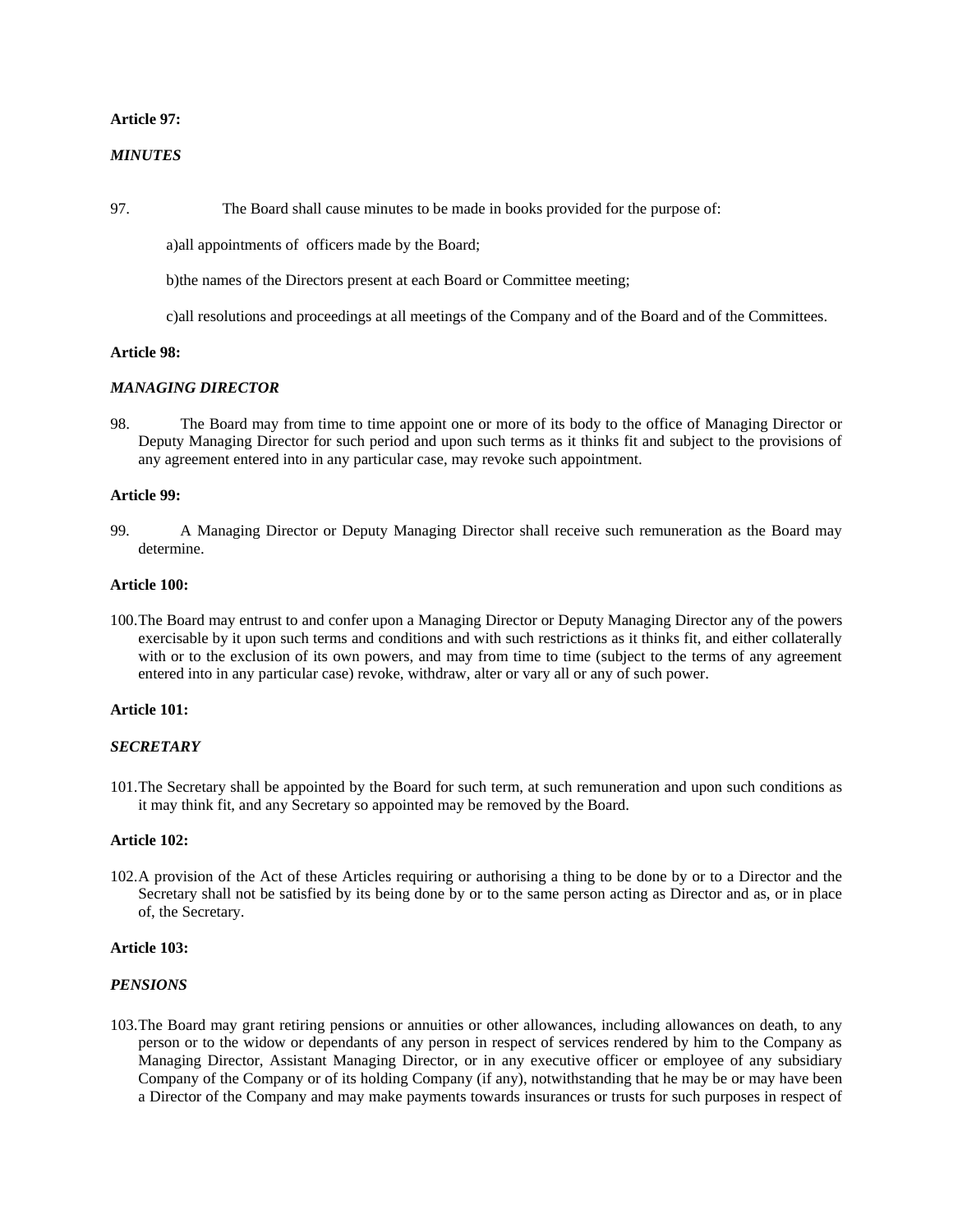any such person and may include rights in respect of such pensions, annuities and allowances in the terms of engagement of any such person.

#### **Article 104:**

#### **THE SEAL**

104.The Board shall provide for the safe custody of the Seal, which shall not be affixed to any instrument except in the presence of at least two Directors or at least one Director and the Secretary and such Directors or Director and Secretary shall sign every instrument to which the Seal is so affixed in their presence. All forms of certificate for shares, stock or debentures or representing any other form of security (other than letters of allotment, scrip certificates and other like documents) shall be issued under the Seal and bear the autographic signatures of one or more Directors and the Secretary: Provided that the Directors may resolve that some method of mechanical signature which is controlled by the Auditors, Transfer Auditors or Bankers of the Company be adopted, in which case any such certificate may bear the mechanical instead of the autographic signature of a Director.

#### **Article 105:**

## **AUTHENTICATION OF DOCUMENTS**

105.Any Directors or the Secretary or any person appointed by the Board for the purpose shall have power to authenticate any documents affecting the Company (except the Memorandum and Articles of Association which must be authenticated by the Registrar of Companies) and any resolutions passed by the Board, and any book, records, documents and accounts relating to the business of the Company and to certify copies thereof or extracts therefrom as true copies or extracts and where any books, records, documents or accounts are elsewhere than at the Office, the local manager or other officer of the Company having the custody thereof shall be deemed to be a person appointed by the Board as aforesaid.

#### **NUMBER OF DIRECTORS**

#### **Article 106:**

106.The Company in General Meeting may from time to time increase or reduce the number of Directors but so that the minimum number of Directors shall be no less than two.

#### **Article 107:**

107.Without prejudice to the power of the Company in General Meeting in pursuance of any of the provisions of these Articles to appoint any person to be a Director, the Board shall have power at any time and from time to time to appoint any person to be a Director, either to fill a casual vacancy or as an addition to the existing Board.

#### **Article 108:**

108.The Company may by special resolution, or by ordinary resolution of which fourteen (14) days' notice has been given remove any Director before the expiration of his period of office (but so that such removal shall be without prejudice to any claim such Director may have for breach of any contract of service between him and the Company) and may by special resolution or by an ordinary resolution appoint another person in his stead.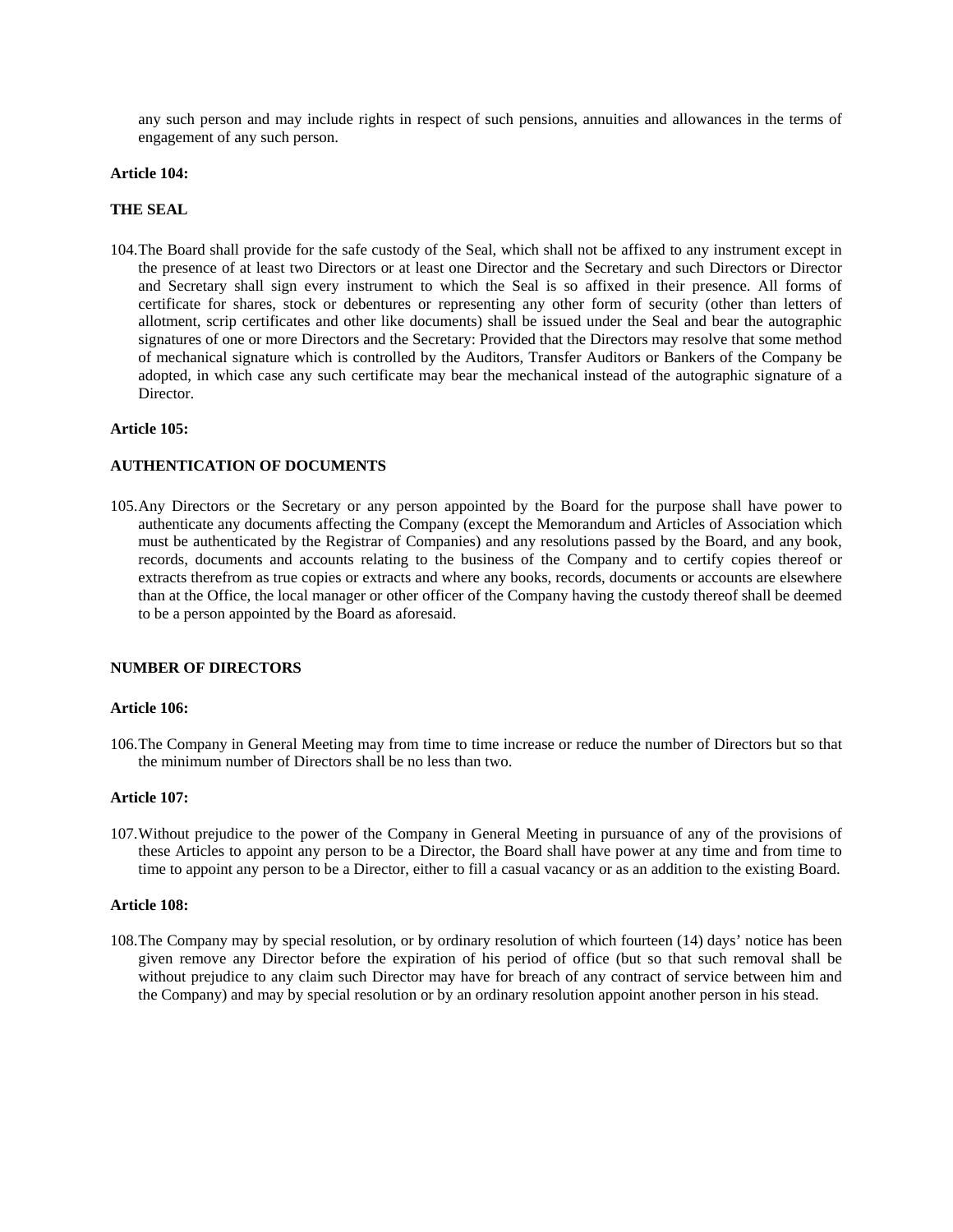#### **Article 109:**

#### *PROCEEDINGS OF BOARD*

109. The Board may meet together for the dispatch of business, adjourn and otherwise regulate its meetings as it thinks fit. Questions arising at any meeting shall be determined by a majority of votes. In case of any equality of votes the Chairman shall have a second or casting vote. A Director may and the Secretary on the requisition of a Director shall at any time summon a Board meeting.

## **Article 110:**

110. The quorum necessary for the transaction of the business of the Board may be fixed by the Board and unless so fixed at any other number shall be two.

## **Article 111:**

111. If at any meeting the Chairman be not present within half an hour after the time appointed for holding the same the Directors present may choose one of their number to be Chairman of the meeting.

#### **Article 112:**

## 112.

- (a) A meeting of the Board at which a quorum is present shall be competent to exercise all powers and discretions for the time being exercisable by the Board.
- (b) Provided that the requisite notices are served upon Directors and subject to the consent of a majority of such Directors, Directors can conduct their meetings and meetings so conducted shall be deemed to have the same status as meetings at which the Directors have physically convened.
- (c) The Secretary shall give each Director a written notice of at least fourteen (14) days prior to the date of the meeting. The notice shall provide the Agenda, the time and place of the meeting: Provided that with the consent of all the Directors entitled to receive notice of some particular meeting, that meeting may be conveyed by such shorter notice and in such manner as those Directors may think fit.

#### **Article 113:**

113. The Board may delegate any of its powers (other than the power conferred by this Article) to a committee or committees, whether consisting of a member or members of its body or not, as it thinks fit. Any committee so formed shall, in the exercise of the powers so delegated, conform to any regulations that may be imposed on it by the Board.

#### **Article 114:**

114. The meeting and proceedings of any committee consisting of two or more members shall be governed by the provisions herein contained for regulating the meetings and proceedings of the Board so far as the same are applicable and are not superseded by any regulations imposed by the Board under the last preceding article.

## **Article 115:**

115. A resolution in writing signed by all the Directors entitled to receive notice of a meeting of the Board of the Board or by all the members of a committee or by teleconferencing by phone either by all the Directors or by a number thereof constituting a quorum, shall be as valid and effectual as a resolution passed at a meeting of the Board or, as the case may be, of such committee duly called and constituted. Except for teleconferencing such resolution may be contained in one document or in several documents in like form each signed by one or more of such Directors or members of the committee concerned: Provided that a resolution is passed by telephonic means either by all the Directors or by a number thereof constituting a quorum, shall be valid and effectual as a resolution passed at a meeting of the Directors.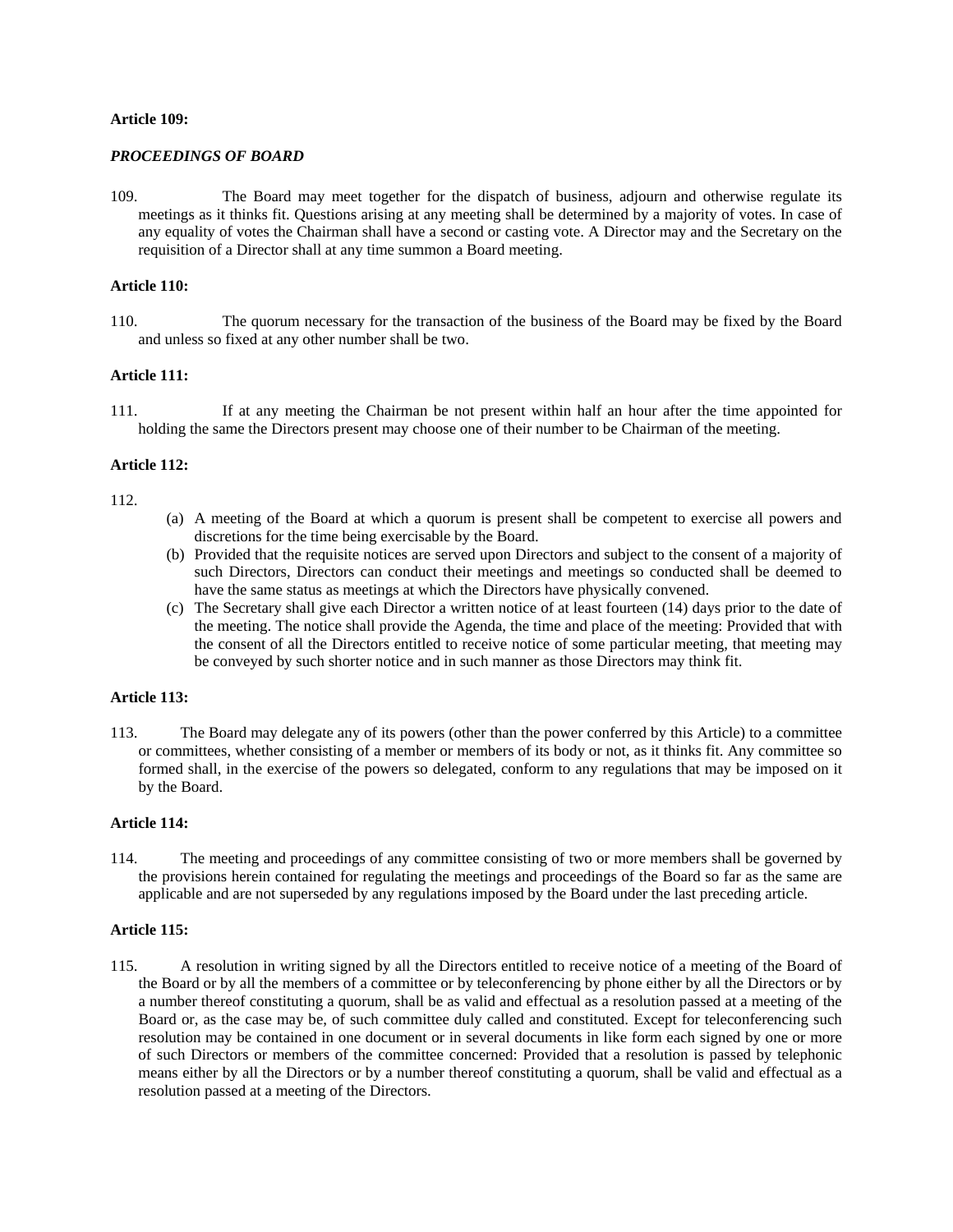## **Article 116:**

116. Every act done by any Board or committee or by any person acting as a Director of such committee, notwithstanding it be afterwards discovered that there was some defect in the appointment of such Board or committee or of any person acting as aforesaid or that they or any of them were disqualified or had vacated office, shall be as valid as if every such Board or committee or person had been duly appointed and was qualified and had continued in office down to the time of performance of such act.

## **Article 117:**

## *DIVIDENDS*

117. The Company in General Meeting may from time to time declare dividends to be paid out of the profits of the Company to the Members according to their rights and interests in the profits, but no dividend shall be declared in excess of the amount recommended by the Board.

#### **Article 118:**

118. All dividends shall be declared and paid according to the amounts paid up on the shares in respect whereof the dividend is paid, but no amount paid up on a share in advance of calls shall be treated for the purposes of this Article as paid up on the share. All dividends shall be apportioned and paid **pro rata** according to the amounts paid up on the shares during any portion or portions of the period in respect of which the dividend is paid; but if any share be issued on terms providing that it shall rank for dividend as from a particular date such share shall rank for dividend accordingly.

## **Article 119:**

119. The Board may from time to time pay to the Members such interim dividends as appears to the Board to be justified by the position of the Company; the Board may also pay the fixed dividend payable on any preference shares of the Company half-yearly or otherwise on fixed dates, whenever such position, in the opinion of the Board, justifies that course.

## **Article 120:**

120. The Board may deduct from any dividend or bonus payable to any Member all sums of money (if any) presently payable by him to the Company on account of calls or otherwise.

## **Article 121:**

121. No dividend shall bear interest against the Company.

## **Article 122:**

122. Any dividend, interest or other sum payable in cash to the holder of shares may be paid by cheque addressed to the holder at his registered address or, in the case of joint holders, addressed at his registered address to the holder whose names stands first on the Register in respect of the shares or by telegraphic transfer. Every such cheque or telegraphic transfer shall, unless the holder otherwise directs be made payable to the order of the holder whose name stands first on the Register in respect of such shares, and shall be sent at his or their risk. Any one of two or more joint holders may give effectual receipts for any dividends or other moneys payable in respect of the shares held by such joint holders.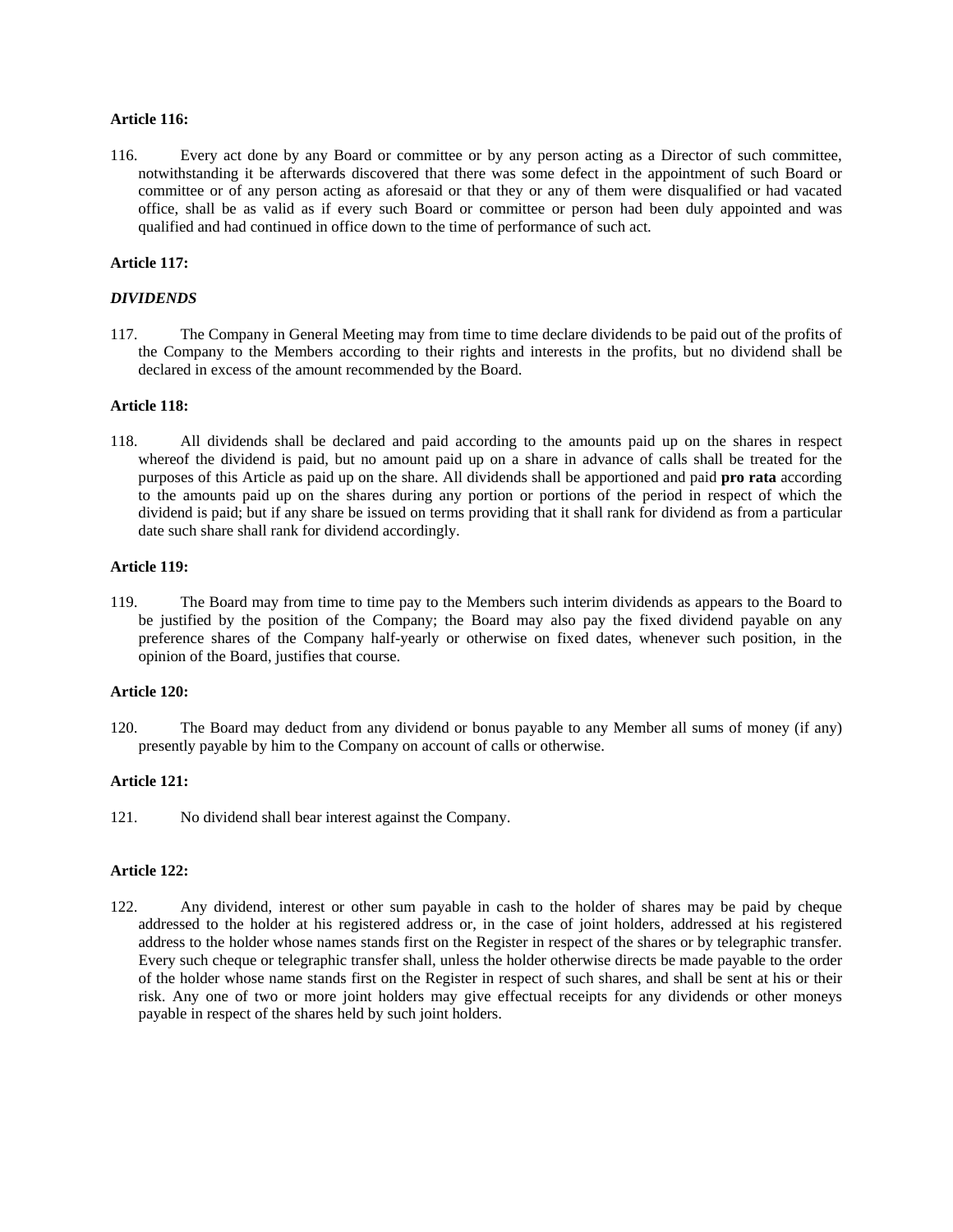#### **Article 123:**

123. Any general meeting declaring a dividend may, upon the recommendation of the Board, direct payment or satisfaction of such dividend wholly or in part by the distribution of specific assets, and in particular of paid-up shares or debentures of any other Company, and the Board shall give effect to such direction, and where any difficulty arises in regards to such distribution the Board may settle it as it thinks expedient, and in particular may fix the value for distribution of any such specific assets and may determine that cash payment shall be made to any Members upon the footing of the value so fixed in order to secure equality of distribution.

## **Article 124:**

## *RESERVES*

124. The Board may before recommending any dividend set aside out of the profits of the Company such sums as it thinks proper as reserves which shall, at the discretion of the Board, be applicable for any purpose to which the profits of the Company may be properly applied and pending such application may, at the like discretion, either be employed in the business of the Company or invested in such investments (other than shares of the Company or its holding Company, if any) as the Board may from time to time think fit. The Board may also without placing the same to reserve carry forward any profits which it may think prudent not to divide.

#### **Article 125:**

125. The Board shall transfer premium account sums equal to the amount or value of any premiums at which shares of the Company may be issued, and the provisions of these articles relating to reserves shall be applicable to the sums at the time being standing to the credit of share premium account.

#### **Article 126:**

## *CAPITALISATION*

126. The Company in General Meeting may upon recommendation of the Board, at any time and from time to time, pass a resolution to the effect that it is desirable to capitalise any part of the amounts for the time being standing to the credit of any of the Company's reserves or to the credit or the profit and loss account of otherwise available for distribution and not required for the payment of the fixed dividends on any preference share of the Company and accordingly that such sum be set free for distribution among the Members or any class of Members who would be entitled to such profits if distributed by way of dividend and in the same proportions, on the footing that the same be not paid in cash but be applied either in or towards paying up the amounts for the time being unpaid on any shares in the Company held by such Members respectively or in payment up in full of un-issued shares, debentures or other obligations of the Company, to be allotted and distributed and credited as fully paid up among such Members or partly in one way and partly in the other, and the Board shall give effect to such resolution. Provided that a share premium account and a capital redemption reserve may, for the purposes of this Article, only be applied in the paying up of un-issued shares to be issued to Members of the Company as fully paid bonus shares.

#### **Article 127:**

127. Where any difficulty arises in regard to any distribution under the last preceding Article the Board may settle the same as it thinks expedient and particular may issue fractional certificates or may ignore fractions altogether, and may determine that cash payments shall be made to any Members in order to adjust the rights of all parties, as may seem expedient to the Board. The Board may appoint any person to sign on behalf of the persons entitled to participate in the distribution of any contract requisite or convenient for giving effect thereto and such appointment shall be effective and binding upon the Members.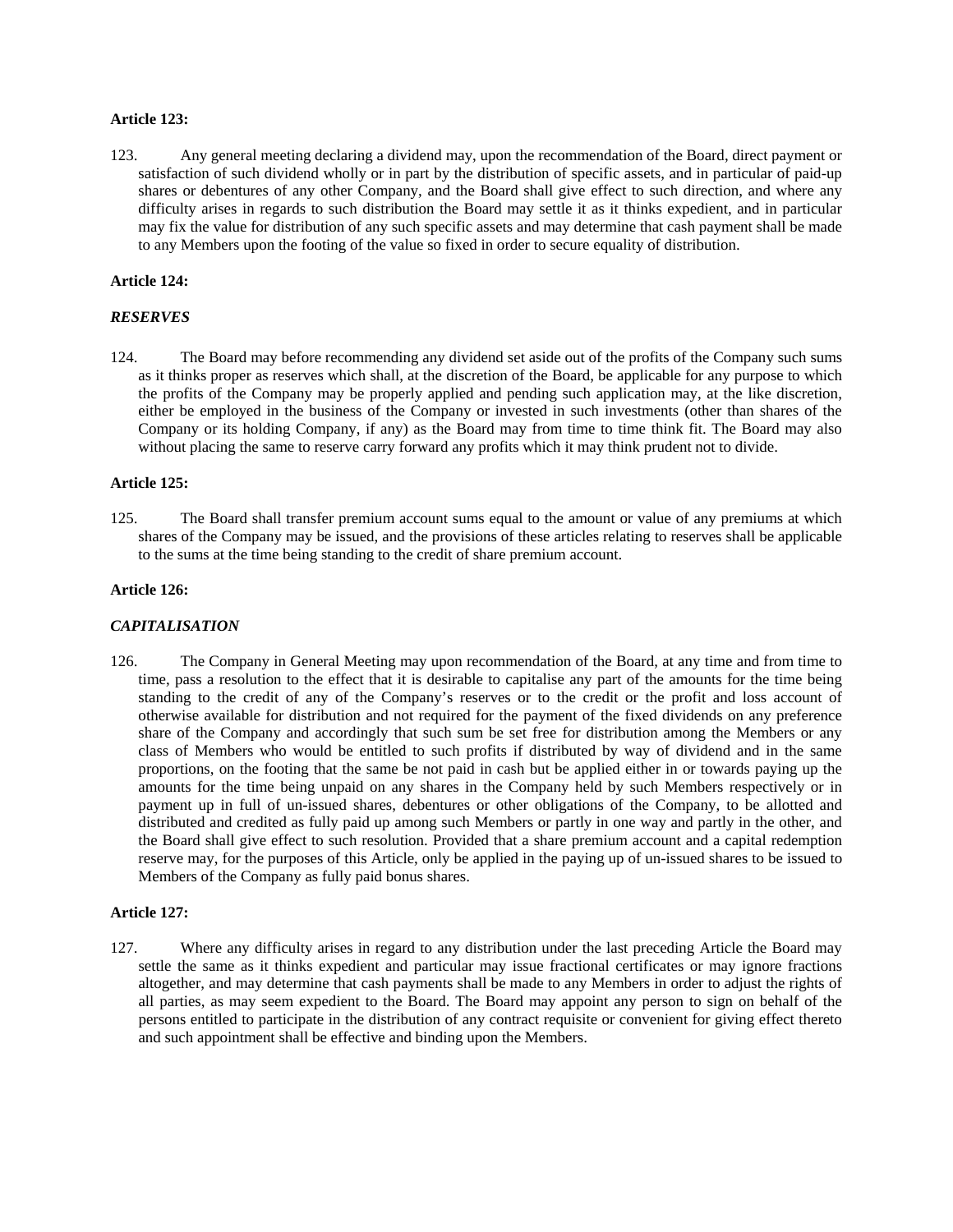## **Article 128:**

#### *ACCOUNTS*

128. The Board shall cause true accounts to be kept of:

- (a) the sums of money received and expended by the Company and the matters in respect of which such receipt and expenditure take place; and
- (b) all sales and purchases of goods by the Company; and
- (c) the assets and liabilities of the Company.

## **Article 129:**

129. The books of account shall be kept at the Office or at such other place or places as the Board may think fit and shall always be open to the inspection of the Directors. No Member (other than the Directors) shall have any right of inspecting any account or book or document of the Company except as conferred by law or authorised by the Board.

#### **Article 130:**

130. The Board shall from time to time cause to be prepared and to be laid before the Company in General Meeting such profit and loss accounts, balance sheets, and reports as may be required by the Act.

#### **Article 131:**

131. A copy of every balance sheet and profit and loss account (including every document required by law to be annexed thereto) which is to be laid before the Company in General Meeting and of the Directors' and Auditors' reports shall, not less than twenty one days before the date of the meeting, be sent to every Member and to every holder of debentures of the Company and copies of each of these documents shall at the same time be forwarded to all persons entitled to receive notices of General Meetings of the Company: Provided that this Article shall not require a copy of these documents to be sent to any person of whose address the Company is not aware or to more than one of the joint holders of any share or debentures. The Managing Director shall deposit the balance sheet, profit and loss account at the Kigali City court within one month after their approval by the general meeting for their publication in the official gazette of the Republic of Rwanda.

#### **Article 132:**

#### *AUDIT*

132. Auditors shall be appointed and their duties regulated in accordance with the relevant provisions of the Act.

## **Article 133:**

## *NOTICES*

133. Any notices or other document may be served by the Company on any Member either personally or by sending it through the post in a prepaid letter or by telex or tele-copier addressed to such Member at his registered address as appearing in the Company's Register. In the case of joint holders of a share, all notices shall be given to that one of the joint holders whose name stands first in the Register, and notice so given shall be sufficient to all joint holders.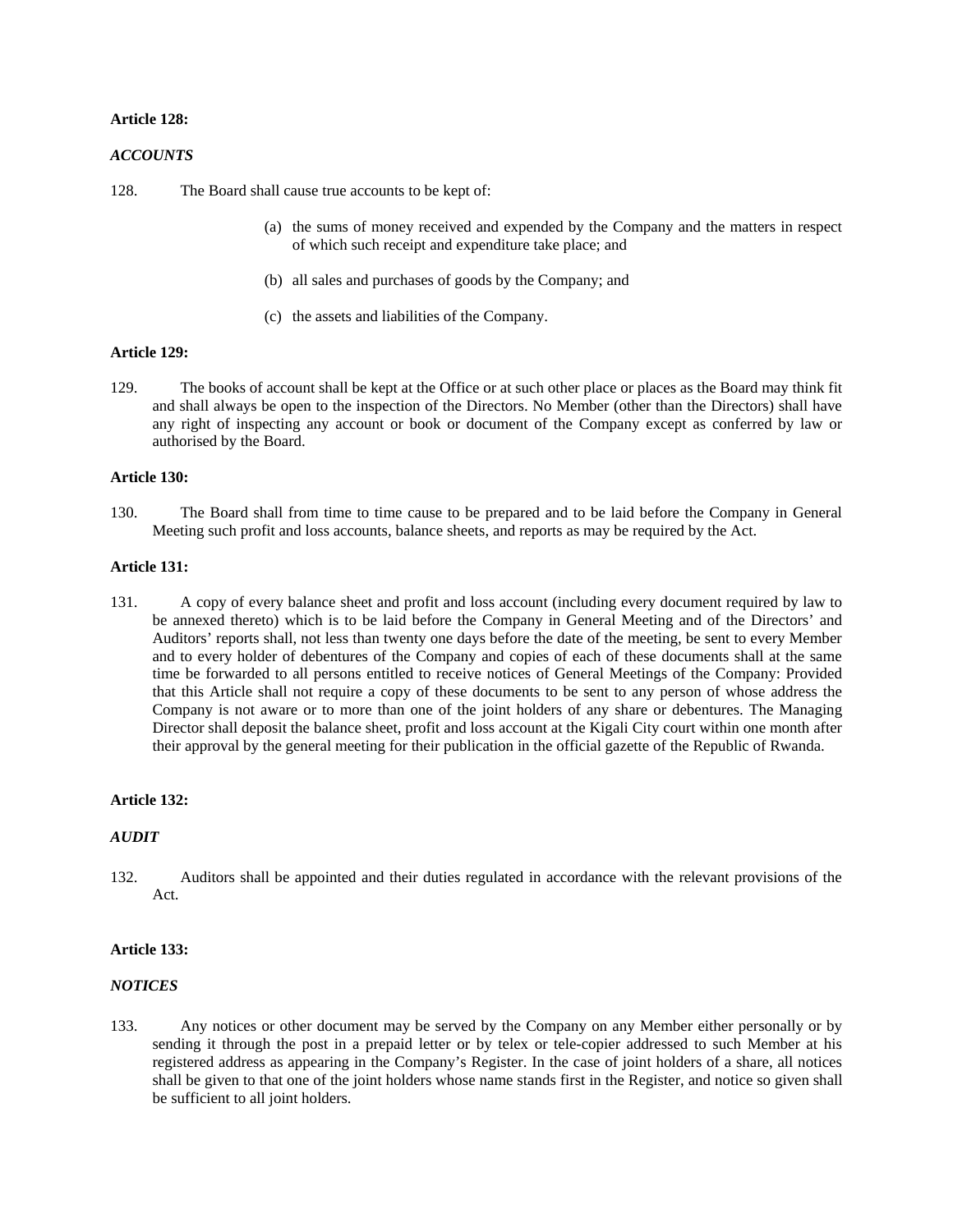#### **Article 134:**

134. Any Member who is not registered in the Company's Register by an address within the Republic of Rwanda shall, from time to time, give to the Company an address within the Republic of Rwanda at which notices may be served upon him and shall be entitled to have notices served upon him at such address, but save as aforesaid no Member other than a Member described in the Register by an address within the Republic of Rwanda shall be entitled to receive any notice from the Company.

## **Article 135:**

135. Any notice or other document, if served by post to an address within Rwanda, shall be deemed delivered upon the passage of seven business days from the date of posting. A letter posted to an address outside Rwanda shall be deemed delivered at the time such letter would be delivered in the ordinary course of post. Any notice or document served by telex or tele-copier shall be deemed to have been served at the time when transmitted by telex or tele-copier.

#### **Article 136:**

136. Any notice or other document delivered or sent by the post to or left at the registered address of any Member in pursuance of these presents shall, notwithstanding that such member be then dead or bankrupt, and whether or not the Company has notice of his death or bankruptcy, be deemed to have been duly served in respect of any share registered in the name of such Member as sole or joint holder unless his name shall at the time of the service of the notice or document, have been removed from the Company's Register or Branch Register as the holder of the share, and such service shall for all purposes be deemed a sufficient service of such notice of document on all persons interested (whether jointly with or as claiming through or under him) in the share.

#### **Article 137:**

137. Save as hereinbefore provided, notice of every General Meeting shall be given to every Member of the Company.

## **Article 138:**

#### *WINDING-UP*

138. With the sanction of an extraordinary resolution of Members, any part of the assets of the Company, including any shares in or securities of other companies, shall be divided among the Members of the Company in specie or may be vested in trustees for the benefit of such Members, and in liquidation of the Company may be closed and the Company dissolved, but, so that no Member shall be compelled to accept any shares whereon there is any liability.

#### **Article 139:**

#### **INDEMNITY**

139. Every Director, Managing Director, Manager, Officer and Auditor of the Company shall be indemnified out of the funds of the Company against all losses or liabilities incurred by him as such Director, Managing Director, Manager, Officer or Auditor in or about the execution of his duties and no Director or other officer shall be liable for any loss which may be incurred by the Company in execution or in which he is acquitted or in connection with any application in which relief is granted to him by the court.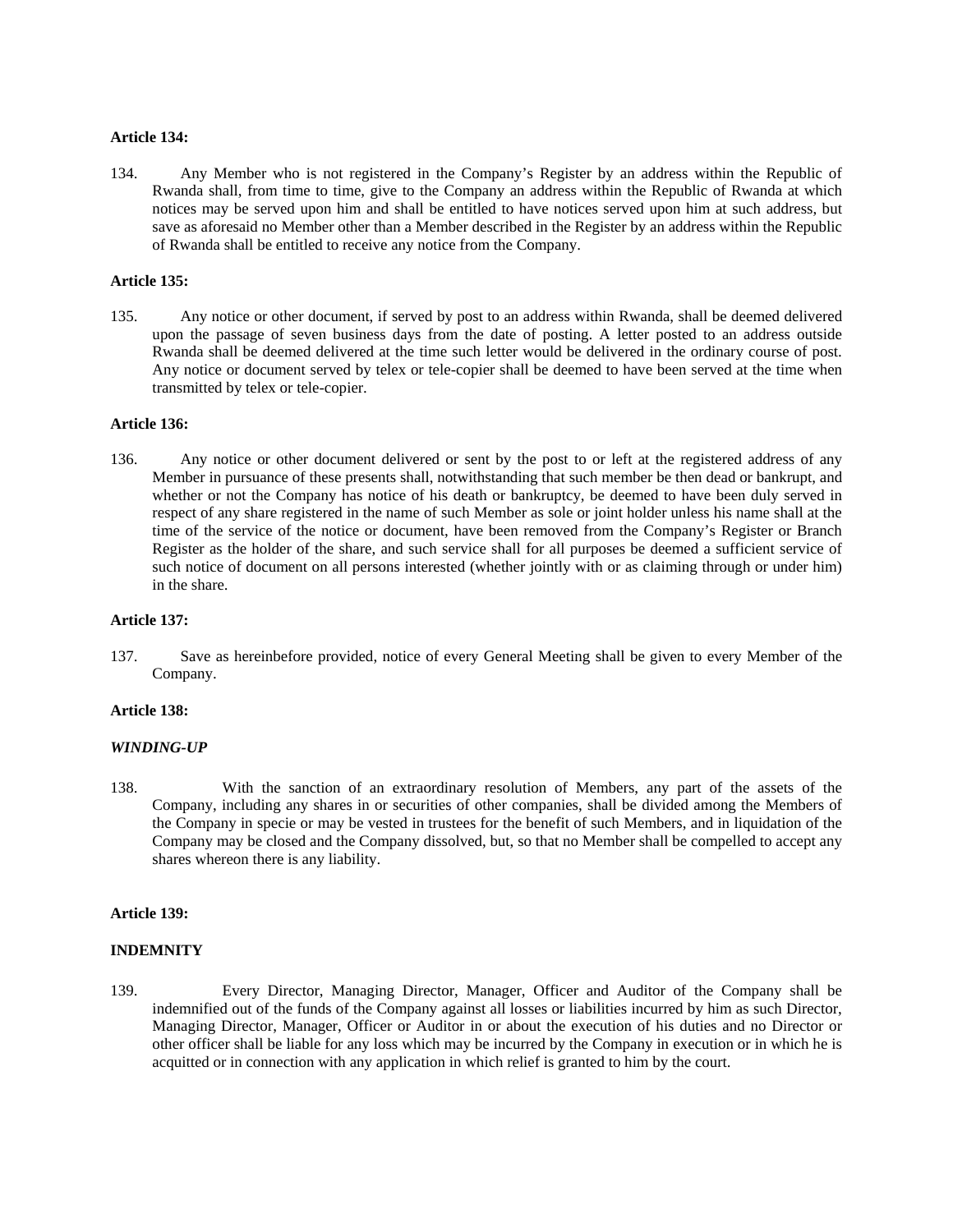## **Article 140:**

## *GENERAL RESERVATION*

140. For any matter not taken provided for by these Articles of Association, the laws of Rwanda governing companies shall apply.

| Name, address and description of<br><b>Subscriber</b>                 | Signature of Subscriber |
|-----------------------------------------------------------------------|-------------------------|
| <b>Mahmud Janmohamed</b><br>P.O Box 48690 GPO 00100<br>Nairobi, Kenya | $(s\acute{e})$          |
| Abdulmalek Virani<br>P.O. Box 48690 GPO 00100<br>Nairobi, Kenya       | $(s\acute{e})$          |

Dated this 6<sup>th</sup> day of November, 2006.

Witness to the above signatures:

**Name: CYRUS NGANGA** 

**Signature: (sé)** 

**Address: P.O. Box 4869000100** 

**Qualification: ACCOUNTANT**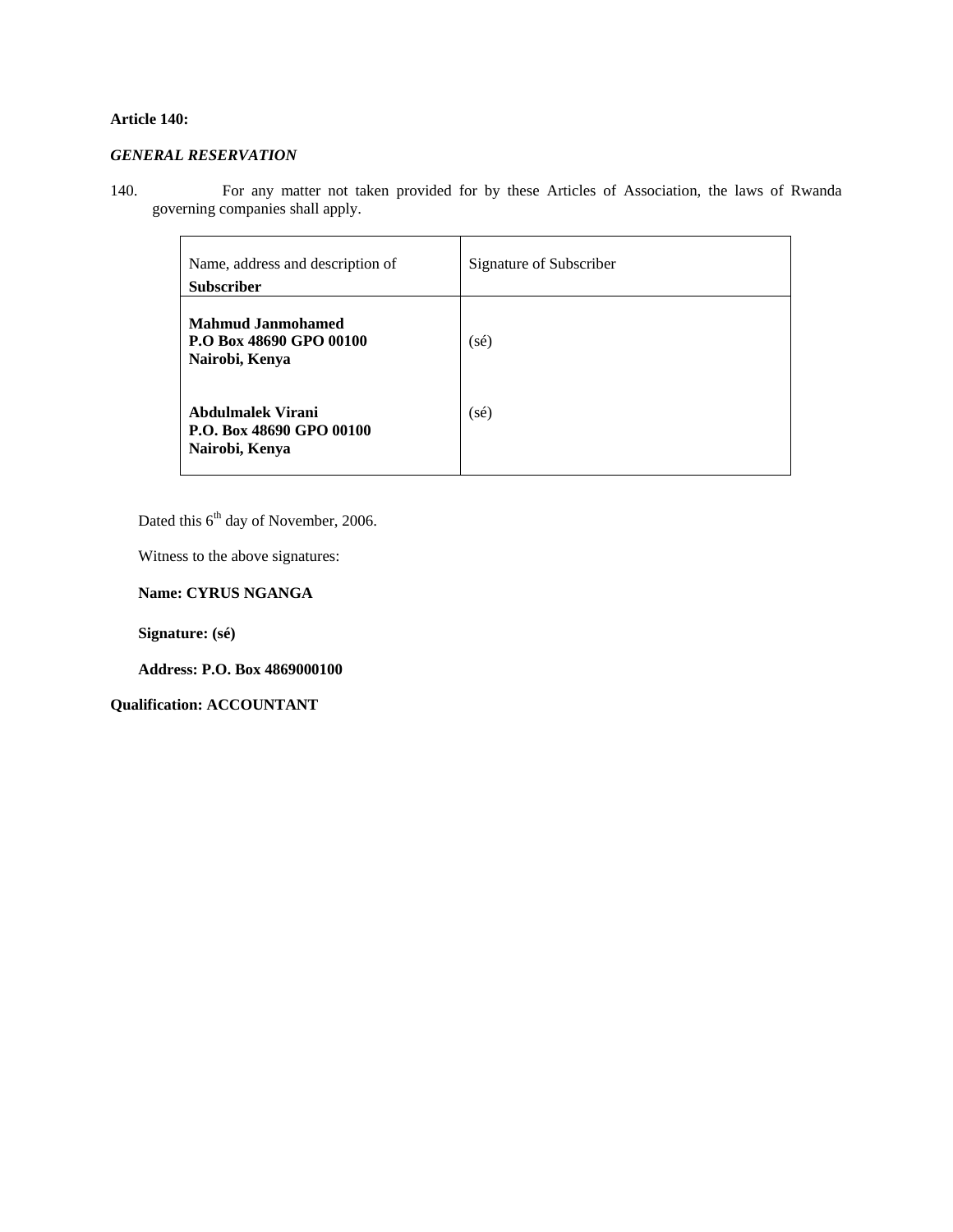## **AUTHENTIC DEED NO …………, VOLUME …………**

The year two thousand and six, the day of November 2006, I, Ambassador George William Kayonga, the Rwandan State Notary, being and living in Kenya, Nairobi District, hereby certify that the deed, the clauses of which are hereunder reproduced were presented to me by:

- 1. Mr. Mahmud Janmohamed Resident in Nairobi, Kenya.
- 2. Mr. Abdulmalek Virani Resident in Nairobi, Kenya.

In the presence of Mr. CYRUS NGANGA resident in Nairobi and Mr. MURENZI Ephraim resident in Nairobi, as witnesses to the deed and who fulfilled the legal requirements.

Having read to the associate members and witnesses the content of the deed, the associate members have declared before us and in the presence of the aforesaid witnesses that the deed as it is written down include well their will.

In witness whereof, the deed is hereby signed by the associate members and by us,

Authenticated and imprinted of the Seal of the Rwandan Embassy to Kenya.

## **THE ASSOCIATE MEMBERS**

- 1. Mr. Mahmud Janmohamed (sé)
- 2. Mr. Abdulmalek Virani (sé)

## **THE WITNESSES**

- 1. Mr. CYRUS NGANGA (sé)
- 2. Mr. MURENZI Ephraim (sé)

## **THE NOTARY**

## **AMBASSADOR GEORGE WILLIAM KAYONGA (sé)**

#### **DERIVED RIGHTS:**

The fees for the deed: Two Thousand Five Hundred Rwandan Francs. Registered by me, Ambassador George William Kayonga, the Rwanda State Notary being and living in Kenya, Nairobi District under number \_\_\_\_\_\_ volume \_\_\_\_\_\_\_\_ the price of which amounts to two thousand five hundred Rwandan Francs derived under receipt number \_\_\_\_\_\_\_\_\_\_\_ as of the \_\_\_\_\_\_\_/\_\_\_/ 2006 and issued by \_\_\_\_\_\_\_\_\_\_\_\_\_\_\_\_\_\_\_\_\_\_\_\_\_\_.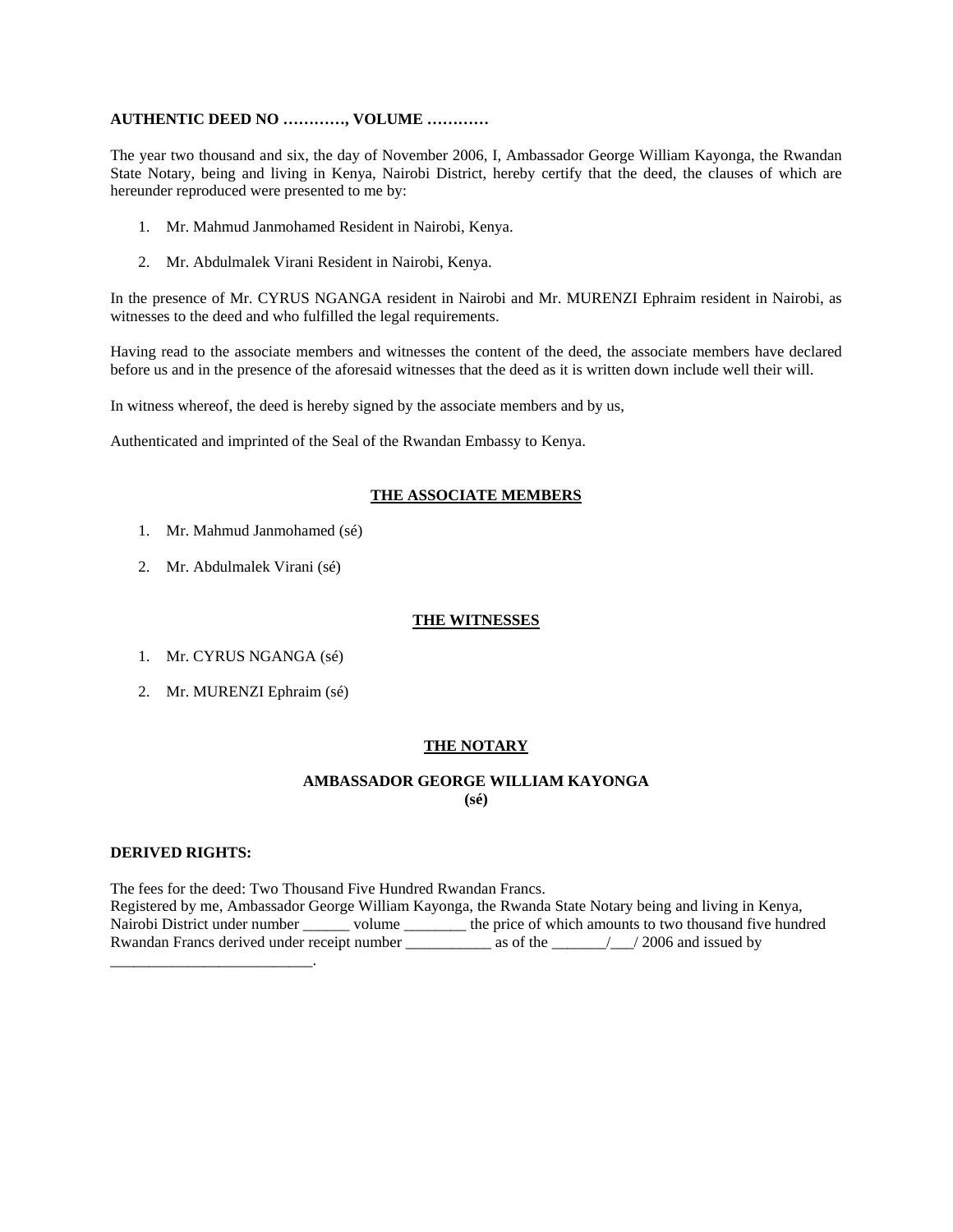## **THE NOTARY**

## **AMBASSADOR GEORGE WILLIAM KAYONGA**

The drawing up fees: for authentic drawing up the price of which amounts to Thirty thousand five hundred Rwandan Francs derived for an authentic drawing up under the same receipt.

 $\frac{1}{2006}$ .

## **THE NOTARY**

## **AMBASSADOR GEORGE WILLIAM KAYONGA (sé)**

## **A.S. N° 41914**

Reçu en dépôt au greffe du Tribunal de Grande Instance de Nyarugenge, le 16/11/2006 et inscrit au registre ad hoc

des actes de société sous le n° RCA 505/06/KGL le dépôt de statuts de la société TOURISM PROMOTION

SERVICES (RWANDA) LTD

Droit perçus :

- Droit de dépôt : 5000 Frw
- Droit proportionnel (1,20% du capital) : 6000 Frw
- Suivant quittance n° 2381600 du 16/11/2006.

# LE GREFFIER DU TRIBUNAL DE GRANDE **INSTANCE DE NYARUGENGE MUNYENTWALI Charles**

**(sé)**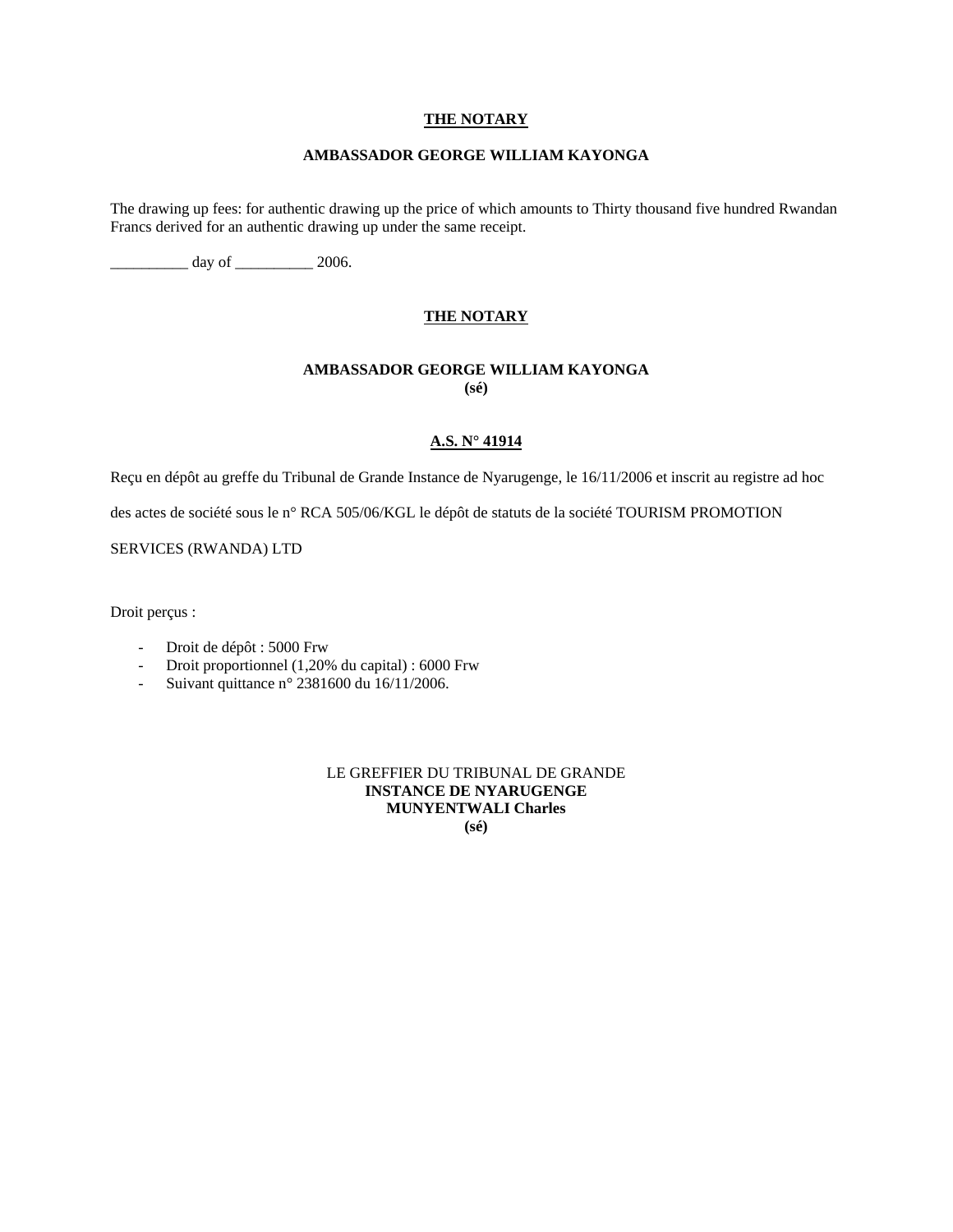## **SOCIETE DE TRANSPORT, D'IMPORTATION ET D'EXPORTATION S.A.R.L**

## **"TRANSIMPEX S.A.R.L"**

## **STATUTS**

Entre les soussignés:

- 1. KARANGIRA Jean de Dieu de nationalité rwandaise, demeurant à Kigali, B.P.1846 KIGALI, République Rwandaise.
- 2.UWAMALIYA Christine de nationalité rwandaise, demeurant à KIGALI, B.P 1846 KIGALI , République Rwandaise
- 3. RUZINDANA Pascal, de nationalité rwandaise, demeurant à KIGALI, B.P 1846 KIGAL, République Rwandaise

Il a été convenu ce qui suit:

## **CHAPITRE PREMIER**

#### **FORME – DENOMINATION-SIEGE-OBJET-DUREE**

#### **Article premier:**

Il est constitué entre les soussignés, sous le régime de la législation en vigueur au Rwanda, et par les présents statuts, une société à responsabilité limitée, sous la dénomination "SOCIETE DE TRANSPORT, D'IMPORTATION ET D'EXPORTATION ", en abrégé "TRANSIMPEX" S.A.R.L.

#### **Article 2:**

Le siège de la société est établi à Kigali. Toutefois, il peut être transféré en toute autre localité du territoire rwandais, sur décision de l'Assemblée Générale.

#### **Article 3:**

La société a pour objet toutes opérations se rapportant au transport de marchandise et de commerce d'importation et d'exportation de tous produits, spécialement les denrées alimentaires, les produits pétroliers, les articles d'habillement, les boissons alcoolisées, les cigarettes et les matériaux de construction.

#### **Article 4:**

La société est constituée pour une durée de trente années, prenant cours à dater du jour de son immatriculation au registre de commerce. Elle peut prendre des engagements ou stipuler à son profit pour un terme excédant sa durée. Elle pourra être dissoute anticipativement dans les conditions prévues pour les modifications à apporter aux statuts.

#### **CHAPITRE II**

## **CAPITAL SOCIAL- PARTS SOCIALES**

#### **Article 5:**

Le capital social est fixé à DEUX MILLIONS DE FRANCS RWANDAIS (FRW 2.000.000) représenté par deux cents (200) parts sociales, d'un valeur de dix mille francs rwandais (10.000 FRW) chacune.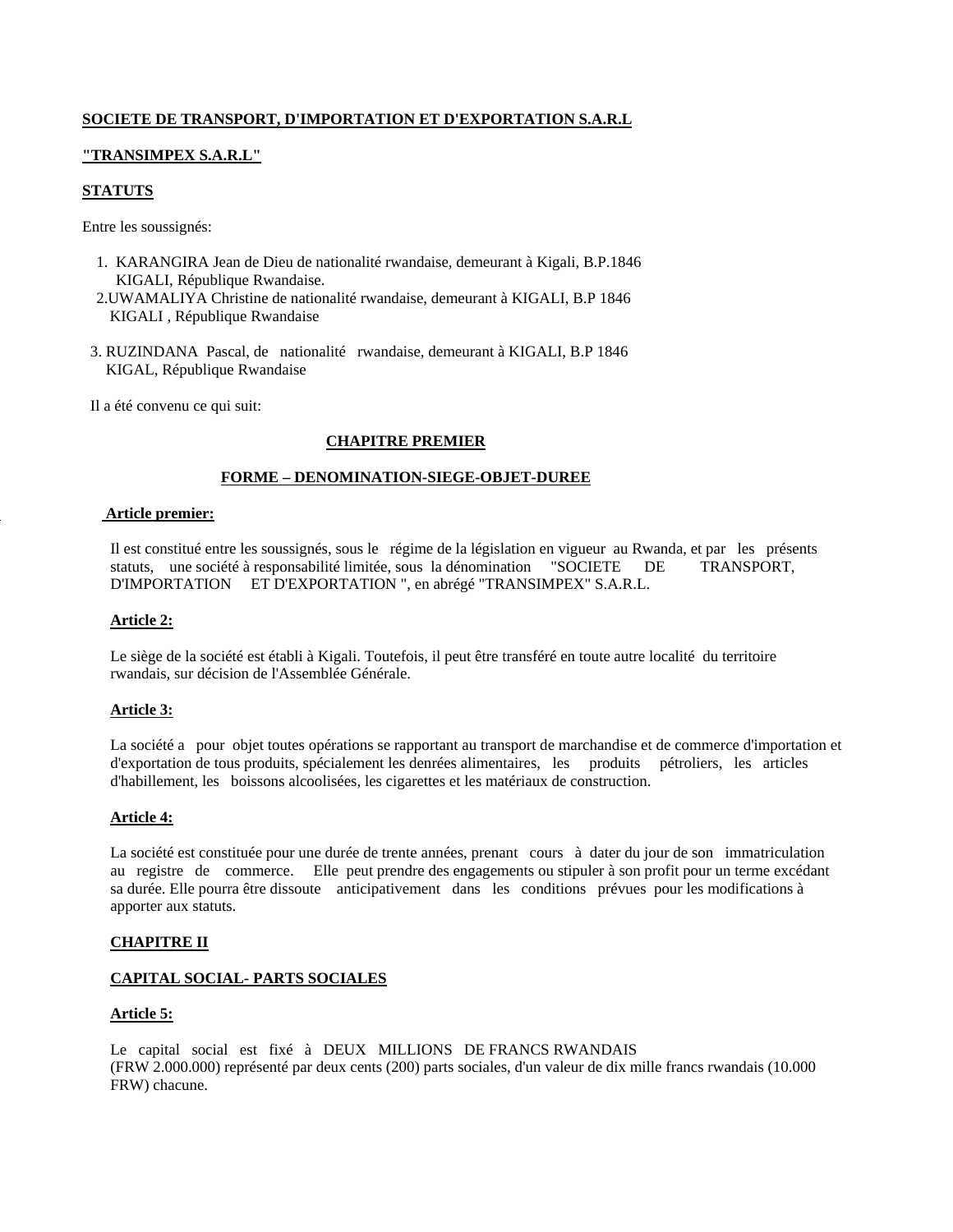## **Article 6:**

Le capital social est souscrit intégralement et libéré entièrement comme suit:

1. KARANGIRA Jean de Dieu, 170 parts sociales, soit 1.700.000 FRW

2. UWAMARIYA Christine, 20 parts sociales, soit 200.000 FRW

3. RUZINDANA Pascal, 10 parts sociales , soit 100.000 FRW

#### **Article 7:**

Le capital social pourra être réduit ou augmenté par décision de l'Assemblée Générale Extraordinaire délibérant dans les formes requises pour les modifications à apporter aux statuts.

#### **Article 8:**

Les parts sociales sont nominatives et ne peuvent être transformées en titres au porteur.

Il est tenu au siège social un registre des parts nominatives, dont tout associé pourra prendre connaissance. Ce registre contient : la désignation précise de chaque associé et l'indication des versements effectuées, les transferts et leur date.

Les parts sociales ne peuvent être cédées qu'avec l'autorisation de l'Assemblée Générale.

#### **Article 9:**

Les associés ne sont engagés que jusqu'à concurrence de leur souscription.

#### **Article 10:**

Les parts sociales sont indivisibles et la société ne reconnaît qu'un seul propriétaire par titre.

Tous les propriétaires indivis d'un titre ou tous les ayants droits, même usufruitiers et co-propriétaires sont tenus de se faire représenter auprès de la société par une seule et même personne.

Les héritiers, créanciers, représentants ou ayants droits de parts sociales ne peuvent, sous quelque prétexte que ce soit, provoquer l'opposition des scellés sur les biens ou valeurs de la société, en demander le partage ou le licitation, prendre les mesures conservatoires, faire provoquer les inventaires, ni s'immiscer en aucune manière dans son administration.

Les héritiers devront dans les six mois du décès du decujus désigner une seule personne comme étant à l'égard de la société propriétaire des parts sociales. L'héritier désigné bénéficiera d'office du transfert et des dispositions prévues à l'article huit en faveur des associés.

A défaut de cette désignation dans le délai précité, les parts feront retour à la société, à la disposition de l'Assemblée Générale, et leur valeur sera remboursée aux ayants droits sur base du bilan immédiatement postérieur, au décès de l'associés et ce dans un délai qui ne pourra excéder six mois.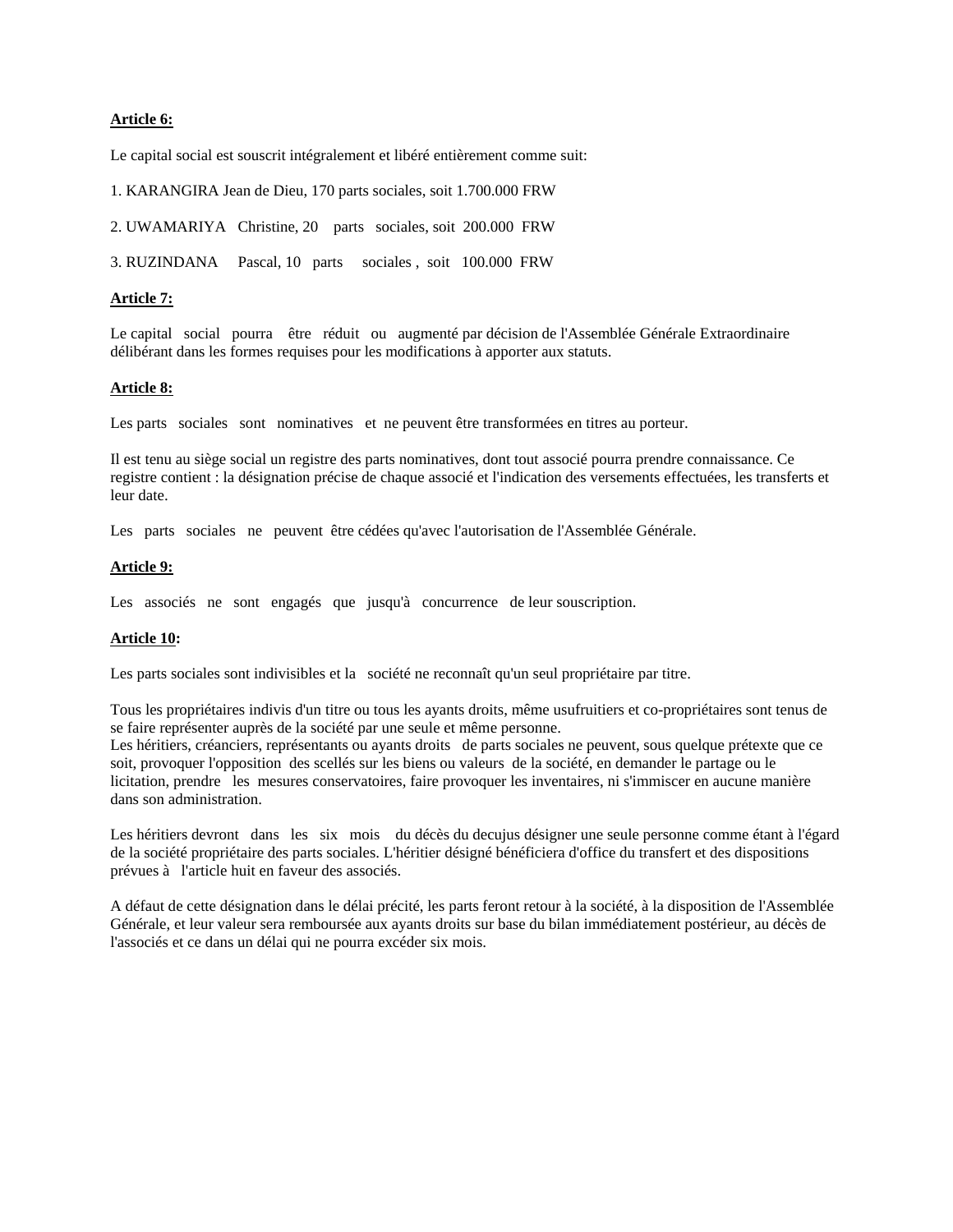## **CHAPITRE III**

#### **ADMINISTRATION – CONTROLES**

## **Article 11:**

La société est administrée par un Directeur Général nommé par l'Assemblée Générale votant à la majorité des voix.

Le Directeur Général représente et engage la Société auprès des tiers et à toutes les instances. Il assure la gestion quotidienne de la société et fait rapport à l'Assemblée Générale à la fin de l'exercice social; laquelle Assemblée Générale lui donne décharge.

Est nommé pour la première fois Directeur Général de la Société, Monsieur KARANGIRA Jean de Dieu pour un mandat de cinq ans renouvelable.

#### **Article 12:**

Le contrôle de la Société appartient à tout associé qui dispose de tous les droits de vérifier les livres et les comptes de la société.

## **CHAPITRE IV**

#### **ASSEMBLEE GENERALE**

#### **Article 13:**

L'Assemblée Générale représente l'universalité des parts sociales.

Elle est composée de tous les associés présents ou valablement représentés. Elle a tous les pouvoirs et notamment celui de :

- Modifier les statuts
- Décider de la destination à donner aux résultats
- Vendre ou échanger les biens meubles ou immeubles de la Société
- Décider de la prolongation ou de la dissolution de la Société.

#### **Article 14:**

L'Assemble Générale Extraordinaire se réunit une fois par an sur convocation de son Président.

L'Assemblée Générale Extraordinaire peut se réunir autant de fois que l'intérêt de la Société l'exige, sur convocation du Président.

#### **Article 15:**

Les décisions de l'Assemblée Générale sont prises à la majorité des 2/3 des associés, présents ou valablement représentés.

#### **CHAPITRE V**

## **INVENTAIRE- BILAN – REPARTITION DU BENEFICE**

#### **Article 16:**

L'exercice social commence le premier Janvier et se termine le trente et un Décembre de chaque année. Le premier exercice social commence au jour de l'immatriculation au registre de commerce jusqu'au 31 décembre suivant.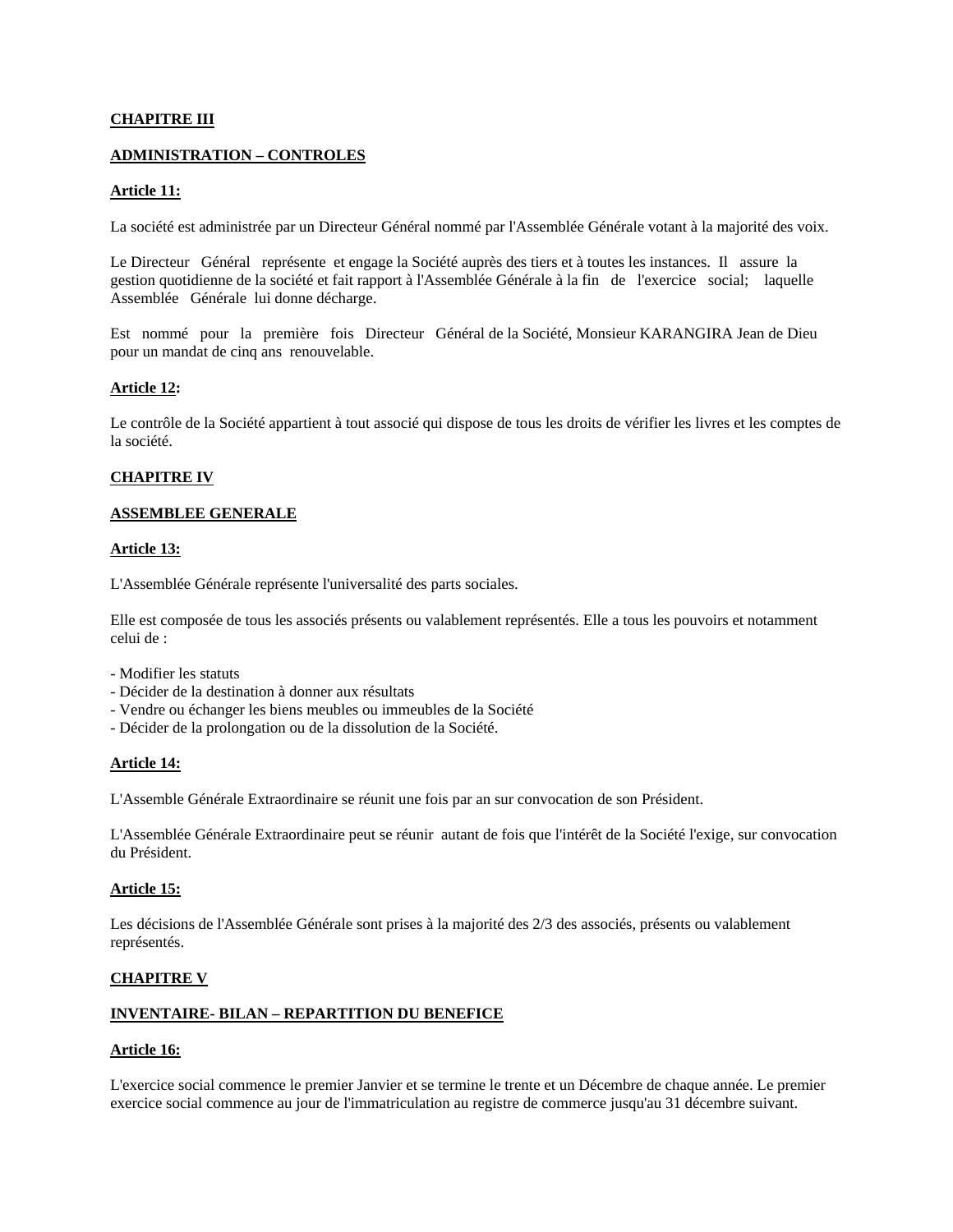## **Article 17:**

Le Directeur Général dresse, à la fin de chaque exercice social, un inventaire général de l'actif et du passif de la société, contenant le résumé de tous les engagements et des avoirs de la Société.

## **Article 18:**

L'excédent favorable du bilan, déduction faite de toutes charges, frais généraux et amortissements nécessaires constitue le bénéfice net de la Société. Il sera prélevé un fond de réserve légale et de réserve fiscale.

Le solde sera mis à la disposition de l'Assemblée Générale qui déterminera de son affectation. Les dividendes seront payés aux endroits et aux époques à fixer par l'Assemblée Générale.

#### **CHAPITRE VI**

## **DISSOLUTION – LIQUIDATION**

#### **Article 19:**

La société pourra être dissoute, soit en cas de diminution de la moitié du capital social, soit sur demande écrite et motivée des 2/3 des associés

#### **Article 20:**

En cas de dissolution l'Assemblée Générale désignera un ou des liquidateurs et fixera leur rétribution. Le produit de la liquidation, s'il y en a, sera partagé entre associés or prorata de leurs apports.

## **CHAPITRE VII**

#### **DISPOSITIONS FINALES**

#### **Article 21:**

Tout litige ou contestation pouvant résulter des présents statuts sera préalablement soumis à l'arrangement amiable. A défaut de cet arrangement, il sera faire recours à un arbitre désigné de commun accord par l'Assemblée Générale.

Les tribunaux de Kigali constituent l'ultime recours et seront seuls compétents pour connaître de ce litige.

Pour l'exécution des présents statuts, les associés élisent domicile à Kigali.

#### **Article 22:**

Le montant approximatif des frais, dépenses, rémunérations ou charges, sous quelque forme que ce soit, qui incombent à la Société ou qui sont mis à sa charge en raison de la constitution de la Société s'élève à DEUX CENT MILLE FRANCS RWANDAIS (FRW 200.000 )

Fait à Kigali, le 06 Octobre 1995

## **LES COMPOSANTS**

1. KARANGIRA Jean de Dieu (sé)

2. UWAMALIYA Christine (sé)

3. RUZINDANA Pascal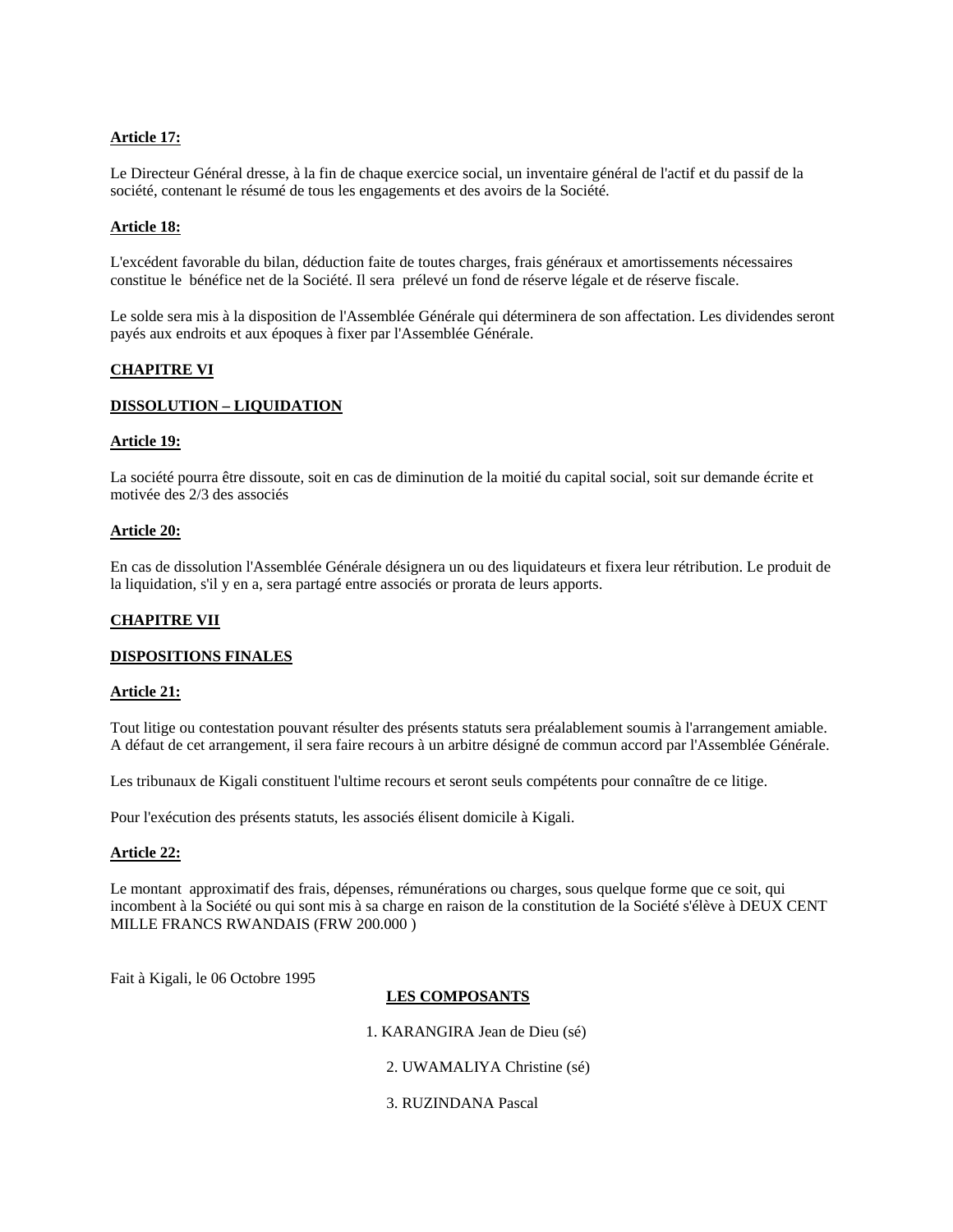## **ACTE NOTARIE NUMERO QUATORZE MILLE DEUX CENT SOIXANTE NEUF DU SIX OCTOBRE MIL NEUF CENT QUATRE VINGT QUINZE VOLUME CCLXXXI**

 L'an mil neuf cent quatre-vingt quinze , le sixième jour du mois d'octobre, Nous MUSONERA Vedaste, Notaire Officiel de l'Etat Rwandais, étant et résidant à Kigali, certifions que l'acte dont les clauses sont reproduites ci- avant Nous a été présenté par :

- 1. KARANGIRA Jean de Dieu, résidant à Nyarugenge/Kigali
- 2. UWAMALIYA Christine, résidant à Nyarugenge/Kigali
- 3. RUZINDANA Pascal, résidant à Nyarugenge/Kigali

En présence de Maître IYAKAREMYE Jean Bosco , Avocat, résidant à Kigali, NSENGIMANA Amiel Agent du Ministère de la Justice, témoins instrumentaires à ce requis et réunissant les conditions exigées par la loi.

Lecture du contenu de l'acte ayant été faite aux comparants et aux témoins, les comparants ont déclaré devant Nous et en présence desdits témoins que l'acte tel qu'il est rédigé renferme bien l'expression de leur volonté. En foi de quoi, le présent acte a été signé par les comparants, les témoins et Nous, Notaire et revêtu du sceau de l'Office Notarial de KIGALI.

#### **LES COMPARANTS**

- 1. KARANGIRA Jean de Dieu (sé)
- 2. UWAMALIYA Christine (sé)
- 3. RUZINDANA Pascal (sé)

## **LES TEMOINS**

IYAKAREMYE Jean Bosco (sé) NSENGIMANA Amiel (sé)

## **LE NOTAIRE**

MUSONERA Védaste

(sé)

**DROITS PERCUS:** Frais d'acte : mille huit cents francs rwandais, enregistré par Nous, MUSONERA Védaste, Notaire Officiel de l'Etat Rwandais étant et résidant à Kigali, sous le numéro 14.269 Volume CCLXXXI dont le coût mille huit cents francs rwandais perçus suivant quittance n° 069526 du six octobre, mil neuf cent quatre vingt quinze délivrée par le Comptable Public de KIGALI

## **LE NOTAIRE**

# MUSONERA Védaste

(sé)

**FRAIS D'EXPEDITION** : POUR EXPEDITION AUTHENTIQUE DONT COUT QUATRE MILLE NEUF CENTS FRANCS RWANDAIS, PERCUS POUR UNE EXPEDITION AUTHENTIQUE SUR LA MEME **OUITTANCE** 

## **LE NOTAIRE**

MUSONERA Védaste (sé)

## **A.S.n° 42007**

Reçu en dépôt au greffe du Tribunal de Grande Instance de Nyarugenge, le 5/1/2007 et inscrit au registre ad hoc des actes de société sous le n° RCA 1023/KGL le dépôt de statuts de la société TRANSIMPEX SARL.

Droit perçus :

- Droit de dépôt : 5000 Frw
- Droit proportionnel (1,20% du capital) : 24000 Frw, suivant quittance n° 2396256 du 5/1/2007.

## LE GREFFIER DU TRIBUNAL DE GRANDE INSTANCE DE NYARUGENGE **MUNYENTWALI Charles**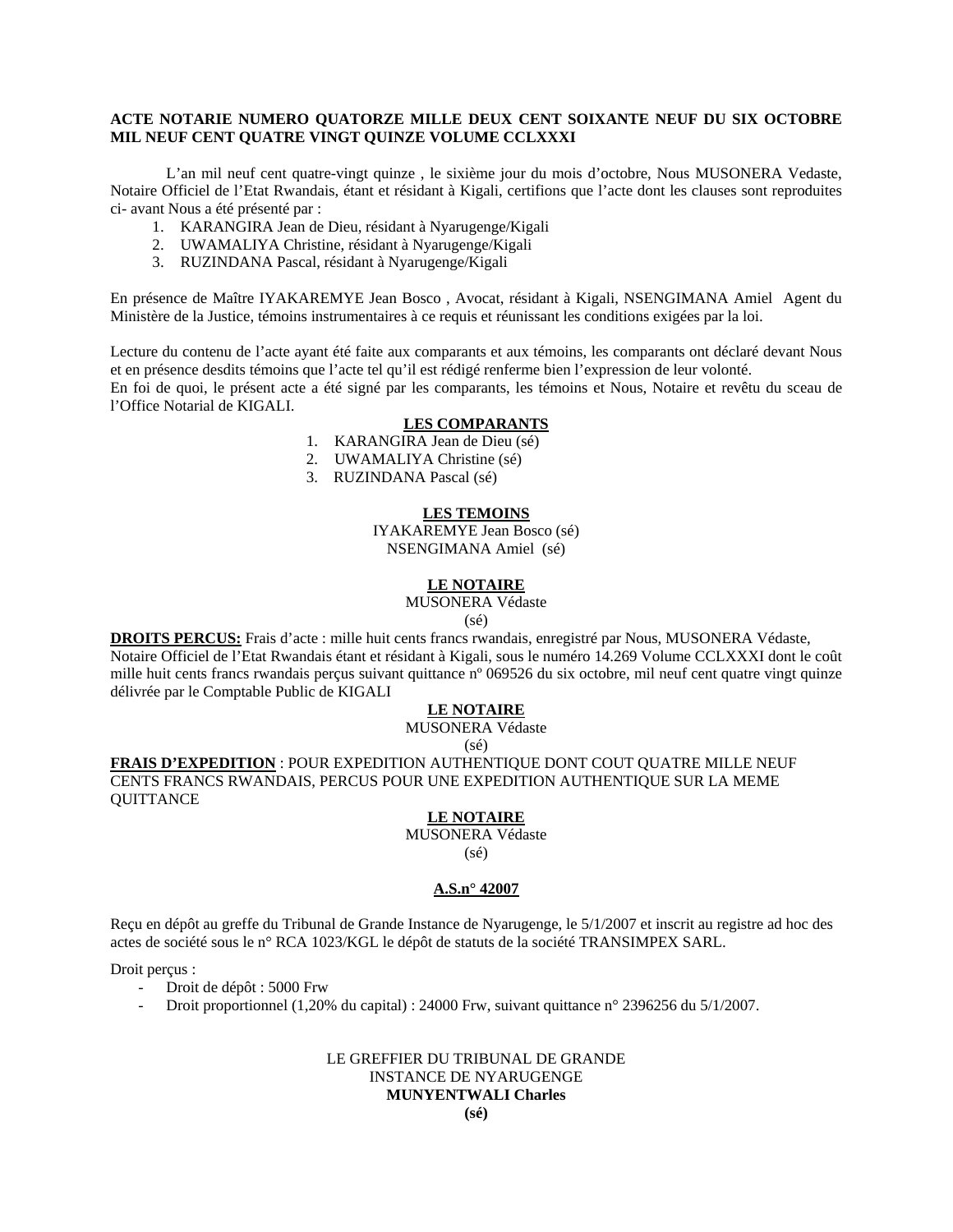## **HWAN SUNG (R) LIMITED**

#### **Between the undersigned:**

- 1. Mr KIM SUNG-HWAN of Uganda Nationality, Passport No DA 021464, residing in KAMPALA, UGANDA and whose current address is P.O. Box: 7628, KAMPALA, UGANDA.
- 2. Mr AHN JEUNG-BONG, of Korean Nationality, Passport N° TM 0908750 residing in KAMPALA, UGANDA and whose current adress is P.O.Box 7628 KAMPALA, UGANDA .

Do hereby agree on the following:

## **CHAPTER ONE: NAME, OBJECTIVES, HEAD OFFICE, DURATION**

#### **Article One:**

A limited liability company to be known as HWAN SUNG INDUSTRIES (R) LIMITED is hereby established. It shall be governed by the laws in force in Rwanda and by these articles of association.

## **Article 2:**

The company objectives are:

- 1. To carry on the business as manufacturers, wholesalers, and retailers, importers, exporters, buyers, agents, suppliers, repairers, assemblers, designers, and dealers in all types of system furniture made of particleboard, fiberboard, densified wood and wood timber.
- 2. To buy, sell, import, export, make, manufacture, supply and deal in particle board, fiber board, densified wood and wood timber of all kinds and their accessories and parts of furniture and furniture made thereof in finished and semi-finished forms.
- 3. To carry on the business of maintenance, installation, operation, repair, importing, exporting, buying, selling, making and dealing in tools, equipment, spare parts, hardware and machinery for the furniture factory.
- 4. To carry on the business of manufacturing, wholesale and retail of system furniture, particle board, fiber board, densified wood, wood timber and all sorts of timber.
- 5. To carry on the business and trade of buying, selling, making and dealing in all kinds of windows, doors, aluminum frames, plastic accessories, door knobs, hinges, door locks and wood frames.
- 6. To carry on the trade of import, export, wholesale and retail for bars, rods and profiles, glasses and their accessories and parts, tools and machinery for windows and doors made of aluminum and plastic and their accessories.
- 7. To carry on the business of advertising, installation, erection and maintenance of billboards and signs, screen-printing, painting, neon lights, advertisement placards, nameplates, general printing and any other business that can conveniently be carried on in connection with the above.
- 8. To own, manage, manufacture, distribute, sell, import, deal and trade in construction and packing materials including but not limited to Styrofoam boxes, sandwich panel combined with Styrofoam panels, steel sheets and adhesives etc. and any other business connected therewith.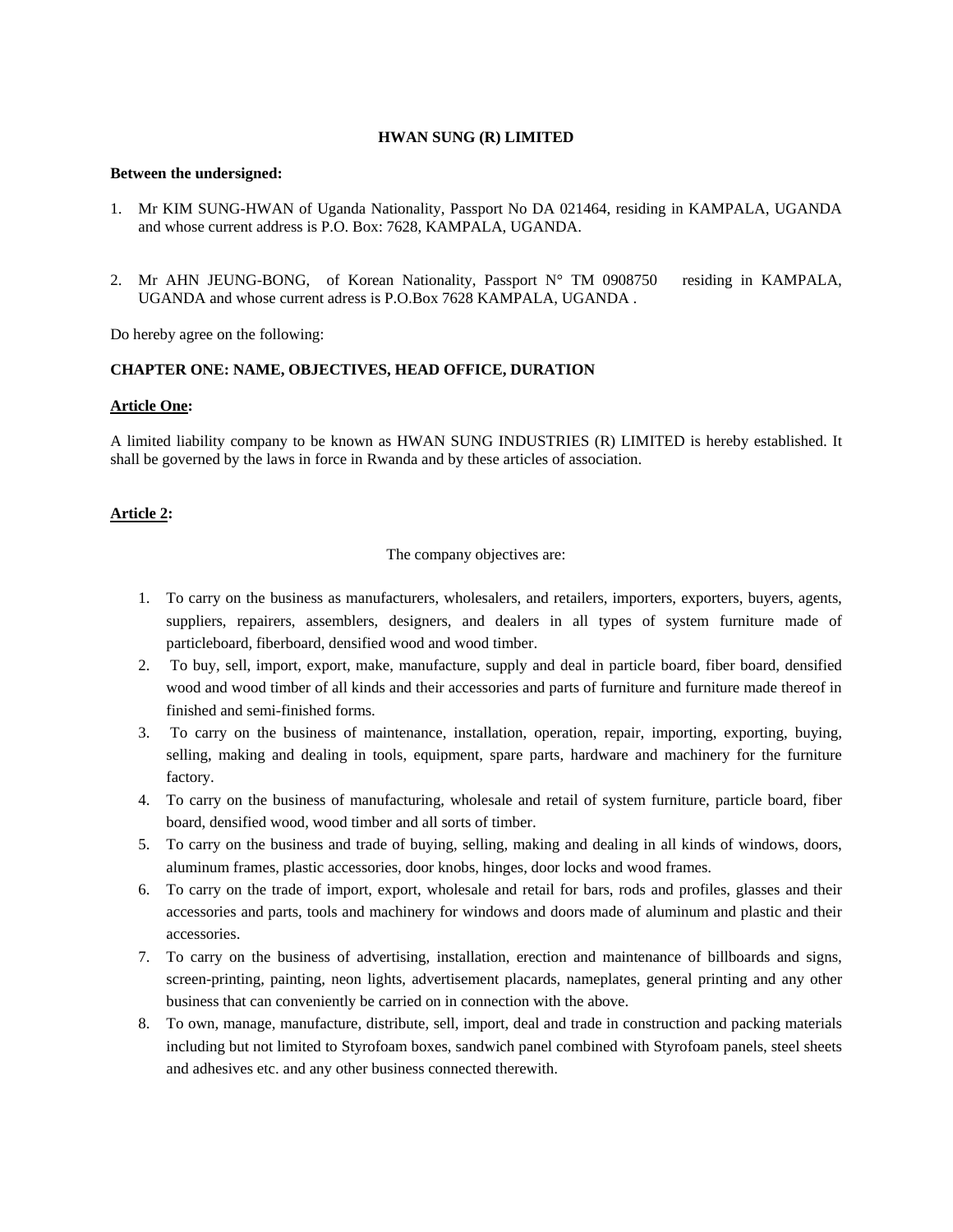9. To establish and carry on the business of quarry masters and stone merchants to buy, sell, get, work, shape, hew, carve, polish, crush and prepare for market or use stone of all kinds and of works and buildings of all kinds in the construction of which stone is required.

To do all such other things as are incidental or may be thought conducive to the attainment of the above objects or any of them.

## **Article 3:**

The head office of the company shall be situated at Kigali, the capital city of the Republic of Rwanda. It may be transferred to any other location in the Republic of Rwanda when the general meeting so decides.

#### **Article 4:**

The company may also establish upon a decision by the General meeting business offices, branches or subsidiaries in Rwanda as well as elsewhere in the world.

#### **Article 5:**

The registration of the company shall be completed upon entering its name in the register of companies and shall continue to exist for an unknown period of time. It may however be dissolved by the General meeting.

#### **CHAPTER TWO: SHARE CAPITAL – SHARES**

#### **Article 6:**

The authorised capital of the company is six million Rwandese francs (6,000,000FRW) divided into six hundred shares of Ten Rwandese Francs (10,000FRW) each.

The shares are fully paid for in the following manner:

- 1. Mr KIM SUNG-HWAN, 420 shares valued at four million two hundred thousand rwandese francs (4.200,000RWF);
- 2. Mr AHN JEUNG-BONG, 180 shares valued at one million eight hundred thousand rwandese francs (1.800,000FRW);

#### **Article 7:**

The company has the power from time to time to increase or reduce the authorised capital.

#### **Article 8:**

The liability of the members is limited.

#### **Article 9:**

In accordance with legal provisions, a register of shareholders will be kept at the head office. Any shareholder and any other interested party shall have access to the same without moving it.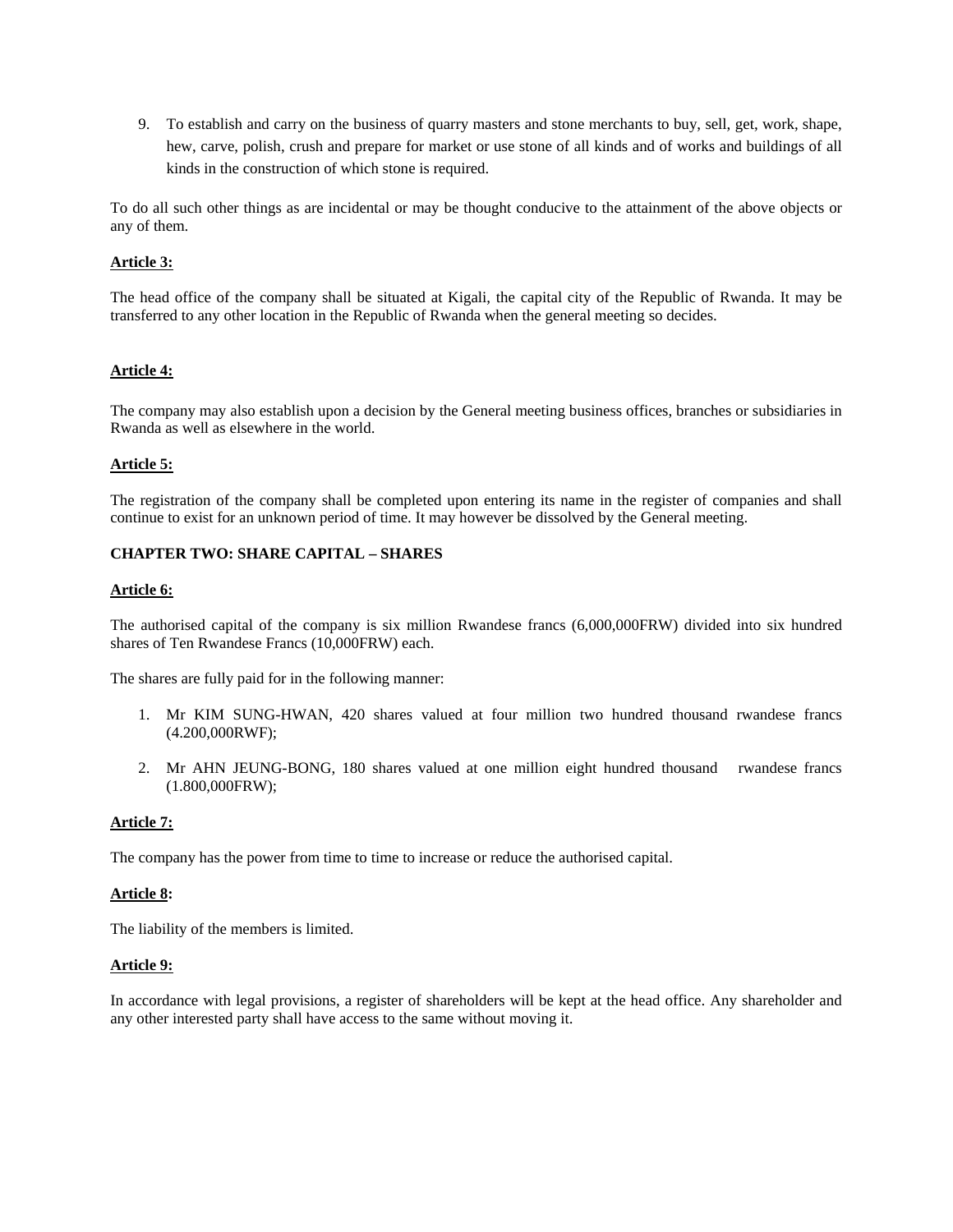## **Article 10:**

Any shares may be transferred at any time by a member to any other member or to any child, or other issue, son-inlaw, daughter-in-law, father, mother, brother, sister, husband, wife, nephew or niece or such other members and any share of a deceased member may be transferred by his legal representatives to any of the said relations of the deceased member or any relation to whom the deceased member may have specifically bequeathed the same.

No share shall be transferred however to a person who is not a member so long as any member (or any person selected by the Directors as one whom it is desirable in the interests of the Company to admit to membership) is willing to purchase the same at the fair value.

## **Article 11:**

The legal personal representative of a deceased share holder shall be the only person recognised by the company as having any title to the share of the deceased.

#### **Article 12:**

Shares are indivisible. In case there are several claimants to one share, all rights arising from the share will be suspended until one person is decided upon as the rightful owner of the share.

#### **Article 13:**

The general meeting may suspend the exercise of rights pertaining to shares under ownership of a usufruct or security until only one person is designated as owner of the same shares before the company.

## **CHAPTER THREE: MANAGEMENT-AUDITING THE COMPANY.** \_

#### **Article 14:**

The company shall be managed by a Managing Director appointed by the General Meeting for a two years term which may be renewed.

He may also be dismissed by the General Meeting but only in accordance with regulations already laid down by the company.

#### **Article 15:**

The Managing Director shall have full powers to manage and administer assets and activities of the company within the limits of the company's objects.

It shall be with in his powers to carry out all those duties which are not expressly reserved for the General meeting either by the law or these articles of association.

Mr SUNG-HWAN, KIM is appointed as a Managing Director for a two years renewable mandate.

#### **Article 16**:

Every shareholder of the company has full powers to make a control of all the deals of the company.

He can also have access to all the account books of the company and ask for any additional clarification to the Managing Director or to the company staff.

Beside this personnel checking by any shareholder, the General Meeting can decide that an annual auditing should take place.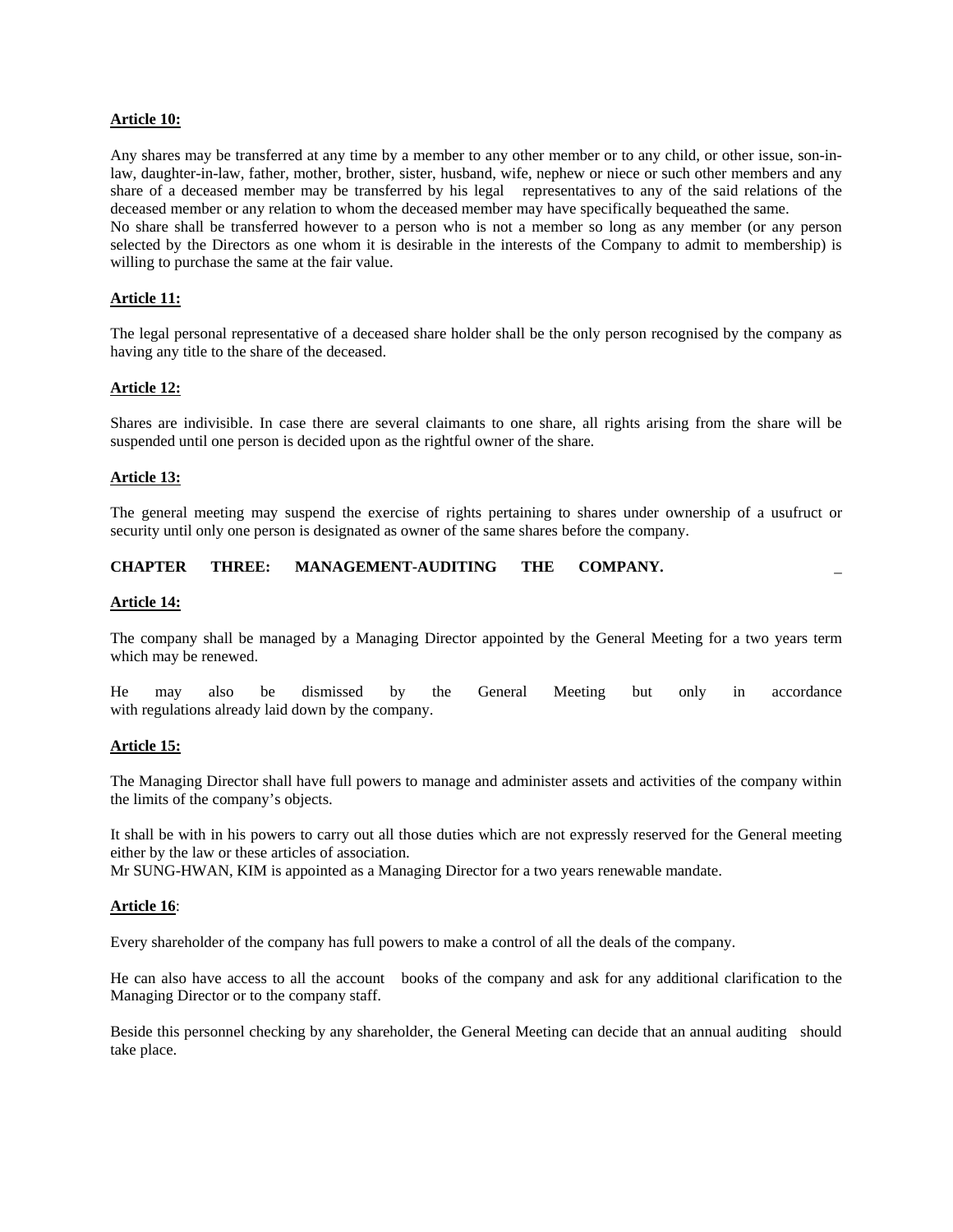## **Article 17:**

Auditors shall be appointed and their duties regulated by the general meeting.

## **CHAPTER FOUR: GENERAL MEETING**

## **Article 18:**

The fully constituted General meetings shall be representative of all the shareholder's interests and all decisions taken there which are in conformity with the law and the company's articles of association shall be binding on all shareholders.

Every shareholder may be represented by a representative of his choice who may be a shareholder or a non-shareholder. A written power of attorney will be then required.

## **Article 19:**

The General meeting shall convene within a period of three months after the financial year is closed at the head office of the company or at any other place mentioned in the notice of the meeting.

The General Meeting examines points on his agenda according to the competence provided by the Companies Act in Rwanda.

The General Meeting can take place either on the members initiative either or on the request of the shareholder with the majority of shares either by a liquidator or any lawyer appointed by the competent jurisdictions.

## **Article 20:**

An extra ordinary General meeting may be called each time the company deems it necessary.

## **Article 21**:

Invitations to the General Meetings are sent to the shareholders using their residence addresses at least fifteen days before the meeting convenes.

This period shall be reduced to eight days in case of extraordinary meetings others than annual or when the invitations have to be sent for the second time.

All the invitations have to mention precisely the date, the location and the agenda of the meeting.

#### **Article 22**:

The General Meeting has the main following powers:

.To appoint the Managing Director and decide on his contract (period, powers and obligations).

- .To change the constitution of the company;
- .To increase or reduce the share capital of the company and decide on values of the shares;
- .To decide on the rules of the shares transfers.
- .To decide on the new shareholders.
- .To change the company objects.
- .To change the company name.
- .To decide of the company winding up.
- .To decide on the shareholder name who will sign with the Director Manager.
- .To approve the annual company budget.

.To approve the company balance sheet , the profit and the loss account and decide on the dividends to be distributed among shareholders.

.To decide on the inamovible assets to sell .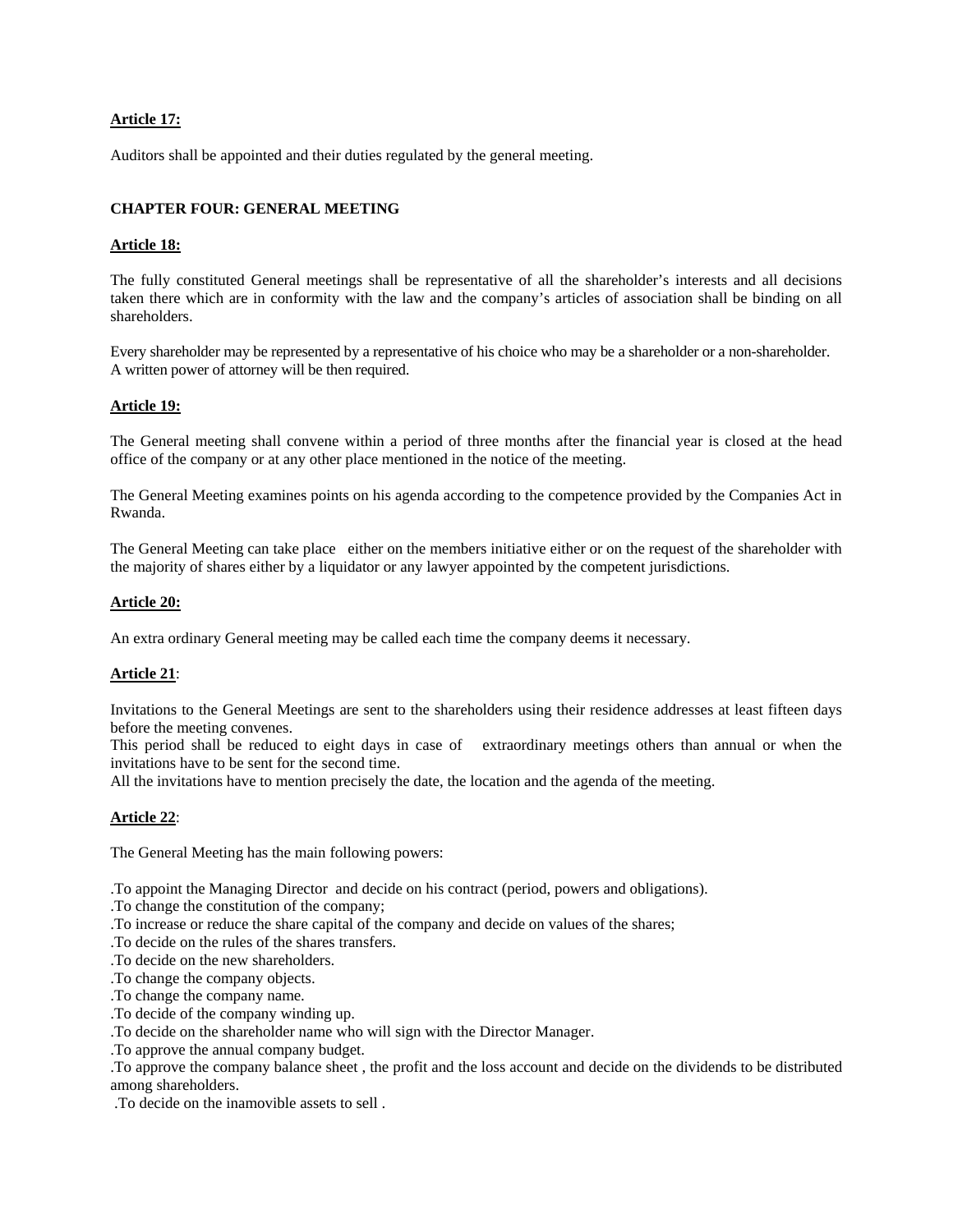.To approve any management important decision on which the Director Manager wants to have the General Meeting view.

. To approve the Director Manager and Audit Commission reports if the balance sheets reflects the real financial situation of the company and respects the commercial companies act.

.To decide on any other question which is not in the competence of any other body of the company.

## **Article 23:**

Every share confers one vote within the limits imposed by the law.

## **Article 24:**

The Resolutions of the General meeting shall be taken on the basis of the majority vote.

## **Article 25:**

The Resolutions of the General meeting shall be signed by the Managing Director and such other members that the company may appoint and shall be recorded in a special register kept at the head office.

## **CHAPTER FIVE: BALANCE SHEET-DIVIDENDS**

## **Article 26:**

The financial year starts on the  $1<sup>st</sup>$  of January and ends on the  $31<sup>st</sup>$  of December of the same year. The first financial year starts on the day the company is entered into the Register of companies and ends on  $31<sup>st</sup>$ December of the same year.

## **Article 27:**

The Managing Director shall cause proper books of accounts to be kept with respect to:

- (a) All sums of money received and expended by the company and the matters in respect of which the receipt and expenditure take place.
- (b) All sales and purchase of goods by the company, and
- (c) The assets and liabilities of the company.

#### **Article 28:**

The Managing Director shall from time to time cause to be prepared and to be laid before the company in a General meeting such profit and loss accounts, balance sheets and such other reports that shall be required by the General meeting.

#### **Article 29:**

- (1) The profits of the company available for dividend and resolved to be distributed shall be applied in the payment of dividends to the members in accordance with their respective rights and priorities.
- (2) The company in a general meeting may declare dividends accordingly.
- (3) No dividend shall be payable except out of profits of the company or in excess of the amount recommended by the General meeting.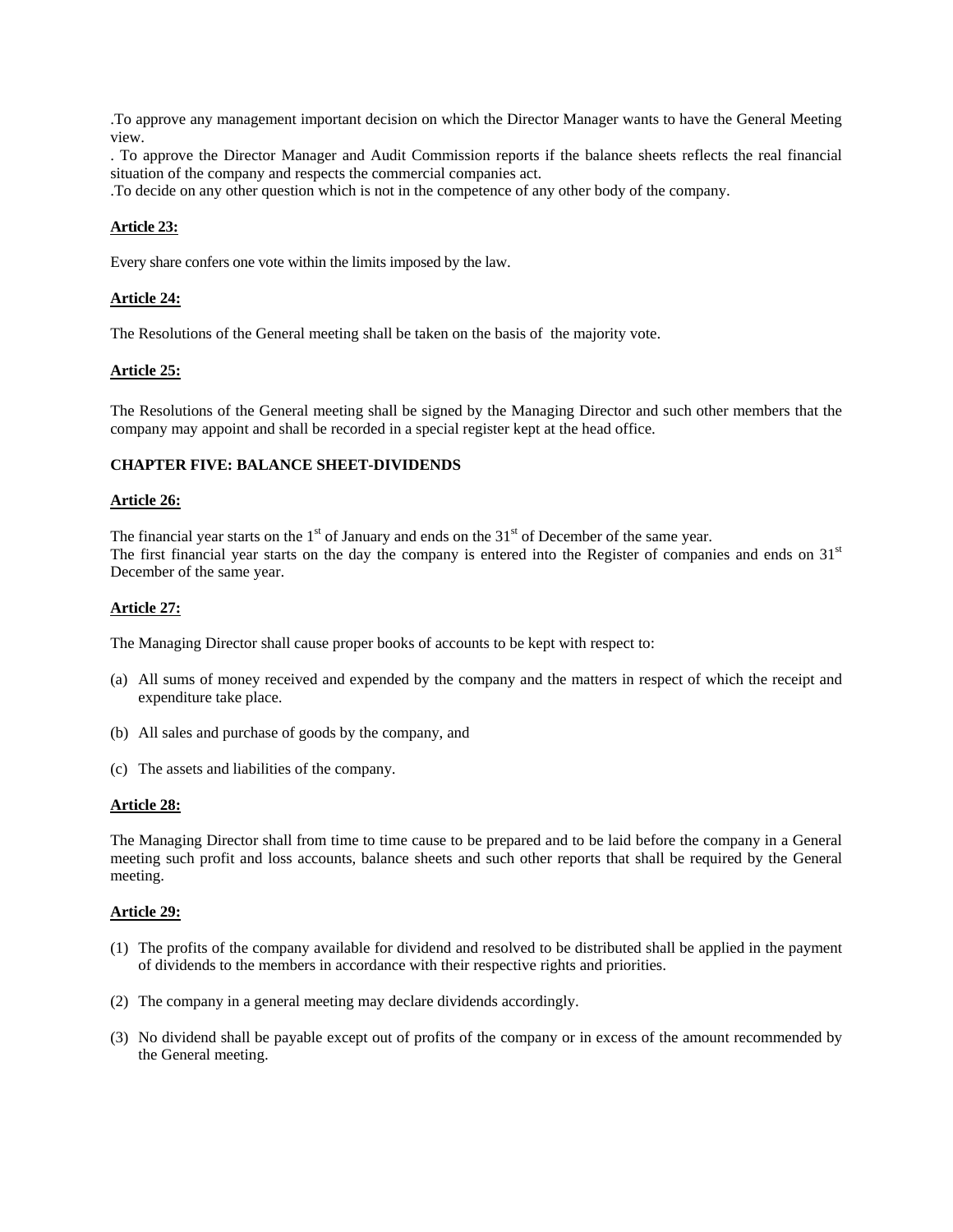## **Article 30:**

After approval by the General meeting, the balance sheet and the profit and loss accounts shall be Sent to the competent courts of Kigali City for publication in the official gazette

## **CHAPTER SIX: WINDING UP**

## **Article 31:**

If the company's share capital shall for any reason be reduced by ½, then the Managing Director shall cause the matter to be tabled before an extra ordinary General meeting which will decide on the winding up of the company. If the company shall be wound up, the members shall appoint a liquidator who with the authority of an extra ordinary resolution shall divide among the members in specie or in kind the whole or any part of the assets of the company. The costs of liquidation shall be borne by the company.

## **Article 32:**

- (1) In case the Company is wound-up the assets remaining after payment of debts and liabilities of the company and the costs of the liquidation, will be applied, first, in repaying to the members the amounts paid or credited as paid up on the shares held by them respectively and the balance (if any) shall be distributed among the members in proportion to the number of shares held by them respectively.
- (2) In a winding up any part of the assets of the company including any shares in or securities of other companies may be closed and the company dissolved so that no member shall be compelled to account any shares where on there is any liability.

## **CHAPTER SEVEN: MISCELLANEOUS PROVISIONS**

#### **Article 33:**

For any matter not taken care of by these articles of association, the members shall refer to the laws governing companies in the Republic of Rwanda.

#### **Article 34:**

The members declare that the company's incorporation charges are three hundred thousand Rwandese francs (300,000 FRW).

#### **Article 35:**

All disputes involving the company shall first be brought to the attention of the General meeting. When the General meeting fails to resolve the dispute, it shall be referred to an arbitrator agreed upon by both parties. When the dispute remains unresolved it shall be taken to the competent courts of Kigali City.

Thus done at Kigali on September 13 rd 2006

#### **THE SUBSCRIBERS:**

1.KIM SUNG-HWAN 2. AHN JEUNG-BONG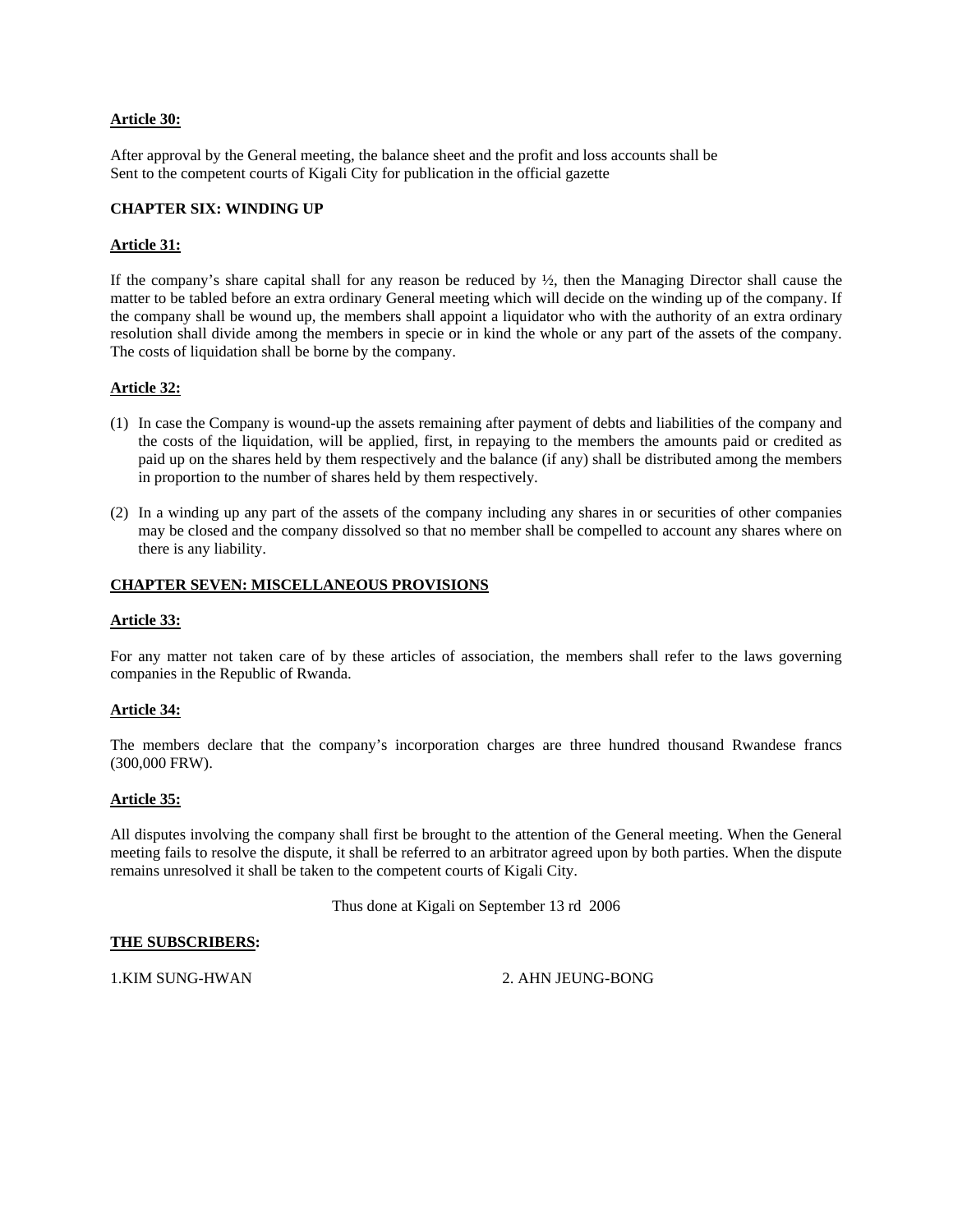## **AUTHENTIC DEED THE NUMBER WHICH IS THIRTY SIX, VOLUME II.**

The year two thousand and six, the thirteenth of September, We TUSHABE KARIM, the Rwanda State Notary, being and living in Kigali, certify that the deed, the clauses of which are here before reproduced were presented to Us by:

1. Mr KIM, SUNG-HWAN, resident in KAMPALA, UGANDA, Passport N° DA 021464., RESIDING IN KAMPALA, UGANDA, P.O. BOX: 7628, KAMPALA, UGANDA. 2. Mr AHN JEUNG-BONG, Passport TM 0908750, residing in Uganda, P.O. BOX: 7628 KAMPALA, UGANDA.

Were present Mr LEE HUN and MAITRE MUKABARANGA AGNES as witnesses to the deed and who fulfilled the legal requirements.

Having read to the associated members and witnesses the content of the deed, the associated members have declared before us and in the presence of the aforesaid witnesses that the deed as it is written down include well their will.

In witness whereof, the hereby deed was signed by the associated members and us. Authenticated and imprinted of the Seal of RIEPA Notary Office.

## **THE ASSOCIATED MEMBERS**

1 KIM SUNG-HWAN. 2. AHN JEUNG-BONG.  $(s\acute{e})$  (sé)

## **THE WITNESSES**

 **THE NOTARY**: TUSHABE KARIM  **(sé)** 

#### **DERIVED RIGHTS :**

The deed fees : Two thousand five hundred Rwandese francs

Registered by us, TUSHABE KARIM, the Rwanda State Notary being and living in KIGALI, under number Thirty six, Volume two, the price of which amounts to Thirty Six Thousand Five hundred Rwandese francs derived under receipt n° 2345444 as of September 13 rd, and issued by the Public Accountant of KIGALI.

## **THE NOTARY** TUSHABE KARIM (sé)

#### **THE DRAWING UP FEES:**

-FOR AUTHENTIC DRAWING UP THE PRICE OF WHICH AMOUNTS TO THIRTY SIX THOUSAND FIVE HUNDRED RWANDESE FRANCS DERIVED FOR AN AUTHENTIC DRAWING UP UNDER THE SAME RECEIPT.

## **THE NOTARY:**

 TUSHABE KARIM. (sé)

# **A.S.n° 41754**

Reçu en dépôt au greffe du Tribunal de Grande Instance de Nyarugenge, le 26/09/2006 et inscrit au registre ad hoc des actes de société sous le n° RCA 372/06/KGL le dépôt de : statuts de la société Hwan Sung (R) Limited.

#### Droit perçus :

- Droit de dépôt : 5000 Frw
- Amende pour dépôt tardif : …….Frw
- Droit proportionnel (1,20% du capital) : 72.000 Frw, suivant quittance n° 2359188 du 15/09/2006.

LE GREFFIER DU TRIBUNAL DE GRANDE INSTANCE DE NYARUGENGE

## **MUNYENTWALI Charles**

1.LEE HUN. 2. Maitre MUKABARANGA Agnès.  $(\text{se})$  (sé)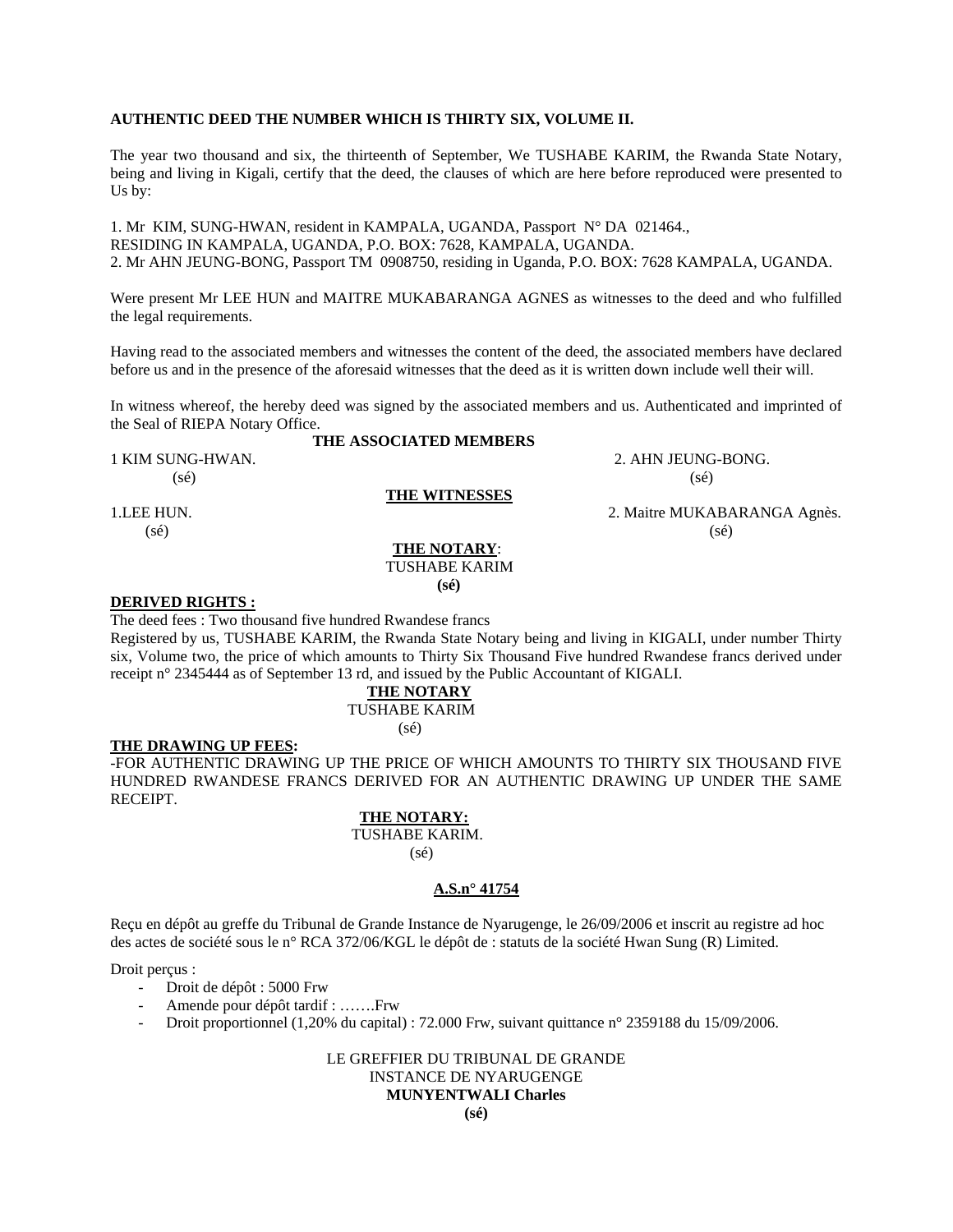# **KARANI COMPANY RWANDA LTD (KARACORWA)**

## **MEMORANDUM AND ARTICLES OF ASSOCIATION**

 **---------------------------------------------------------------** 

The undersigned:

- 1. MUPAGASI Fidele, Identity card number 11129 issued at Ntenyo on 17/6/2002;
- 2. BYAMUNGU Livingstone, Identity card number 06597 issued at Kicukiro on 13/9/2005;
- 3. MUHIZA Justin, Identity card number 39415 issued at Kanombe on 18/11/2005

Do hereby agree on the following:

## **CHAPTER ONE: FORM, NAME, OBJECTIVES, HEAD OFFICE, DURATION**

## **Article 1:**

A limited liability company to be known as Karani Company Rwanda Ltd, KARACORWA in abbreviation, is hereby established. It shall be governed by the laws in force in Rwanda and by the articles of association of the company.

## **Article 2:**

The objectives for which the company is established are:

- $\triangleright$  Creation of gainful employment geared towards poverty alleviation;
- $\triangleright$  Consolidate safety and security of commercial goods and their owners during loading and offloading;
- $\triangleright$  Support relevant organs to eliminate disorganization currently rampant in the loading and offloading of goods;
- $\triangleright$  Support administrative organs in the social-economic development of our country.

## **Article 3:**

The head - office of the company shall be situated at Kigali the Capital city of the Republic of Rwanda. It may be transferred to any other place in the Republic of Rwanda if the general assembly so decides.

## **Article 4:**

The Company may upon a decision by the general assembly, establish branches or subsidiaries in the Republic of Rwanda as well as else where in the world.

#### **Article 5:**

The registration of the company shall be completed upon entering its name in the register of companies.

The company shall continue to exist for an unknown period of time. It may, however, be dissolved by the general assembly.

## **CHAPTER TWO: SHARE CAPITAL–SHARES**

## **Article 6:**

The authorised share capital of the company is 1,500,00 RwF divided into 1, 500 shares of 1,000 Rwandan francs each.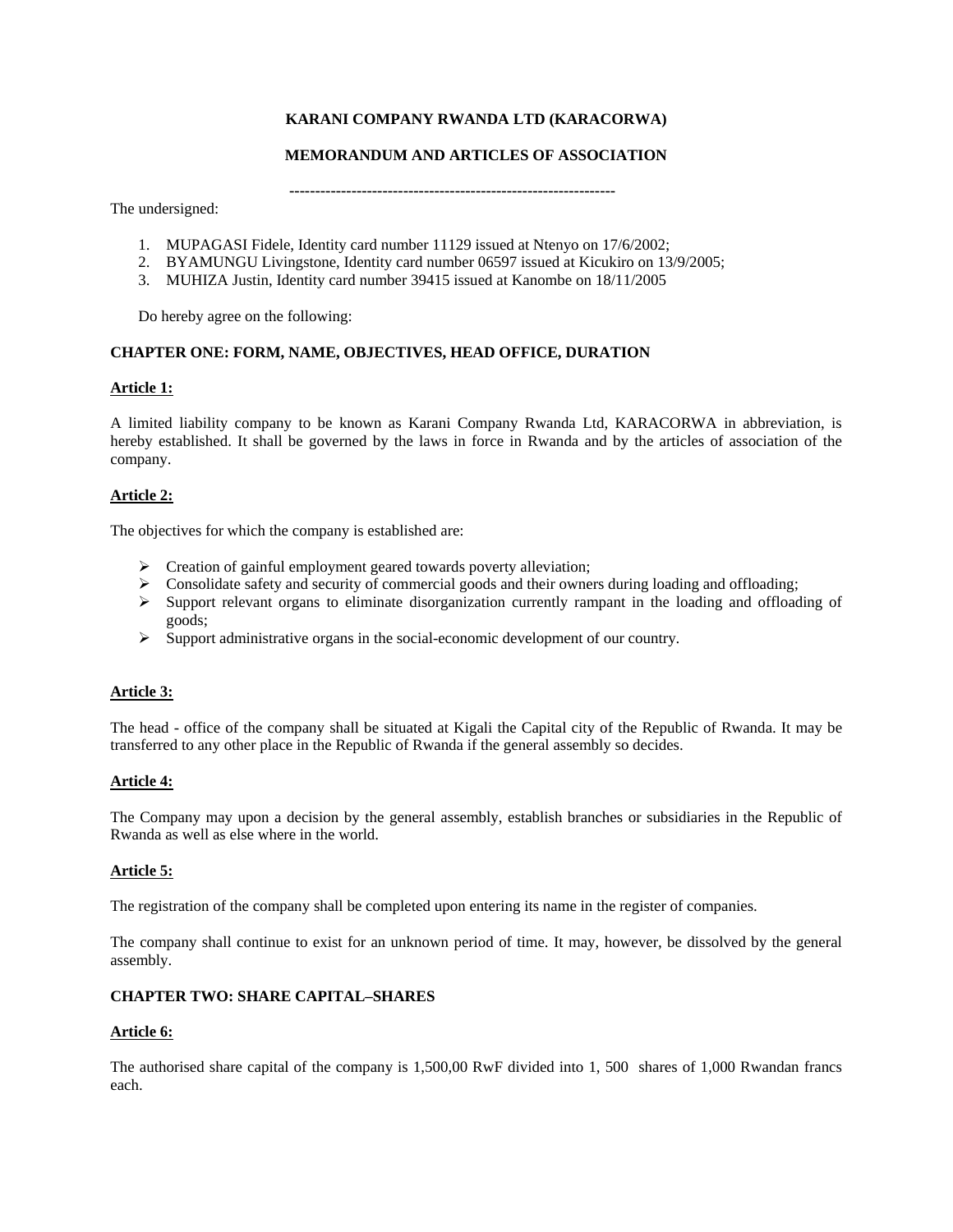The shares are fully paid for in the following manner: MUPAGASI Fidele : 500 shares equivalent to 500,000 RwF BYAMUNGU Livingstone : 500 shares equivalent to 500,000 RwF MUHIZA Justin : 500 shares equivalent to 500,000 RwF

The total is 1,500 shares equivalent to 1,500,000 RwF.

# **Article 7:**

The general assembly has the power from time to time to increase or reduce the share capital.

## **Article 8:**

The liability of the members is limited.

## **Article 9:**

In accordance with legal provisions, a register of share holders shall be kept at the head-office of the company. Any shareholder and any other interested party shall have access to the same without moving it.

## **Article 10:**

Any shares may be transferred at any time by a member to any other member or to any child, or other issues, son-inlaw, father, mother, brother, sister, husband, wife, nephew, niece or other members and any share of a deceased member may be transferred by his legal representatives to any of the said relations of the deceased member to whom such deceased member may have specifically bequeathed the same, provided always the directors may decline to register any transfer of shares to the transferee of whom they do not approve or may suspend the registration of any transfers upon some terms and conditions as the directors may deem fit.

## **Article 11:**

The legal personal representative of a deceased shareholder shall be the only person recognised by the company as having any title to the shares of the deceased member.

## **Article 12:**

Shares are indivisible. In case there are several claimants to one share, all rights arising from the share shall be suspended until one person is decided upon as the rightful owner of the share.

## **Article 13:**

The general assembly may suspend the exercise of the rights pertaining to shares under dispute until only one person is designated as owner of the same shares before the company.

## **CHAPTER THREE: MANAGEMENT**

#### **Article 14:**

The company shall be managed by the Managing Director who shall be appointed by the General assembly for a term of 3 years, renewable.

He/she may also be dismissed by the company before the expiry of the term but only in accordance with the regulations to be laid down by the company.

## **Article 15:**

MUPAGASI Fidele is hereby appointed the Managing Director of the company.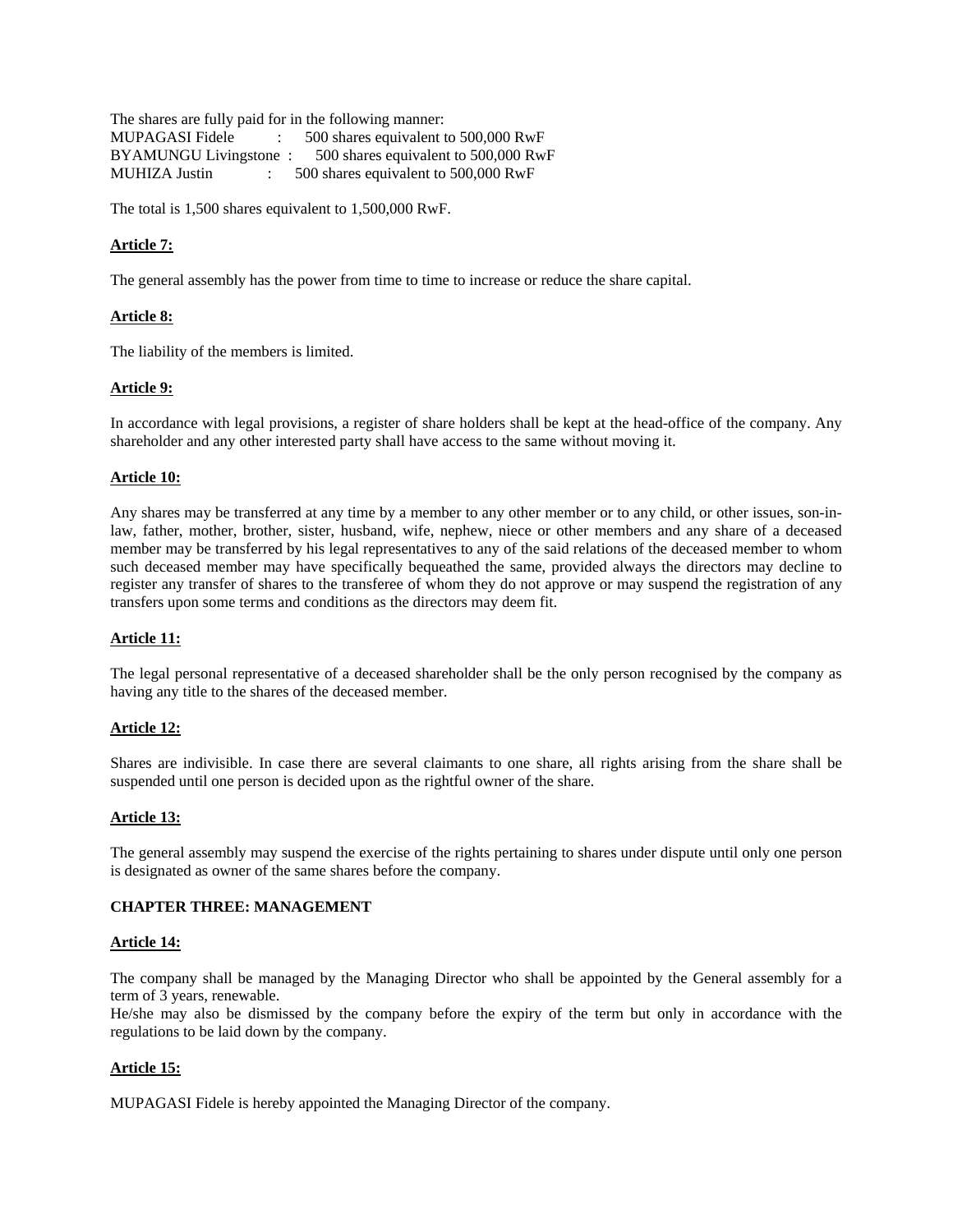## **Article 16:**

The Managing Director shall have full powers to manage and administer the assets and activities of the company within the limits of the company's objects. It shall be within his powers to carry out all those duties which are not expressly reserved for the general assembly either by the law or by these articles of association.

## **Article 17:**

The auditors shall be appointed and their duties shall be regulated by the general assembly.

## **CHAPTER FOUR: GENERAL ASSEMBLY**

#### **Article 18:**

The fully constituted general assembly shall be representative of the share holders' interests and all decisions taken there at which are in conformity with the law and the company's articles of association shall be binding on all shareholders.

#### **Article 19:**

The general assembly shall convene twice a year at the head-office of the company or at any other place mentioned in the notice of the meeting. Such general assembly shall be called "ordinary general assembly".

#### **Article 20:**

An extra-ordinary meeting may be called each time the company deems it necessary.

The resolutions shall be taken on the basis of majority vote.

#### **Article 21:**

Resolutions of the general assembly shall be signed by all the shareholders or their representatives and shall be kept in the special register to be found at the company's head-office.

## **CHAPTER FIVE: BALANCE SHEET-DIVIDENDES**

#### **Article 22:**

The financial year starts on the 1st January and ends on the 31st December of that year. The first financial year starts on the day the company is entered into the register of companies and ends on 31st December of the same year.

#### **Article 23:**

The Managing Director shall cause proper books of accounts to be kept with respect to:

(a) All sums of money received and expended by the company and matters in respect of which the receipt and expenditure took place.

(b) All sales and purchase of goods by the company, and

(c) The assets and liabilities of the company.

#### **Article 24:**

The Management shall from time to time cause to be prepared and to be laid before the company in a general assembly such profit and loss accounts, balance sheets and such other reports that shall be required by the General assembly.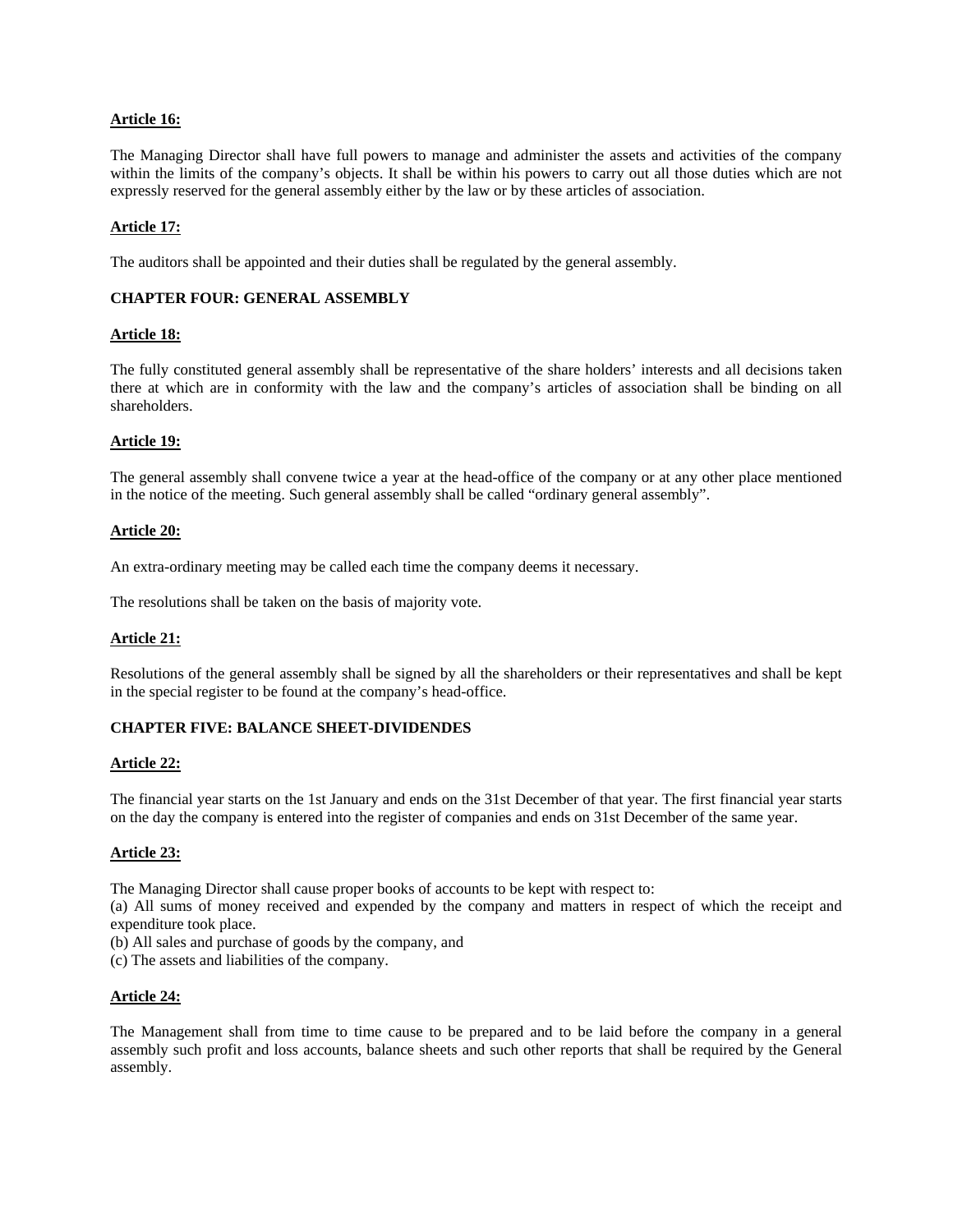## **Article 25:**

(1) The profits of the company available for dividends and resolved to be distributed shall be applied in the payment of dividends to the members accordingly.

(2) The company in a general assembly may declare dividends accordingly.

(3) No dividends shall be payable except out of profits of the company or in excess of the amount recommended by the General assembly.

#### **Article 26:**

After approval by the General assembly, the balance sheet and profit and loss account shall be published in the Official Gazette.

## **CHAPTER SIX: WINDING UP**

#### **Article 27:**

If the company's share capital shall for any reason be reduced by  $\frac{1}{2}$ , then the Management shall cause the matter to be tabled before an extra-ordinary general assembly which shall decide on the winding up of the company. If the company is dissolved, the members shall appoint a liquidator who with the authority of an extra-ordinary resolution shall divide among the members in specie or in kind the whole or any part of the assets of the company.

## **Article 28:**

If the company is dissolved, the assets remaining after payment of debts and the costs of liquidation, will be applied, first, in repaying to the members the amounts paid or credited as paid up on the shares held by them respectively and balance (if any) shall be distributed among the members in proportion to the number of shares held by them respectively.

In winding up, any part of assets of the company including any shares in or securities of other companies may be closed and the company dissolved so that no member shall be compelled to account for any shares whereon there is any liability.

## **CHAPTER SEVEN: MISCELLANEOUS PROVISIONS**

#### **Article 29:**

For any matter not taken care of by these articles of association, the members shall be bound by the laws governing companies in the Republic of Rwanda.

#### **Article 30**:

The members declare that the company's incorporation charges are 200.000 Rwandese Francs.

#### **Article 31**:

All disputes involving the company shall first be brought to the attention of the general assembly and when the general assembly fails to resolve the matter; it shall be referred to an arbitrator agreed upon by the parties. When the dispute remains unresolved it shall be taken to the Courts of Law.

Done at Kigali on January 23rd 2007

#### **THE SHAREHOLDERS** .

MUPAGASI Fidele BYAMUNGU Livingstone MUHIZA Justin  $(s\acute{e})$  (sé) (sé)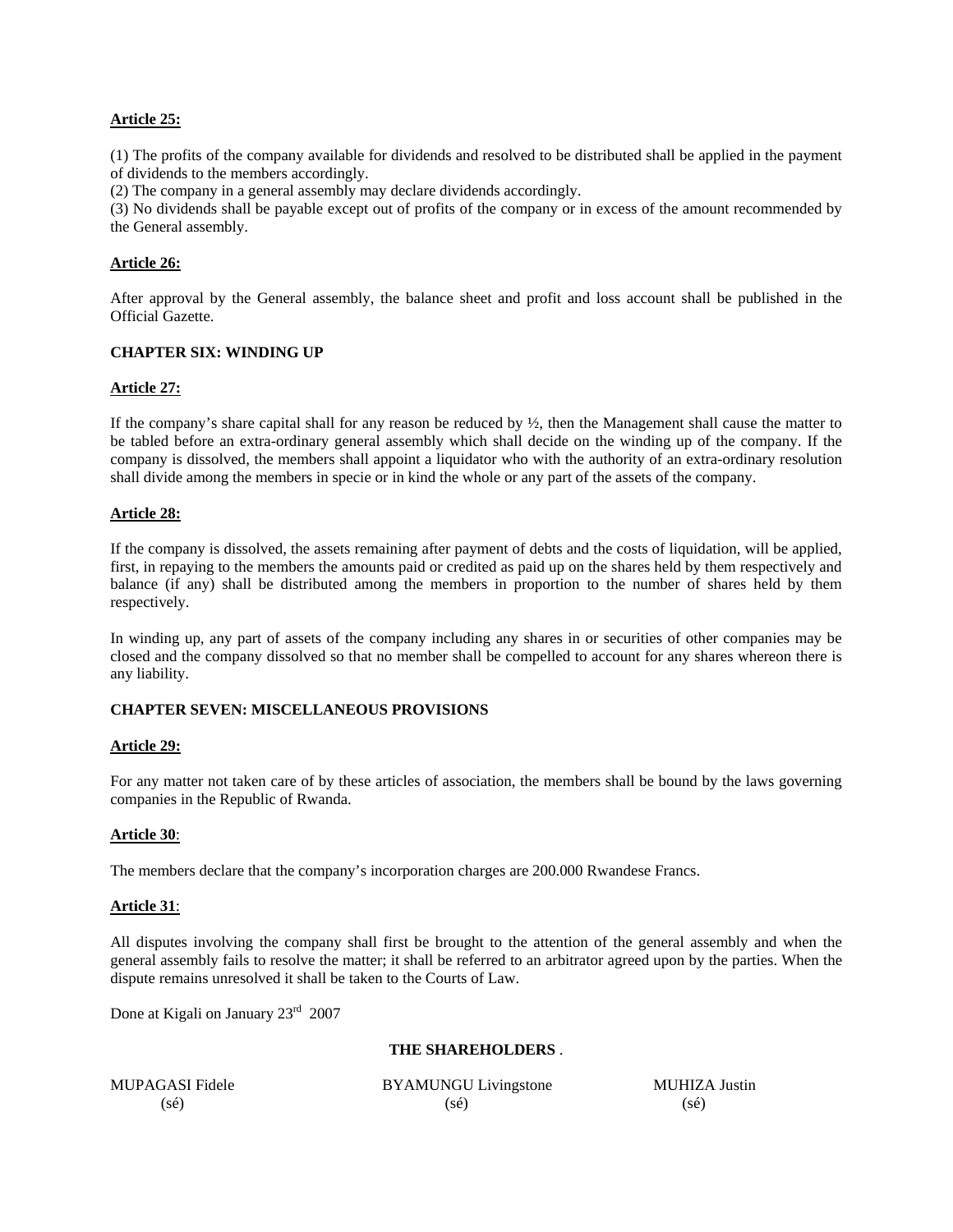## **NOTARIZED DEED 1045 VOLUME XX/DK**

The year two thousand and seven, the twenty third day of January the year of two thousand and seven, I RUZINDANA Landrine, the Notary of Kicukiro, being and residing at Kigali, certify that the deed whose clauses are reproduced here , have been presented to me today by: MUPAGASI Fidele of Rwandese Nationality BYAMUNGU Livingstone of Rwandese Nationality MUHIZA Justin of Rwandese Nationality

In the presence of MURWANASHYAKA Ethienne and TUGANEYEZU Oreste residents of Kigali and witnesses to the present deed and fulfil conditions required by the law.

Contents were read to the parties and the witnesses and the former declared to me and in the presence of the aforementioned witnesses that the agreement as written contains the expression of their intent.

In accordance with the present agreement, the parties, the witnesses and I, the Notary have signed the agreement and sealed it with the Seal of the Notary Office of KICUKIRO.

**Parties**

1.MUPAGASI Fidele (sé) 2. BYAMUNGU Livingstone (sé) 3.MUHIZA Justin (sé)

1.MURWANASHYAKA Etienne 2. TUGANEYEZU Oreste  **(sé) (sé)** 

**The Notary**

**Witnesses**

RUZINDANA Landrine (sé)

#### **CHARGES RECEIVED**

The deed fees of Two thousand five hundred Rwandan Francs registered by us RUZINDANA Landrine, the Notary of Kicukiro District being and living at Kigali under Nº 1045, Volume XX/D.K the price of which amounts to Two Thousand Five Hundred Rwandan Francs delivered under the receipt Nº88672 issued by the public accountant of Kicukiro District. **The Notary**

#### RUZINDANA Landrine

 $(sé)$ 

The present deed is worth 6 400 Rwandan Francs received by the receipt Nº88672 of 22/01/2007 issued by the public accountant of Kicukiro District.

#### **The Notary**

RUZINDANA Landrine

(sé)

## **AS n° 42079**

Reçu en depot au greffe du tribunal de grande instance de Nyarugenge, le 30/01/2007 et inscrit au register ad hoc des actes de société sous le n° RCA 067/07/KIG, le dépôt de statut de la société KARACORWA LTD

Droit perçus:

- Droit de depot: 5000 Frw
- Amende pour depot tardif: ………Frw
- Droit proportionnel (1,20% du capital): 18000 Frw suivant quittance n° 0077820 du 26/01/2007

# **LE GREFFIER DU TRIBUNAL DE GRANDE**

# **INSTANCE DE NYARUGENGE**

# **MUNYENTWALI Charles**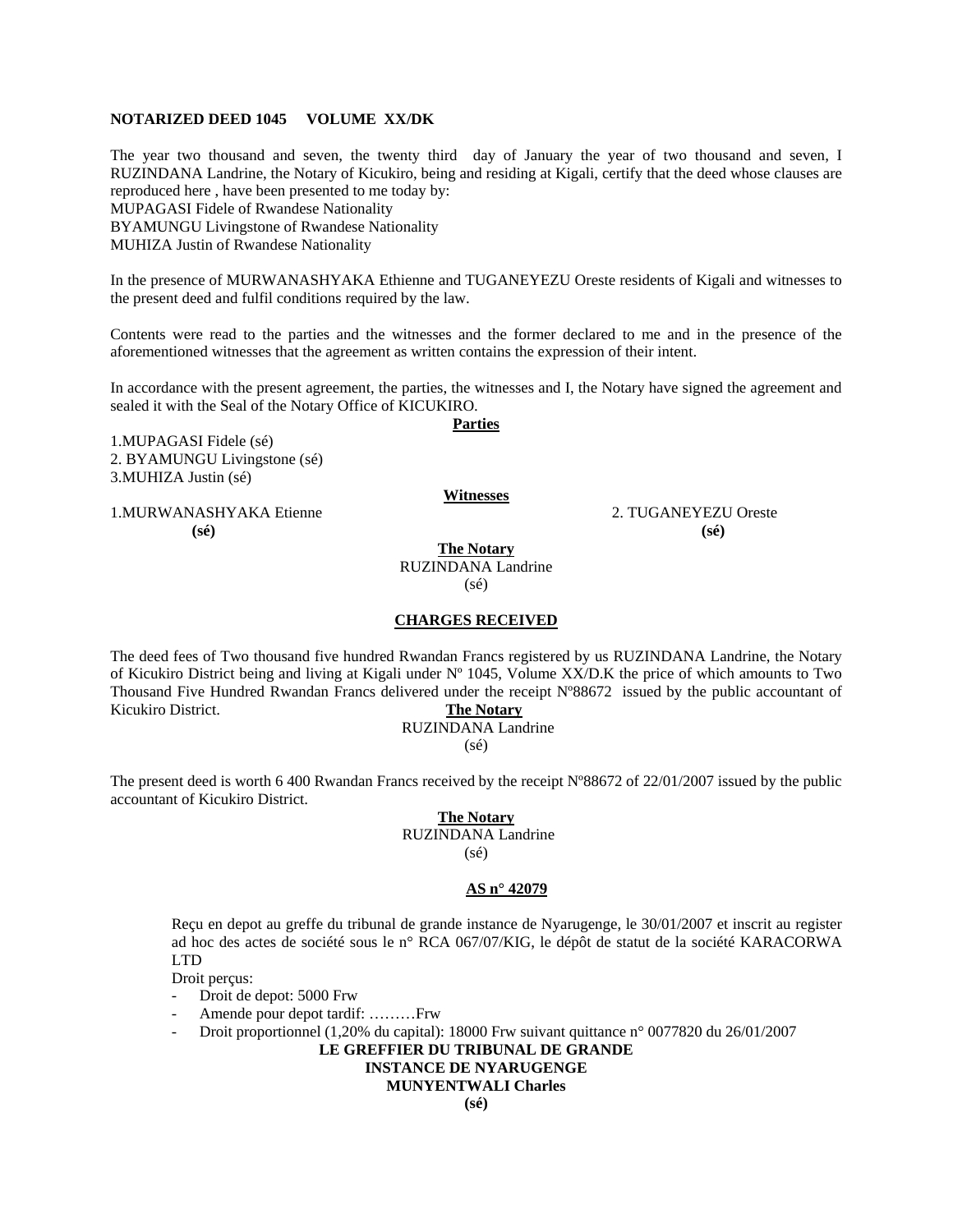## **SOCIETE "HONEST GENERAL ENTERPRISE" (H.G.E) LTD**

## **STATUTS**

## **ENTRE LES SOUSSIGNES** :

1. RUDASINGWA James 2. KAYITESI Joy 3. RUGARUKA Frank, né en 1989, représenté par son père RUDASINGWA James

Il a été convenu ce qui suit :

#### **TITRE PREMIER.**

## **DENOMINATION-OBJET-SIEGE-DUREE**.

#### **Article premier**:

Il est constitué entre les associés une société à responsabilité limitée (S.A.R.L.) régie par les lois et règlements en vigueur au Rwanda et par les présents statuts dénommée **Honest General Enterprise**, en abrégé **H.G.E.LTD**.

## **Article 2** :

La Société a pour objet :

- Importation et exportation des articles divers de commerce ;
- Distribution des articles importés et locaux;
- Commerce général;
- Toute autre activité susceptible de promouvoir la Société, qu'elle soit liée directement ou indirectement aux points précédents de son objet.

La société peut aussi s'intéresser par voie d'apport, de fusion, de souscription, d'intervention financière ou de toute autre manière dans toutes autres entreprises ayant un objet similaire, ou de nature à favoriser ou à développer son activité sociale.

## **Article 3 :**

Le siège social est établi à Kigali, District NYARUGENGE, où tous les actes doivent être légalement notifiés. Il peut être transféré en toute autre localité de la République du Rwanda par simple décision de l'Assemblée générale.

La Société peut créer des filiales, succursales, agences ou bureaux, tant en République du Rwanda qu'à l'étranger par décision de l'Assemblée Générale des associés.

## **Article 4** :

La durée de la Société est fixée à 30 ans à dater de son immatriculation au Registre de Commerce. Elle peut prendre des engagements ou stipuler à son profit pour un terme excédant sa durée. Elle pourra être dissoute ou prorogée dans les conditions prévues par les modifications aux statuts.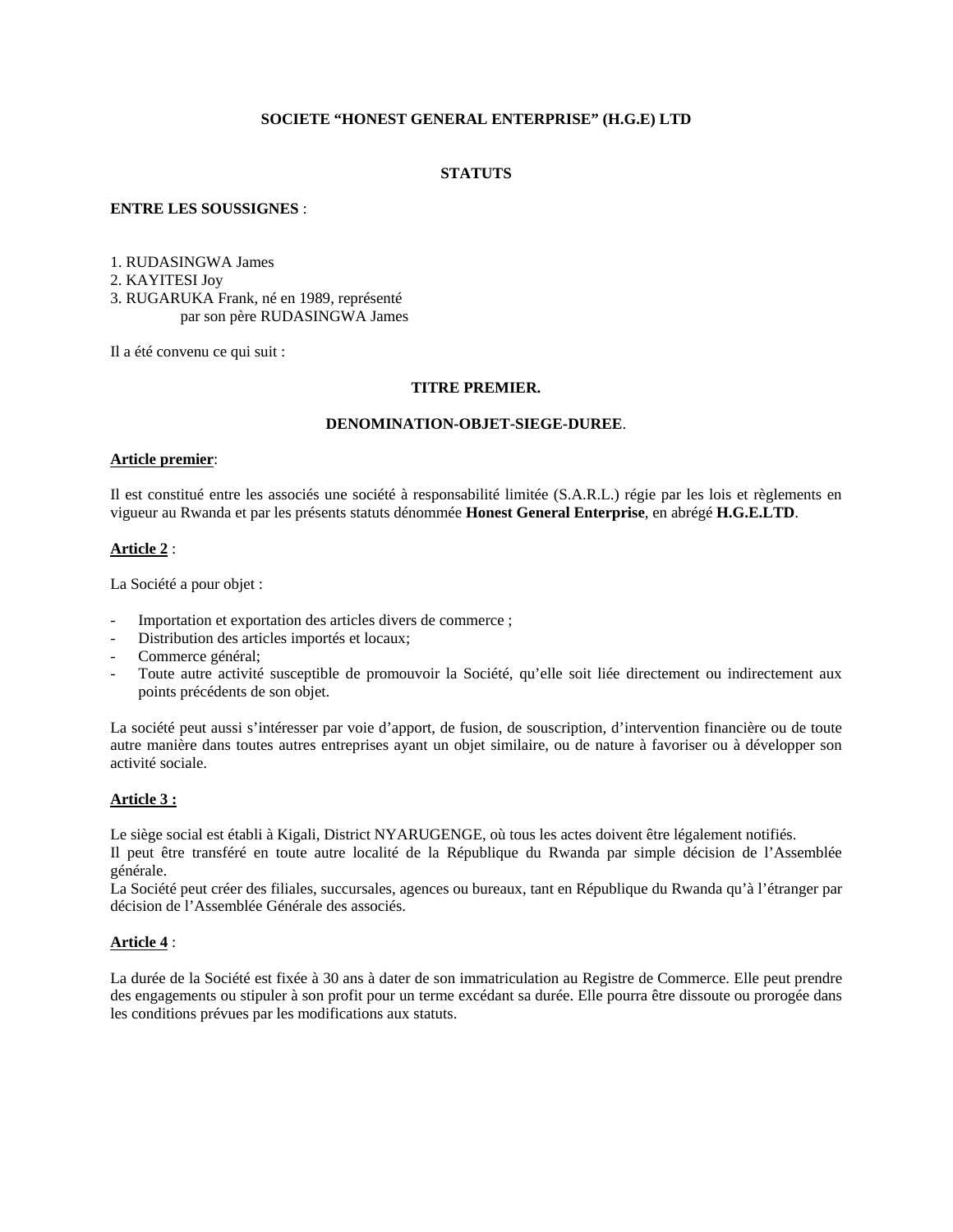# **TITRE II.**

# **CAPITAL SOCIAL-APPORTS-PARTS SOCIALES**.

### **Article 5** :

Le capital social est fixé à quinze millions de francs rwandais (15.000.000 FRW) représenté par trois mille parts sociales de cinq mille francs rwandais (5.000 FRW) chacune réparties dans les proportions suivantes :

| 1. RUDASINGWA James: | 1.500 parts, soit 7.500.000 FRW |
|----------------------|---------------------------------|
| 2. KAYITESI Joy:     | 750 parts, soit 3.750.000 FRW   |
| 3. RUGARUKA Frank:   | 750 parts, soit 3.750.000 FRW   |

Ce capital est intégralement souscrit et entièrement libéré.

### **Article 6** :

Le capital social peut être augmenté en une ou plusieurs fois par décision de l'Assemblée Générale dans les conditions prévues pour la modification des statuts.

Lors de toute augmentation du capital, le Conseil d'Administration fixe le taux et les conditions d'émission des parts nouvelles. Les parts nouvelles sont offertes par préférence aux propriétaires des parts existantes au jour de l'émission au prorata du nombre de titres appartenant à chacun d'eux.

Le droit de préférence s'exerce dans les délais et conditions fixés par le Conseil d'Administration. Toutefois, l'Assemblée Générale, délibérant dans les conditions prévues pour les modifications des statuts, peut décider que tout ou partie des parts à souscrire ne soient pas offertes par préférence aux propriétaires des parts existantes.

# **Article 7 :**

Les parts sociales sont nominatives et ne peuvent être cédées entre vifs par l'un des associés sans consentement exprès et spécial de tous les associés à l'unanimité.

Elles sont inscrites dans le registre des associés tenu au siège de la Société. Il y est mentionné nom et adresse complète de chaque associé, le nombre de parts de chacun d'eux ainsi que le transfert ou transmission des parts.

### **Article 8** :

 Les associés ne sont responsables des engagements de la Société que jusqu'à concurrence du montant de leur souscription.

### **Article 9** :

La Société n'est pas dissoute par le décès, le retrait, l'interdiction, la faillite ou la déconfiture d'un des associés. En cas de décès d'un des associés, la Société continuera entre les survivants et un ou plusieurs héritiers du décédé. Ceux-ci sont désignés dans le testament ou à défaut, par l'ensemble des héritiers, moyennant rachat par le ou les désignés des parts de copropriété des autres héritiers.

### **Article 10** :

Les héritiers, créanciers ou ayants cause d'un associé ne peuvent, pour quelque motif que ce soit, provoquer l'apposition des scellés sur les livres, les biens ou les valeurs de la Société, frapper ces derniers d'opposition, en demander le partage ou la licitation, ni s'immiscer en aucune manière dans l'administration de la Société. Ils doivent, pour l'exercice de leurs droits, s'en rapporter aux inventaires sociaux et aux délibérations de l'Assemblée générale des associés.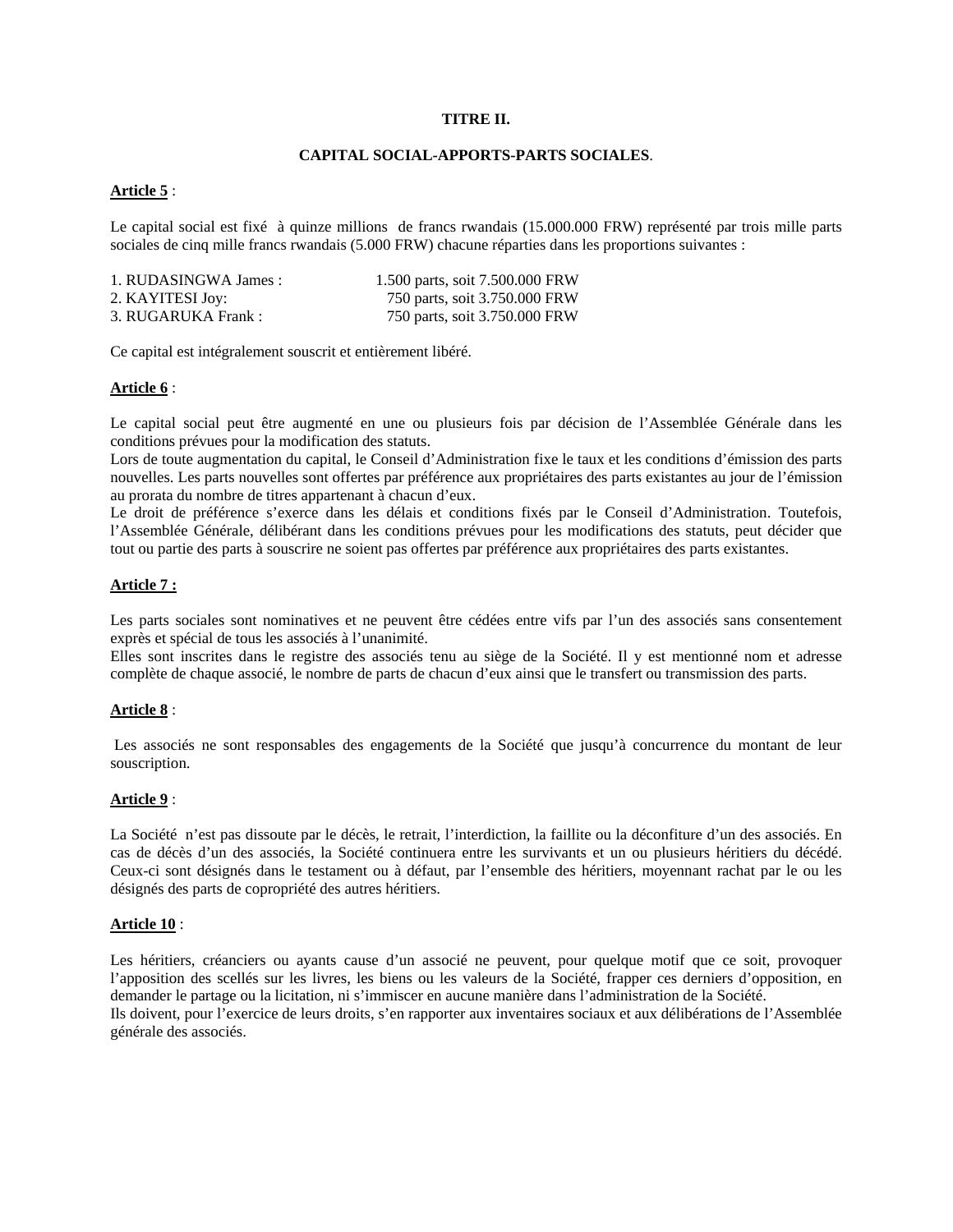# **TITRE III.**

### **ADMINISTRATION ET SURVEILLANCE.**

## **Article 11** :

La gestion de la Société est confiée à un Conseil d'Administration composé de trois membres au moins et de six membres au plus, associés ou non, nommés pour trois ans par l'Assemblée Générale. Ils sont en tout temps révocables par elle à la majorité des voix représentant plus de la moitié du capital.

# **Article 12** :

Le Conseil d'Administration élit parmi ses membres un président et éventuellement un vice-président.

# **Article 13** :

 Le Conseil d'Administration se réunit sur convocation et sous la présidence de son président, ou du vice-président. Les réunions se tiennent au lieu indiqué dans la convocation.

# **Article 14** :

Le Conseil d'Administration ne peut délibérer et statuer valablement que si la majorité des administrateurs sont personnellement présents et la majorité des parts sociales représentées.

Chaque administrateur peut, même par simple lettre, pat téléfax ou par télégramme, donner à l'un de ses collègues pouvoir de le représenter à une séance du conseil.

Toute décision du conseil est prise à la majorité des administrateurs présents.

# **Article 15** :

Les délibérations du conseil sont constatées par des procès-verbaux signés par la majorité des membres qui ont pris part à la délibération et au vote ; les délégués signent pour les membres qu'ils représentent.

# **Article 16** :

Le Conseil d'Administration a les pouvoirs les plus étendus, sans limitation ni réserve, pour faire les actes d'administration et de disposition qui intéressent la Société.

Il a dans ses compétences tout ce qui n'est pas expressément réservé par la loi ou les statuts à l'Assemblée Générale des associés.

Il a notamment le pouvoir de décider, de sa seule autorité, de toutes les opérations qui entrent aux termes de l'article deux ci-dessus dans l'objet social, ainsi que tous les apports, cessions, souscriptions, commandites, association, participations ou interventions financières relatives auxdites opérations.

Il peut notamment, non d'une manière limitative :

- recevoir toute somme et valeur :
- consentir et contracter tous les baux et location ;
- acquérir, aliéner et échanger tous biens meubles et immeubles ;
- acquérir, exploiter, affermer et céder toute concession de quelque nature que ce soit ;
- contracter tous emprunts autres que par voie obligataire ;
- consentir tous prêts, consentir et accepter tous gages et nantissements et toutes hypothèques avec stipulation de voie parée ;
- renoncer à tous droits réels, privilèges et actions résolutoires ;
- donner mainlevée avec ou sans constatation de paiements de toutes inscriptions privilégiées ou hypothécaires, transcriptions, saisies, oppositions et tout autre empêchement ;
- dispenser de toute inscription d'office, traiter, plaider, tant en demandant qu'en défendant, transiger et compromettre, régler l'emploi des fonds de réserve ou de provision.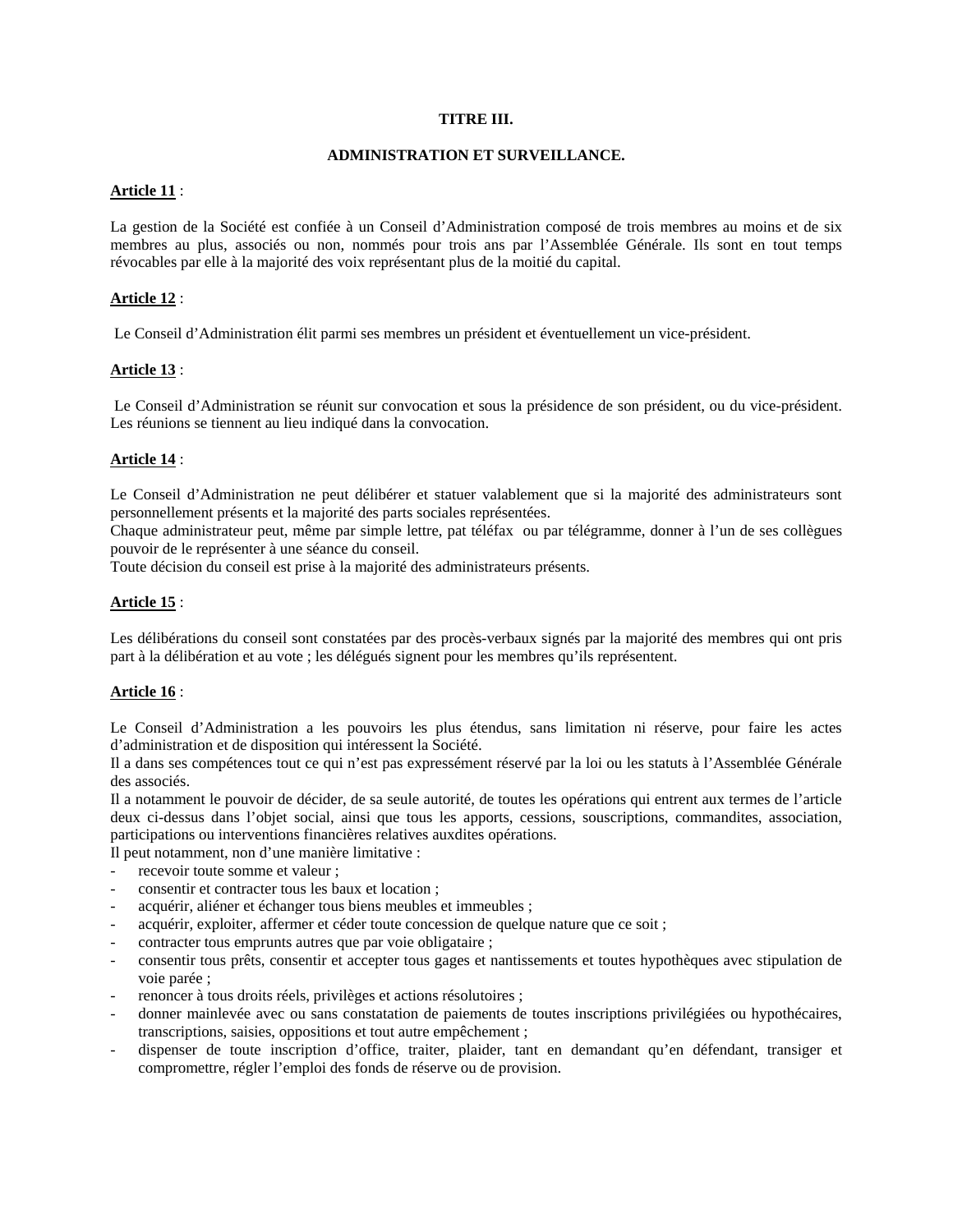## **Article 17 :**

Le Conseil d'Administration confie la gestion journalière à un Directeur Général auquel il confère, par délégation spéciale, tous les pouvoirs nécessaires à cette fin, ce compris les pouvoirs d'engager et révoquer tous préposés, et de fixer leurs attributions et rétributions après avis du Conseil d'Administration.

Le Conseil d'Administration fixe les pouvoirs et les rémunérations spéciales attachées à ces délégations.

### **Article 18 :**

Les opérations de la Société sont contrôlées par un ou plusieurs commissaires aux comptes nommés pour trois ans par l'Assemblée Générale. Leurs émoluments sont fixés par l'Assemblée Générale. En dehors de cette rémunération, les commissaires aux comptes ne peuvent bénéficier d'aucun autre avantage sous quelque forme que ce soit.

#### **Article 19 :**

L'Assemblée Générale fixe le montant des jetons de présence accordés aux membres du Conseil d'Administration.

#### **TITRE IV.**

#### **ASSEMBLEES GENERALES**.

#### **Article 20** :

L'Assemblée Générale représente l'universalité des associés. Elle a les pouvoirs les plus étendus pour faire ou ratifier les actes qui intéressent la Société. Ses décisions s'imposent à tous, même les absents, les incapables ou les dissidents.

L'Assemblée Générale ordinaire se réunit au siège social au mois de mars de chaque année, et pour la première fois, à une date convenue entre les associés.

Cette assemblée entend les rapports du Conseil d'Administration, et des commissaires aux comptes, statue sur le bilan et sur le compte des pertes et profits, se prononce par un vote sur la décharge à donner aux administrateurs et aux commissaires aux comptes, procède à leur réélection ou à leur remplacement, et délibère sur tous autres objets inscrits à l'ordre du jour.

Le Conseil d'Administration et le collège des commissaires aux comptes convoquent l'assemblée générale des associés autant de fois que l'intérêt général de la Société l'exige. Ils doivent la convoquer s'ils en sont requis par un nombre d'associés représentant au moins le cinquième du capital.

Les assemblées ainsi convoquées se tiennent au siège social ou à l'endroit indiqué dans les avis de convocation.

### **Article 21 :**

L'Assemblée Générale, tant ordinaire qu'extraordinaire, se réunit sur convocation du Président du Conseil d'Administration ou du collège des commissaires aux comptes.

La convocation se fait par lettre missive, quinze jours francs au moins avant la réunion.

L'Assemblée Générale ne délibère que sur les points inscrits à l'ordre du jour.

### **Article 22 :**

Tout associé peut se faire représenter à l'Assemblée Générale par un fondé de pouvoir spécial, pourvu que celui-ci soit lui-même associé et qu'il ait le droit d'assister aux séances de l'Assemblée Générale.

L'organe qui convoque l'assemblée peut arrêter la formule des procurations et exiger que celles-ci soient déposées au lieu indiqué par lui, cinq jours francs au moins avant la tenue de l'assemblée générale.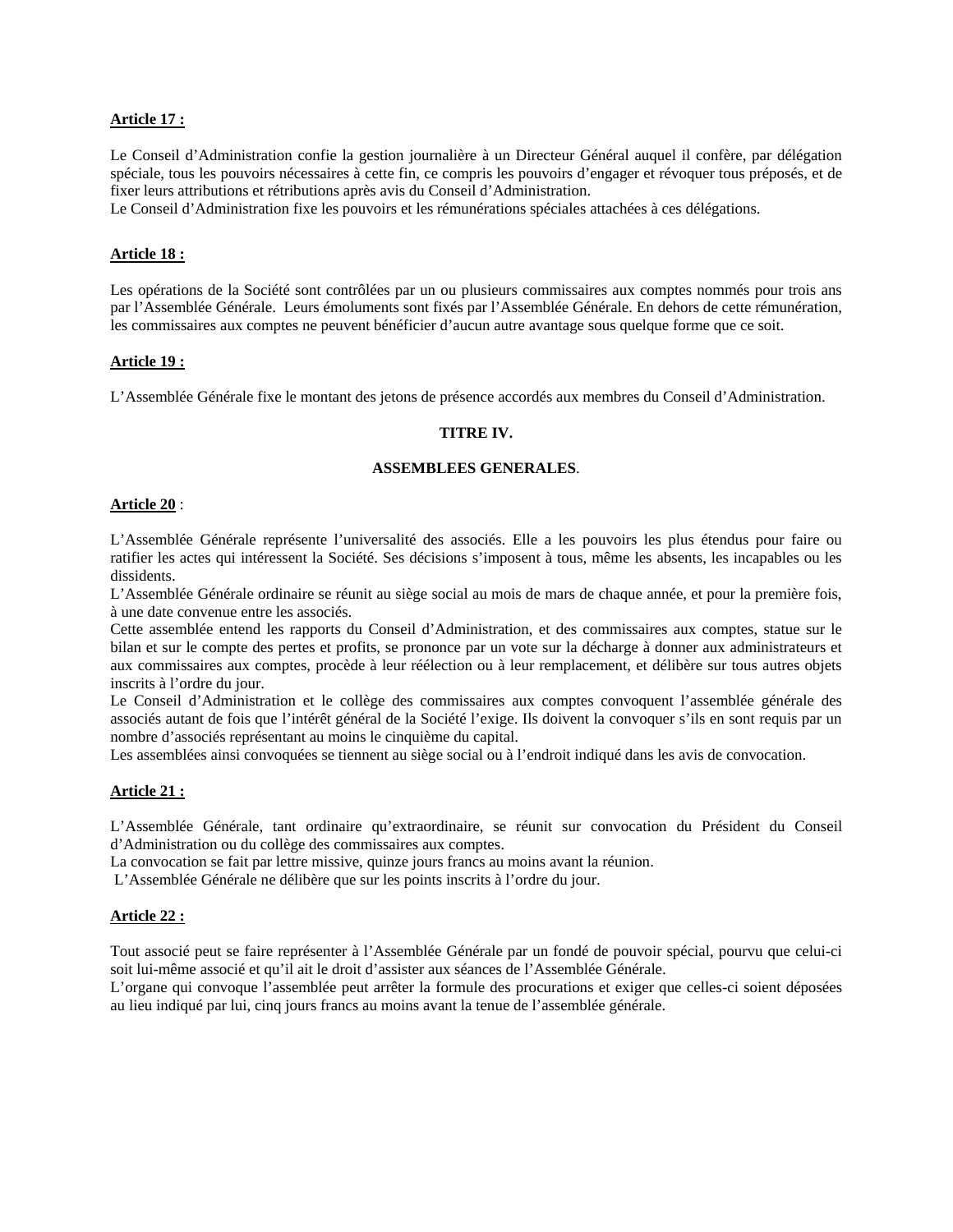# **Article 23 :**

L'Assemblée Générale est présidée par le Président du Conseil d'Administration ou, à son absence, par le viceprésident.

Le président de l'assemblée désigne le secrétaire, qui peut ne pas être associé, et l'assemblée choisit parmi les associés présents deux scrutateurs.

# **Article 24 :**

Chaque part donne droit à une voix. Nul ne peut prendre part au vote sur une question dans laquelle il a, directement ou indirectement, un intérêt opposé à celui de la Société.

# **Article 25 :**

Sous réserve des dispositions qui précèdent, les décisions sont prises à la majorité des voix pour lesquelles il est pris part au vote, pourvu qu'au moins la moitié du capital soit représentée.

Pour le calcul des majorités, il n'est pas tenu compte des abstentions au vote, ni des bulletins blancs.

# **Article 26 :**

Sauf dispositions contraires de la loi, lorsque l'assemblée aura décidé :

- une modification aux statuts ;
- une augmentation ou une réduction du capital social ;
- la dissolution :
- une question jugée grave et urgente pour la vie de la Société ;

elle ne pourra délibérer et statuer valablement que si l'objet de l'Assemblée Générale a été spécifiquement indiqué dans la convocation, et si ceux qui assistent à la réunion représentent au moins la moitié du capital.

Si cette condition n'est pas remplie, une nouvelle convocation dans le délai d'un mois sera lancée et la nouvelle assemblée pourra délibérer valablement à condition que le quart du capital soit représenté.

Dans l'un et l'autre cas, la décision ne sera valablement prise que si elle réunit les trois quart des voix favorables qui participent au vote.

Pour les matières réputées essentielles par la loi, les décisions sont prises à la majorité des quatre cinquième des voix pour lesquelles il est pris part au vote, à condition que les trois quart du capital soient représentés à la première assemblée générale, et la moitié du capital à la seconde.

### **Article 27 :**

Les procès-verbaux des assemblées générales sont signés par les membres du bureau et par les associés qui le demandent.

Les extraits ou copies à produire en justice ou ailleurs sont signés par l'Administrateur Délégué sans qu'il ait à justifier à l'égard des tiers d'une décision préalable du Conseil d'Administration.

### **TITRE V**

# **INVENTAIRE-BILAN-REPARTITION DU BENEFICE**

### **Article 28 :**

L'exercice social commence le premier janvier et se termine le trente et un décembre de chaque année. Toutefois, le premier exercice commence le jour de l'immatriculation de la Société au registre de commerce pour se terminer le trente et un décembre de cette année.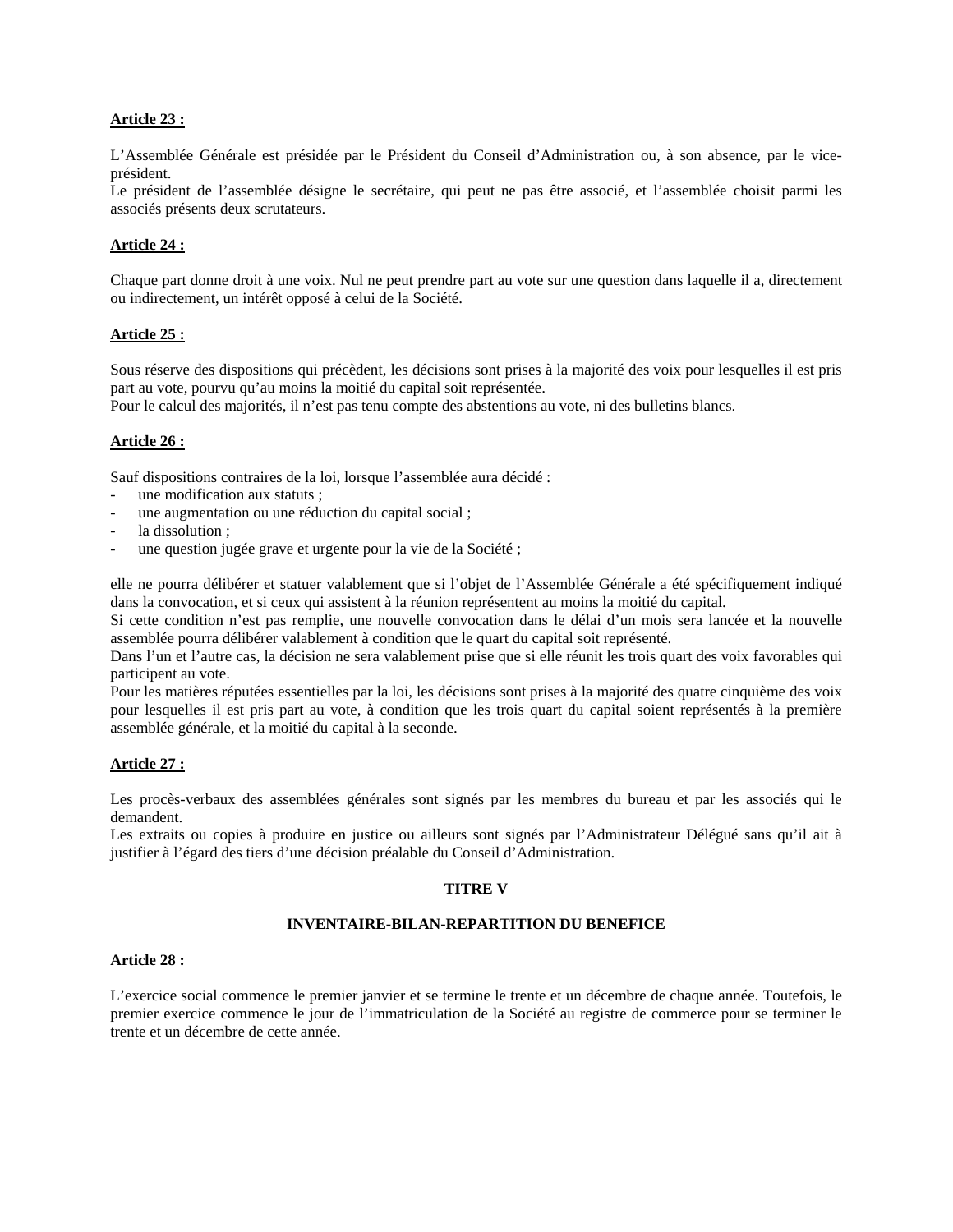# **Article 29 :**

Au trente et un décembre de chaque année, le Conseil d'Administration arrête les écritures et fait procéder à l'inventaire de toutes les valeurs mobilières et immobilières, et de toutes les dettes actives et passives de la Société. Il établit le bilan et le compte des pertes et profits dans lesquels les amortissements nécessaires doivent être faits. Ces documents sont dressés conformément à la loi et aux usages.

Toutes les pièces et le rapport du Conseil d'Administration sur les opérations de la Société seront soumis, un mois au moins avant la tenue de l'assemblée générale ordinaire, aux commissaires aux comptes qui auront à leur tour quinze jours pour les examiner et faire leur rapport.

Le bilan et le compte des pertes et profits sont établis en la monnaie dans laquelle le capital social est exprimé, et qui a cours légal au Rwanda.

# **Article 30 :**

L'excédent favorable du bilan, déduction faite des frais généraux, charges sociales et fiscales , ainsi que des amortissements nécessaires, constituent le bénéfice net.

Sur ce bénéfice, il est prélevé :

- Cinq pour cent au moins du bénéfice après impôt pour constituer le fonds de réserve légal. Cette dotation pourra cesser s'il atteint un dixième du capital social ;
- Dix pour cent pour constituer le fonds de réserve statutaire. L'obligation de ce prélèvement cessera lorsque ce fonds aura atteint le dixième du non exigible à l'exclusion des amortissements ;
- Les sommes que l'assemblée générale pourra décider, sur proposition du Conseil d'Administration, d'affecter à la dotation de fonds de réserve supplémentaire, de provisions ou de report à nouveau.

Du solde, il est attribué :

- quatre-vingt-dix pour cent aux associés, la répartition étant faite de manière telle que chaque part reçoive un pourcentage égal sur le montant appelé et libéré à la date du bilan ;
- dix pour cent aux administrateurs qu'ils se répartissent entre eux suivant leurs conventions particulières ; le Conseil d'Administration arrêtera, s'il y a lieu, les sommes à prélever sur ce montant à titre de gratification aux agents employés par la Société.

### **Article 31 :**

Le paiement des dividendes se fait aux époques et aux endroits fixés par le Conseil d'Administration.

### **TITRE VI**

#### **DISSOLUTION-POUVOIRS DES LIQUIDATEURS**

#### **Article 32 :**

En cas de perte du quart du capital social, les administrateurs doivent convoquer une assemblée générale extraordinaire et lui soumettre les mesures de redressement de la Société.

Si la perte atteint la moitié du capital, la dissolution peut être décidée par les associés possédant la moitié des parts pour lesquelles il est pris part au vote.

Si la perte atteint les trois quart du capital, la dissolution pourra être prononcée par les associés possédant un quart des titres représentés à l'assemblée.

#### **Article 33 :**

En cas de dissolution pour quelque cause que ce soit et à quelque moment que ce soit, l'Assemblée Générale nommera le ou les liquidateurs, déterminera leurs pouvoirs et fixera leurs émoluments.

La nomination de liquidateurs met fin au mandat des administrateurs et des commissaires. A défaut de pareille nomination, la liquidation s'opère par les soins du Conseil d'Administration en fonction au moment de la liquidation. La Société est réputée exister pour sa liquidation.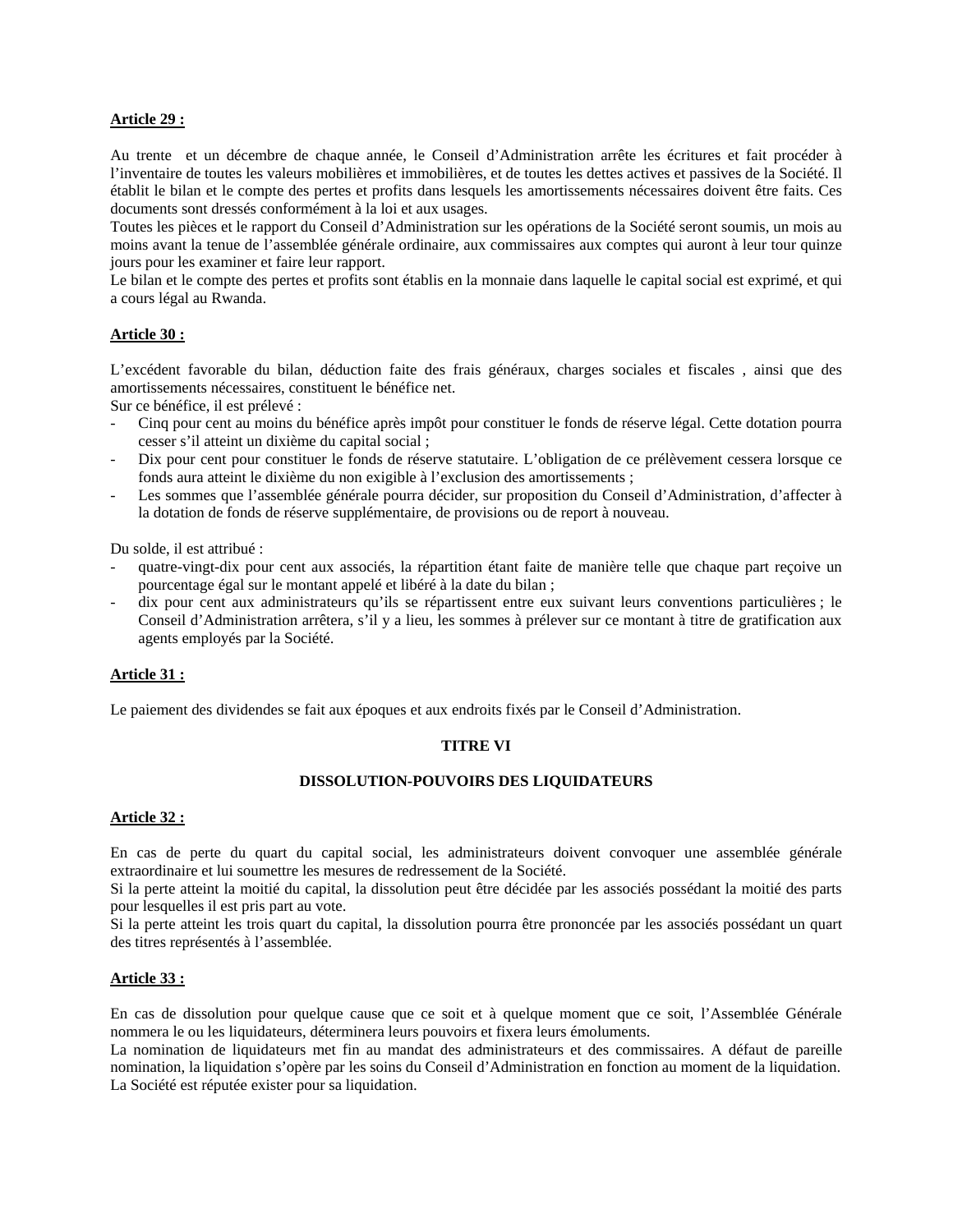# **Article 34 :**

Après apurement de toutes les dettes et charges de la Société et des frais de liquidation, y compris la rémunération des liquidateurs, ou consignation faite pour ces règlements, l'actif net est réparti, en espèces ou en titres, entre toutes les parts sociales.

Au cas où les parts ne se trouvaient pas libérées toutes dans une égale proportion, le ou les liquidateurs doivent, avant toute répartition, tenir compte de cette diversité de situation, rétablir l'équilibre, en mettant toutes les parts sur un pied d'égalité absolue, soit par appels de fonds complémentaires à charge des titres insuffisamment libérés, soit par des remboursements au profit des titres libérés dans une proportion supérieure.

# **TITRE VII**

# **DISPOSITIONS GENERALES**

# **Article 35 :**

Pour tout ce qui n'est pas prévu aux présents statuts, les associés entendent se conformer à la législation en vigueur au Rwanda.

En conséquence, les dispositions de cette législation auxquelles il ne serait pas licitement dérogé par les présents statuts y seront réputées inscrites et les clauses qui seraient contraires aux dispositions impératives de cette législation seront censées non écrites.

# **Article 36 :**

Toutes contestations généralement quelconques concernant l'interprétation ou l'exécution des présents statuts seront de la compétence des juridictions de Kigali.

# **Article 37 :**

Les frais de constitution de la Société s'élèvent approximativement à cinq cents mille francs rwandais (500.000 FRW).

Ainsi fait à Kigali, le 24 août 2006.

### **Les associés :**

- 1. RUDASINGWA James (sé)
- 2. KAYITESI Joy (sé)
- 3. RUGARUKA Frank (sé)

### **ACTE NOTARIE NUMERO 32.026 VOLUME DCXXXIV**

L'an deux mille six, le vingt-quatrième jour du mois d'août , nous, MURERWA Christine, Notaire officiel de l'Etat Rwandais, étant et résidant à KIGALI, certifions que l'acte dont les clauses sont reproduites ci-avant a été présenté par :

1. RUDASINGWA James 2. KAYITESI Joy 3. RUGARUKA Frank